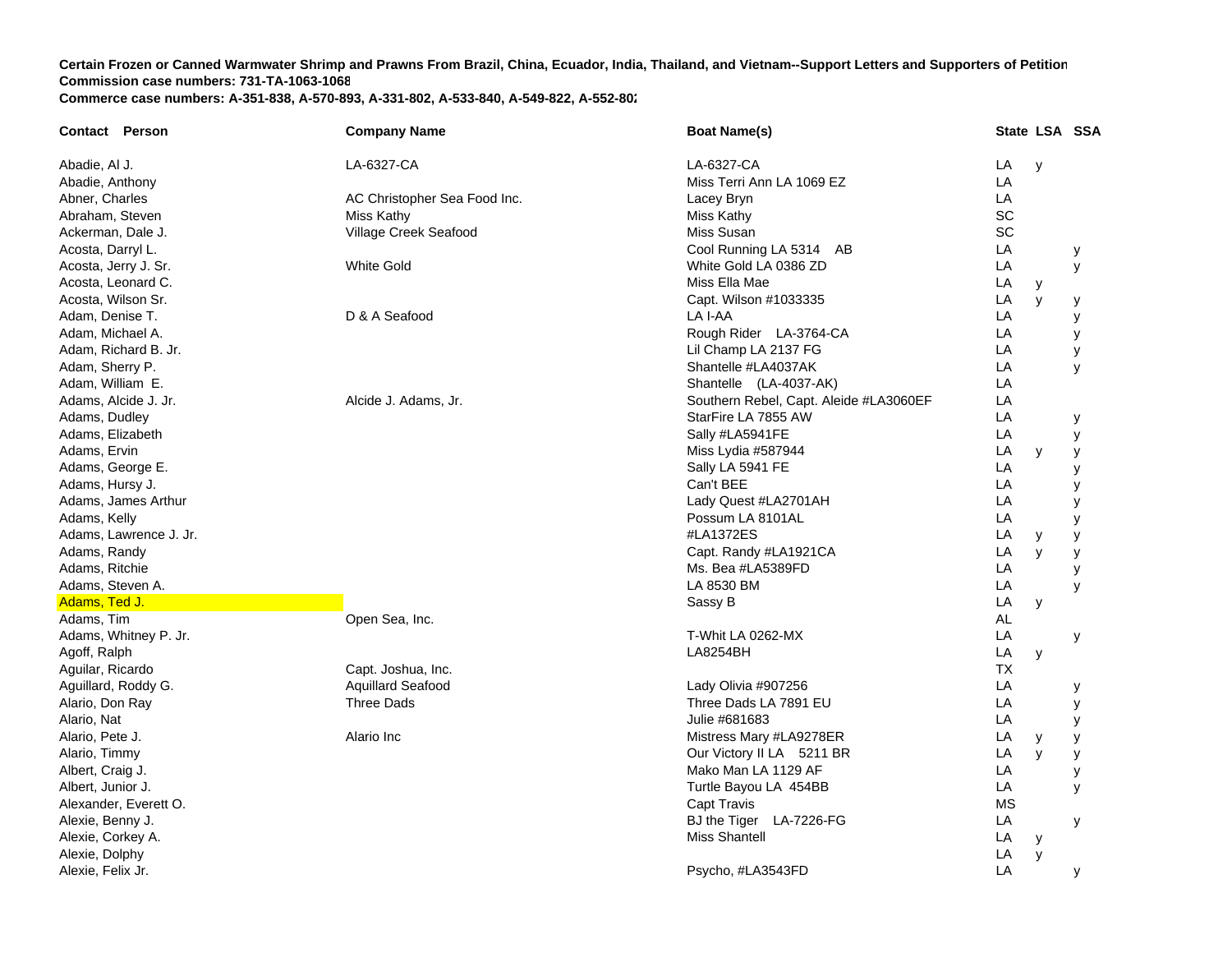| <b>Contact Person</b>     | <b>Company Name</b>       | <b>Boat Name(s)</b>                                                                       |           | State LSA SSA |   |
|---------------------------|---------------------------|-------------------------------------------------------------------------------------------|-----------|---------------|---|
| Alexie, Gwendolyn         |                           |                                                                                           | LA        | $\mathsf{v}$  |   |
| Alexie, John J.           | John J. Alexie            | Capt. Jay # LA 1976 BT                                                                    | LA        |               |   |
| Alexie, John V.           | John V. Alexie            | Lucky John # LA 3532 FE                                                                   | LA        |               |   |
| Alexie, Larry J. Sr.      |                           | Billie Jo LA-1076-FF                                                                      | LA        |               | У |
| Alexie, Larry Jr.         |                           | Three Angels                                                                              | LA        | У             |   |
| Alexie, Vincent L. Jr.    |                           | Lady Flo LA-4099 BR                                                                       | LA        |               | У |
| Alexis, Barry S.          |                           | Seahawk LA9655FA                                                                          | LA        | y             |   |
| Alexis, Craig W.          |                           | LA14723C                                                                                  | LA        |               | у |
| Alexis, Micheal & Monique |                           | Danielle Monique                                                                          | LA        | у             | y |
| Alfonso, Anthony E. Jr.   |                           | Mr. Blake                                                                                 | LA        | y             |   |
| Alfonso, Jesse            |                           | Lady Wendy 551837                                                                         | LA        |               | у |
| Alfonso, Nicholas         |                           | Kristy Misty LA 6822 CA                                                                   | LA        |               | У |
| Alfonso, Paul A.          |                           | Lil Paul                                                                                  | LA        | У             |   |
| Alfonso, Randy            |                           | Randi Michelle #LA8670BT                                                                  | LA        |               | у |
| Alfonso, Terry S Jr.      |                           |                                                                                           | LA        | y             |   |
| Alfonso, Vernon Jr.       |                           | Princess Brandi #LA4853CA                                                                 | LA        |               | у |
| Alfonso, Yvette           |                           | Miss Tia                                                                                  | LA        | y             |   |
| Alimia, Angelo A. Jr.     |                           | LA 7286 AW                                                                                | LA        |               | у |
| Allemand, Dean J.         |                           | Capt. Kaleb #LA4796FG                                                                     | LA        |               | У |
| Allen, Annie              |                           | $B-B-S$                                                                                   | LA        | у             |   |
| Allen, Carolyn Sue        |                           |                                                                                           | ТX        |               |   |
| Allen, Jackie & Robin     |                           | $B-B-S$                                                                                   | LA        | У             |   |
| Allen, Wayne              |                           | <b>B-B-S LE 6778 CA</b>                                                                   | LA        |               | у |
| Allen, Wilbur L.          | Miss Yvonne               | Miss Yvonne                                                                               | FL.       | y             |   |
| Allen, Willie J. III      |                           | Miss Yvonne                                                                               | FL.       | У             |   |
| Allen, Willie Sr.         |                           | Miss Yvonne                                                                               | FL.       | y             |   |
| Alphonso, John            |                           | <b>CBL</b>                                                                                | LA        | $\mathsf{V}$  |   |
| Ancalade, Leo J.          |                           | Sassy Serley LA-4641<br>ВM                                                                | LA        |               | у |
| Ancar, Claudene           |                           | LA-5367-CA                                                                                | LA        |               | у |
| Ancar, Jerry T.           |                           | LA 4410 CA                                                                                | LA        |               | У |
| Ancar, Joe C.             |                           | LA-4737-BF                                                                                | LA        |               | у |
| Ancar, Menlin Sr.         |                           | Sadie Manie LA-1721-CA                                                                    | LA        |               | у |
| Ancar, William Sr.        |                           | Capn. Cruch LA 9686 EN                                                                    | LA        |               | y |
| Ancelet, Gerald Ray       |                           | Miss Kateln                                                                               | LA        |               |   |
| Anderson, Andrew D.       |                           | Margaret Lucille                                                                          | LA        | y             | У |
| Anderson, Ernest W.       |                           | Graham Shrimp Co, Inc.; Fleet Products, Inc.; A & G Tra Miss Angela Kay;<br>Second Chance | AL        |               |   |
| Anderson, Jerry           | Ocean Breeze, Inc., et al |                                                                                           | <b>TX</b> |               |   |
| Anderson, John            |                           | Miss Vivian                                                                               | GA        |               |   |
| Anderson, Lynwood         |                           |                                                                                           | FL        |               |   |
| Anderson, Melinda rene    |                           |                                                                                           | LA        |               |   |
| Anderson, Michael Brian   |                           | Can't: Sherrill Ann                                                                       | GA        |               |   |
| Anderson, Ronald L. Jr.   | M/V "Chevo's Bitch"       | Chevo's Bitch # 228634                                                                    | LA        |               | у |
| Anderson, Ronald L. Sr.   |                           | Crack of Dawn                                                                             | LA        |               | У |
| Andonie, Miguel           | John's Seafood            |                                                                                           | LA        |               | y |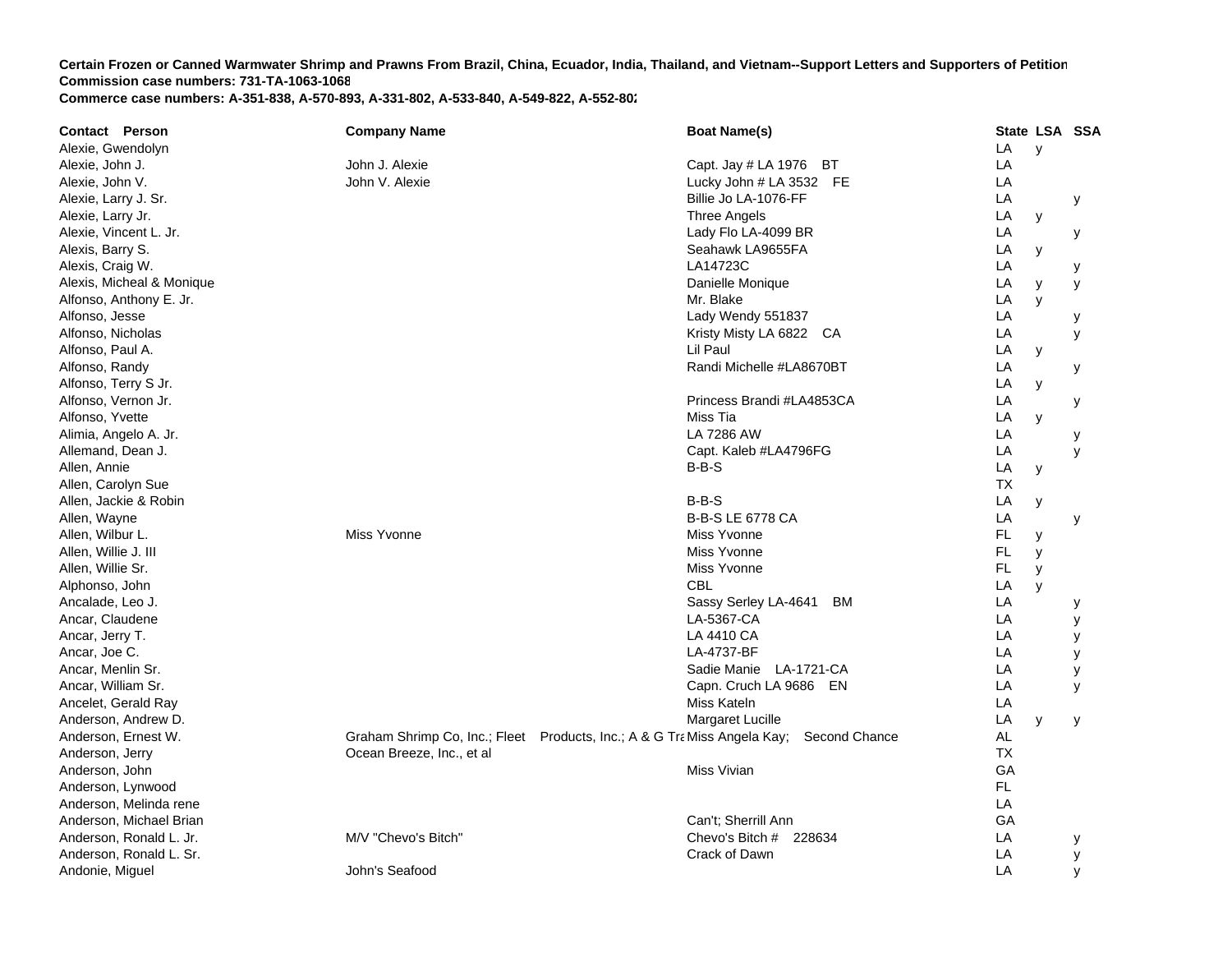| <b>Boat Name(s)</b><br><b>Company Name</b><br>Andrews, Anthony R.<br>Lucky Linda LA 4138EX<br>LA<br>$\mathsf{v}$<br>У<br>LA<br>Andry, Janice M.<br>LA9034CD<br>У<br>LA<br>LA 9043 BD<br>Andry, Rodney S.<br>Rodney S. and Janice T. Andry<br>у<br>LA<br>Angelle, Louis<br>y<br>LA<br>Anglada, Eugene Sr.<br>LA 0960 ZH<br>y<br>Ramblin Man LA 8752 BE<br>LA<br>Ansardi, Lester<br>У<br>Anselmi, Darren<br>My Girls #909925<br>LA<br>y<br>y<br>Arabie, Georgia P.<br>3526-CA<br>LA<br>у<br>LA3018BB<br>LA<br>Arabie, Joseph<br>У<br>Arcement, Craig J.<br>Capt. Craig<br>Capt. Craig #615157<br>LA<br>LA<br>Arcement, Donald Sr.<br>LA 6405 EJ #335227<br>У<br>LA<br>Arcement, Lester C.<br>Poor Charlie LA 9095 BR<br>y<br>Arceneaux, Mathew J.<br><b>Miss Grace</b><br>LA<br>y<br><b>Excalibur LLC</b><br>Excalibur 7304 Bt<br>LA<br>Arceneaux, Michael K.<br>у<br>LA9014BB<br>LA<br>Areas, Christopher J.<br>У<br>LA<br>Armbruster, John III<br>Paula Dee #1066618 |
|----------------------------------------------------------------------------------------------------------------------------------------------------------------------------------------------------------------------------------------------------------------------------------------------------------------------------------------------------------------------------------------------------------------------------------------------------------------------------------------------------------------------------------------------------------------------------------------------------------------------------------------------------------------------------------------------------------------------------------------------------------------------------------------------------------------------------------------------------------------------------------------------------------------------------------------------------------------------|
|                                                                                                                                                                                                                                                                                                                                                                                                                                                                                                                                                                                                                                                                                                                                                                                                                                                                                                                                                                      |
|                                                                                                                                                                                                                                                                                                                                                                                                                                                                                                                                                                                                                                                                                                                                                                                                                                                                                                                                                                      |
|                                                                                                                                                                                                                                                                                                                                                                                                                                                                                                                                                                                                                                                                                                                                                                                                                                                                                                                                                                      |
|                                                                                                                                                                                                                                                                                                                                                                                                                                                                                                                                                                                                                                                                                                                                                                                                                                                                                                                                                                      |
|                                                                                                                                                                                                                                                                                                                                                                                                                                                                                                                                                                                                                                                                                                                                                                                                                                                                                                                                                                      |
|                                                                                                                                                                                                                                                                                                                                                                                                                                                                                                                                                                                                                                                                                                                                                                                                                                                                                                                                                                      |
|                                                                                                                                                                                                                                                                                                                                                                                                                                                                                                                                                                                                                                                                                                                                                                                                                                                                                                                                                                      |
|                                                                                                                                                                                                                                                                                                                                                                                                                                                                                                                                                                                                                                                                                                                                                                                                                                                                                                                                                                      |
|                                                                                                                                                                                                                                                                                                                                                                                                                                                                                                                                                                                                                                                                                                                                                                                                                                                                                                                                                                      |
|                                                                                                                                                                                                                                                                                                                                                                                                                                                                                                                                                                                                                                                                                                                                                                                                                                                                                                                                                                      |
|                                                                                                                                                                                                                                                                                                                                                                                                                                                                                                                                                                                                                                                                                                                                                                                                                                                                                                                                                                      |
|                                                                                                                                                                                                                                                                                                                                                                                                                                                                                                                                                                                                                                                                                                                                                                                                                                                                                                                                                                      |
|                                                                                                                                                                                                                                                                                                                                                                                                                                                                                                                                                                                                                                                                                                                                                                                                                                                                                                                                                                      |
|                                                                                                                                                                                                                                                                                                                                                                                                                                                                                                                                                                                                                                                                                                                                                                                                                                                                                                                                                                      |
|                                                                                                                                                                                                                                                                                                                                                                                                                                                                                                                                                                                                                                                                                                                                                                                                                                                                                                                                                                      |
|                                                                                                                                                                                                                                                                                                                                                                                                                                                                                                                                                                                                                                                                                                                                                                                                                                                                                                                                                                      |
| <b>MS</b><br>Paula Dee & Never Say Never<br>Armbruster, Paula D.                                                                                                                                                                                                                                                                                                                                                                                                                                                                                                                                                                                                                                                                                                                                                                                                                                                                                                     |
| LA<br>Armstrong, Jude Jr.<br>Gilligan LA 1188 FD<br>У                                                                                                                                                                                                                                                                                                                                                                                                                                                                                                                                                                                                                                                                                                                                                                                                                                                                                                                |
| <b>LA7602AV</b><br>LA<br>Arnesen, George<br>у                                                                                                                                                                                                                                                                                                                                                                                                                                                                                                                                                                                                                                                                                                                                                                                                                                                                                                                        |
| LA<br>Arnold, Lonnie L. Jr.<br>LA 2772 CA<br>y                                                                                                                                                                                                                                                                                                                                                                                                                                                                                                                                                                                                                                                                                                                                                                                                                                                                                                                       |
| LA<br>Arnona, Joseph T.<br>Gulf Stream Marina, LLC<br>У                                                                                                                                                                                                                                                                                                                                                                                                                                                                                                                                                                                                                                                                                                                                                                                                                                                                                                              |
| Miss Rosie<br>LA<br>Arnondin, Robert                                                                                                                                                                                                                                                                                                                                                                                                                                                                                                                                                                                                                                                                                                                                                                                                                                                                                                                                 |
| Mr. Adam LA-1722-BA<br>LA<br>Assavedo, Floyd<br>у                                                                                                                                                                                                                                                                                                                                                                                                                                                                                                                                                                                                                                                                                                                                                                                                                                                                                                                    |
| GA<br>Atwood, Gregory Kenneth<br>Atwood Enterprises (repeat)<br>Amanda Renee                                                                                                                                                                                                                                                                                                                                                                                                                                                                                                                                                                                                                                                                                                                                                                                                                                                                                         |
| Atwood, Kenny<br><b>Atwood Enterprises</b><br>GA                                                                                                                                                                                                                                                                                                                                                                                                                                                                                                                                                                                                                                                                                                                                                                                                                                                                                                                     |
| Aucoin, Dewey F.<br><b>Tiger Seafood</b><br>LA<br>у                                                                                                                                                                                                                                                                                                                                                                                                                                                                                                                                                                                                                                                                                                                                                                                                                                                                                                                  |
| A.A.H. Inc.<br>LA<br>Bon Jour #248573<br>Aucoin, Earl<br>у                                                                                                                                                                                                                                                                                                                                                                                                                                                                                                                                                                                                                                                                                                                                                                                                                                                                                                           |
| LA-4141-EY<br>LA<br>Aucoin, Laine A.<br>у                                                                                                                                                                                                                                                                                                                                                                                                                                                                                                                                                                                                                                                                                                                                                                                                                                                                                                                            |
| LA<br>Miss Jesie #910614<br>Aucoin, Perry J.<br>d/b/a Shrimp Boating, Inc.<br>y                                                                                                                                                                                                                                                                                                                                                                                                                                                                                                                                                                                                                                                                                                                                                                                                                                                                                      |
| LA-3526 CA<br>LA<br>Austin, Dennis                                                                                                                                                                                                                                                                                                                                                                                                                                                                                                                                                                                                                                                                                                                                                                                                                                                                                                                                   |
| LA<br>Austin, Dennis J.<br>LA 7101 AP<br>у                                                                                                                                                                                                                                                                                                                                                                                                                                                                                                                                                                                                                                                                                                                                                                                                                                                                                                                           |
| LA<br><b>LA4806CA</b><br>Authement, Brice<br>У                                                                                                                                                                                                                                                                                                                                                                                                                                                                                                                                                                                                                                                                                                                                                                                                                                                                                                                       |
| Lady Della Too<br>LA<br>Authement, Craig L.<br>у                                                                                                                                                                                                                                                                                                                                                                                                                                                                                                                                                                                                                                                                                                                                                                                                                                                                                                                     |
| <b>LA2959BR</b><br>LA<br>Authement, Dion J.<br>Moonlight Mfg.<br>У                                                                                                                                                                                                                                                                                                                                                                                                                                                                                                                                                                                                                                                                                                                                                                                                                                                                                                   |
| LA<br>Moonlight Mfg.<br>Authement, Dion S.                                                                                                                                                                                                                                                                                                                                                                                                                                                                                                                                                                                                                                                                                                                                                                                                                                                                                                                           |
| H & H #1121574<br>LA<br>Authement, Gordon<br>у                                                                                                                                                                                                                                                                                                                                                                                                                                                                                                                                                                                                                                                                                                                                                                                                                                                                                                                       |
| LA<br>Authement, Lance M.<br>Heidi Marie LA 1016 BE<br>У                                                                                                                                                                                                                                                                                                                                                                                                                                                                                                                                                                                                                                                                                                                                                                                                                                                                                                             |
| Terrebonne Seafood, Inc.<br>LA<br>Authement, Larry                                                                                                                                                                                                                                                                                                                                                                                                                                                                                                                                                                                                                                                                                                                                                                                                                                                                                                                   |
| Authement, Larry Sr.<br>Soul Mama, Inc. #669179<br>LA<br>у                                                                                                                                                                                                                                                                                                                                                                                                                                                                                                                                                                                                                                                                                                                                                                                                                                                                                                           |
| JFG28280F787 LA-9510-BS<br>LA<br>Authement, Roger J.<br>у                                                                                                                                                                                                                                                                                                                                                                                                                                                                                                                                                                                                                                                                                                                                                                                                                                                                                                            |
| Authement, Sterling P.<br>Bingo LA 7704 EU<br>LA<br>y                                                                                                                                                                                                                                                                                                                                                                                                                                                                                                                                                                                                                                                                                                                                                                                                                                                                                                                |
| Capt. Josh<br>LA<br>Autin, Bobby<br>y                                                                                                                                                                                                                                                                                                                                                                                                                                                                                                                                                                                                                                                                                                                                                                                                                                                                                                                                |
| Autin, Bruce J.<br>Capt. Josh<br>LA<br>y<br>у                                                                                                                                                                                                                                                                                                                                                                                                                                                                                                                                                                                                                                                                                                                                                                                                                                                                                                                        |
| Miss WillaDean LA7281B6<br>LA<br>Autin, Kenneth D.<br>y<br>y                                                                                                                                                                                                                                                                                                                                                                                                                                                                                                                                                                                                                                                                                                                                                                                                                                                                                                         |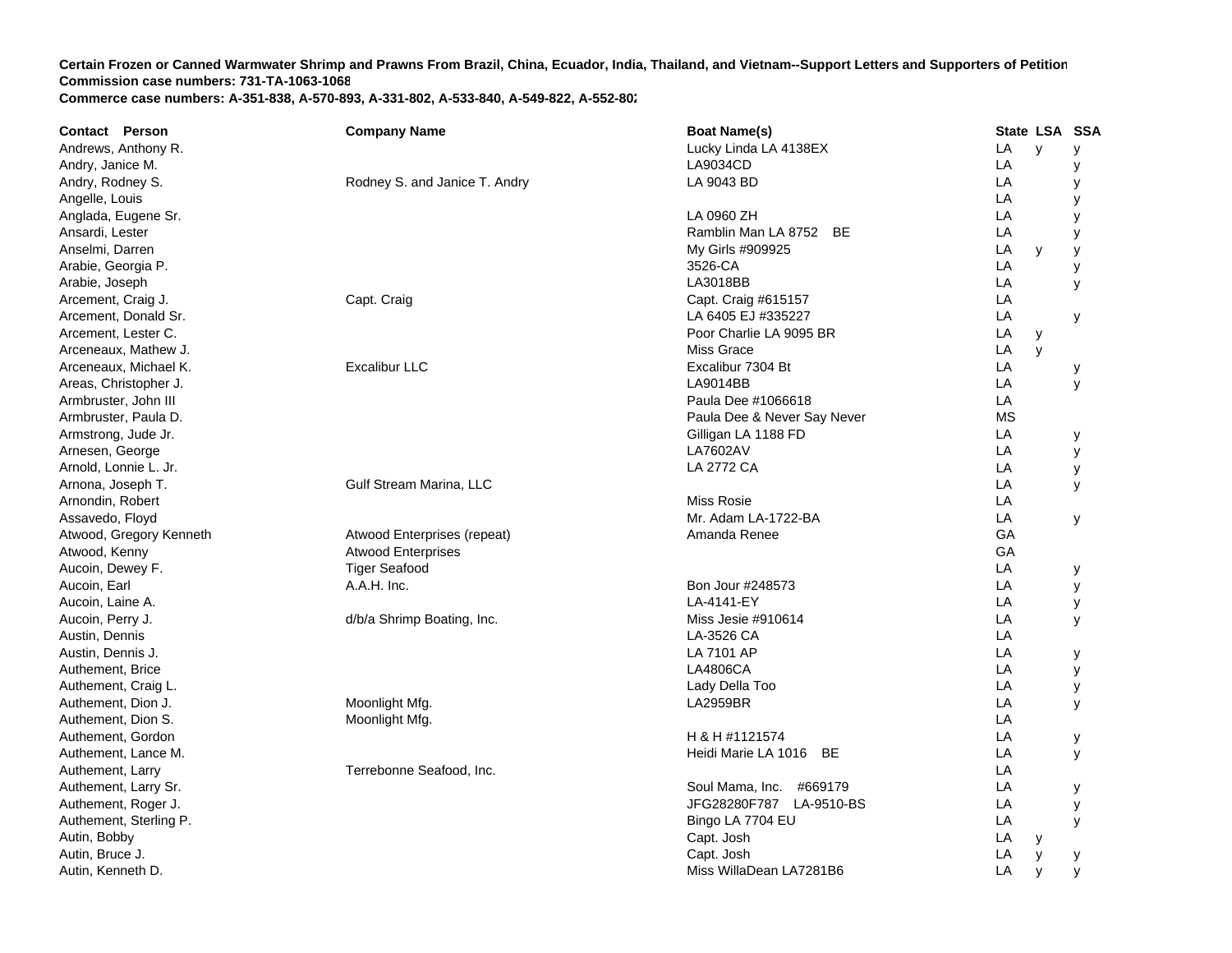| <b>Contact Person</b>            | <b>Company Name</b>         | <b>Boat Name(s)</b>                       |           | State LSA SSA |   |
|----------------------------------|-----------------------------|-------------------------------------------|-----------|---------------|---|
| Autin, Marvin J.                 |                             | Miss Katie LA 3292 CA                     | LA        |               |   |
| Autin, Paul F. Jr.               |                             | LA 2481 AN                                | LA        |               | у |
| Autin, Roy                       |                             | LA4102EX                                  | LA        |               | у |
| Avenel, Albert J. Jr.            |                             | Princess Melissa #LA9936BE                | LA        |               | у |
| Babb, Conny                      |                             | LA 9243 ER                                | LA        |               | у |
| Babin, Brad                      |                             | LA 3958 EJ                                | LA        |               | У |
| Babin, Joey L.                   |                             | Southern Obsession                        | LA        | y             |   |
| Babin, Klint                     |                             | Miss Brooke #LA8032BR                     | LA        |               | у |
| Babineaux, Kirby                 | <b>Kirby Seafood</b>        |                                           | LA        |               | у |
| Babineaux, Vicki                 | Heather Lynn Inc.           | Vicki Lynn #636560                        | LA        |               | у |
| Bach, Ke Van                     | Kingdom World Inc.          | Kingdom World #943403                     | LA        |               | у |
| Bach, Reo Long                   | Miss Jennifer Inc           | Miss Jennifer #916878                     | LA        |               | У |
| Backman, Benny                   |                             |                                           | <b>TX</b> |               |   |
| Badeaux, Todd                    |                             | Lady Desire LA 4399 AH                    | LA        |               | у |
| Baham, Dewayne                   |                             |                                           | LA        | y             |   |
| Bailey, Albert                   |                             | Miss Abby #1099455                        | LA        |               | у |
| Bailey, Antoine III              |                             |                                           | LA        |               | y |
| Bailey, David B. Sr.             | <b>Baileys Seafood</b>      | Miss Cindy Nicole                         | GA        |               |   |
| Bailey, Don                      | Bailey's Seafood of Cameron | Sammie Nicole LA-1678-ED                  | LA        |               | У |
| Baker, Clarence                  |                             | Thunderbolt                               | GA        |               |   |
| Baker, Donald Earl               |                             | Ben Dora                                  | <b>MS</b> | y             |   |
| Baker, James                     |                             |                                           | <b>TX</b> |               |   |
| Baker, Kenneth                   | <b>Baker Shrimp</b>         | Playboy                                   | SC        |               |   |
| Balderas, Antonio                |                             |                                           | <b>TX</b> |               |   |
| <b>Baldwin, Richard Prentiss</b> | <b>B &amp; B Seafood</b>    | <b>Billie B</b>                           | SC        |               |   |
| Ballard, Albert                  |                             | Melissa Gail                              | LA        | У             |   |
| Ballas, Barbara A.               |                             | <b>LA1965CA</b>                           | LA        | y             |   |
| Ballas, Charles J.               |                             | Charlie B                                 | LA        | y             |   |
| Baltz, John F.                   |                             | LA-7968-ED                                | LA        |               | у |
| Ban, John                        |                             | LAZ65854B404                              | LA        | y             |   |
| Bang, Bruce K.                   |                             | Aveugle Poulette #276722                  | LA        | y             | у |
| Barbaree, Joe W.                 |                             | Risky Business 647117                     | LA        | y             | y |
| Barbe, Mark A.                   |                             |                                           | LA        |               |   |
| Barber, Louie W. Sr.             | Mickey Nelson Net Shop      | Master Justin, Marlins and Wild Cats Inc. | AL        |               |   |
| Barbier, Percy T.                | Bar. Shrimp                 | Capt. Lance                               | LA        | y             | у |
| Barbour, Raymond A.              |                             | Captain Randy                             | AL        |               |   |
| Bargainear, James E.             |                             | <b>LA8338AU</b>                           | LA        |               | у |
| Barisich, George A.              | Barisich, Inc.              | F. J. G.                                  | LA        | у             |   |
| Barisich, Joseph J.              | Barisich Inc                | FJG #274687                               | LA        | y             | у |
| Barnhill, Nathan                 |                             | LA 3054 BW                                | LA        |               |   |
| Barrios, Clarence                | <b>Barrios Seafood</b>      | Capt Shane (LA 906<br>BR)                 | LA        |               |   |
| Barrios, Clarence                | <b>Barrios Seafood</b>      | Capt. Shane LA 9061 BR                    | LA        |               | у |
| Barrios, Corbert J.              |                             | D Dog House                               | LA        |               | У |
| Barrios, Corbert M.              |                             |                                           | LA        |               | y |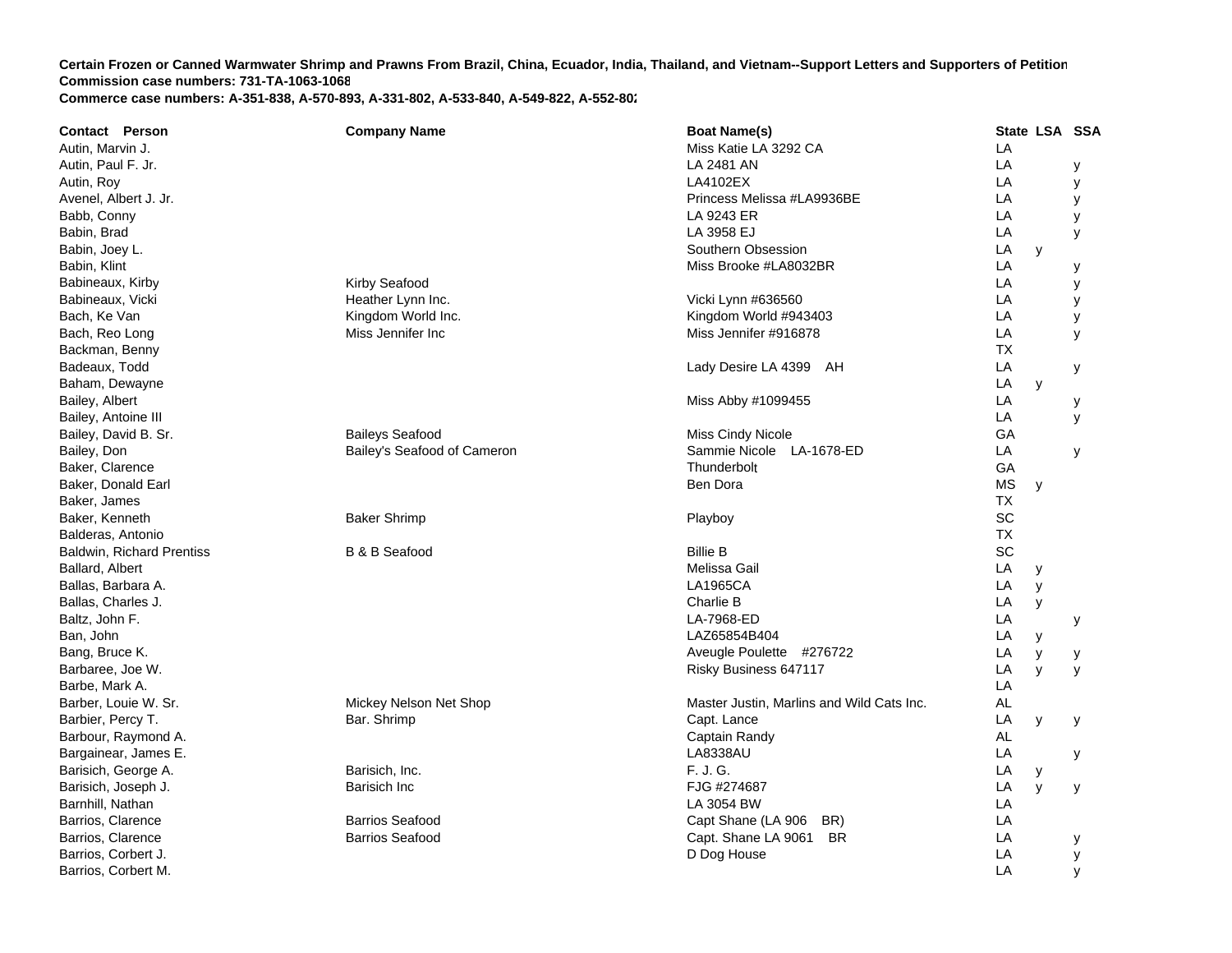| LA<br>Barrios, David<br>Far Away<br>y<br>LA<br>LA 7184 AT<br>Barrios, John<br>У<br>LA<br>Capt. Colby LA 3812 BH<br>Barrios, Shane James<br>Barrois, Angela Gail<br>Miss Ariannais Hope 233431D202<br>LA<br>y<br>LA<br>Barrois, Dana A.<br>Miss Jamie LA 5124 AH<br>У<br>Da Joteen LA 8286 AC<br>LA<br>Barrois, Tracy James<br>y<br>Barrois, Wendell Jude Jr.<br>LA<br>Day Dreamer LA 9569 EU<br>y<br>LA<br>Barthe, Keith Sr.<br>Miss Lil #616777<br>у<br>LA<br>Barthelemy, Allen M.<br>St. Anthony 293960<br>y<br>У<br>Barthelemy, John A.<br>LA<br>Captain John<br>y<br>Barthelemy, Rene T. Sr.<br>LA<br>у<br>LA<br>Barthelemy, Walter A. Jr.<br>Sweet Lucy LA 8097 FD<br>y<br>LA<br><b>Bartholmew, Thomas E.</b><br>LA 2821 BN<br>у<br>LA<br>Capt. Vincent LA 3515 AS<br>Bartholomew, Mitchell<br>У<br>Whitney Wade #3338FF<br>LA<br>Bartholomew, Neil W.<br>y<br>LA<br>Bartholomew, Wanda C.<br>My Three Sons, #LA7822BN<br>y<br>Basse, Donald J. Sr.<br><b>LA6767CA</b><br>LA<br>y<br>Trawler Rhonda Lynn<br><b>TX</b><br>Bates, Mark<br><b>TX</b><br>Bates, Ted Jr.<br>Kathryn C.G. # 619306<br>Trawler Capt. G.C. II, et al<br><b>TX</b><br>Bates, Vernan Jr.<br>LA<br>Battle, Louis<br>Big Lou, #LA7102BR<br>y<br>у<br>Blake & Jace LA 8516 BF<br>LA<br>Baudoin, Drake J.<br>У<br>Baudoin, Murphy A.<br>Blue Angel, L.L.C. LA-1776 EZ<br>LA<br>У<br>LA<br>Baudouin, Stephen<br>Miss Joy, #LA3301FF<br>у<br>Pontchautrain Blue Crab<br>LA<br>Bauer, Gary<br>y<br>Baye, Glen P.<br>Baye's Seafood<br>#335654<br>LA<br>У<br><b>MS</b><br>Bean, Charles A.<br>Lady Debbie, #LA0714JN<br>У<br>Becnel, Glenn J.<br>LA<br>у<br>Becnel, Kent<br># LA2931FD<br>LA<br>y<br>GA<br>Beecher, Carold F.<br>Beecher's Seafood<br><b>Bossy Betty</b><br>LA<br>#LA9507FE<br>Beechler, Ronald<br>У<br>SC<br>Bell, James E.<br><b>Sweet Polly</b><br><b>AL</b><br>Rowe Boat<br>Bell, Ronald A.<br>LA<br>Bellanger, Arnold<br>Money Pit, #LA1496CA<br>у<br>LA<br>Bellanger, Clifton<br>Clifton Bellanger #671454<br>y<br>TE-Jeff<br>LA<br>Bellanger, Scott J.<br>LA<br>Belsome, Derrell M.<br>LA 5235 ES<br><b>Risky Business</b><br>LA<br>Belsome, Karl M.<br>Risky Business #108463<br>y<br><b>Bennett's Seafood</b><br><b>MS</b><br>Bennett, Gary Lynn<br>Patricia Ann<br>Father & Son LA7169FJ<br>LA<br>Bennett, James W. Jr.<br>у |
|---------------------------------------------------------------------------------------------------------------------------------------------------------------------------------------------------------------------------------------------------------------------------------------------------------------------------------------------------------------------------------------------------------------------------------------------------------------------------------------------------------------------------------------------------------------------------------------------------------------------------------------------------------------------------------------------------------------------------------------------------------------------------------------------------------------------------------------------------------------------------------------------------------------------------------------------------------------------------------------------------------------------------------------------------------------------------------------------------------------------------------------------------------------------------------------------------------------------------------------------------------------------------------------------------------------------------------------------------------------------------------------------------------------------------------------------------------------------------------------------------------------------------------------------------------------------------------------------------------------------------------------------------------------------------------------------------------------------------------------------------------------------------------------------------------------------------------------------------------------------------------------------------------------------------------------------------------------------------------------------------------------------------------------------------------------------------------------------------------------------------------------------------------------------------------------------------------------------------------------------------------------------------------------------------------------------------|
|                                                                                                                                                                                                                                                                                                                                                                                                                                                                                                                                                                                                                                                                                                                                                                                                                                                                                                                                                                                                                                                                                                                                                                                                                                                                                                                                                                                                                                                                                                                                                                                                                                                                                                                                                                                                                                                                                                                                                                                                                                                                                                                                                                                                                                                                                                                           |
|                                                                                                                                                                                                                                                                                                                                                                                                                                                                                                                                                                                                                                                                                                                                                                                                                                                                                                                                                                                                                                                                                                                                                                                                                                                                                                                                                                                                                                                                                                                                                                                                                                                                                                                                                                                                                                                                                                                                                                                                                                                                                                                                                                                                                                                                                                                           |
|                                                                                                                                                                                                                                                                                                                                                                                                                                                                                                                                                                                                                                                                                                                                                                                                                                                                                                                                                                                                                                                                                                                                                                                                                                                                                                                                                                                                                                                                                                                                                                                                                                                                                                                                                                                                                                                                                                                                                                                                                                                                                                                                                                                                                                                                                                                           |
|                                                                                                                                                                                                                                                                                                                                                                                                                                                                                                                                                                                                                                                                                                                                                                                                                                                                                                                                                                                                                                                                                                                                                                                                                                                                                                                                                                                                                                                                                                                                                                                                                                                                                                                                                                                                                                                                                                                                                                                                                                                                                                                                                                                                                                                                                                                           |
|                                                                                                                                                                                                                                                                                                                                                                                                                                                                                                                                                                                                                                                                                                                                                                                                                                                                                                                                                                                                                                                                                                                                                                                                                                                                                                                                                                                                                                                                                                                                                                                                                                                                                                                                                                                                                                                                                                                                                                                                                                                                                                                                                                                                                                                                                                                           |
|                                                                                                                                                                                                                                                                                                                                                                                                                                                                                                                                                                                                                                                                                                                                                                                                                                                                                                                                                                                                                                                                                                                                                                                                                                                                                                                                                                                                                                                                                                                                                                                                                                                                                                                                                                                                                                                                                                                                                                                                                                                                                                                                                                                                                                                                                                                           |
|                                                                                                                                                                                                                                                                                                                                                                                                                                                                                                                                                                                                                                                                                                                                                                                                                                                                                                                                                                                                                                                                                                                                                                                                                                                                                                                                                                                                                                                                                                                                                                                                                                                                                                                                                                                                                                                                                                                                                                                                                                                                                                                                                                                                                                                                                                                           |
|                                                                                                                                                                                                                                                                                                                                                                                                                                                                                                                                                                                                                                                                                                                                                                                                                                                                                                                                                                                                                                                                                                                                                                                                                                                                                                                                                                                                                                                                                                                                                                                                                                                                                                                                                                                                                                                                                                                                                                                                                                                                                                                                                                                                                                                                                                                           |
|                                                                                                                                                                                                                                                                                                                                                                                                                                                                                                                                                                                                                                                                                                                                                                                                                                                                                                                                                                                                                                                                                                                                                                                                                                                                                                                                                                                                                                                                                                                                                                                                                                                                                                                                                                                                                                                                                                                                                                                                                                                                                                                                                                                                                                                                                                                           |
|                                                                                                                                                                                                                                                                                                                                                                                                                                                                                                                                                                                                                                                                                                                                                                                                                                                                                                                                                                                                                                                                                                                                                                                                                                                                                                                                                                                                                                                                                                                                                                                                                                                                                                                                                                                                                                                                                                                                                                                                                                                                                                                                                                                                                                                                                                                           |
|                                                                                                                                                                                                                                                                                                                                                                                                                                                                                                                                                                                                                                                                                                                                                                                                                                                                                                                                                                                                                                                                                                                                                                                                                                                                                                                                                                                                                                                                                                                                                                                                                                                                                                                                                                                                                                                                                                                                                                                                                                                                                                                                                                                                                                                                                                                           |
|                                                                                                                                                                                                                                                                                                                                                                                                                                                                                                                                                                                                                                                                                                                                                                                                                                                                                                                                                                                                                                                                                                                                                                                                                                                                                                                                                                                                                                                                                                                                                                                                                                                                                                                                                                                                                                                                                                                                                                                                                                                                                                                                                                                                                                                                                                                           |
|                                                                                                                                                                                                                                                                                                                                                                                                                                                                                                                                                                                                                                                                                                                                                                                                                                                                                                                                                                                                                                                                                                                                                                                                                                                                                                                                                                                                                                                                                                                                                                                                                                                                                                                                                                                                                                                                                                                                                                                                                                                                                                                                                                                                                                                                                                                           |
|                                                                                                                                                                                                                                                                                                                                                                                                                                                                                                                                                                                                                                                                                                                                                                                                                                                                                                                                                                                                                                                                                                                                                                                                                                                                                                                                                                                                                                                                                                                                                                                                                                                                                                                                                                                                                                                                                                                                                                                                                                                                                                                                                                                                                                                                                                                           |
|                                                                                                                                                                                                                                                                                                                                                                                                                                                                                                                                                                                                                                                                                                                                                                                                                                                                                                                                                                                                                                                                                                                                                                                                                                                                                                                                                                                                                                                                                                                                                                                                                                                                                                                                                                                                                                                                                                                                                                                                                                                                                                                                                                                                                                                                                                                           |
|                                                                                                                                                                                                                                                                                                                                                                                                                                                                                                                                                                                                                                                                                                                                                                                                                                                                                                                                                                                                                                                                                                                                                                                                                                                                                                                                                                                                                                                                                                                                                                                                                                                                                                                                                                                                                                                                                                                                                                                                                                                                                                                                                                                                                                                                                                                           |
|                                                                                                                                                                                                                                                                                                                                                                                                                                                                                                                                                                                                                                                                                                                                                                                                                                                                                                                                                                                                                                                                                                                                                                                                                                                                                                                                                                                                                                                                                                                                                                                                                                                                                                                                                                                                                                                                                                                                                                                                                                                                                                                                                                                                                                                                                                                           |
|                                                                                                                                                                                                                                                                                                                                                                                                                                                                                                                                                                                                                                                                                                                                                                                                                                                                                                                                                                                                                                                                                                                                                                                                                                                                                                                                                                                                                                                                                                                                                                                                                                                                                                                                                                                                                                                                                                                                                                                                                                                                                                                                                                                                                                                                                                                           |
|                                                                                                                                                                                                                                                                                                                                                                                                                                                                                                                                                                                                                                                                                                                                                                                                                                                                                                                                                                                                                                                                                                                                                                                                                                                                                                                                                                                                                                                                                                                                                                                                                                                                                                                                                                                                                                                                                                                                                                                                                                                                                                                                                                                                                                                                                                                           |
|                                                                                                                                                                                                                                                                                                                                                                                                                                                                                                                                                                                                                                                                                                                                                                                                                                                                                                                                                                                                                                                                                                                                                                                                                                                                                                                                                                                                                                                                                                                                                                                                                                                                                                                                                                                                                                                                                                                                                                                                                                                                                                                                                                                                                                                                                                                           |
|                                                                                                                                                                                                                                                                                                                                                                                                                                                                                                                                                                                                                                                                                                                                                                                                                                                                                                                                                                                                                                                                                                                                                                                                                                                                                                                                                                                                                                                                                                                                                                                                                                                                                                                                                                                                                                                                                                                                                                                                                                                                                                                                                                                                                                                                                                                           |
|                                                                                                                                                                                                                                                                                                                                                                                                                                                                                                                                                                                                                                                                                                                                                                                                                                                                                                                                                                                                                                                                                                                                                                                                                                                                                                                                                                                                                                                                                                                                                                                                                                                                                                                                                                                                                                                                                                                                                                                                                                                                                                                                                                                                                                                                                                                           |
|                                                                                                                                                                                                                                                                                                                                                                                                                                                                                                                                                                                                                                                                                                                                                                                                                                                                                                                                                                                                                                                                                                                                                                                                                                                                                                                                                                                                                                                                                                                                                                                                                                                                                                                                                                                                                                                                                                                                                                                                                                                                                                                                                                                                                                                                                                                           |
|                                                                                                                                                                                                                                                                                                                                                                                                                                                                                                                                                                                                                                                                                                                                                                                                                                                                                                                                                                                                                                                                                                                                                                                                                                                                                                                                                                                                                                                                                                                                                                                                                                                                                                                                                                                                                                                                                                                                                                                                                                                                                                                                                                                                                                                                                                                           |
|                                                                                                                                                                                                                                                                                                                                                                                                                                                                                                                                                                                                                                                                                                                                                                                                                                                                                                                                                                                                                                                                                                                                                                                                                                                                                                                                                                                                                                                                                                                                                                                                                                                                                                                                                                                                                                                                                                                                                                                                                                                                                                                                                                                                                                                                                                                           |
|                                                                                                                                                                                                                                                                                                                                                                                                                                                                                                                                                                                                                                                                                                                                                                                                                                                                                                                                                                                                                                                                                                                                                                                                                                                                                                                                                                                                                                                                                                                                                                                                                                                                                                                                                                                                                                                                                                                                                                                                                                                                                                                                                                                                                                                                                                                           |
|                                                                                                                                                                                                                                                                                                                                                                                                                                                                                                                                                                                                                                                                                                                                                                                                                                                                                                                                                                                                                                                                                                                                                                                                                                                                                                                                                                                                                                                                                                                                                                                                                                                                                                                                                                                                                                                                                                                                                                                                                                                                                                                                                                                                                                                                                                                           |
|                                                                                                                                                                                                                                                                                                                                                                                                                                                                                                                                                                                                                                                                                                                                                                                                                                                                                                                                                                                                                                                                                                                                                                                                                                                                                                                                                                                                                                                                                                                                                                                                                                                                                                                                                                                                                                                                                                                                                                                                                                                                                                                                                                                                                                                                                                                           |
|                                                                                                                                                                                                                                                                                                                                                                                                                                                                                                                                                                                                                                                                                                                                                                                                                                                                                                                                                                                                                                                                                                                                                                                                                                                                                                                                                                                                                                                                                                                                                                                                                                                                                                                                                                                                                                                                                                                                                                                                                                                                                                                                                                                                                                                                                                                           |
|                                                                                                                                                                                                                                                                                                                                                                                                                                                                                                                                                                                                                                                                                                                                                                                                                                                                                                                                                                                                                                                                                                                                                                                                                                                                                                                                                                                                                                                                                                                                                                                                                                                                                                                                                                                                                                                                                                                                                                                                                                                                                                                                                                                                                                                                                                                           |
|                                                                                                                                                                                                                                                                                                                                                                                                                                                                                                                                                                                                                                                                                                                                                                                                                                                                                                                                                                                                                                                                                                                                                                                                                                                                                                                                                                                                                                                                                                                                                                                                                                                                                                                                                                                                                                                                                                                                                                                                                                                                                                                                                                                                                                                                                                                           |
|                                                                                                                                                                                                                                                                                                                                                                                                                                                                                                                                                                                                                                                                                                                                                                                                                                                                                                                                                                                                                                                                                                                                                                                                                                                                                                                                                                                                                                                                                                                                                                                                                                                                                                                                                                                                                                                                                                                                                                                                                                                                                                                                                                                                                                                                                                                           |
|                                                                                                                                                                                                                                                                                                                                                                                                                                                                                                                                                                                                                                                                                                                                                                                                                                                                                                                                                                                                                                                                                                                                                                                                                                                                                                                                                                                                                                                                                                                                                                                                                                                                                                                                                                                                                                                                                                                                                                                                                                                                                                                                                                                                                                                                                                                           |
|                                                                                                                                                                                                                                                                                                                                                                                                                                                                                                                                                                                                                                                                                                                                                                                                                                                                                                                                                                                                                                                                                                                                                                                                                                                                                                                                                                                                                                                                                                                                                                                                                                                                                                                                                                                                                                                                                                                                                                                                                                                                                                                                                                                                                                                                                                                           |
|                                                                                                                                                                                                                                                                                                                                                                                                                                                                                                                                                                                                                                                                                                                                                                                                                                                                                                                                                                                                                                                                                                                                                                                                                                                                                                                                                                                                                                                                                                                                                                                                                                                                                                                                                                                                                                                                                                                                                                                                                                                                                                                                                                                                                                                                                                                           |
|                                                                                                                                                                                                                                                                                                                                                                                                                                                                                                                                                                                                                                                                                                                                                                                                                                                                                                                                                                                                                                                                                                                                                                                                                                                                                                                                                                                                                                                                                                                                                                                                                                                                                                                                                                                                                                                                                                                                                                                                                                                                                                                                                                                                                                                                                                                           |
|                                                                                                                                                                                                                                                                                                                                                                                                                                                                                                                                                                                                                                                                                                                                                                                                                                                                                                                                                                                                                                                                                                                                                                                                                                                                                                                                                                                                                                                                                                                                                                                                                                                                                                                                                                                                                                                                                                                                                                                                                                                                                                                                                                                                                                                                                                                           |
|                                                                                                                                                                                                                                                                                                                                                                                                                                                                                                                                                                                                                                                                                                                                                                                                                                                                                                                                                                                                                                                                                                                                                                                                                                                                                                                                                                                                                                                                                                                                                                                                                                                                                                                                                                                                                                                                                                                                                                                                                                                                                                                                                                                                                                                                                                                           |
|                                                                                                                                                                                                                                                                                                                                                                                                                                                                                                                                                                                                                                                                                                                                                                                                                                                                                                                                                                                                                                                                                                                                                                                                                                                                                                                                                                                                                                                                                                                                                                                                                                                                                                                                                                                                                                                                                                                                                                                                                                                                                                                                                                                                                                                                                                                           |
|                                                                                                                                                                                                                                                                                                                                                                                                                                                                                                                                                                                                                                                                                                                                                                                                                                                                                                                                                                                                                                                                                                                                                                                                                                                                                                                                                                                                                                                                                                                                                                                                                                                                                                                                                                                                                                                                                                                                                                                                                                                                                                                                                                                                                                                                                                                           |
| LA<br>Bennett, Louis<br>Lady Bertha, LA0101KA<br>У                                                                                                                                                                                                                                                                                                                                                                                                                                                                                                                                                                                                                                                                                                                                                                                                                                                                                                                                                                                                                                                                                                                                                                                                                                                                                                                                                                                                                                                                                                                                                                                                                                                                                                                                                                                                                                                                                                                                                                                                                                                                                                                                                                                                                                                                        |
| Cajun Girl<br>LA<br>Benoit, Francis<br>y                                                                                                                                                                                                                                                                                                                                                                                                                                                                                                                                                                                                                                                                                                                                                                                                                                                                                                                                                                                                                                                                                                                                                                                                                                                                                                                                                                                                                                                                                                                                                                                                                                                                                                                                                                                                                                                                                                                                                                                                                                                                                                                                                                                                                                                                                  |
| Benoit, Nicholas L.<br>Cajun Girl LA 8165-BR<br>LA<br>у                                                                                                                                                                                                                                                                                                                                                                                                                                                                                                                                                                                                                                                                                                                                                                                                                                                                                                                                                                                                                                                                                                                                                                                                                                                                                                                                                                                                                                                                                                                                                                                                                                                                                                                                                                                                                                                                                                                                                                                                                                                                                                                                                                                                                                                                   |
| LA<br>Benoit, Paula T. and Tenna J. Jr.<br>The Last One<br>The Last One LA 4666 FD<br>У                                                                                                                                                                                                                                                                                                                                                                                                                                                                                                                                                                                                                                                                                                                                                                                                                                                                                                                                                                                                                                                                                                                                                                                                                                                                                                                                                                                                                                                                                                                                                                                                                                                                                                                                                                                                                                                                                                                                                                                                                                                                                                                                                                                                                                   |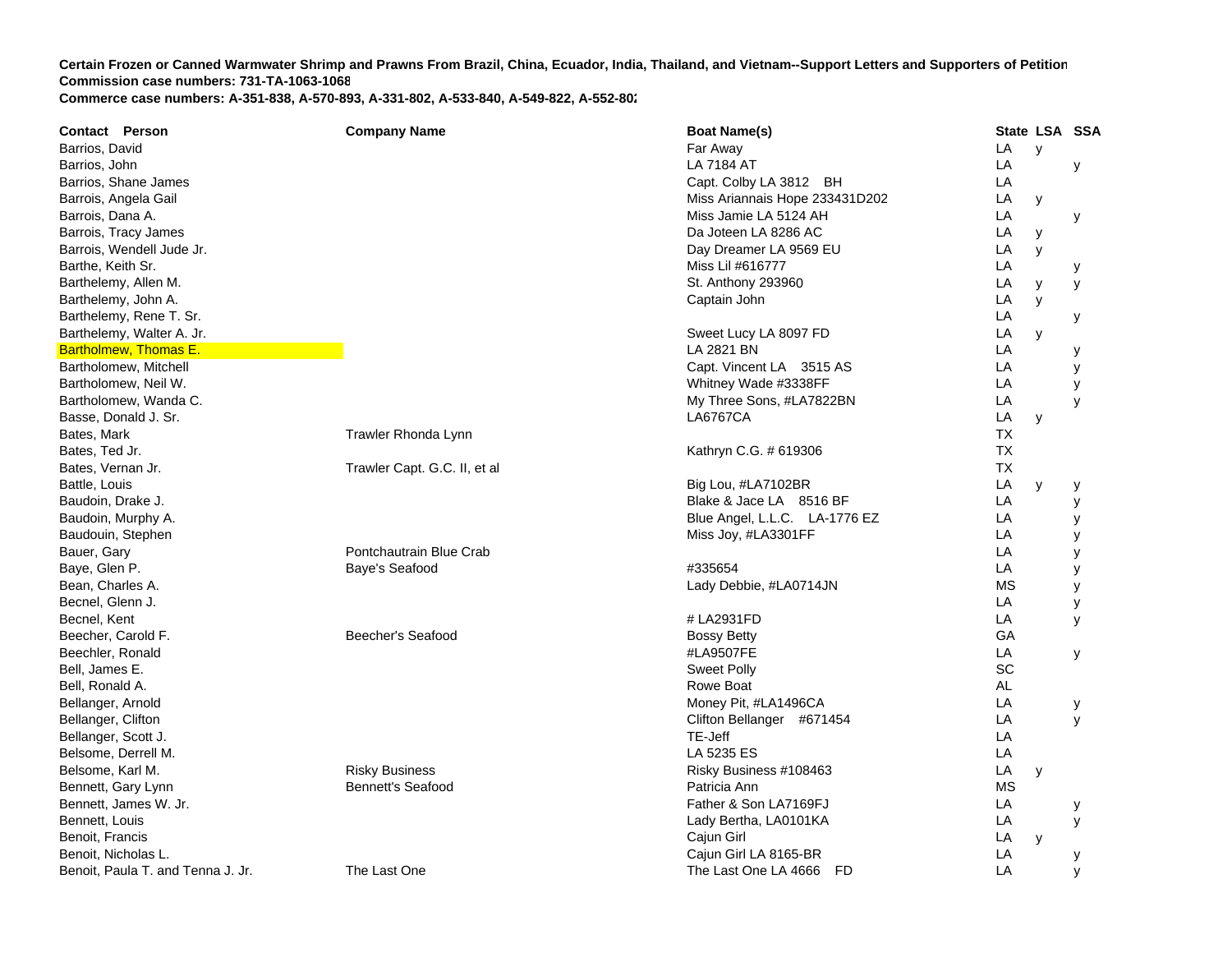| <b>Contact Person</b>     | <b>Company Name</b> | <b>Boat Name(s)</b>          |           | State LSA SSA |   |
|---------------------------|---------------------|------------------------------|-----------|---------------|---|
| Benton, Walter T.         |                     | Trawler Linda B. Inc.        | AL        |               |   |
| Berger, Ray W.            |                     | Lady Donna II LA-3006-BP     | LA        |               | у |
| Bergeron, Alfred S.       |                     | Doodle Bug, LA7001AT         | LA        |               | у |
| Bergeron, Jeff            | Bergeron's Seafood  | No Name, #LA6265AY           | LA        |               | у |
| Bergeron, Nolan A.        |                     | Silver Bullet LA-4491-EU     | LA        |               | y |
| Bergeron, Ulysses J.      |                     | Commander 659841             | LA        |               |   |
| Bernard, Lamont L.        |                     | m/v Mona - Dianne            | LA        | у             | у |
| Berner, Mark J.           |                     | John & Pearl #LA1494FF       | LA        |               | У |
| Berthelot, Gerard J. Sr.  |                     | #LA5266FF                    | LA        | y             | y |
| Berthelot, James          |                     | #LA7814EY                    | LA        |               | y |
| Berthelot, Myron J.       |                     | Lady Arlene LA 1292 AV       | LA        |               | У |
| Bertrand, Jerl C.         |                     | Miss Deb #LA6018BP           | LA        |               | у |
| Beverung, Keith J.        |                     | Capt. Pops                   | LA        | y             | у |
| Bianchini, Raymond W.     |                     | The Gypsy #559641            | LA        |               | у |
| Bickham, Leo E.           |                     | Beatle Bop II                | LA        |               | У |
| Bienvenu, Charles         |                     |                              | LA        |               |   |
| Biggs, Jerry W. Sr.       |                     | Jessi Jo                     | <b>AL</b> | У             |   |
| Billington, Richard       |                     | Miss Henrietta               | SC        |               |   |
| Billiot, Alfredia         |                     | Gamblin Man                  | LA        | y             |   |
| Billiot, Arthur           |                     | Running Bear<br>LA-9221-BU   | LA        |               | у |
| Billiot, Aubrey and Betty |                     | Lady Katina                  | LA        |               | У |
| Billiot, Barell J.        |                     | Apache Chief                 | LA        |               | У |
| Billiot, Brian K.         |                     | Gamblin Man #278810          | LA        | y             | у |
| Billiot, Cassidy          |                     | LA-7551-AA                   | LA        |               | у |
| Billiot, Charles Sr.      |                     | LA-2255-EW                   | LA        |               | у |
| Billiot, Chris J. Sr.     |                     | Seaborne LA 8246 FC          | LA        |               | у |
| Billiot, E. J. E.         |                     | Ma Trent #LA9277BU           | LA        |               | У |
| Billiot, Earl W. Sr.      |                     |                              | LA        |               |   |
| Billiot, Ecton L.         |                     | Brittney & Donnie, #LA3508BS | LA        |               | у |
| <b>Billiot, Emary</b>     |                     | Miss L, LA3862AB             | LA        |               | y |
| Billiot, Forest Jr.       | Forest Billiot Jr.  |                              | LA        |               |   |
| <b>Billiot, Gerald</b>    |                     | Quest (907674)               | LA        | y             |   |
| Billiot, Harold J.        |                     | LA 3055 AS                   | LA        |               | у |
| Billiot, Jacco A.         |                     |                              | LA        |               | у |
| Billiot, Jake A.          |                     | LA3330B5                     | LA        |               | у |
| Billiot, James Jr.        |                     | Gulf Rambler, 918146         | LA        | y             | у |
| Billiot, Joseph S. Jr.    |                     | Grace LA 4964 BP             | LA        |               | у |
| Billiot, Laurence V.      |                     |                              | LA        |               | у |
| Billiot, Leonard F. Jr.   |                     | L & L LA 9776 BU             | LA        |               | У |
| Billiot, Lisa             |                     |                              | LA        |               | у |
| Billiot, Mary L.          |                     | Nightmare, #687658           | LA        |               | у |
| Billiot, Paul J. Sr.      |                     | Capt. Paul Jr. #507912       | LA        |               | У |
| Billiot, Shirley L.       | Shirley Girl LLC    | Shirley Girl LA9979BU        | LA        |               | У |
| Billiot, Steve M.         |                     | Master Jason, #LA0784CH      | LA        |               | y |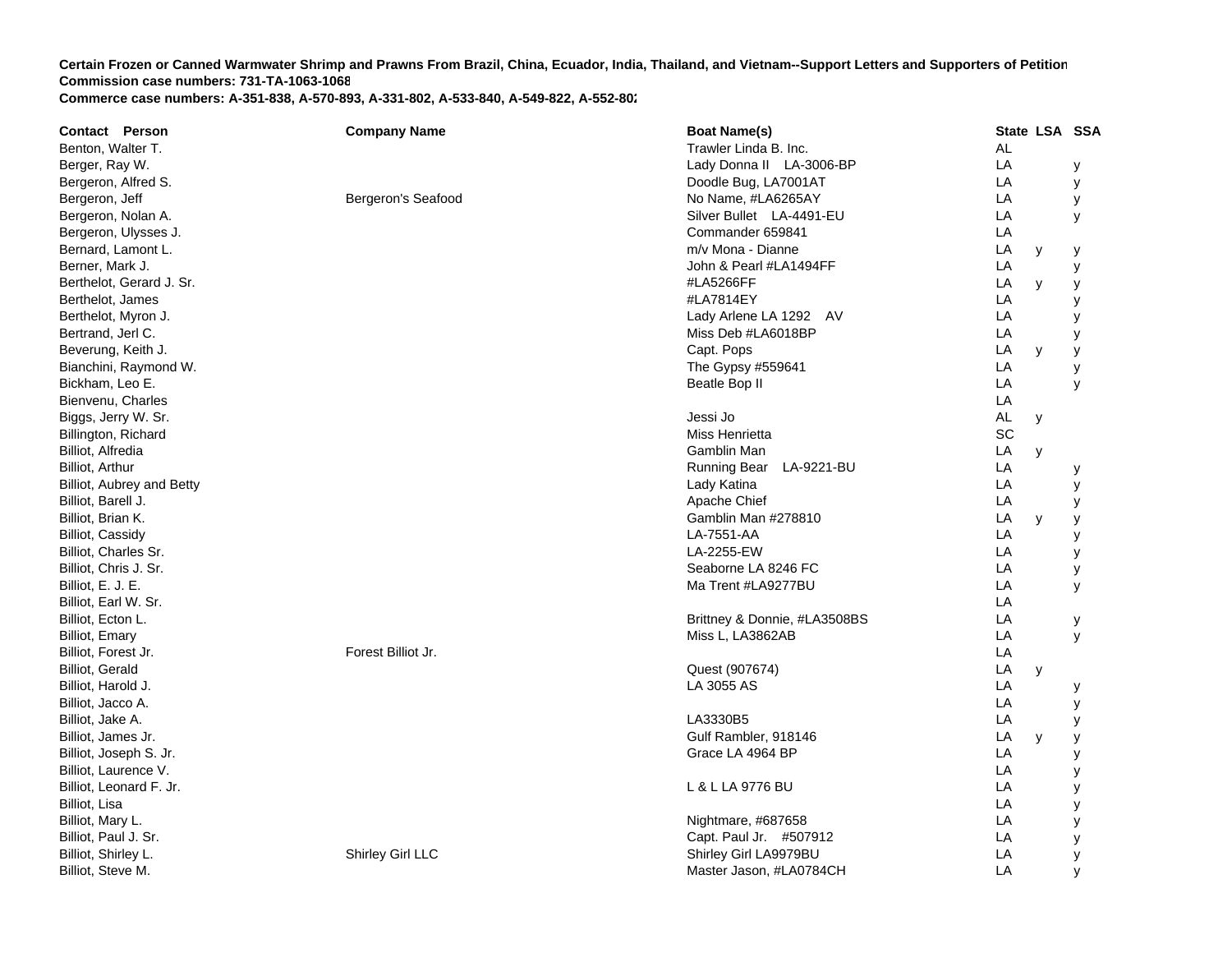| Contact Person               | <b>Company Name</b>                      | <b>Boat Name(s)</b>          | State LSA SSA |   |
|------------------------------|------------------------------------------|------------------------------|---------------|---|
| Billiot, Thomas Adam         |                                          | Miss Nate LA 7045 AJ         | LA            | У |
| Billiot, Thomas Sr.          |                                          | LA3501BN                     | LA            | у |
| Billiot, Wenceslaus Jr.      |                                          | <b>Blue Angel</b>            | LA            | у |
| Billiott, Alexander J.       | Alexander and Dola                       | Lady Dola #LA6422BE          | LA            | y |
| Biron, Yale                  |                                          | Belinda K                    | <b>TX</b>     |   |
| Black, William C.            | <b>Wacamaw Producers</b>                 | Norris <sub>L</sub>          | SC            |   |
| Blackston, Larry E.          |                                          |                              | GA            |   |
| Blanchard, Albert            | Lil Aly                                  | Lil Aly LA-9280-BU           | LA            | у |
| Blanchard, Andrew J.         | Pearl Inc, d/b/a Indian Ridge Shrimp co. |                              | LA            | У |
| Blanchard, Billy J.          |                                          | Billy's Angel, #LA1039BV     | LA            | у |
| <b>Blanchard, Cyrus</b>      |                                          | Cajun Moon, #642735          | LA<br>y       |   |
| Blanchard, Daniel A          | Capt. Kevin, Inc                         | Chase B. #1131235            | LA            | у |
| Blanchard, Dean              | <b>Blanchard Seafood</b>                 |                              | LA            | у |
| Blanchard, Douglas Jr.       | Blanchard & Cheramie Inc.                | BigTattoo, 635393            | LA            | у |
| Blanchard, Dwayne            |                                          | <b>LA5007ES</b>              | LA            | у |
| Blanchard, Elgin             |                                          | Captain Chase LA-1328-EP     | LA            | у |
| Blanchard, Gilbert           |                                          | LA 8885 BV                   | LA            | У |
| Blanchard, Jade              | Pappy's Gold                             | Pappy's Gold #915151         | LA            | у |
| Blanchard, John F. Jr.       |                                          | Natasha Marie LA 7559 EZ     | LA            | у |
| Blanchard, Katie             | D & J Shrimping LLC                      | Heaven Sent #1153176         | LA            | У |
| Blanchard, Matt Joseph       |                                          | Lady Vicki                   | LA            |   |
| Blanchard, Michael           | Capt. Roy                                |                              | LA            |   |
| Blanchard, Quentin T.        |                                          | Capt. Jun #913878            | LA            | У |
| Blanchard, Quentin Timothy   |                                          | Capt. Jun #913878            | LA            |   |
| Blanchard, Roger Sr.         | Roger Blanchard Inc.                     | Charlotte & Roger #595162    | LA            | У |
| Bland, Quyen                 |                                          | Star Light                   | <b>TX</b>     |   |
| Blouin, Roy A.               |                                          | You & Me, #LA1131EV          | LA            | у |
| Blume, Jack Jr.              |                                          | Cindy Marie                  | ТX<br>y       |   |
| Blunet, Raymond Sr.          |                                          | LA 5500 CA                   | LA            | у |
| Bodden, Arturo               | Miss Liz, Inc., et al                    |                              | <b>TX</b>     |   |
| Bodden, Jasper               | Capt. Carlos Trawlers, Inc. et al        |                              | <b>TX</b>     |   |
| Bolotte, Darren W.           |                                          | Ashley Deeb, #LA6487CA       | LA<br>y       | у |
| Bolton, Larry F.             |                                          | Miss Joanie                  | <b>NC</b>     |   |
| Bondi, Paul J.               |                                          | Atlantic, #LA317HR           | LA            | у |
| Bonvillain, Jimmy J.         | Jimmy & Valerie Bonvillain               | Miss Chelsea B LA Z20714G83  | LA            | У |
| Bonvillian, Donna M.         |                                          | Donna Marie, #LA9442BC       | LA            | y |
| Boone, Clifton Felix         |                                          | Captain Zack                 | GA            |   |
| Boone, Donald F. (Ricky) III |                                          | m/v Sue                      | GA            |   |
| Boone, Donald F. II          |                                          | m/v Dorothy E.; m/v Sher-Wan | GA            |   |
| Boquet, Noriss P. Jr.        |                                          | LAZ00677G585                 | LA            | у |
| Boquet, Wilfred Jr.          |                                          | LA9562BC                     | LA            | У |
| Bordelon, Glenn Sr.          |                                          | Miss Debbie LA 3007 BL       | LA            | у |
| Bordelon, James P.           |                                          | Master Derek LA 3087 BL      | LA            | У |
| Bordelon, Shelby P.          |                                          | Miss Janice, Tammy Lynn      | LA            | y |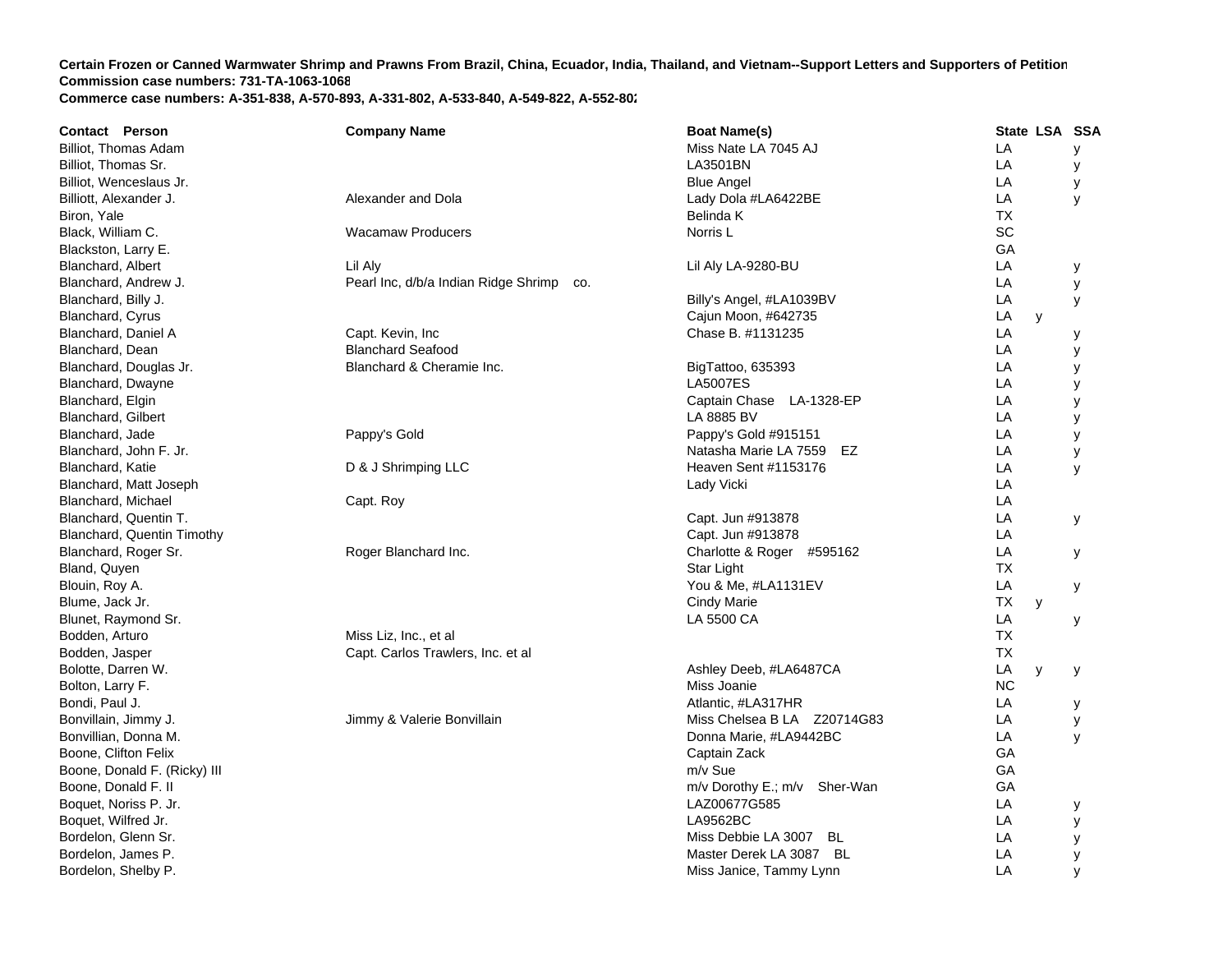| <b>Contact Person</b>       | <b>Company Name</b>           | <b>Boat Name(s)</b>                         |      | State LSA SSA |   |
|-----------------------------|-------------------------------|---------------------------------------------|------|---------------|---|
| Borden, Benny               |                               | LA6746BD                                    | LA   |               | у |
| Borne, Crystal & Edward     |                               | Jolie Kims, #LA7529BH                       | LA   |               | у |
| Borne, Dina L.              | Danny Max                     | Danny Max, #549933                          | LA   | y             | У |
| Borne, Edward Jr.           |                               |                                             | LA   |               | у |
| Borne, Edward Sr.           |                               | T & R LA 2974 CA                            | LA   |               | y |
| Bosarge, Hubert L.          | White Foam                    | White Foam (Doc. 626235)                    | AL   |               |   |
| Bosarge, Robert             |                               | Amy Gay                                     | AL   |               |   |
| Boudlauch, Durel A. Jr.     |                               | <b>LA5786FF</b>                             | LA   |               | у |
| Boudoin, Larry Terrell      |                               | My Blues, #943043                           | LA   |               | y |
| Boudoin, Nathan - President | American Beauty, Inc.         | Trawler "American Beauty"                   | ТX   |               |   |
| Boudreaux, Brent J.         |                               | Jessica Jeanne                              | LA   | y             |   |
| Boudreaux, Elvin J. III     |                               | Faith, #LA2349LE                            | LA   |               |   |
| Boudreaux, James C. Jr.     |                               | <b>LA1506BW</b>                             | LA   |               | у |
| Boudreaux, James N.         |                               | Silver Bullet, LA8467EF, LA1001BW, LA3555FB | LA   | y             | У |
| Boudreaux, Jessie           |                               | Mr. Ray, LA4073AC                           | LA   |               | y |
| Boudreaux, Leroy A.         | Miss Vicki                    | Miss Vicki #595715                          | LA   |               | у |
| Boudreaux, Mark             |                               | Miss Sophie LA 2534 BF                      | LA   |               | У |
| Boudreaux, Paul Sr.         |                               | Tee-Kevin #597746                           | LA   |               | y |
| Boudreaux, Richard D.       |                               | Faith Tou LA-4829AT                         | LA   |               |   |
| Boudreaux, Ronald Sr.       |                               | Capt. Ronnie #914943                        | LA   |               | У |
| Boudreaux, Sally            | Diamond Reef Seafood          |                                             | LA y |               |   |
| Boudreaux, Veronica         |                               | LA8467EF, LA1001BW                          | LA   |               | у |
| Boudwin, Dwayne             |                               | LA 4956 FA                                  | LA   |               | У |
| Boudwin, Jewel James Sr.    |                               | <b>LA5025AK</b>                             | LA   | y             | у |
| Boudwin, Wayne              |                               | My Girl #1107736                            | LA   |               | y |
| Bouise, Norman              |                               | <b>LA9703FB</b>                             | LA   | y             |   |
| Boulet, Irwin J. Jr.        | La Belle Idee                 | La Belle Idee # 1128585                     | LA   |               | у |
| Boullion, Debra             |                               | Lady Olivia 907256                          | LA   | y             |   |
| Bourg, Allen T.             | Captain Allen's Bait & Tackle |                                             | LA   |               | у |
| Bourg, Benny                |                               | LA 5249 EA                                  | LA   |               | У |
| Bourg, Chad J.              |                               | LA 9316 FB                                  | LA   |               | у |
| Bourg, Channon              |                               |                                             | LA   |               | У |
| Bourg, Chris                |                               | Miss Darnell                                | LA   | y             | у |
| Bourg, Douglas              | Pony Express                  |                                             | LA   |               |   |
| Bourg, Glenn A.             |                               | Pacey Mathew LA-5227 FJ                     | LA   |               | у |
| Bourg, Jearmie Sr.          |                               | Candyman LA-8863-EY                         | LA   |               | у |
| Bourg, Kent A.              |                               | T-KANT LA 6374 EU                           | LA   |               | у |
| Bourg, Mark                 |                               | LA 8316BB                                   | LA   |               | У |
| Bourg, Nolan P.             |                               | LA 2311 EC                                  | LA   |               | У |
| Bourg, Ricky J.             | C & R Trawlers                | Sundance, #684610                           | LA   |               | y |
| Bourgeois, Albert P.        | CBS Seafood & Catering LLC    | #4054EA                                     | LA   |               | y |
| Bourgeois, Brian J. Jr.     |                               | Miss Morgan Marie, #LA3727FB                | LA   | y             | y |
| Bourgeois, Daniel           |                               |                                             | LA   | y             |   |
| <b>Bourgeois, Dwayne</b>    |                               | LA 6944 CA                                  | LA   |               | У |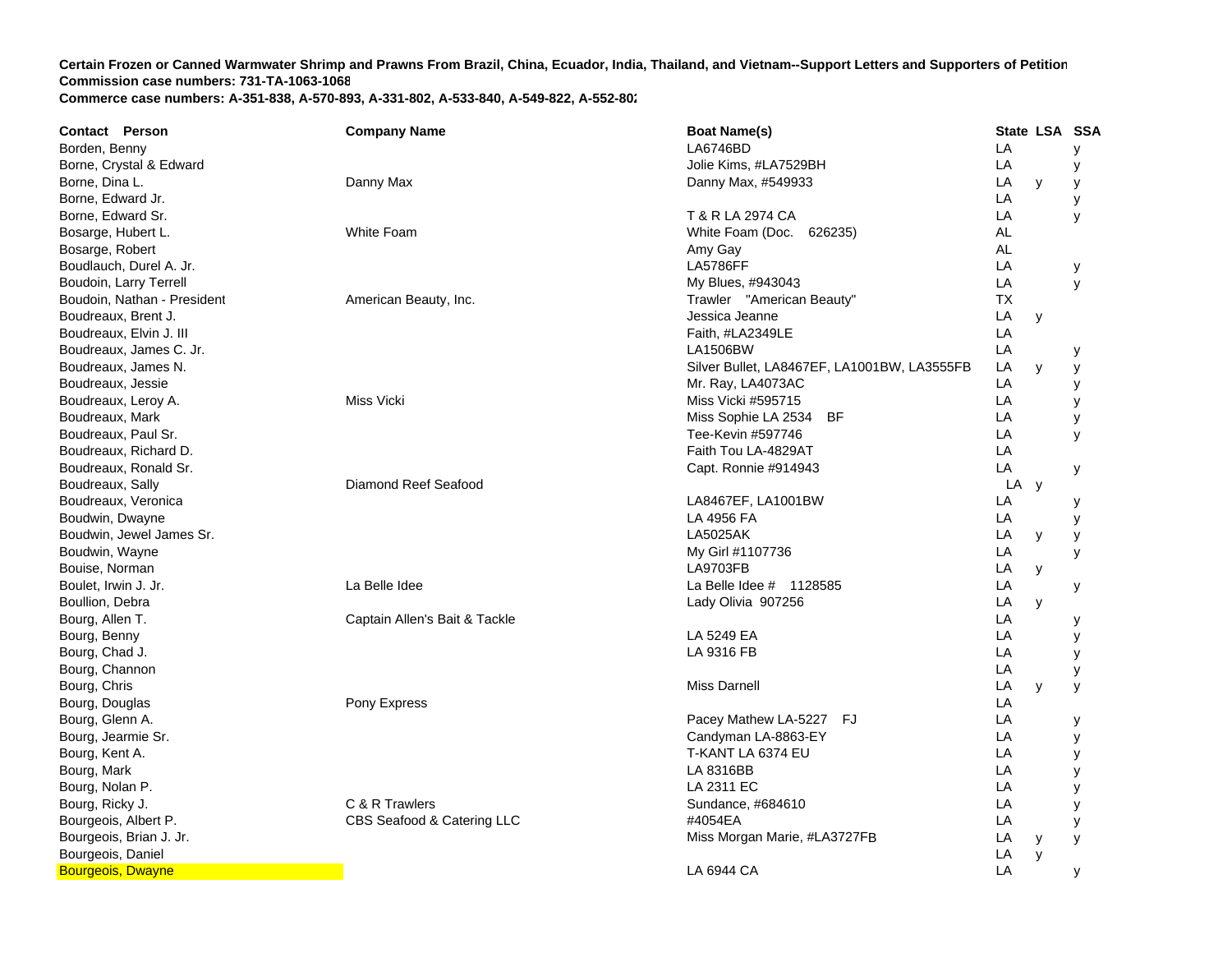| <b>Contact Person</b>      | <b>Company Name</b>        | <b>Boat Name(s)</b>      |    | State LSA SSA |   |
|----------------------------|----------------------------|--------------------------|----|---------------|---|
| Bourgeois, Jake            | T-Brown Inc.               | <b>Brown Nose</b>        | LA |               |   |
| Bourgeois, Johnny M.       |                            |                          | LA | у             |   |
| Bourgeois, Johnny M. Jr.   |                            |                          | LA | y             |   |
| Bourgeois, Leon A.         |                            | Lil Roy LA 1616 BA       | LA |               | у |
| Bourgeois, Louis A.        |                            |                          | LA |               | У |
| Bourgeois, Merrie E.       |                            | Spider, #013421          | LA |               | У |
| Bourgeois, Randy P.        |                            | #LA9232BJ                | LA | y             |   |
| Bourgeois, Reed            |                            | #LA4952EG                | LA |               | У |
| Bourgeois, Webley          |                            | Capt. Peanut             | LA | y             |   |
| Bourn, Chris               |                            | Master Ryan, LA8010BV    | LA | y             |   |
| Bourque, Murphy Paul       |                            | Maggie Jane #286161      | LA |               | у |
| Bourque, Ray               |                            | Bayou, Buddy #LA1128BW   | LA |               | У |
| Bousegard, Duvic Jr.       |                            | LA "T" CHANCE LA 8424 AW | LA |               | У |
| Boutte, Manuel J. Jr.      |                            | <b>Brennen Boy</b>       | LA | у             |   |
| Bouvier, Colbert A. II     |                            | LA7677FH                 | LA |               | у |
| Bouzigard, Dale J.         |                            | Apollo 8                 | LA | y             | у |
| Bouzigard, Edgar J. III    | Mr. Gaget LLC              | Mr. Gaget LLC LA-7707-FT | LA |               | у |
| Bouzigard, Eeris           |                            | <b>B.C. #LA9255AA</b>    | LA |               | У |
| <b>Bowers, Harold</b>      | <b>Bowers Shrimp</b>       |                          | ТX |               |   |
| Bowers, Tommy              | Scavenger                  | Scavenger LA-2437-AC     | LA |               | у |
| Boy, Danny                 | Danny Boy, Inc.            | Danny Boy, III #12212001 | LA |               | У |
| Boyd, David E. Sr.         | David's Shrimping Company  | The Shooting Star        | LA |               |   |
| Boyd, Elbert               |                            | LA9003WK                 | LA | y             | у |
| Boykin, Darren L.          |                            | Master Darren LA-8992-FF | LA |               | У |
| Boykin, Thomas C.          |                            |                          | LA |               | y |
| Bradley, James             | Bradley's Seafood Mkt.     | <b>Bradley's Pride</b>   | SC |               |   |
| Brady, Brian               |                            | Kazsin's Darlina         | LA | у             |   |
| Brandhurst, Kay            | Rebel Seafood              |                          | LA |               | у |
| Brandhurst, Ray E. Sr.     |                            | MV, LA3096FD             | LA | у             | у |
| Braneff, David G.          |                            | Miss Jacklyn, #LA1577EU  | LA | y             | y |
| Brannan, William P.        | William Patrick Inc.       | <b>William Patrick</b>   | GA |               |   |
| Branom, Donald James Jr.   |                            | Lady Estelle             | LA | y             |   |
| Braud, James M.            | One Stop Bait & Ice        |                          | LA |               | у |
| Brazan, Frank J.           |                            | LA 2234 BC               | LA |               | y |
| Breaud, Irvin F. Jr.       |                            | LA6348AS                 | LA |               | У |
| Breaux, Barbara and Shelby | Shelby & Barbara Seafood   | Yanky LA 6807 BK         | LA |               | У |
| Breaux, Brian J.           |                            |                          | LA | у             |   |
| Breaux, Charlie M.         |                            | Miss Yvette LA-8112-BR   | LA |               | у |
| Breaux, Clifford           |                            |                          | LA | y             |   |
| Breaux, Colin E.           |                            | Lady Lou, #LA0447TF      | LA |               | у |
| Breaux, Daniel Jr.         | Dixie General Store LLC    |                          | LA |               | У |
| Breaux, Larry J.           |                            |                          | LA |               | У |
| Breaux, Robert J. Jr.      | <b>Burgbe Gump Seafood</b> | Shrimp Pimp LA-7281-BM   | LA |               | у |
| Briscoe, Robert F. Jr.     |                            | Miss Cathy, #LA6379AN    | LA | y             | У |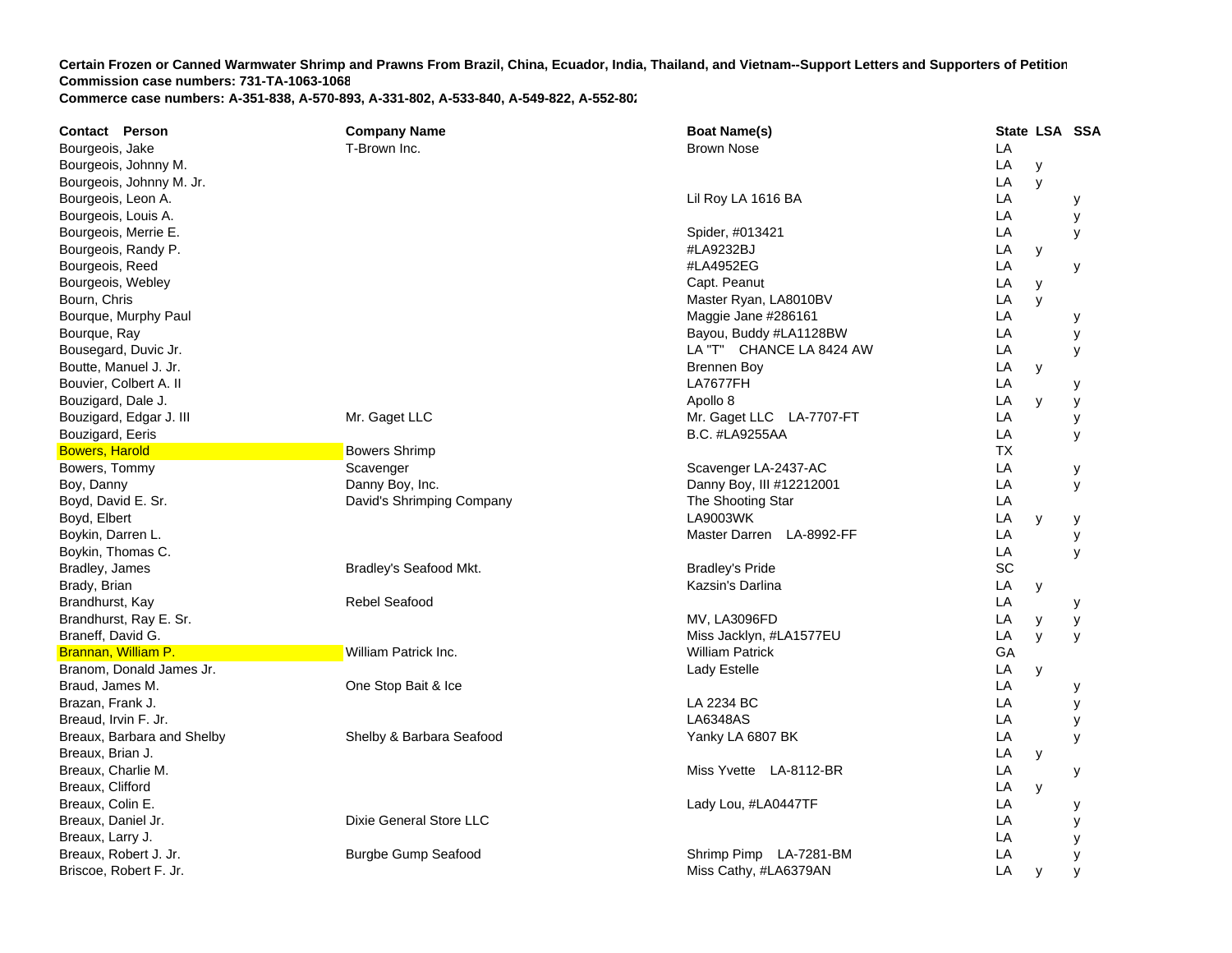| <b>Contact Person</b>  | <b>Company Name</b>        | <b>Boat Name(s)</b>         | State LSA SSA  |
|------------------------|----------------------------|-----------------------------|----------------|
| Britsch, L. D. Jr.     |                            | LA-7279-AW                  | LA             |
| Broussard, Dwayne E.   |                            | LA 1635 BW                  | LA<br>у        |
| Broussard, Eric        |                            | Master Dylon                | LA<br>у        |
| Broussard, Keith       |                            | Miss Glenda                 | LA<br>y<br>у   |
| Broussard, Larry       |                            | Wind Bracker LA 9295-BF     | LA<br>у        |
| Broussard, Mark A.     |                            | Mr. Jacob, #LA9116BV        | LA<br>y<br>у   |
| Broussard, Roger David |                            | Waymaker, 669895            | LA<br>y        |
| Broussard, Roger R.    |                            | Miss Allison                | LA<br>у        |
| Broussard, Steve P     |                            | <b>Prime Time</b>           | LA<br>У        |
| Brown, Cindy B.        |                            | Capt. John                  | LA<br>у        |
| Brown, Colleen         | Capt. Elroy, Inc.          |                             | FL             |
| Brown, Donald G.       |                            | Miss Karen                  | SC             |
| Brown, John W.         |                            | Capt. John                  | LA             |
| Brown, Paul R.         |                            | Christopher & Kenneth       | <b>FL</b><br>У |
| Brown, Toby H.         |                            | LA-7231-EY                  | LA<br>у        |
| Bruce, Adam J.         |                            | Bruce Boys, #582039         | LA<br>у        |
| Bruce, Bob R.          |                            | <b>LA5630FD</b>             | LA<br>у        |
| Bruce, Daniel M. Sr.   |                            | F/V/L&M (596205)            | LA<br>y        |
| Bruce, Emelda L.       |                            | LA1028BA                    | LA<br>У        |
| Bruce, Gary J. Sr.     | Gogie                      | Gogie LA 3841 EA            | LA<br>У<br>у   |
| Bruce, James P.        | Liar Liar                  | Liar Liar #673930           | LA<br>y<br>у   |
| Bruce, Lester J. Jr.   | Betty B.                   | Betty B. #669573            | LA<br>y<br>у   |
| Bruce, Margie L.       | Daddys Boys                | Daddys Boys LA 1149<br>BV   | LA<br>у        |
| Bruce, Mary P.         | <b>T/V L &amp;M</b>        | L & M #596205               | LA<br>у        |
| Bruce, Nathan          |                            | Miss Kelli, LA1714BA        | LA<br>у        |
| Bruce, Robert          |                            | Green Wave, #1119142        | LA<br>у        |
| Bruce, Russell         | Fly By Night, Inc.         | Fly By Night LA 7746 EY     | LA<br>у        |
| Brudnock, Peter Sr.    |                            | <b>Blue Noose</b>           | LA<br>у        |
| Brunet, Elton J.       | Capt. Ko Inc.              | Capt. Ko #649725            | LA<br>у        |
| Brunet, Joseph         |                            | Capt. Cuff Butt LA 1582 FD  | LA<br>у        |
| Brunet, Joseph A.      |                            | Midnight Moon, LAZ62957K101 | LA<br>у        |
| Brunet, Levy J. Jr.    |                            | Capt. Vie, LA8845BC         | LA<br>y<br>У   |
| Bryan, David N.        |                            | Miss Caylee                 | AL             |
| Bryant, Ina Fay V.     |                            | Lady Ina                    | LA             |
| Bryant, Jack D. Sr.    |                            | Lady Ina                    | LA             |
| Bryant, James L.       |                            | F/V Margaret Allen          | SC             |
| Buford, Ernest         |                            | Triple B, LA9363AE          | LA<br>у        |
| Bui, Ben               | Capt. Johnny II            | Capt. Johnny II, #915915    | LA<br>у        |
| Bui, Dich              | Dong Nguyen                | <b>LA1030BR</b>             | LA<br>у        |
| Bui, Dung Thi          | Intercoastal Seafood, Inc. |                             | LA<br>у        |
| Bui, Huong T.          | Houng T. Bui               | Daddy's Boy, 606655         | LA<br>у        |
| Bui, Ngan              |                            | Lee Ann #637599             | LA<br>у        |
| Bui, Nhuan             |                            | Daddy's Boy 606655          | LA<br>y        |
| Bui, Nuoi Van          |                            | Miss Thu Thao I             | LA             |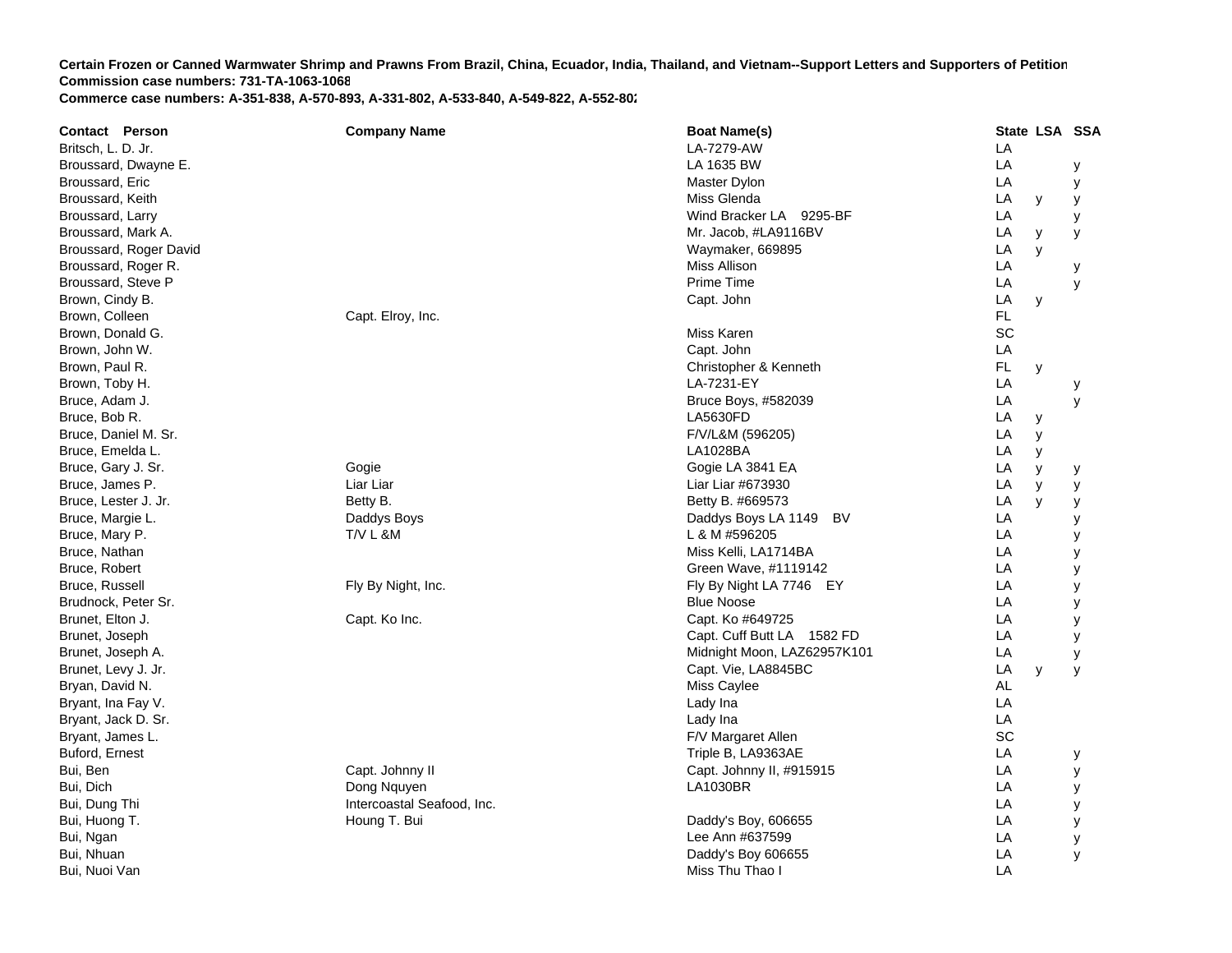| Contact Person                  | <b>Company Name</b>                             | <b>Boat Name(s)</b>          |           | State LSA SSA |   |
|---------------------------------|-------------------------------------------------|------------------------------|-----------|---------------|---|
| Bui, Tai                        | Miss Ann Inc.                                   | Tommy B. #975629             | LA        |               | у |
| Bui, Tieu                       | Miss Ann Inc.                                   | Capt. Tai #690773            | LA        |               | У |
| Bui, Tommy                      |                                                 | Marie II                     | <b>TX</b> |               |   |
| <b>Bundy, Belvina (Kenneth)</b> | <b>Bundy Seafood</b>                            |                              | LA        | У             | у |
| Bundy, Kenneth Sr.              | <b>Bundy's Seafood</b>                          |                              | LA        | y             |   |
| Bundy, Nicky                    |                                                 |                              | LA        | y             |   |
| Bundy, Ronald J.                |                                                 |                              | LA        | y             |   |
| Buquet, John Jr.                |                                                 | LA8873                       | LA        |               | у |
| Buras, Clayton M.               |                                                 |                              | LA        |               |   |
| Buras, Leander                  |                                                 | White Gold LA 8600 BR        | LA        |               | у |
| Buras, Robert M. Jr.            |                                                 | LA-5042 FB                   | LA        |               | У |
| Buras, Waylon J.                |                                                 | Miss Carmine, LA3304FD       | LA        | y             | у |
| Burlett, Elliott C.             |                                                 | <b>LA 4010 AJ</b>            | LA        |               | у |
| Burlett, John C. Jr.            |                                                 | DA-EL-RY LA 9807-AX          | LA        |               | У |
| Burnell, Charles R.             | Ruf-N-Ready, Inc., et al                        |                              | <b>TX</b> |               |   |
| Burnham, Deanna Lea             | Deanna Lea                                      | Deanna Lea                   | GA        |               |   |
| Burns, Stuart E.                | The Fishermans Dock                             |                              | LA        | y             |   |
| Burroughs, Lindsey Hilton Jr.   | Trawler "Becky Lyn" Inc.                        | Becky Lyn (No. 528333)       | <b>AL</b> |               |   |
| Burton, Ronnie                  |                                                 | Miss Kayla, TX4558RA         | ТX        |               | у |
| Busby, Hardy E.                 | Ole Holbrook's Fresh Fish Market.<br><b>LLC</b> |                              | LA        |               | У |
| Busby, Tex H.                   |                                                 | <b>Tee Mick</b>              | LA        | y             |   |
| Bush, Robert A.                 |                                                 | LA 2964 BN                   | LA        |               | у |
| Bussey, Tyler                   |                                                 | LA-9142-FH                   | LA        |               | У |
| Butcher, Dorothy                |                                                 | LA2483AA                     | LA        |               | y |
| Butcher, Rocky J.               |                                                 | LA 2483AA                    | LA        |               | y |
| Butler, Albert A.               |                                                 | Miss Aline                   | LA        | у             |   |
| Butler, Aline                   |                                                 |                              | FL.       | y             |   |
| <b>Bychurch, Johnny</b>         |                                                 |                              | LA        |               |   |
| Bychurch, Johnny Jr.            |                                                 | Olneille Too LA-8617<br>BT   | LA        |               | У |
| C. Todd Terrell                 | <b>Todd Company</b>                             |                              | LA        |               |   |
| Cabanilla, Alex                 |                                                 | Barbara Lynn LA 6419 AA      | LA        |               | у |
| Caboz, Jose Santos              |                                                 | Lindsay Nichole              | LA        | y             |   |
| Cacioppo, Anthony Jr.           |                                                 | Goose Egg LA-5990-FD         | LA        |               | у |
| Cadiere, Mae Quick              |                                                 | <b>Travis-Shawn</b>          | LA        |               |   |
| Cadiere, Ronald                 | Travis - Shawn                                  | Travis - Shawn, #665500      | LA        |               | у |
| Cahill, Jack                    |                                                 | <b>LA8770AH</b>              | LA        |               | у |
| Caillouet, Stanford Jr.         |                                                 | <b>LA 7126FE</b>             | LA        |               | y |
| Caison, Jerry Lane Jr.          |                                                 | East Coast Seafood           | <b>NC</b> |               |   |
| Calcagno, Stephen P. Sr.        |                                                 | Kid Rock, LA9738FE           | LA        | y             | у |
| Calderone, John S.              |                                                 | Misty Star #645344           | LA        |               | y |
| Callahan, Gene P. Sr.           | Gene P. Callahan Inc.                           | Gene & Derek II #1155486     | LA        |               | У |
| Callahan, Michael J.            |                                                 | Josie and Jace LA 1791 FD    | LA        |               | у |
| Callahan, Russell               |                                                 | Miss Heidi, LA7835H          | LA        | y             | у |
| Callais, Ann                    | Jesse Shantelle Inc.                            | Jesse Shantelle Inc. #933910 | LA        |               | У |
|                                 |                                                 |                              |           |               |   |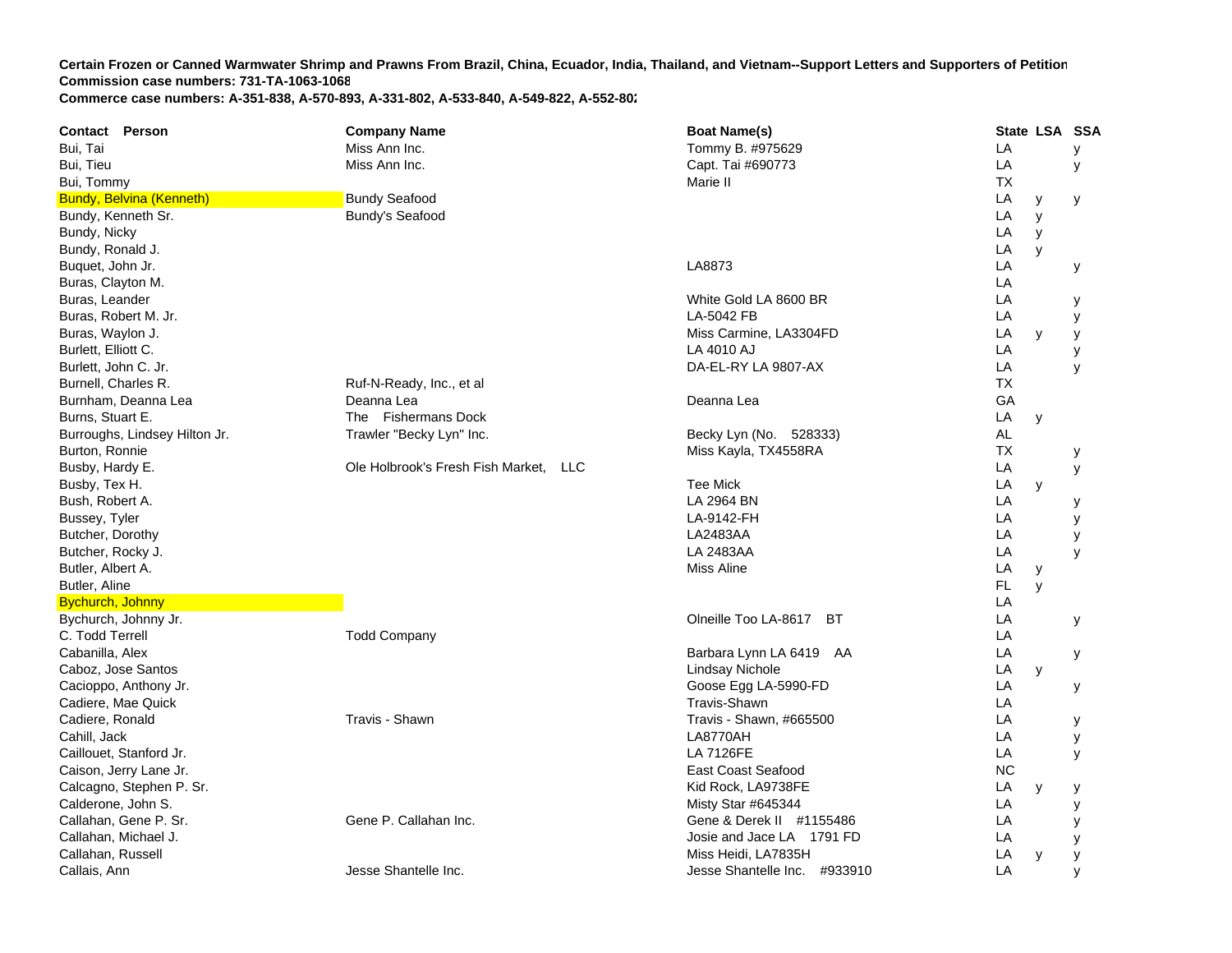**Contact Person Company Name Boat Name(s) State LSA SSA**  Callais, Franklin D. Creole Fox LA-2672-E A LA y Callais, Gary D. T-Pops Inc. LA y Callais, Michael Jesse Shantelle L A y Callais, Michael Capt. Capt. Ernest LLC & Ramblin Man Inc. Capt. Ernest # 615617 Capt. Ernest # 615617 LA y Callais, Sandy **Glenda Guidry Inc.** Callais, Sandy LA y Callais, Terrence Possum LA 8101 A CC LA y Camardelle, Anna LA Camardelle, Chris J. Camardelle Scafood Camardelle's Seafood Miss Lil #616777; Whatever LA 311 ES; Ice Tray LLA y Camardelle, David Lil David, LA2101AP P LA y Camardelle, Edward J. III Lil Ziggy, LA3735FD D LA y Camardelle, Edward Jr. LA-0547-ZX LA y Camardelle, Harris A. LA7556EW L **LA**  y Camardelle, Knowles **Date Michael Library Camardelle**, Knowles Dale Michael Library Camardelle, Camardelle, Camardelle, Camardelle, Camardelle, Camardelle, Camardelle, Camardelle, Camardelle, Camardelle, Camardelle, Camard A y Camardelle, Noel T. Camardeller Camardeller Camardeller Camardeller Dale Michael **LA**  y y Camardelle, Tilman Jr. What Ever, #333108 L **LA**  y Caminita, John A. III LA 7585 FD L A y Campo, Donald Paul LA 9199 BU L **LA** Campo, Kevin Colton's Fury LA y Campo, Nicholas J. LA 0298ZC C<sub>LA</sub> Campo, Roy Ram E.C. #565031 L A y Campo, Roy Sr. Rame C L **LA** Camus, Ernest M. Jr. Master Dylan Later and Camus, Ernest M. Jr. Master Dylan Later and Later and Later and Later and Later and Later and Later and Later and Later and Later and Later and Later and Later and Later and Late **LA**  y y Canova, Carl FL Cantrelle, Alvin Kerry & Janie L **LA**  y y Cantrelle, Eugene J. Capt. Jude 520556 LA Cantrelle, Otis A. Cantrelle, Otis A. Cantrelle, Otis A. Cantrelle, Otis A. Cantrelle, Otis A. Cantrelle, Otis A. Cantrelle, Otis A. Cantrelle, Otis A. Cantrelle, Otis A. Cantrelle, Otis A. Cantrelle, Otis A. Cantrelle, Ot Cantrelle, Otis, Jr. Betsy Louis, # 693935 LA y y Cantrelle, Phillip A. Wonder Woman, LA3529BV L **LA**  y y Cantrelle, Tate John Blake #533129 LA y Canty, Robert Joseph **Example 20** Canty, Robert Joseph **Robert Joseph Robert Joseph Robert Joseph Robert Joseph LA** Cao Quang, Binh Latter and the control of the control of the control of the control of the control of the control of the control of the control of the control of the control of the control of the control of the control of **LA**  y Cao, Billy Viet LA y Cao, Dan Dien Lucky Dan, #923851 L A y Cao, Dung Van Lucky Sea Star, Inc. Lucky Sea Star MS Cao, Heip A. Miss Lyle Later and the Later and the Later and the Later and the Later and the Later and Later and L A y Cao, Huyen Linh LA-3184 CA Linh Huyen Cao, 285856 LA LA y Cao, Nghia Thi Becky L. Smith, #579221 L A y Cao, Si-Van Johnny Vo, #1103635 LA Cao, Thanh Kim Mr. & Mrs. Inc.#607651 ACao, Tuong Van Cao Cao Family, Inc. Cao Family, Inc. St. Joseph #1123025 Cao, Tuong Van CA y Carinhas, Jack G. Jr. **Independent Fish Company, Inc.; Lighthouse Fisheries, Lady Ilda' Mission Lady; Captain Jack II** TX Carlos, Gregory LA 9885 BU L **LA**  y Carlos, Irvin Sea Hag, #LA1151F A LA y Carmadelle, David J. Smokey, LA3201EX LA y y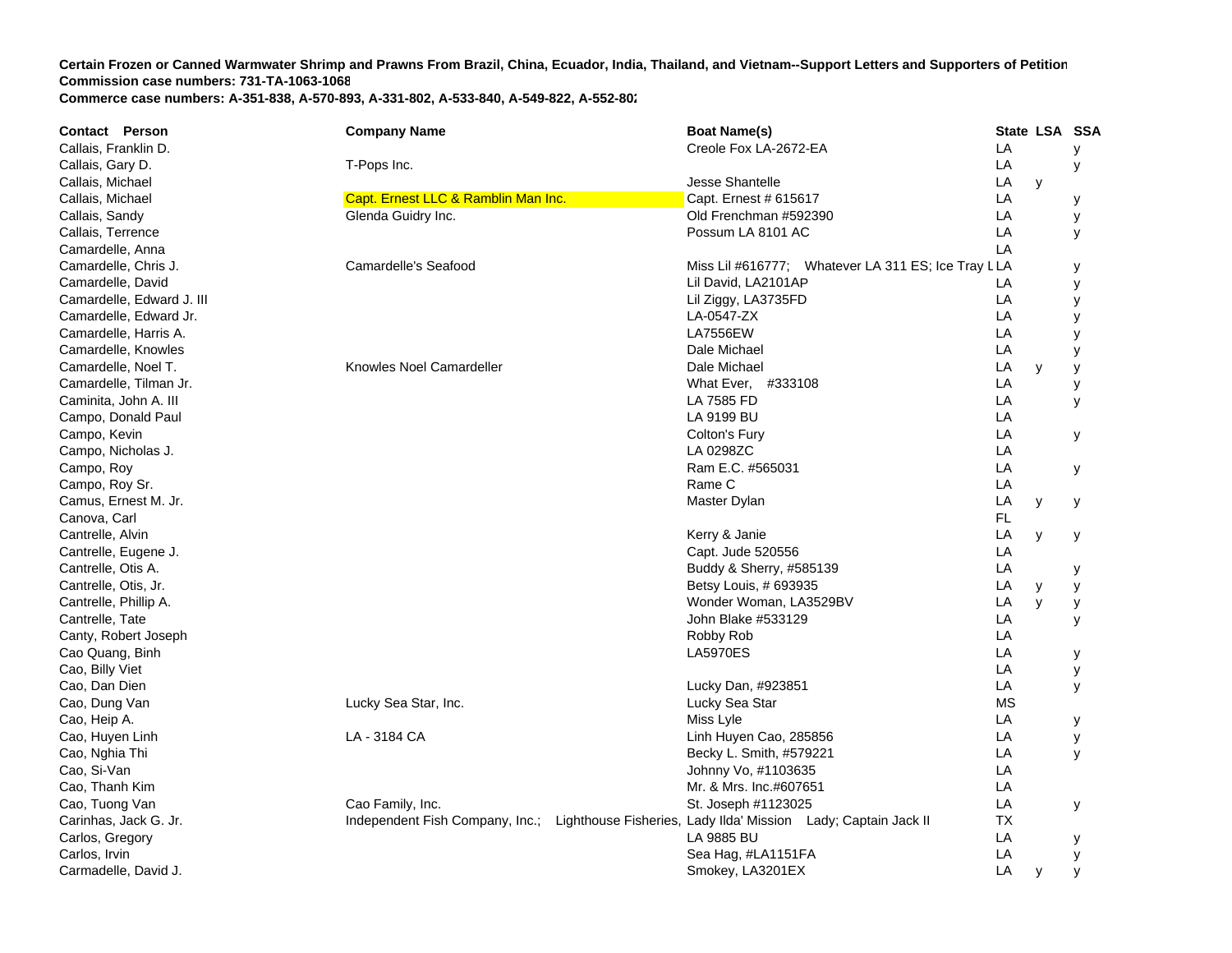**Certain Frozen or Canned Warmwater Shrimp and Prawns From Brazil, China, Ecuador, India, Thailand, and Vietnam--Support Letters and Supporters of Petition Commission case numbers: 731-TA-1063-1068**

**Commerce case numbers: A-351-838, A-570-893, A-331-802, A-533-840, A-549-822, A-552-802**

| <b>Contact Person</b>        | <b>Company Name</b>                 | <b>Boat Name(s)</b>                                                                                        |           | State LSA SSA |   |
|------------------------------|-------------------------------------|------------------------------------------------------------------------------------------------------------|-----------|---------------|---|
| Carmadelle, Rudy J.          |                                     | Lady Sandra                                                                                                | LA        | y             |   |
| Carmandelle, Larry G.        |                                     | LA 4708-BW                                                                                                 | LA        |               | у |
| Carrere, Anthony T. Jr.      |                                     | Winnie the Pooh LA 4282 EU                                                                                 | LA        |               | у |
| Carrier, Larry J.            |                                     | Lady Hawke, 569726                                                                                         | LA        | У             | y |
| Caruso, Michael              | Lady Liberty Seafood Co.            | Lady Liberty                                                                                               | <b>SC</b> |               |   |
| Casanova, David W. Sr.       | David W. Casanova Seafood           | Capt. Budweiser, LA1280CA                                                                                  | LA        | y             | у |
| Cassagne, Alphonse G III     |                                     | Daddy's Boy, #LA6428                                                                                       | LA        | y             | y |
| Cassagne, Alphonse G IV      |                                     | LA2443FJ                                                                                                   | LA        |               |   |
| Casso, Joseph                | KMB Inc.                            | Miss Biddy, 541472                                                                                         | LA        |               | у |
| Castelin, Gilbert            |                                     | Sharon Darlene                                                                                             | AL        | y             |   |
| Castelin, Sharon             | Buddy Boy Inc.                      | <b>Buddy Boy</b>                                                                                           | <b>AL</b> | y             |   |
| Castellanos, Raul L.         |                                     | Two Flags, Inc.; Marco Corp.; La Pachita, Inc.; Don Pac Rio Panuco; Marcos; La Pachita; Don Paco; Bea; .TX |           |               | у |
| Castelluccio, John A. Jr.    |                                     | LA 744 ZJ                                                                                                  | LA        |               |   |
| Castille, Joshua             | J.P. Fisheries                      | Lock Bottom/Capt. Kenny #268688                                                                            | LA        |               | у |
| Caulfield, Adolph Jr.        |                                     | LA 3282 AE                                                                                                 | LA        |               | y |
| Caulfield, Hope              |                                     | <b>LA4426CA</b>                                                                                            | LA        | У             |   |
| Caulfield, James & Jean      |                                     | <b>Butchie Boy</b>                                                                                         | LA        | y             |   |
| Cepriano, Salvador           |                                     | Megen Rae                                                                                                  | LA        | y             |   |
| Cerdes, Julius W. Jr.        |                                     | Hercules, LA4637FB                                                                                         | LA        | y             | у |
| Cerise, Marla                |                                     | Rianna Lin LA-8683-EG                                                                                      | LA        |               | У |
| Chabert, John                |                                     | Melissa John, LA1253EY                                                                                     | LA        |               | У |
| Chaisson, Dean J.            |                                     | Purgatory LA-1481-CA                                                                                       | LA        |               | y |
| Chaisson, Henry              |                                     | Lauran Renee LA-7581-ER                                                                                    | LA        |               |   |
| Chaisson, Vincent A.         |                                     | Salty Dog LA-9256 BU                                                                                       | LA        |               | У |
| Chaix, Thomas B. III         |                                     | Big "T", 1060584                                                                                           | LA        |               |   |
| Champagne, Brian             |                                     | Derek Naomi, LA7085BR                                                                                      | LA        | y             |   |
| Champagne, Harold P.         |                                     | LA6182BR                                                                                                   | LA        |               | у |
| Champagne, Kenton            |                                     | Capt. Kent LA-6334-FC                                                                                      | LA        |               | У |
| Champagne, Leroy             |                                     | Heaven Bound LA 5973 ES                                                                                    | LA        |               | У |
| Champagne, Lori              | Lucky's Seafood Market & Poboys LLC |                                                                                                            | LA        |               | y |
| Champagne, Timmy D.          |                                     |                                                                                                            | LA        |               |   |
| Champagne, Willard           |                                     | Cajin Baby, 658993                                                                                         | LA        |               | у |
| Champlin, Kim J.             |                                     | Capt. Jim, LA3883CA                                                                                        | LA        | у             | У |
| Chance, Jason                |                                     |                                                                                                            | LA        | y             | y |
| Chancey, Jeff                | Jeff Chancey                        | Morning Star                                                                                               | AL        |               |   |
| Chapa, Arturo                | <b>Chapa Shrimp Trawlers</b>        | Clarisa                                                                                                    | <b>TX</b> |               |   |
| <b>Chaplin Robert G. Sr.</b> |                                     | <b>Trawler SS Chaplin</b>                                                                                  | SC        |               |   |
| Chaplin, Saxby S.            | Chaplin Seafood                     | Venture                                                                                                    | SC        |               |   |
| Charles, Christopher         |                                     | LA3462CA                                                                                                   | LA        |               | у |
| Charpentier, Allen J.        | Wind Song, Inc.                     | Wind Song                                                                                                  | LA        |               |   |
| Charpentier, Alvin           |                                     | Capt. Alvin                                                                                                | LA        | У             |   |
| Charpentier, Daniel J.       | M/V Joan of Arc Inc.                | Joan of Arc #524665                                                                                        | LA        |               | У |
| Charpentier, Lawrence        |                                     |                                                                                                            | LA        | y             |   |
| Charpentier, Linton          |                                     | Capt. Linton #524687                                                                                       | LA        |               |   |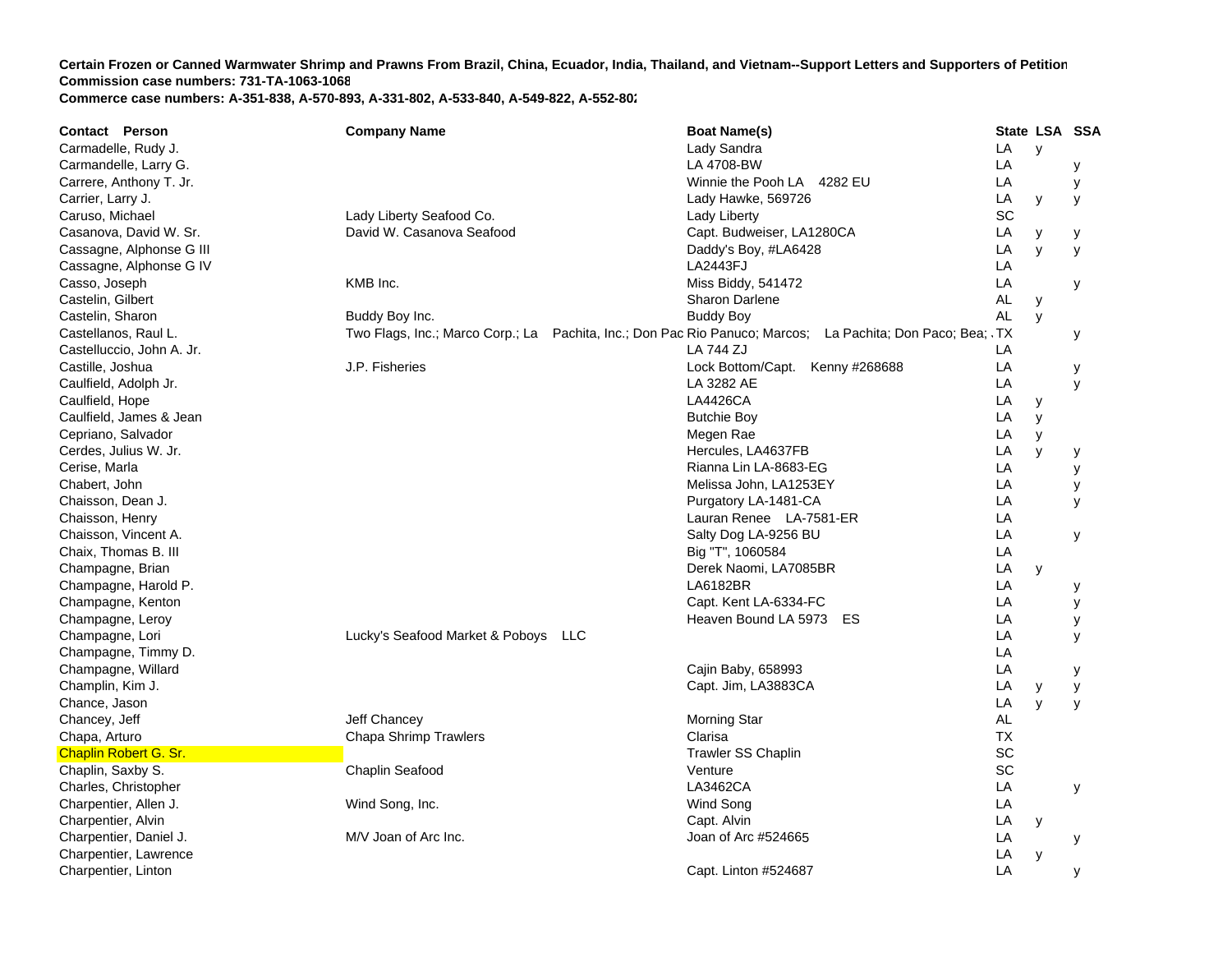| Contact Person                | <b>Company Name</b>                           | <b>Boat Name(s)</b>          |      |   | State LSA SSA |
|-------------------------------|-----------------------------------------------|------------------------------|------|---|---------------|
| Charpentier, Melanie          | Robanie C. Inc.                               |                              | LA   |   |               |
| Charpentier, Murphy Jr.       |                                               | Capt. Gilbert #604788        | LA   |   | У             |
| Charpentier, Robert J.        | Robanie C Inc.                                | Robanie C                    | LA   |   |               |
| Chartier, Michelle            | Barney's Bait & Seafood                       |                              | LA   |   | y             |
| Chau, Minh Huu                |                                               | Fellowship                   | LA   |   | y             |
| <b>Chauvin Anthony P. Jr.</b> | Tanya Lea, Inc.                               | Papa J                       | LA   |   |               |
| Chauvin, Anthony              | Tanya Lea, Inc.                               | Papa J. #1079441             | LA   |   | У             |
| Chauvin, Carey M.             |                                               | Lady Melissa, 960544         | LA   |   | У             |
| Chauvin, David James          | A.J. Horizon Inc.                             | Mariah Jade                  | LA   |   |               |
| Chauvin, James E.             |                                               | LA 8718 EX                   | LA   |   | У             |
| Chauvin, Kimberly Kay         | Mariah Jade Shrimp Company, Shrimp<br>Express |                              | LA   |   |               |
| Cheeks, Alton Bruce           | <b>Alton Cheeks</b>                           | Crazy Lady, LA9977FE         | LA   | y |               |
| Chenier, Ricky                |                                               | <b>LA7279AH</b>              | LA   |   | у             |
| Cheramie, Alan                |                                               | LA 5433 FD                   | LA   |   | У             |
| Cheramie, Alan J. Jr.         |                                               | Thunder Bay                  | LA   | y |               |
| Cheramie, Alton J.            |                                               | Mariner                      | LA   |   |               |
| Cheramie, Berwick Jr.         |                                               | LA 2040 FD                   | LA   |   | у             |
| Cheramie, Berwick Sr.         |                                               |                              | LA   |   | у             |
| Cheramie, Daniel James Sr.    |                                               | Pops LA 8019 BN              | LA   |   | У             |
| Cheramie, Danny               |                                               | Miss Mae, LA7333EY           | LA   |   | У             |
| Cheramie, David J.            |                                               | LA 2051 EC                   | LA   |   | у             |
| Cheramie, David P.            |                                               |                              | LA   |   | У             |
| Cheramie, Dickey & Robbie     | R & R Seafood                                 | Let It Go Louise LA 0516 MW  | LA   |   | У             |
| Cheramie, Donald              |                                               | Pink Panther, LA9018AZ       | LA   |   | У             |
| Cheramie, Enola and Murphy J. |                                               | Tee Fry LA 1010 BV           | LA   |   | У             |
| Cheramie, Flint               |                                               | D-NaNa LA-3969-AJ            | LA   |   | У             |
| Cheramie, Harold L.           |                                               | Miss LeeAnna LA 7996<br>BL   | LA   | У | y             |
| Cheramie, Harry Jr.           |                                               |                              | 1 LA | y |               |
| Cheramie, Harry Sr.           |                                               | Ace of Trade, LLC            | LA   | y |               |
| Cheramie, Harvey Jr.          |                                               | Hammer Time #901465          | LA   | y | У             |
| Cheramie, Harvey Sr.          |                                               | Silver Fox                   | LA   | y |               |
| Cheramie, Henry J. Sr.        |                                               | Ace of Trade #664002         | LA   |   | у             |
| Cheramie, James               | Capt. Zoe Inc.                                | Capt. Zoe, 681682            | LA   |   | у             |
| Cheramie, James A.            |                                               | LA 5538 FC                   | LA   |   | у             |
| Cheramie, Jody P.             |                                               | LA-9012-BD                   | LA   |   | y             |
| Cheramie, Joey J.             | Deana Cheramie, Inc.                          | Deana Cheramie               | LA   |   |               |
| Cheramie, Johnny              |                                               | Ducking Around, LAZ2186OH983 | LA   |   | у             |
| Cheramie, Joseph              | Cathy Cheramie                                |                              | LA   | y |               |
| Cheramie, Lee Allen           |                                               | Lee, LA9512BK                | LA   |   | у             |
| Cheramie, Linton J.           |                                               | <b>LA7556BB</b>              | LA   |   | y             |
| Cheramie, Mark A.             |                                               | Lady Dizzy                   | LA   | y |               |
| Cheramie, Murphy J.           |                                               | Teefy LA 1010-BV             | LA   |   |               |
| Cheramie, Nathan A. Sr.       |                                               | Lonely Rider LA 4140 FD      | LA   |   | у             |
| Cheramie, Neddy P.            |                                               | Miss Loley, LA3642BD         | LA   | y | y             |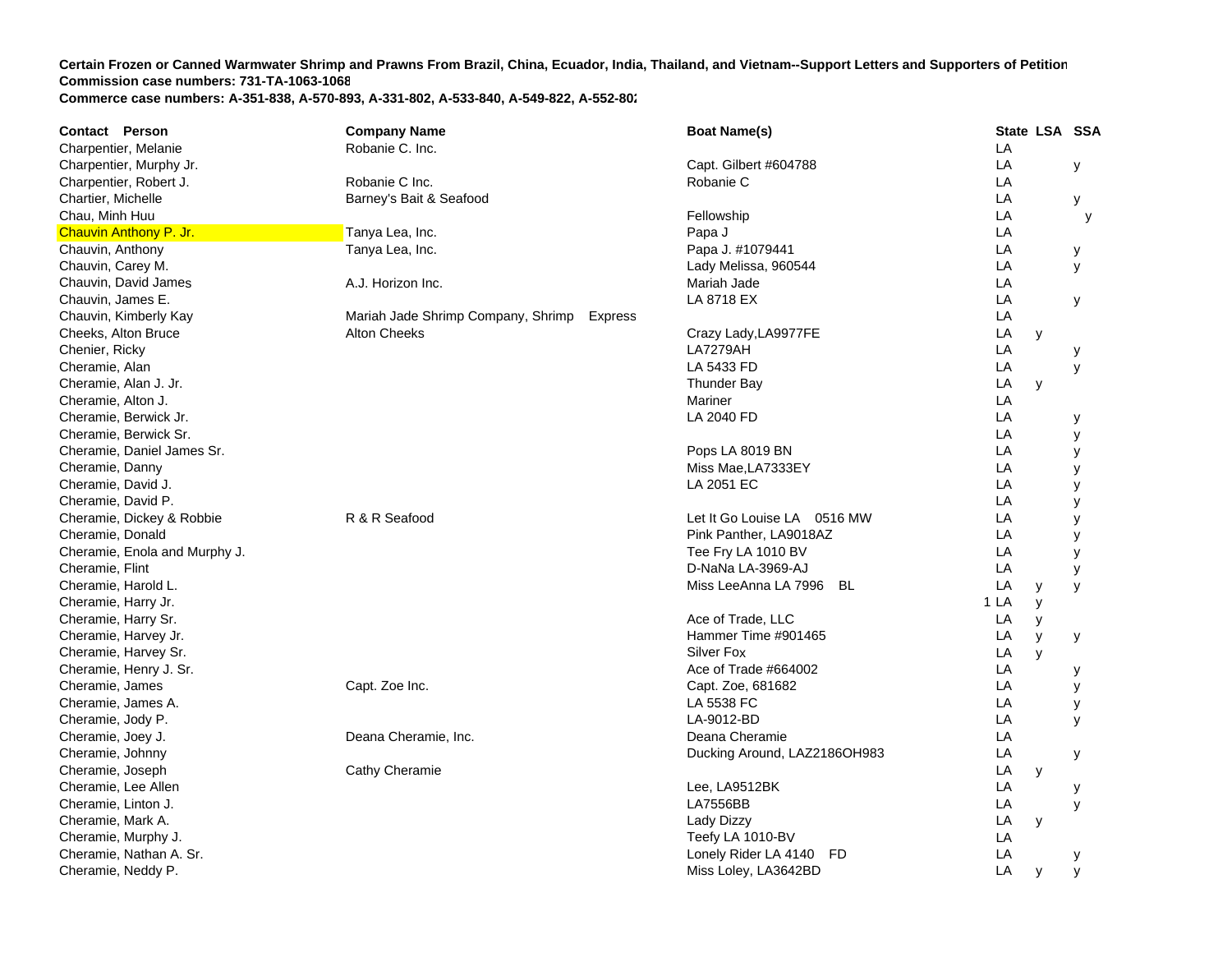| Contact Person          | <b>Company Name</b>                           | <b>Boat Name(s)</b>        |           | State LSA SSA |   |
|-------------------------|-----------------------------------------------|----------------------------|-----------|---------------|---|
| Cheramie, Nicky J.      | Robanie C. Inc.                               | Robanie C.                 | LA        |               |   |
| Cheramie, Ojess M.      |                                               | Chopper One 559-309        | LA        | у             | у |
| Cheramie, Paris P.      |                                               |                            | LA        | y             |   |
| Cheramie, Robbie        | R & R Seafood                                 | Let It Go Louise, LA0156MW | LA        |               | у |
| Cheramie, Rodney E. Jr. |                                               | Our Gang                   | LA        | y             | У |
| Cheramie, Ronald        |                                               |                            | LA        |               | у |
| Cheramie, Roy           |                                               | Te-Roy LA 8819-EW          | LA        |               | у |
| Cheramie, Roy A.        |                                               | "OI Dude", LA1003AV        | LA        |               | у |
| Cheramie, Sally K.      |                                               | Fleur-de-lys LA-2788-CA    | LA        | У             | У |
| Cheramie, Terry J.      |                                               | Jordy & Joshua :A-3330-CA  | LA        | y             | y |
| Cheramie, Timmy         | Night Moves of Cut Off, Inc.                  |                            | LA        |               |   |
| Cheramie, Tina          |                                               | <b>Miss Ashley</b>         | LA        | y             |   |
| Cheramie, Todd          | Gros Tete Trucking Inc.                       | Blackie Boy LA 5761 ES     | LA        |               | у |
| Cheramie, Tommy         | Tommy Cheramie Inc. Tommy Cheramie<br>#657530 |                            | LA        |               | У |
| Cheramie, Wayne A.      |                                               | LA 8660 BC                 | LA        |               |   |
| Cheramie, Wayne F. Sr.  | Rayda Cheramie, Inc.                          | Mr. Wayne #1088158         | LA        |               | у |
| Cheramie, Wayne J.      |                                               | Master Devin               | LA        | у             |   |
| Cheramie, Webb Jr.      |                                               | Master Wayne               | LA        | y             |   |
| Chevalier, Mitch        |                                               | Lil Mitch                  | LA        |               | У |
| Chew, Thomas J.         |                                               | Christopher & Ryan         | LA        | y             |   |
| Chiasson, Jody J.       |                                               | Gary B LA 01130 H583       | LA        | y             |   |
| Chiasson, Manton P. Jr. |                                               |                            | LA        |               | У |
| Childress, Gordon       | Helen E., Inc. et al                          |                            | <b>AL</b> |               |   |
| Chisolm, Arthur         |                                               | <b>Five Stars</b>          | SC        |               | у |
| Chisolm, Henry Jr.      |                                               | Lil Amber                  | SC        |               |   |
| Christen, David Jr.     |                                               | <b>LA9542BS</b>            | LA        |               |   |
| Christen, Vernon        |                                               | <b>Tigger II</b>           | LA        | y             | у |
| Chung, Long V.          |                                               | Captain Kyle, 592350       | LA        | y             |   |
| Chuong, Ngo V.          |                                               | LA6165BC                   | LA        |               | у |
| Ciaccio, Vance          |                                               | Princess Shannon           | LA        |               | У |
| Cibilic, Bozidar        |                                               | Saint Anthony, 931721      | LA        |               | У |
| Cieutat, John           | <b>Cieutat Travelers</b>                      | Shootist                   | <b>AL</b> |               | y |
| Cisneros, Albino        | Marisa Elida, Inc.                            | Norma Martha               | <b>TX</b> |               |   |
| Clark, James M.         |                                               | Kaylee Marie               | LA        |               |   |
| Clark, Jenings          |                                               | LA 3286 BW                 | LA        | у             |   |
| Clark, Mark A.          |                                               | LA6043FB                   | LA        |               | у |
| Clark, Ricky L.         |                                               | Miss Nina                  | LA        |               | у |
| Cobb, Michael A.        |                                               | <b>Family Thing</b>        | SC        | У             | y |
| Cochran, Jimmy          |                                               |                            | LA        |               |   |
| Coleman, Ernest         |                                               | <b>Stacy Viola</b>         | SC        | y             |   |
| Coleman, Freddie Jr.    |                                               | Miss Mona II               | LA        |               |   |
| Colletti, Rodney A.     |                                               | Captain Casey LA 7935 AC   | LA        |               | Y |
| Collier, Ervin J.       |                                               | Lady Renee                 | <b>AL</b> |               |   |
| <b>Collier, Wade</b>    |                                               | Rooster                    | AL        |               | У |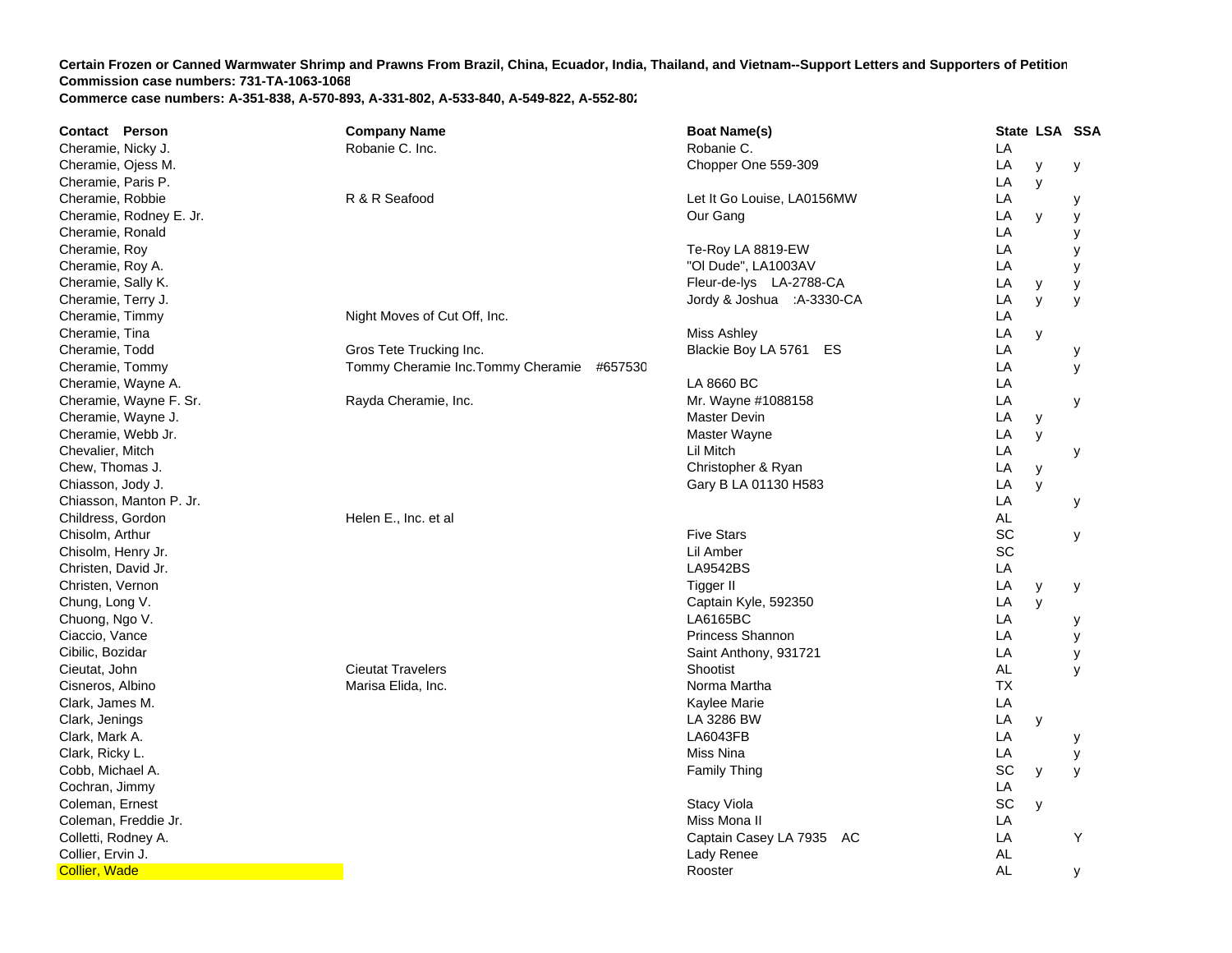**Contact Person Company Name Boat Name(s) State LSA SSA**  Collins, Bernard J. LA 5685 CA LA y Collins, Bruce J. Jr. LA Collins, Donald M/V Classy Lady AL y Collins, Earline Foxy Roxy LA-3162-E Yy dia 12 dia 31.1819° ary 2.1819° amin'ny soratra desimaly. Ilay kaominin Collins, Eddie F. Jr. LAZ05435J686 LA y Collins, Jack FL Collins, Jack Super Coon, Inc. et al. TXCollins, Julius TXCollins, Lawson Bruce Sr. City Market Inc GA y Collins, Lindy S. Jr. LA4306EB L **LA** Collins, Logan A. Jr. Wild Thing, LA3449BS L **LA**  y Collins, Robert Chinatown Seafood Co, Inc. LA Collins, Timmy P. Miss Kaylyn LLC Miss Kaylyn #658347 LA y Collins, Vendon Jr. Susan LA 7163 AT T<sub>a</sub> the contract of the contract of the contract of the contract of the contract of the contract of the contract of the contract of the contract of the contract of the contract of the contract of the contract of the contr  $LA$   $V$ Collins, Wilbert Jr. LA Collins, Woodrow Lynn Sea Too SC y Colson, Chris and Michelle M&C Fisheries (boat); Shell Creek Seafood, Inc. (Packir Four Ladies **GA** Comardelle, Michael J. LA 9198 BB L **LA** Comeaux, Allen J. Comeaux, Allen J. Comeaux, Allen J. Comeaux, Allen J. Comeaux, Allen J. Comeaux, Allen J. Comeaux, Allen J. Comeaux, Allen J. Comeaux, Allen J. Comeaux, Allen J. Comeaux, Allen J. Comeaux, Allen J. Comeau Compeaux, Curtis J. New York Curtis J. And The Compeaux, Curtis J. Ms. Jacqui, LA8549BL LA8549BL LA8549BL LA8549BL ACompeaux, Gary P. LA 2049 AY in the contract of the contract of the contract of the contract of the contract of the contract of the contract of the contract of the contract of the contract of the contract of the contract of the contract of the contrac Compeaux, Harris LA 3029 BA A LA y Cone, Jody Brooklyn Ayn, LA1517C A LA y Cong, Van Phan Controlled Con-An, Inc. Controlled Controlled Controlled Magnolia AC Constantine AC AC AC AC AC Contreras, Mario Capt. Quina, Inc. Capt. Quina T X y Cook, Edwin A. Jr. Sea King Gook, Edwin A. Jr. Sea King Sea King Sea King Sea King Sea King Sea King Sea King Sea King Sea King Sea King Sea King Sea King Sea King Sea King Sea King Sea King Sea King Sea King Sea King Sea GA Cook, Joshua Three C's Lil Snok'Um L LA Cook, Larry R. Sr. Big Oaks Seafood Capt. DA Cook Sr. G **GA** Cook, Theodore D. Big Oaks Seafood Capt. DA Cook Sr. G GA **Cook,Edwin A. Sr. Big Oaks Seafood** Capt D A Cook Sr Gook Sr Gook Sr Gook Sr Gook Sr Gook Sr Gook Sr Gook Sr Gook Sr GA Cooksey, Ernest Neal **SC Cooksey, Ernest Neal SC** Cooksey, Ernest Neal SC Cooksey, Ernest Neal SC Cooper, Acy J. III LA Cooper, Acy J. Jr. Cooper, Acy J. Jr. Cooper, Acy J. Jr. Cooper, Acy J. Jr. Cooper, Acy J. Jr. Cooper, Acy II Lacy Kay II Lacy Kay II Lacy Kay II Lacy Kay II Lacy Kay II Lacy Kay II Lacy Kay II Lacy Kay II Lacy Kay II Lacy **LA**  y Cooper, Acy Sr. No. 2008. The Cooper, Acy Sr. Miss Dean, LA6007BD LAGOOT Acy Sr. No. 2008. LAGOOT Access 1999. **LA**  y Cooper, Christopher W. LA Cooper, Jon C. Super Cooper Inc. Darla & Corey T TX y y Cooper, Marla F. New York 1988, New York 1989, New York 1989, New York 1989, New York 1989, New York 1989, New York 1989, New York 1989, New York 1989, New York 1989, New York 1989, New York 1989, New York 1989, New York 1 **LA** Cooper, Vincent J. **Miss Nicole, Inc.** Miss Nicole, Inc. **Miss Nicole** Letteral and Miss Nicole Letteral Association and Miss Nicole Letteral Association and Miss Nicole Letteral Association and Miss Nicole Letteral Associ **LA**  y Copeman, John R. East Coast Seafood Yankee SC y Cornwall, Roger Miss Zoe-Lynn LA-4967-E Y LA Cortez, Brenda M. and Daniel Crystal Light, Inc. LA8201BT T<sub>a</sub> the contract of the contract of the contract of the contract of the contract of the contract of the contract of the contract of the contract of the contract of the contract of the contract of the contract of the contr LA y Cortez, Cathy & Curtis **Example 20** Exercise Cortez, Cathy & Curtis LA<sub>2283</sub> Exercise Cortez, Cathy & Curtis LA Cortez, Edgar I A 565 TV V LA y Cortez, Keith J. Lil Miss Kasey, LA4393EL LA y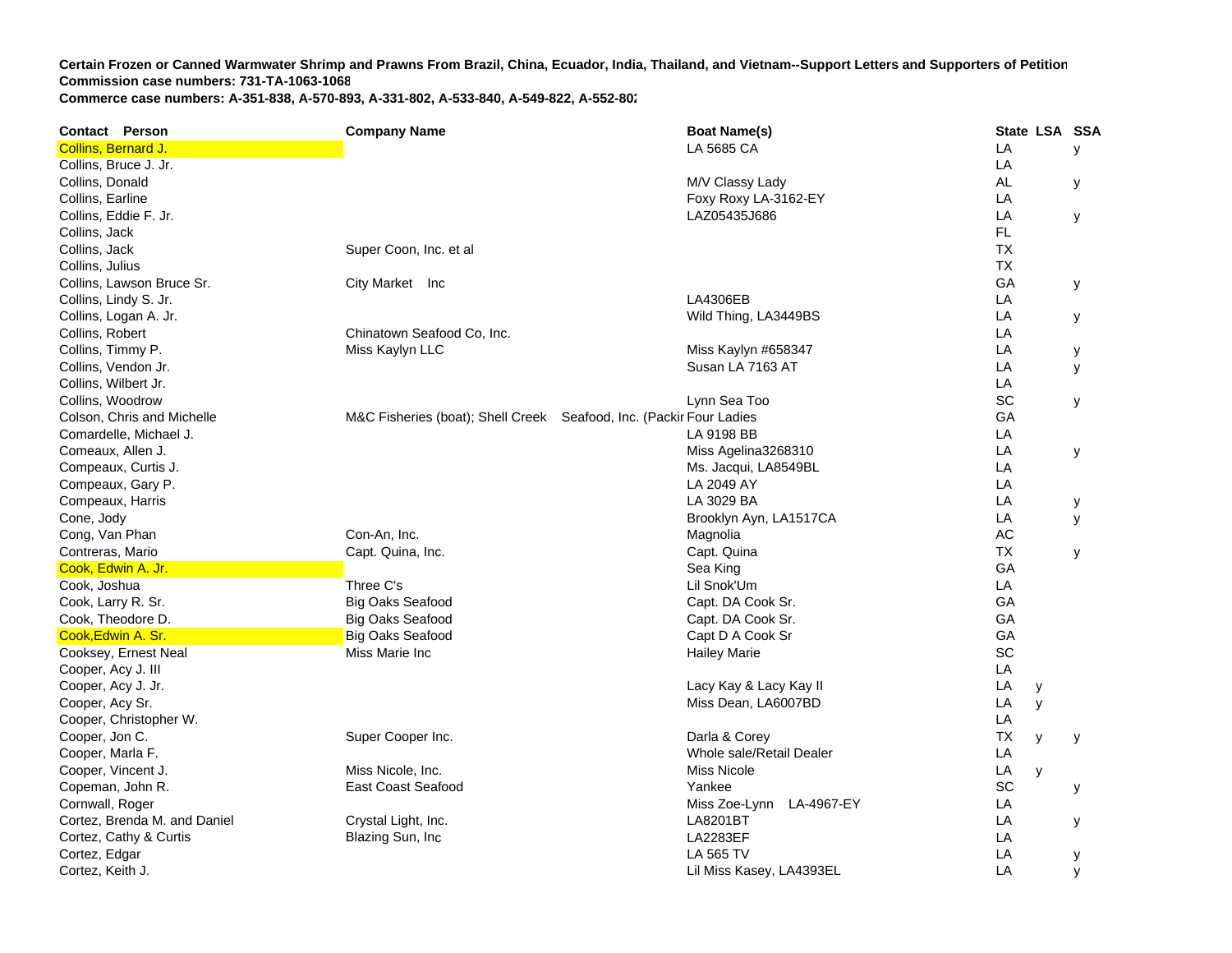| <b>Contact Person</b>               | <b>Company Name</b>                              | <b>Boat Name(s)</b>                               |           | State LSA SSA |   |
|-------------------------------------|--------------------------------------------------|---------------------------------------------------|-----------|---------------|---|
| Cortez, Leslie J.                   | J & R Seafood LLC                                |                                                   | LA        |               | У |
| Cosse, Robert K.                    | J & R Seafood                                    | LA 1399 CA                                        | LA        |               |   |
| Coston, Clayton                     |                                                  |                                                   | <b>NC</b> |               | У |
| Cotsovolos, John Gordon             | Gordon's I; Lady Geneva                          |                                                   | ТX        |               |   |
| Coulon, Allen J. Jr.                |                                                  | Miss Jessica, LAZ52999L684                        | LA        |               |   |
| Coulon, Allen J. Sr.                |                                                  | Lil Allen #645835                                 | LA        |               | у |
| Coulon, Amy M.                      |                                                  | Miss Devin                                        | LA        |               | У |
| Coulon, Cleveland F. and Earline N. |                                                  | Hosanna-II #1034103                               | LA        | у             |   |
| Coulon, Darrin M.                   |                                                  | Drakes Dream                                      | LA        |               | у |
| Coulon, Don                         |                                                  |                                                   | LA        | y             |   |
| Coulon, Ellis Jr.                   |                                                  | Hosanna-II #1034103                               | LA        | $\mathsf{V}$  |   |
| Courville, Ronnie                   |                                                  | <b>LA1188BT</b>                                   | LA        |               | у |
| Cowdrey, Michael Dudley             |                                                  | Lady Kay                                          | <b>NC</b> |               | y |
| Cowdrey, Michael Nelson             |                                                  | Lady Kay, Jenny Adams                             | <b>NC</b> |               |   |
| Crain, Michael T.                   |                                                  | Capt. Troy                                        | LA        |               |   |
| Crawford, Brian D.                  |                                                  | The Gambler LA 2500-CA                            | LA        | y             |   |
| Crawford, Steven J.                 |                                                  | LA3945BV                                          | LA        |               | у |
| Creamer, Quention                   | F/v Apalachee Warrior; F/V Capt. Walter B.       |                                                   | FL        |               |   |
| Credeur, Todd A. Sr.                |                                                  | Lil Zac LA 5845 FD                                | LA        | y             | у |
| Credeur, Tony J.                    |                                                  | LA 5824 BC                                        | LA        |               | у |
| Creppel, Carlton                    |                                                  | LA7777FD                                          | LA        |               | y |
| Creppel, Catherine                  |                                                  | Jaycie                                            | LA        |               | y |
| Creppel, Craig                      |                                                  | Capt. Matt                                        | LA        | У             |   |
| Creppel, Freddy                     |                                                  |                                                   | LA        | y             |   |
| Creppel, Isadore Jr.                |                                                  | LA-5999-EW                                        | LA        | y             |   |
| Creppel, Julinne G. III             |                                                  | LA4321CA                                          | LA        |               | у |
| Creppel, Kenneth                    |                                                  | Capt. Ashley                                      | LA        |               | y |
| Creppel, Kenneth                    |                                                  | LA-3394 CK                                        | LA        | У             |   |
| Creppel, Nathan J. Jr.              |                                                  | "On a Mission", LAZ53266A796                      | LA        |               |   |
| Creppell, Michael P.                |                                                  | LA 5035 EA                                        | LA        | у             | у |
| Cristina, Charles J.                | Christina Seafood                                | Bubba & Casey Sang LA 2070 FB                     | LA        | y             | У |
| Crochet, Sterling James             |                                                  | Capt Gravey LA 8374 EZ                            | LA        |               | У |
| Crochet, Tony J.                    |                                                  | M/V Master Brett                                  | LA        |               | y |
| Crosby, Benjy J.                    |                                                  | Master Brett, #1027813                            | LA        |               |   |
| Crosby, Darlene                     |                                                  | Deck Hand on Boats                                | LA        |               | У |
| Crosby, Leonard W. Jr.              |                                                  |                                                   | GA        |               |   |
| Crosby, Ted J.                      |                                                  | Cal-Brit #275996                                  | LA        | y             |   |
| Crosby, Thomas                      |                                                  | Limited Edition #914567                           | LA        |               | у |
| Crum, Lonnie                        |                                                  | Capt. Gator                                       | LA        |               | у |
| Cubbage, Melinda                    |                                                  | <b>LA8082BR</b>                                   | LA        |               | у |
| Cuccia, Anthony J.                  |                                                  | Kate                                              | LA        |               | y |
| Cuccia, Anthony J. Jr.              |                                                  | Teresa Maria LA 8134 BR                           | LA        | y             |   |
| Cuccia, Kevin                       |                                                  | Miss Kate                                         | LA        |               | У |
| Cumbie, Bryan E.                    | Trawler Master Jeffery Inc.; Lady Chancery, Inc. | Master Jeffery #1121461; Lady Chancery #108814 AL |           | y             |   |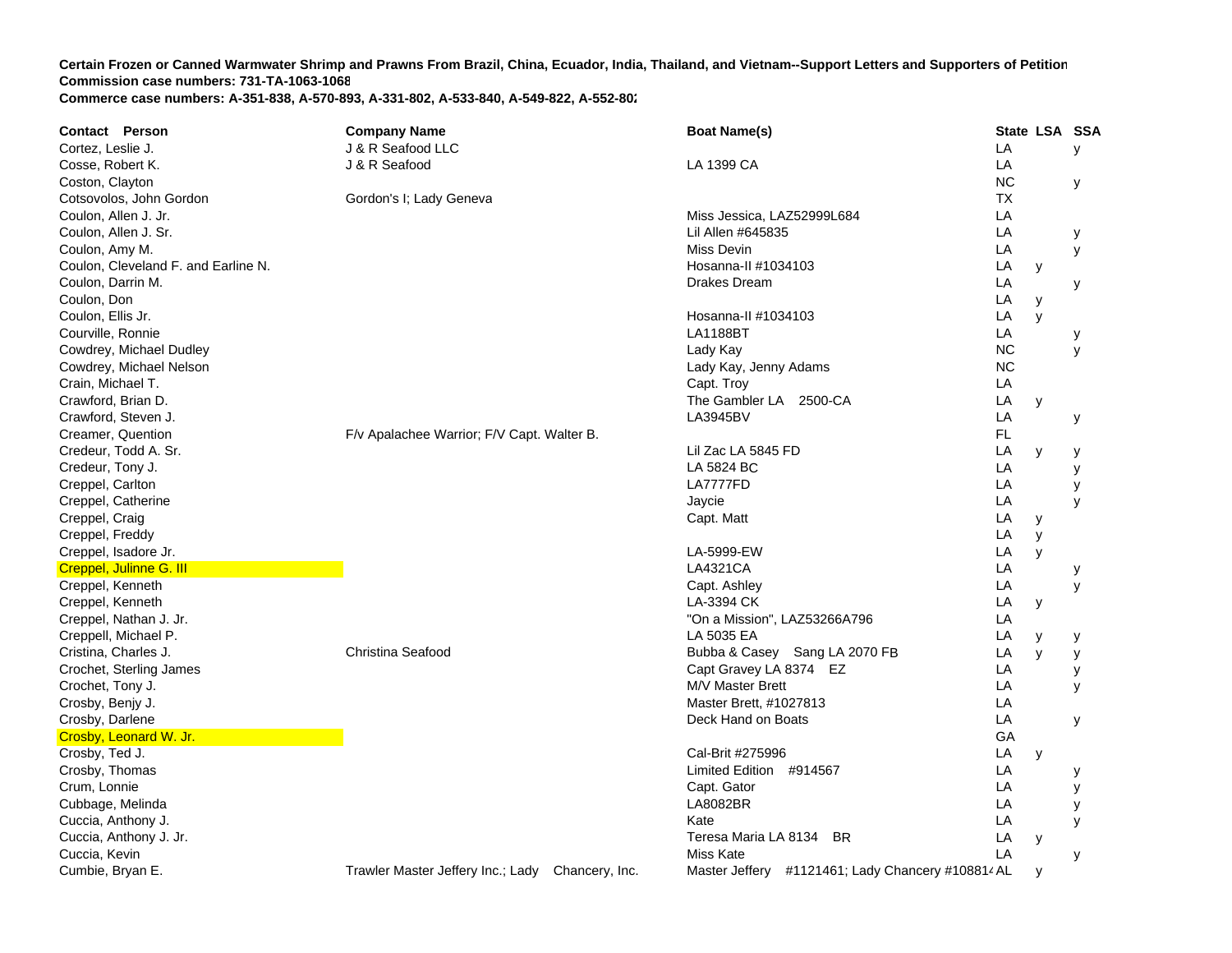| <b>Contact Person</b>          | <b>Company Name</b>                | <b>Boat Name(s)</b>               | State LSA SSA |   |   |
|--------------------------------|------------------------------------|-----------------------------------|---------------|---|---|
| Cuong, Hung                    |                                    |                                   | <b>TX</b>     |   |   |
| Cure, Mike                     | <b>Bayou Carlin Fisheries</b>      |                                   | LA            |   |   |
| Curole, Keith J.               |                                    | Miss Kelly LA 9165 AD             | LA            | y |   |
| Curole, Kevin P. & Margaret B. |                                    | Miss Kelly                        | LA            |   | у |
| Curole, Willie P. Jr.          |                                    | LA 1303 EH                        | LA            |   | У |
| Cutrer, Jason                  |                                    |                                   | LA            |   | y |
| Cvitanovich, T.                | T. Cvitanovich Seafood LLC         |                                   | LA            | y |   |
| Daigle, Alfred                 |                                    | Cajun Pride, #572822              | LA            |   |   |
| Daigle, David J.               |                                    | Destiny LA-1725-BJ                | LA            |   | у |
| Daigle, E.J.                   |                                    | Deux Flere's #669768              | LA            |   | у |
| Daigle, Glenn                  |                                    | Ciera Lynn, LA1335AR              | LA            | y | у |
| Daigle, Jamie J.               |                                    | Master Blade, 268124              | LA            |   | y |
| Daigle, Jason                  |                                    |                                   | LA            |   | y |
| Daigle, Kirk                   |                                    | <b>Miss Courtney</b>              | LA            | у |   |
| Daigle, Leonard P.             |                                    | Sea Hawk LA 3357 CA               | LA            | y |   |
| Daigle, Lloyd                  |                                    | LA9602EZ                          | LA            |   | у |
| Daigle, Louis J.               |                                    | Lady Luck, 983634                 | LA            |   | У |
| Daigle, Melanie                |                                    | Ha Bot Cha 5601-AM                | LA            | y | У |
| Daigle, Michael & JoAnne       |                                    | Southern Comfort                  | LA            | y |   |
| Daigle, Michael J.             |                                    | LA3951CA                          | LA            |   | у |
| Daigle, Nona & Cleve           |                                    | Night Mare                        | LA            |   | У |
| Daisy, Jeff                    |                                    | Capt. Hunter, LA3401AJ            | LA            | У |   |
| Dale, Cleveland L.             |                                    | Mary Virginia, LA8837BU           | LA            |   |   |
| Dang, David                    |                                    | Kevin Tao (F/V), Miss Thao        | МS            | y | у |
| Dang, Loan Thi                 |                                    | Master Joseph                     | LA            |   | y |
| Dang, Minh                     |                                    | Quang Ming, II, 1049085           | LA            |   |   |
| Dang, Tao Kevin                | Weems Bros.                        | Miss Thao                         | LA            |   | у |
| Dang, Thang Duc                |                                    | Capt. Q.T.                        | LA            |   |   |
| Dang, Thien Van                |                                    | Master Joseph #1041046            | LA            | y |   |
| Dang, Thuy                     | Moonlight Mfg.                     | Moonlight, 596583                 | LA            |   | у |
| Dang, Van D.                   |                                    | Miss Kimberly I, Miss Kimberly II | ΜS            |   | y |
| Daniels, David                 | Bubba Daniels, Inc.; David Daniels | Miss Tina; Captain Snapper        | GA            | y |   |
| Daniels, Henry                 | Henry Daniels, Inc.                |                                   | <b>NC</b>     |   |   |
| Daniels, Leslie                | Miss Plum, Inc., et al             |                                   | <b>NC</b>     |   |   |
| Danos, Albert Sr.              |                                    | LA-6098-BJ                        | LA            |   |   |
| Danos, James A.                |                                    | Ruth #654875                      | LA            |   | у |
| Danos, Jared                   |                                    | Mr. Ben #1154466                  | LA            |   | У |
| Danos, Oliver                  |                                    |                                   | LA            | y |   |
| Danos, Oliver J.               |                                    | LA 0262 YL                        | LA            |   | у |
| Danos, Ricky P.                |                                    | <b>Lady Ethel</b>                 | LA            |   | у |
| Danos, Rodney                  |                                    | LA 9218 FG                        | ${\sf LA}$    | y |   |
| Danos, Timothy A.              |                                    | Lady Pamela                       | LA            |   |   |
| d'Antignac, Debi               |                                    | Daily Bread                       | GA            |   | у |
| d'Antignac, Jack               |                                    | Southern Comfort # LA 9116 BU     | LA            |   |   |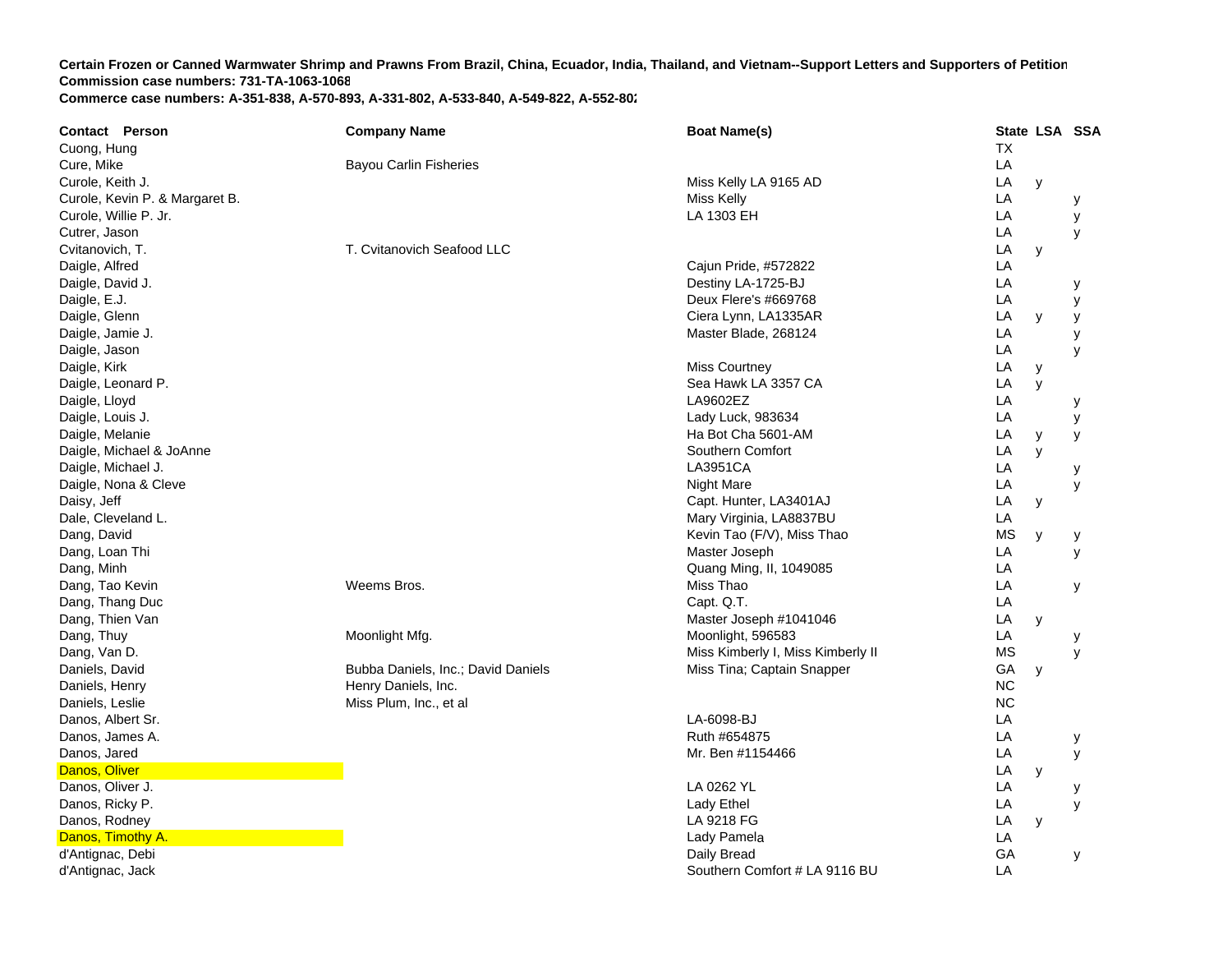| <b>Contact Person</b>       | <b>Company Name</b>                  | <b>Boat Name(s)</b>           |           | State LSA SSA |   |
|-----------------------------|--------------------------------------|-------------------------------|-----------|---------------|---|
| Dantin, Archie A.           | 3-G Enterprize DBA Griffin's Seafood |                               | LA        |               |   |
| Dantin, Mark S. Sr.         |                                      | LA6013BD                      | LA        |               |   |
| Dantin, Stephen Jr.         | Stephen Dantin, Jr.                  | LA1029BV                      | LA        |               | у |
| Dao, Paul                   |                                      | MI4245AJ                      | <b>MS</b> |               |   |
| Dao, Vang                   |                                      | Lucky T & G                   | <b>MS</b> |               |   |
| Dao-Nguyen, Chrysti         |                                      | Miss Alyson-656886            | <b>MS</b> |               | У |
| Darda, Albert L. Jr.        |                                      | Herb & Jeremy                 | LA        | У             |   |
| Darda, Gertrude and Herbert |                                      | Herb and Jeremy               | LA        | y             |   |
| Darda, J. C.                |                                      | Driftwood                     | LA        | y             |   |
| Darda, Jeremy & Tammy       |                                      | Alicia & Ashley               | LA        |               |   |
| Darda, Trudy                |                                      |                               | LA        |               |   |
| Dardar, Alvin               |                                      |                               | LA        |               |   |
| Dardar, Basil Sr.           |                                      | LA6129BN                      | LA        |               | у |
| Dardar, Basile J.           |                                      |                               | LA        |               | у |
| Dardar, Cindy               |                                      |                               | LA        |               | у |
| Dardar, David               | M/V Night Shift LLC                  | Night Shift #650229           | LA        |               | У |
| Dardar, Donald S.           |                                      | Donald & Mazie                | LA        |               |   |
| Dardar, Edison S. Sr.       |                                      | Lic# 198203                   | LA        | y             | у |
| Dardar, Gayle & Gilbert     |                                      | Blue Water II, LA8108BL       | LA        |               |   |
| Dardar, Isadore J. Jr.      |                                      | Master Seth LA 5332 BJ        | LA        |               | у |
| Dardar, Jacqueline          |                                      | <b>LA9594AN</b>               | LA        |               | У |
| Dardar, Jonathan M.         |                                      | LA4321CA & LA2670FE           | LA        |               | у |
| Dardar, Lanny               |                                      | Mon Joe, LA1534BA             | LA        | y             |   |
| Dardar, Larry J.            |                                      | <b>Madam Monique</b>          | LA        |               | у |
| Dardar, Mary                |                                      | Capt Mary LA-4394-AB          | LA        |               |   |
| Dardar, Neal A.             |                                      | <b>Miss Sassy</b>             | LA        |               | у |
| Dardar, Norbert             | M/V/ Capt Joe                        | Capt. Joe #624946             | LA        | y             |   |
| Dardar, Percy B.            |                                      |                               | LA        | y             | У |
| Dardar, Rose                | Joel's Wild Oak Bait Shop            |                               | LA        |               | у |
| Dardar, Rusty J.            |                                      |                               | LA        |               | У |
| Dardar, Samuel              |                                      | Wade, 249102                  | LA        |               | У |
| Dardar, Summersgill         |                                      | Lady Thelna, LA7108BP         | LA        |               | y |
| Dardar, Terry and Patti V.  |                                      | LA 5233 EN                    | LA        |               |   |
| Dardar, Toney M. Jr.        |                                      | Lil Toney                     | LA        |               |   |
| Dardar, Toney Sr.           |                                      | Lil Toney                     | LA        | у             |   |
| Dargis, Stephen             |                                      | Miss Jessica, LA1547CA        | LA        | y             | у |
| Dassau, Louis               | Shrimpman 1000@wmconnect.com         | Capt. Roc, Jenny, El ninio    | LA        |               | y |
| David, Philip J. Jr.        |                                      | Capt. Roc, C4162539, LA8238AH | LA        | У             |   |
| Davis, Cliff                |                                      | Cat Sass                      | FL        |               |   |
| Davis, Daniel A.            |                                      | Shannon Gail                  | LA        |               |   |
| Davis, Danny A.             | Davis Seafood                        | Shannon Gail, 574566          | LA        | y             |   |
| Davis, James                |                                      | Coyote #909978                | LA        |               | у |
| Davis, John W.              | East Coast Seafood                   | Miss Marilyn                  | SC        |               | y |
| Davis, Joseph D.            | Davis Seafood Inc.                   |                               | <b>NC</b> |               |   |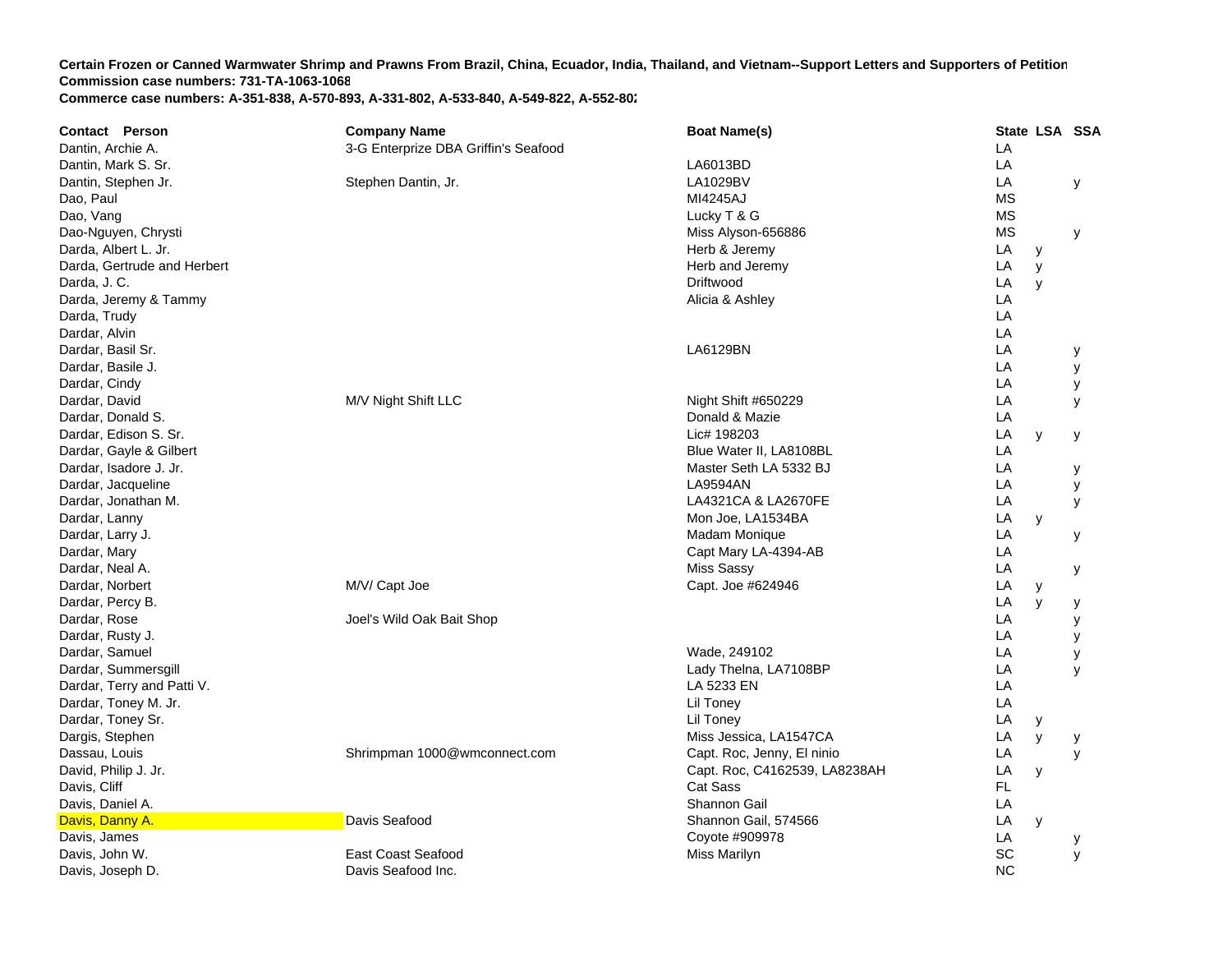| <b>Contact Person</b>          | <b>Company Name</b>                | <b>Boat Name(s)</b>                         |           |   | State LSA SSA |
|--------------------------------|------------------------------------|---------------------------------------------|-----------|---|---------------|
| Davis, Michael Steven          |                                    | William Michael, Barbara Joe                | <b>NC</b> |   |               |
| Davis, Ronald B                |                                    | Mark & Jace                                 | LA        |   |               |
| Davis, William T. Jr.          |                                    | Rookie & Ayrien, Lauren Ryan                | <b>NC</b> |   | У             |
| Davis, William Theron          |                                    | William Michael, Edistonian, Madison Jordan | <b>NC</b> |   |               |
| Dean, Ilene L.                 | Mark and Jace                      | Mark & Jace #590972                         | LA        |   |               |
| Dean, John N.                  |                                    | 7921 LA                                     | LA        |   | У             |
| Dean, Stephen                  |                                    | Katherine                                   | LA        |   | У             |
| DeBarge, Brian K.              |                                    | God's Blessings, 582168                     | LA        | y |               |
| DeBarge, Thomas D & Sherry     | Sadie D. Seafood                   | Sherry D, 1042235                           | LA        | y | у             |
| Decoursey, John                |                                    | <b>LA9868BS</b>                             | LA        | y | y             |
| Dedon, Walter                  |                                    | Walter Dedon LA 5232 AN                     | LA        |   |               |
| Deere, Darryl                  | Hack Berry Seafood                 | Double D, 587686                            | LA        |   | у             |
| Deere, David E                 | Capt. Paul Bear II                 |                                             | LA        |   |               |
| Deere, Dennis H.               |                                    | Gwen Doe, 548481                            | LA        | y | У             |
| Defelice, Robin and Tracie L.  | Tiffani Claire Inc.                | Tiffani Claire #1106471                     | LA        |   |               |
| DeHart, Ashton J. Sr.          |                                    | A.J. Chot LA 4104 FD                        | LA        |   | у             |
| Dehart, Bernard J.             |                                    | Lady Paula, LA2926CA                        | LA        |   | У             |
| Dehart, Blair                  |                                    | LA8605BT                                    | LA        |   | У             |
| Dehart, Clevis                 |                                    | Capt. Clevis, LA2146AC                      | LA        |   | У             |
| Dehart, Clevis Jr.             |                                    | Mr. Chase LA 180 BV                         | LA        |   | y             |
| DeHart, Curtis P. Sr.          |                                    | Sea Angel #1091579                          | LA        |   | У             |
| Dehart, Eura Sr.               |                                    | Capt. Eura, LA6937ET                        | LA        |   | У             |
| Dehart, Ferrell                |                                    | LA8522BM                                    | LA        |   | y             |
| Dehart, Leonard M.             | Captain Blair Seafood              | Master Jordy, LA4545BV                      | LA        |   |               |
| DeHillier, David E.            |                                    | LA6231BJ                                    | LA        | y |               |
| DeJean, Chris N. Jr. and Sr.   |                                    | Two Sons LA 7659 FD                         | LA        |   | у             |
| Dekemel, Bonnie D.             | Capt. Pool Bear II Seafood         | Capt. Pool Bear II, 973384                  | LA        |   | У             |
| Dekemel, WM Jr.                |                                    | God's Blassings, LA4003AT                   | LA        |   |               |
| DelaCruz, Avery T.             |                                    | Tracey Marie LA 3714 BU                     | LA        |   |               |
| Delande, Ten Chie and Paul     | M/V Capt David                     | Capt David LA 9966 BU                       | LA        |   | у             |
| Delatte, Michael J. Sr.        |                                    | Woogie Boogis, LA9117BS                     | LA        |   | У             |
| Delaune, Kip M.                |                                    | Ms. Laurie, LA9641BS                        |           |   | y             |
| Delaune, Thomas J. - President | Thommy's Seafood, Inc.             |                                             | LA        |   |               |
| Delaune, Todd J.               |                                    | Lady "D"                                    | LA        |   |               |
| Delcamore, Carroll A.          |                                    | F/V Lady "D"                                | AL        | y |               |
| Delgado, Jesse                 | Queen Lily, Inc., et al            |                                             | ТX        |   |               |
| Delino, Carlton and Lorene     | Holly Beach Seafood                | LA 1883 BJ                                  | LA        |   |               |
| Deloach, Stephen W. Jr.        |                                    | God's Blessing                              | LA        |   | У             |
| Demoll, Herman J. Jr.          |                                    |                                             | LA        | y |               |
| Demoll, Herman J. Sr.          |                                    |                                             |           |   |               |
| Demoll, James C. Jr.           | Double D. 587086 Hackberry Seafood |                                             | LA        |   |               |
| Demoll, Ralph                  |                                    | Capt. Bugga                                 | LA        | y |               |
| Demoll, Robert C.              |                                    | <b>LA5959BH</b>                             | LA        | y | у             |
| Demoll, Terry R.               |                                    |                                             | LA        |   |               |
|                                |                                    |                                             |           |   |               |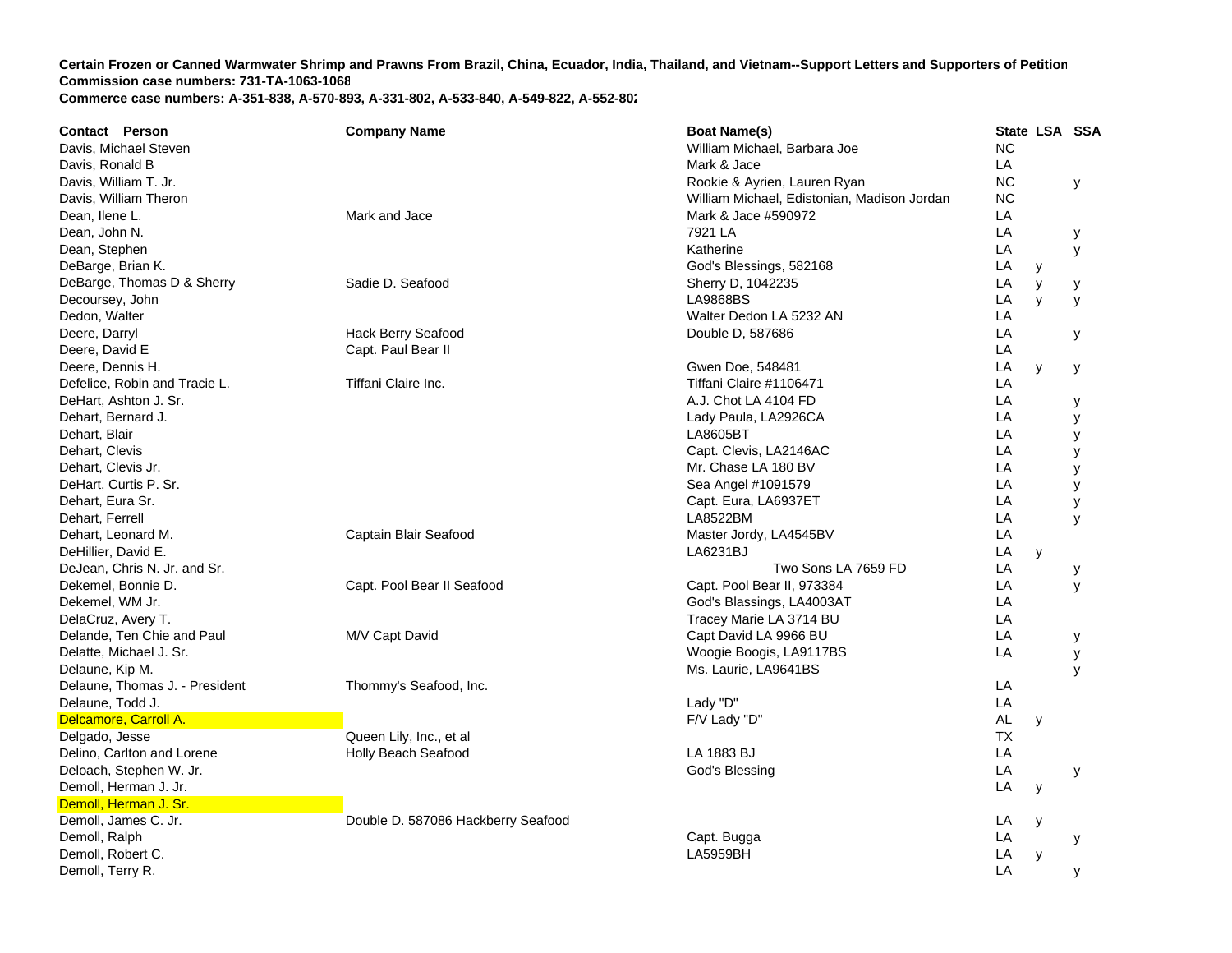| <b>Contact Person</b>         | <b>Company Name</b>              | <b>Boat Name(s)</b>                             |           | State LSA SSA |   |
|-------------------------------|----------------------------------|-------------------------------------------------|-----------|---------------|---|
| Demolle, Freddy               |                                  |                                                 | LA        | y             |   |
| Demolle, Otis                 |                                  |                                                 | LA        |               | у |
| Dennis, Fred                  | Dennis Shrimp Co. Inc.           | Last Time                                       | GA        | y             |   |
| Deroche, Barbara H.           |                                  | Gulf Rambler, 918146                            | LA        |               |   |
| Derouen, Caghe                |                                  | Sea Robber LA-3241-CA                           | LA        | y             | у |
| Deshotel, Rodney              |                                  | LA3234FG                                        | LA        |               | У |
| DeSilvey, David               |                                  | LA 3602 CA                                      | LA        |               | y |
| Despaux, Byron J.             |                                  | <b>Lonely Nights</b>                            | LA        |               | y |
| Despaux, Byron J. Jr.         |                                  | <b>Miss Mindy</b>                               | LA        | у             |   |
| Despaux, Glen A.              |                                  |                                                 | LA        | y             |   |
| Despaux, Ken                  |                                  | Lil Dipper LA 1163 FF                           | LA        |               |   |
| Despaux, Kerry                |                                  | Mud Puppy LA 8001 AA                            | LA        | y             | у |
| Despaux, Suzanne              |                                  | <b>Lonely Nights</b>                            | LA        |               | У |
| Detillier, David E.           |                                  |                                                 | LA        |               |   |
| DeVaney, Bobby C. Jr.         |                                  | Prince of Tides' Lucky One; Gloria Katherine II | <b>AL</b> |               | У |
| Dickey, Wesley Frank          | Miss Luana D. Shrimp Co.- repeat | Luana Luisa                                     | GA        |               |   |
| Diep, Vu                      |                                  |                                                 | <b>TX</b> |               |   |
| Dinger, Anita and Corbert Sr. |                                  | Regina D. #590104                               | LA        |               |   |
| Dinger, Eric                  |                                  | King of Kings #526618                           | LA        |               | У |
| Dingler, Mark H.              |                                  | De Boat II LA 3634 BT                           | LA        |               | y |
| Dinh, Chau T.                 | Enterprise                       | Enterprise                                      | FL.       |               | У |
| Dinh, Khai Duc                |                                  | Quoc Viet, 1061727                              | LA        |               |   |
| Dinh, Lien                    | ICY Seafood Inc.                 |                                                 | LA        |               | У |
| Dinh, Toan                    | Toan Inc.                        | Michael D & Gabriel D.                          | LA        |               |   |
| Dion Paul A.                  |                                  | <b>LA9208BS</b>                                 | LA        |               |   |
| Dion, Ernest                  |                                  | Tarena Marie, LA1297ET                          | LA        |               | у |
| Dion, Thomas Autry            |                                  | Tyler James LA 2583 BN                          | LA        |               | y |
| Disalvo, Paul A               |                                  | Lee Anne                                        | <b>AL</b> |               | y |
| Dismuke, Robert E. Sr.        | D. Ditcharo Jr. Seafoods         |                                                 | LA        |               |   |
| Ditcharo, Dominick III        | D. Ditcharo Jr. Seafoods         |                                                 | LA        | y             |   |
| Dixon, David                  | Bait Inc.                        | Brothers #972921                                | LA        |               | у |
| Do, Cuong V.                  | Res. Vessel                      | LA 3002 BL                                      | LA        | y             |   |
| Do, Dan C.                    |                                  | Dan C. Do LA 3641 BT                            | LA        |               | у |
| Do, Dung V.                   |                                  | <b>LA1049CA</b>                                 | LA        |               | у |
| Do, Hai Van                   |                                  | Master Tai #914291                              | LA        |               | у |
| Do, Hieu                      |                                  | Anthony H. # 1120060                            | TX        |               | У |
| Do, Hong Ky                   |                                  | Bay Adam, LA4693ES                              |           |               |   |
| Do, Hung                      |                                  | Danny Do, 927178                                | LA        |               | у |
| Do, Hung V.                   |                                  | Treasure D.                                     | GA        |               |   |
| Do, Johnny                    |                                  | Tan Hiep LA 8801 BM                             | LA        |               |   |
| Do, Kiet Van                  | St. Vincent SF                   | Henry DO, 961586                                | LA        |               | у |
| Do, Ky Quoc                   |                                  | Miss Amy LA3855CA                               | LA        |               | y |
| Do, Lam                       |                                  | Miss Kimberly                                   | LA        |               |   |
| Do, Liet Van                  |                                  | Miss Linda- 1128312                             | MS        | y             |   |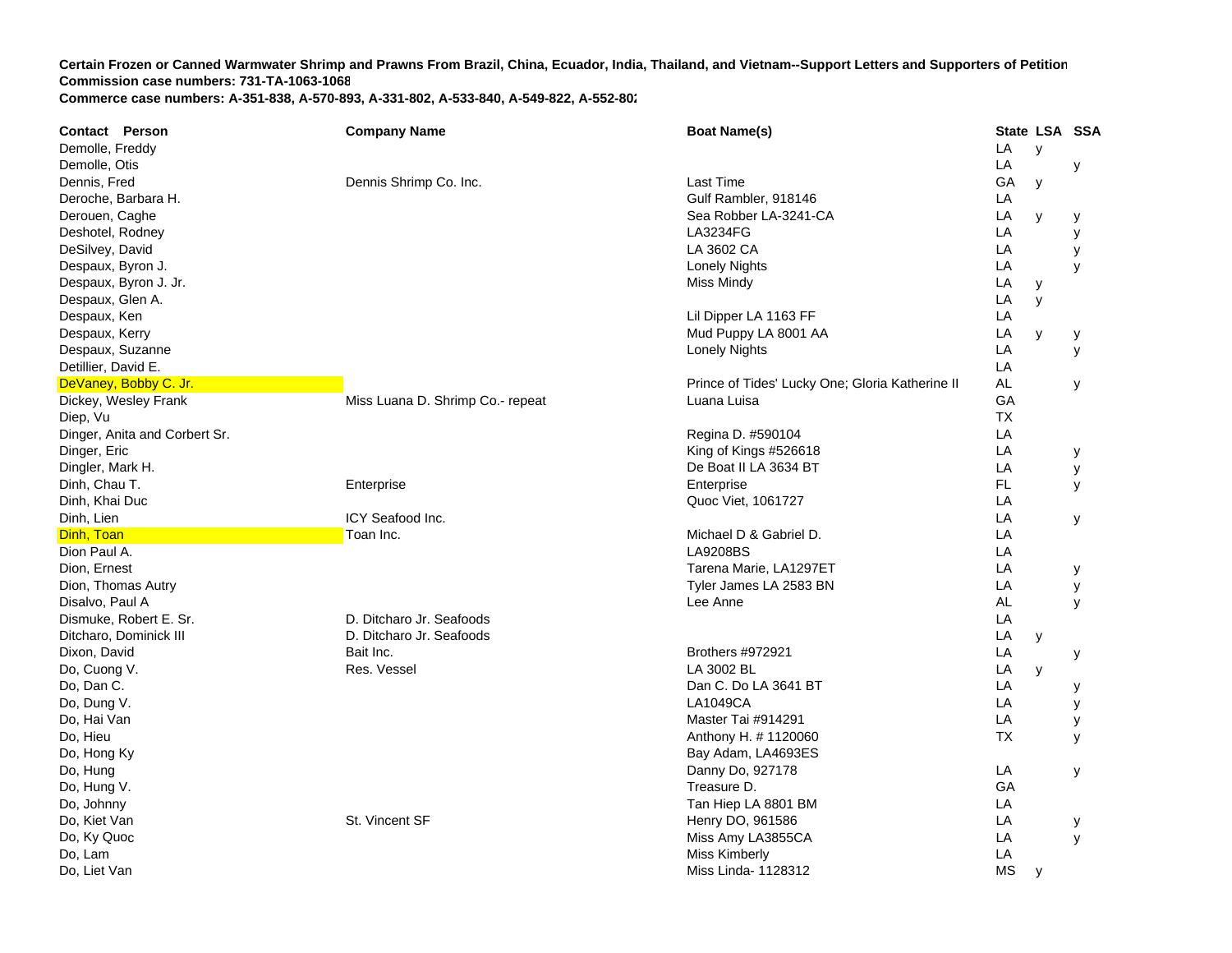| <b>Contact Person</b>         | <b>Company Name</b>          | <b>Boat Name(s)</b>                         |           |   | State LSA SSA |
|-------------------------------|------------------------------|---------------------------------------------|-----------|---|---------------|
| Do, Luong Van                 | Sea World                    | Sea World #923316                           | LA        |   |               |
| Do, Minh                      | Master Tai LLC               | Miss TraMy                                  | LA        |   | у             |
| Do, Minh Van                  | Miss Tra My                  | Miss Tra My #5827-01                        | LA        |   |               |
| Do, Nghiep Van                | Lincoln                      | Lincoln LA 3080 FD                          | LA        |   | у             |
| Do, Ta                        | Double Do Inc.               | Double D                                    | LA        |   | У             |
| Do, Ta                        | Quynh NHU Inc.               | Miss Quynh NHU                              | LA        |   |               |
| Do, Ta Phon                   |                              | Double D                                    | LA        |   |               |
| Do, Thanh V.                  | The Boat Phat Tai            | <b>Phat Tai 682727</b>                      | LA        | y |               |
| Do, Theo V.                   |                              | Master Tai #914201                          | LA        |   | у             |
| Do, Tinh                      |                              | Capt. Bryan                                 | LA        |   | У             |
| Do, Tinh A.                   |                              | Capt. Bryan #578057                         | LA        | y |               |
| Do, Tri                       | Chef Seafood Hwy.            |                                             | LA        |   | у             |
| Doan, Joseph                  |                              | Capt. Kenny #587752                         | LA        |   | у             |
| Doan, Ngoc                    |                              | Dylan                                       | <b>MS</b> |   | y             |
| Domangue, Darryl              |                              | Miss Kimberly LA 2996 BU                    | LA        |   |               |
| Domangue, Emile               |                              |                                             | LA        |   | у             |
| Domangue, Mary                |                              | #6135BR                                     | LA        | У | У             |
| Domangue, Michael             |                              |                                             | LA        | y | У             |
| Domangue, Paul                |                              | Leah Michelle #666018                       | LA        | y |               |
| Domangue, Ranzell Sr.         |                              | LA9028BD                                    | LA        |   | у             |
| Domangue, Stephen             |                              |                                             | LA        |   | у             |
| Domangue, Westley             |                              | Nannie Annie #1440145                       | LA        | y | у             |
| Domingo, Carolyn              |                              | Italian Stallion                            | LA        |   | у             |
| Dominique, Amy R.             | Amy's Seafood Mart           |                                             | LA        |   | У             |
| Dominque, Gerald              |                              | LA0242ZU                                    | LA        | y |               |
| Donini, Ernest N.             | Donini Seafoods Inc          | Alexa Rae                                   | FL.       |   | у             |
| Donnelly, David C.            |                              | Village Lady                                | SC        |   |               |
| Donohue, Holly M.             | Holly Marie's Seafood Market |                                             | LA        |   | У             |
| Dooley, Denise F.             | Ocean Pride Seafood, Inc.    | #337-685-2336                               | LA        |   |               |
| Dopson, Craig B.              | Dopson Seafood               | F/v Mrs. D, F/v Bubba Wade, F/V White Horse | SC        |   |               |
| Dore, Presley J.              |                              | Mr. Robert JF 6275131281                    | LA        | у |               |
| Dore, Preston J. Jr.          | A-Seafood Express            |                                             | LA        |   | У             |
| Dorr, Janthan C. Jr.          |                              | Vicki's Boys, 634713                        | LA        | у |               |
| Doucet, Paul J. Sr.           |                              | LA 8750 FC                                  | LA        | y | у             |
| Downey, Colleen               |                              | Miss Rosie, LA3957CA                        | LA        |   | У             |
| Doxey, Robert Lee Sr.         |                              | LA 5934 BG                                  | LA        |   | У             |
| Doxey, Ruben A. and William L | Doxey's oyster & Shrimp      | LA 2442 AK                                  | LA        |   | у             |
| Doyle, John T.                | Silver Fox LLC               | Silver Fox, LA1749FF                        | LA        |   | y             |
| Drawdy, John                  |                              | <b>Miss Audrey</b>                          | GA        |   |               |
| Drury, Bruce W. Jr.           |                              | Master Bryce, 923671                        | LA        |   |               |
| Drury, Bruce W. Sr.           |                              | Apache Drums-Apache Trails 622492           | LA        | y | у             |
| Drury, Bryant J.              |                              | Miss Dawn, 680753                           | LA        | y | у             |
| Drury, Eric S.                |                              | Lil Apache, LA5413CA & Apache Trail, 622492 | LA        |   | у             |
| Drury, Helen M.               |                              | Hey Jude, LA3922AU and Apache Drums, 629868 | LA        | У | У             |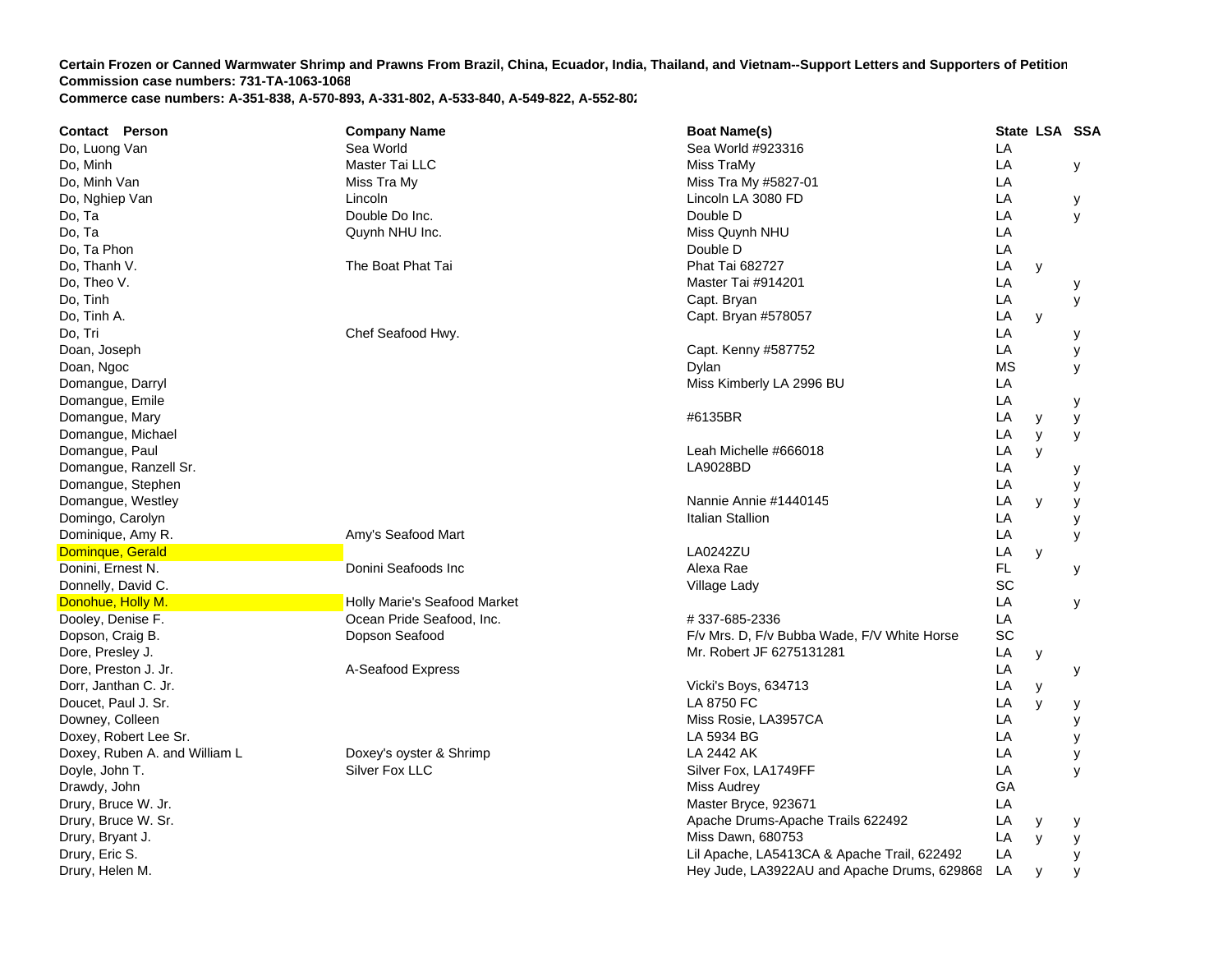**Contact Person Company Name Boat Name(s) State LSA SSA**  Drury, Jeff III No. 1034031 Little States and States and States and States and States and MV St. Anthony, 1034031 **LA**  y y Drury, Kevin Miss Ashleigh & Hey Jude Library, Kevin Miss Ashleigh & Hey Jude Library and Miss Ashleigh & Hey Jude **LA**  y y Drury, Kevin S. Sr. Miss Ashleigh, LA 6000BP ADrury, Steve R. And Charles Carla, LAS283FF Carla, LA5283FF Carla, LAS283FF CARLA y Drury, Steven J. Deck Hand L **LA**  y y Dubberly, James F. Dubberly's Mobile Seafood; Thunderbolt Fisherman's Sea F/V Daddy's Boy; F/V Julie Shea; F/V Atlantic Lady (G ADubberly, James F. Thunderbolt Fisherman's Seafood, Inc. G ADubberly, James Michael **F/V Daddy's Boy, (Captain)**  $F/V$  Daddy's Boy, (Captain) A y Dubberly, James Michael Jr. **Exercise 2018** Control of the Striker Control of the Striker Control of the Striker Control of the Striker Control of the Striker Control of the Striker Control of the Striker Control of the St GA Dubberly, John J. Charles Communication of the Captain School and The Communication of the Captain School and The Captain School and The Captain School and The Captain School and The Captain School and The Communication of **GA** Dubois, Euris A. Night Star Night Star #621019 LA Dubois, John D. Jr. Stationary Barge Library Barge Library Barge Library Barge Library Barge Library Barge Library Barge Library Barge Library Barge Library Barge Library Barge Library Barge Library Barge Library Barge Lib LA y y Dubois, Lonnie J. Top Cat LA y y Dubois, Louuie J. New York Cat LA 4489 FF Contracts and the U.S. Top Cat LA 4489 FF Contracts and the U.S. Top Cat LA 4489 FF Duck, Kermit Paul Miss Sarah Literatur (Miss Sarah Literatur (Miss Sarah Literatur (Miss Sarah Literatur (Miss Sarah Literatur (Miss Sarah Literatur (Miss Sarah Literatur (Miss Sarah Literatur (Miss Sarah Literatur (Miss S **LA**  y Dudenhefer, Anthony **Dudenhefer Seafood** Last One LA 6690 FD A y Dudenhefer, Connie S. Miss Connie LA-1404-CA LA y Dudenhefer, Eugene A. Miss Connie LA1404CA LA y Dudenhefer, Milton J. Jr. Ambers Angels, 988834 LA Duet, Brad J. Sassy Sandy, LA7075B RR LA y Duet, Darrel A. Miss Sarah L **LA**  y Duet, Guy Mr. Magoo, LA3353R SS LA Duet, Jace J. Master Jhg Inc. Jhg Cody, 927589 LA y Duet, Jay 2008 Miss Megan LA 4123 BS A y Duet, John P. Capt. John LA 9741 E Y LA y Duet, Larson Mr. Magoo, LA33538R S LA y Duet, Ramie **Example 2018** LA y Represent to the Poppy's Boy,656934 LA y Poppy's Boy,656934 Duet, Raymond J. Capt Duet #622835 LA y y Duet, Tammy B. Mightnight Rider, LA6530BM L **LA**  y Duet, Tyrone LA Dufrene, Archie and Archie Miss Linda Linda Linda Linda Linda Linda Linda Linda Linda Linda Linda Linda Linda L **LA**  y Dufrene, Charles هادر المستخدم المستخدم المستخدم المستخدم المستخدم المستخدم المستخدم المستخدم المستخدم المستخدم المستخدم المستخدم المستخدم المستخدم المستخدم المستخدم المستخدم المستخدم المستخدم المستخدم المستخدم المستخدم ا Dufrene, Curt F. Miss Gwen L **LA**  y Dufrene, Elson A. Misty Morn #621299 LA y Dufrene, Eric LA y Dufrene, Eric F. Jr. LLC LA9229BU L **LA**  y Dufrene, Golden J. Scott Anthony, LA8022A A LA y Dufrene, Jeremy M. Capt. Dillon LA-4229-BS L **LA**  y Dufrene, Juliette B. and Scottie M. Sundown LA 4717 AT T<sub>a</sub> the contract of the contract of the contract of the contract of the contract of the contract of the contract of the contract of the contract of the contract of the contract of the contract of the contract of the contr LA y Dufrene, Leroy J. Lady Rochelle, 646752 LA y Dufrene, Milton Milton Milton Dufrene and Son Inc. The Mister Jug Little Mister Jug Little Mister Jug Little Mister Jug Little Mister Jug Little Mister Jug Little Mister Jug Little Mister Jug Little Mister Jug Little Miste A y Dufrene, Ronald A. Jr. Dufrene, Ronald A. Sr. Scottie and Juliette Sundown Letter Sundown Sundown Sundown Sundown Sundown Letter Sundown **LA**  y Dufrene, Toby Kimmi Jaye, 695298 LA y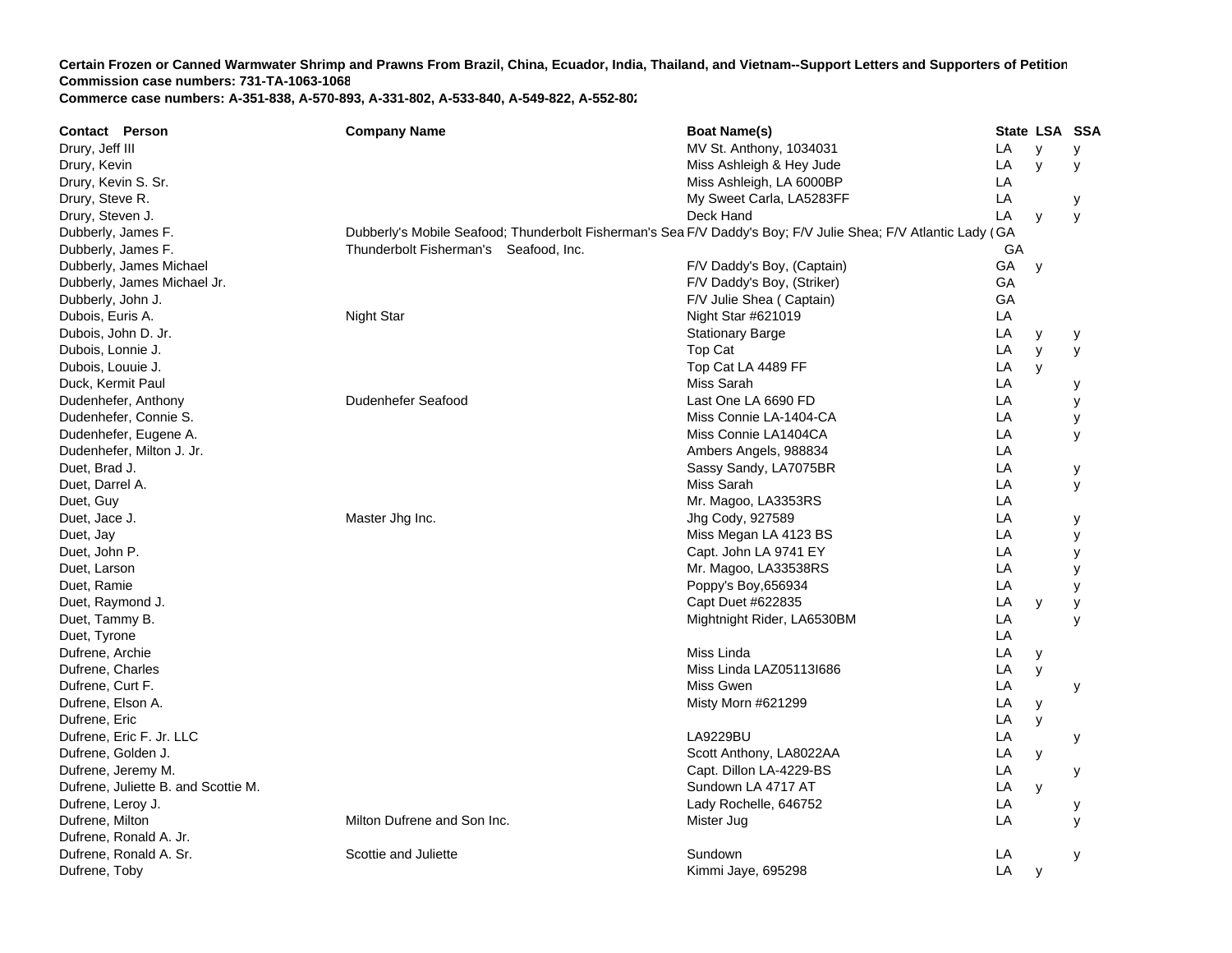| <b>Contact Person</b>        | <b>Company Name</b>       | <b>Boat Name(s)</b>                     |    | State LSA SSA |   |
|------------------------------|---------------------------|-----------------------------------------|----|---------------|---|
| Dugar, Edward A. II          | Dupree's Seafood          |                                         | LA |               |   |
| Dugas, Donald John           | Dugas Shrimp Co. L.L.C.   | D. Marie LA 1637 FF                     | LA | y             | у |
| Dugas, Edward A. III         |                           | <b>LA7002FC</b>                         | LA |               | у |
| Dugas, Henri J. IV           |                           | My Two Daughters, LA1506BD              | LA | y             | у |
| Duhe, Greta                  | <b>BRS</b> Seafood        |                                         | LA |               | у |
| Duncan, Faye E. and Gary     |                           | Texas Lady #624106                      | LA |               | У |
| Duncan, Loyde C.             |                           | Jackie #246145                          | LA |               | у |
| Dunn, Bob                    |                           | Mr. Jasen                               | AL |               | y |
| Duong, Billy                 |                           | Miss Kimberly                           | LA |               |   |
| Duong, Chamroeun             |                           | Miss Jennie D., 1127759                 | LA | y             |   |
| Duong, E.M.                  |                           | LA1629AA                                | LA |               | у |
| Duong, Ho T.                 |                           | Red Eagle                               | LA |               | У |
| Duong, Kong                  |                           | Miss Christina                          | LA | у             |   |
| Duong, Mau                   |                           | Lucky Duong, Lucky Lilly                | ТX | y             |   |
| Duplantis, Blair P.          |                           |                                         | LA |               |   |
| Duplantis, David             |                           | <b>LA7522BH</b>                         | LA | у             |   |
| Duplantis, Frankie J.        |                           | Abie's Baby, LA6911Ay                   | LA | У             | у |
| Duplantis, Maria             |                           | Sister Michelle, LA3241CA               | LA |               | у |
| Duplantis, Teddy             |                           | LA7522BH, LA2328FA, LA9224FG            | LA |               | У |
| Duplantis, Wedgir Jr.        |                           | Blue Angel, LA3101AP                    | LA | y             | у |
| Duplessis, Anthony James Sr. | Paris/Asia                | Paris/Asia LA 2198 FF                   | LA |               | У |
| Duplessis, Bonnie S.         |                           | Miss Bonnie, LA9942BE                   | LA |               |   |
| Duplessis, Clarence R.       |                           | Miss Bonnie, LA9942BE                   | LA |               | у |
| Dupre, Brandon P.            |                           | Wild Child, LA3248AB                    | LA |               | y |
| Dupre, Cecil                 |                           |                                         | LA |               |   |
| Dupre, David A.              |                           | Bradley John #604456                    | LA |               | у |
| Dupre, Davis J. Jr.          |                           | Cajun Pride, LA9016FH                   | LA |               | У |
| Dupre, Easton J.             |                           | Keith & Wendy #592821                   | LA |               | У |
| Dupre, Jimmie Sr.            |                           | T-Turbo LA 1499 BP                      | LA |               | у |
| Dupre, Linward P.            | Pat-Lin Enterprises, Inc. | Bayou Magic #580889                     | LA | y             | у |
| Dupre, Mary L.               |                           | Capt. Tracy, 256791                     | LA |               | у |
| Dupre, Michael J.            |                           | LA5744EC, LA6923AB, LA7559AP            | LA |               | у |
| Dupre, Michael J. Jr.        |                           | Capt. Tracy, 256791                     | LA |               | у |
| Dupre, Randall P.            |                           | Master Stephen                          | LA |               | у |
| Dupre, Richard A             |                           | Nina Marie, 577949                      | LA | у             | у |
| Dupre, Rudy P.               |                           | Master Stephen #582505                  | LA | y             | У |
| Dupre, Ryan A.               |                           | <b>LA3485FC</b>                         | LA |               | У |
| Dupre, Tony J.               |                           | Capt. Bubba, 298512                     | LA |               | у |
| Dupre, Troy A.               |                           |                                         | LA | y             | у |
| Dupree, Bryan                |                           | LA-7002-FC                              | LA |               | у |
| Dupree, Derrick              |                           | T-Jeb, LA6070FJ                         | LA |               | у |
| Dupree, Malcolm J. Sr.       |                           | Lady of Lourdes LA-3853-EG              | LA |               | у |
| Dupuis, Clayton J.           |                           | Quiet Lady, Jennifer Ann, Heather Marie | FL |               | у |
| Durand, Walter Y.            |                           | Papa Hobart; The Brat                   | FL |               | y |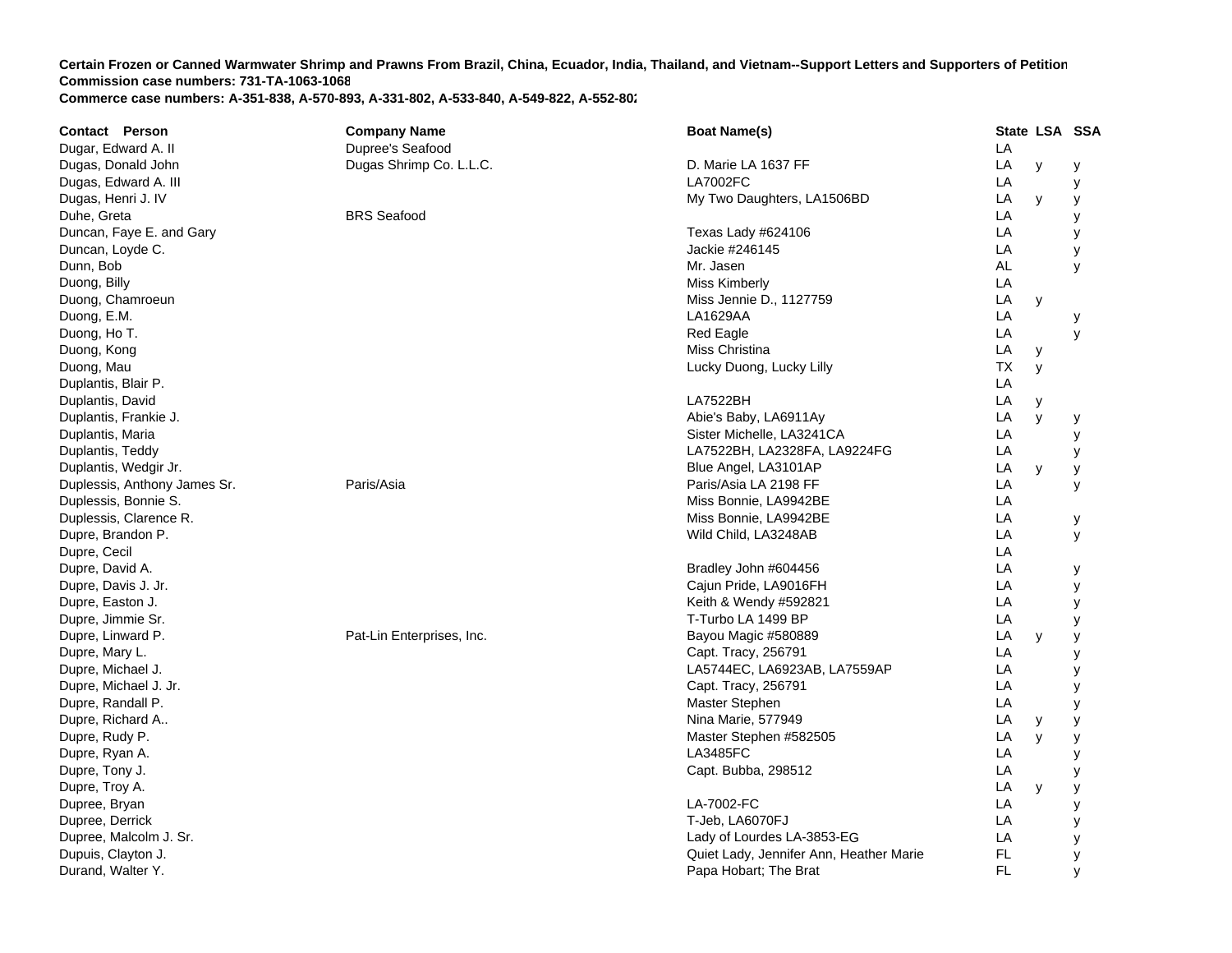| <b>Contact Person</b>              | <b>Company Name</b>      | <b>Boat Name(s)</b>        |           | State LSA SSA |   |
|------------------------------------|--------------------------|----------------------------|-----------|---------------|---|
| Dusang, Melvn A.                   |                          |                            | LA        | y             |   |
| Duval, Denval H. Sr.               |                          | Capt. Dustin, LA0428XP     | LA        | y             |   |
| Duval, Wayne                       | Duval & Duval, Inc.      | Trawler "Cookie Diana"     | <b>TX</b> | y             |   |
| Dyer, Nadine D.                    |                          | Lady J., 7285FC            | LA        |               |   |
| Dykes, Bert L.                     |                          |                            | LA        |               | y |
| Dyson, Adley L. Jr.                |                          |                            |           |               |   |
| Dyson, Adley L. Sr.                |                          | Mary Jane                  | LA        |               | у |
| Dyson, Amy                         |                          | Always Late                | LA        | у             |   |
| Dyson, Casandra                    |                          | Always Late                | LA        | y             |   |
| Dyson, Clarence III                |                          | Capt. Vincent              | LA        | y             |   |
| Dyson, Jimmy Jr.                   |                          |                            | LA        | y             |   |
| Dyson, Jimmy L. Sr.                |                          | Miss Britney, 583491       | LA        | y             |   |
| Dyson, Kathleen                    |                          | Always Late                | LA        | y             | у |
| Dyson, Maricela                    |                          |                            | LA        | y             |   |
| Dyson, Phillip II                  |                          | Always Late                | LA        | y             |   |
| Dyson, Phillip Sr.                 |                          | Always Late                | LA        | У             |   |
| Dyson, William                     |                          | <b>LA5154BW</b>            | LA        | y             |   |
| Eckerd, Bill                       | Poteet Seafood Co., Inc. |                            | GA        |               |   |
| Edens, Angela B.                   |                          | <b>NC 0601 CK</b>          | <b>NC</b> |               | у |
| Edens, Donnie                      | Nancy Joy, Inc.          | Donald Lee; DJ's Dream     | <b>NC</b> |               |   |
| Edens, Jeremy Donald               |                          |                            | NC        |               |   |
| Edens, Nancy M.                    |                          | B.F. Millis & Sons Seafood | <b>NC</b> |               |   |
| Edens, Steven L.                   |                          | Ikie Lee, NC               | NC        |               |   |
| Edens, Timothy Dale                |                          | <b>NC 9732 AY</b>          | <b>NC</b> |               |   |
| Edgar, Daniel                      |                          | <b>LA8538ES</b>            | LA        |               |   |
| Edgar, Joey                        |                          | <b>LA8538ES</b>            | LA        |               | у |
| Edgerson, Roosevelt                |                          | Debra Ann, LA4847BE        | LA        |               | у |
| Edwards, Tommy                     | Miss Judy Too            | Lady Carolyn II            | SC        |               | У |
| Ellerbee, Jody D.                  | M/v Ellerbee Seafoods    | Alley Cat                  | FL.       |               |   |
| Ellison, David Jr.                 | David Ellison, Jr.       | Shirley Ann                | GA        |               |   |
| Encalade Alfred Jr.                |                          |                            | LA        |               |   |
| Encalade, Anthony T.               |                          | Lil Muru LA-3241-AY        | LA        | y             |   |
| Encalade, Cary                     | Cary Trawling            | Briee Lynn LA 2009 BK      | LA        |               | у |
| Encalade, Joshua C.                |                          | LA-4614-AT                 | LA        |               | у |
| Encalade, Stanley A.               |                          | Capt. Espy, LA6525AZ       | LA        |               | у |
| Enclade, Joseph L.                 |                          | Macho Girls #607309        | LA        |               | у |
| Enclade, Michael and Jeannie Pitre |                          | Master Gary LA 1011 ES     | LA        | y             | у |
| Enclade, Rodney J.                 |                          | Stephanie Lynn             | LA        | y             | У |
| Englade, Alfred                    | Alfred Englade Inc.      |                            | LA        | y             |   |
| Ennis, A. L. Jr.                   | M & M Seafood            | Miss Tutty LA-9618-BM      | LA        |               | У |
| Erickson, Grant                    | Odin, LLC et. Al.        |                            | FL        |               |   |
| Erlinger, Carroll                  |                          | LA-1027 BF                 | LA        |               | У |
| Erlinger, Gary R.                  |                          | LA 8174 BR                 | LA        |               |   |
| Eschete, Keith A.                  |                          | LA 3882 BA                 | LA        |               |   |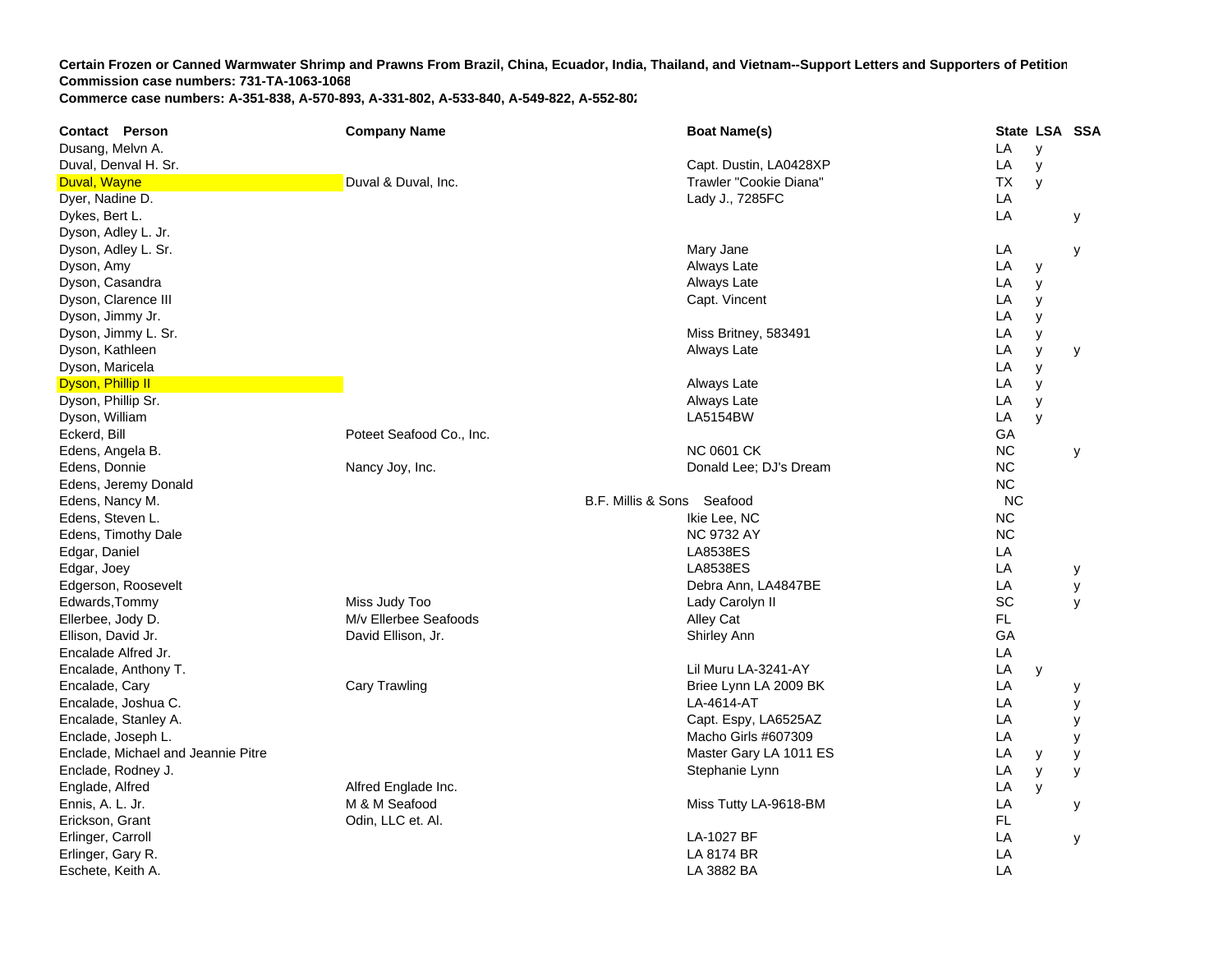| <b>Contact Person</b>         | <b>Company Name</b>             | <b>Boat Name(s)</b>                      |           | State LSA SSA |   |
|-------------------------------|---------------------------------|------------------------------------------|-----------|---------------|---|
| Esfeller, Benny A.            | <b>Heart Breaker</b>            |                                          | <b>AL</b> |               | У |
| Eskine, Kenneth               |                                 | Mr. Ken, 558071                          | LA        |               |   |
| Esponge, Ernest J.            |                                 | Tee Bateau, LA6698BR                     | LA        |               | у |
| Estaves, David James Sr.      |                                 | Princess Andi                            | LA        |               | У |
| Estaves, Ricky Joseph         | <b>Bluewater Shrimp Company</b> |                                          | LA        |               |   |
| Estay, Allen J.               | Blue Water Shrimp Co.           |                                          | LA        |               | у |
| Estay, Wayne                  | Wayne Estay Shrimp Co.,<br>Inc. |                                          | LA        |               |   |
| Esteves, Anthony E. Jr.       |                                 |                                          | LA        |               | у |
| Estrada, Orestes              | M. V. Tony, Inc.                | Capt. Chris DO 610399; Marlin DO 1055817 | FL        |               |   |
| Evans, Emile J. Jr.           | E & T Boating                   | Princess Alyssa LA-2867-EX               | LA        | y             |   |
| Evans, Kevin J.               |                                 | Hard To Handle, LA9116FE                 | LA        |               | у |
| Evans, Lester                 |                                 | Capt. Swampy LA 6005 B6                  | LA        |               | У |
| Evans, Lester J. Jr.          |                                 | <b>Heaven Sent</b>                       | LA        | y             | У |
| Evans, Tracey J. Sr.          |                                 | Jammed Up, LA6716AP                      | LA        | y             |   |
| Everson, George C.            | Caroline and Calandra Inc.      | Caroline and Calandra                    | GA        | y             | У |
| Eymard, Brian P. Sr.          |                                 |                                          | LA        |               |   |
| Eymard, Jervis J. & Carolyn B |                                 | LA-3602-BV                               | LA        |               |   |
| Fabiano, Morris C.            |                                 | <b>Miss Haley</b>                        | LA        |               | у |
| Fabra, Mark                   |                                 | T-Maroo                                  | LA        | y             |   |
| Fabre, Alton Jr.              |                                 | Miss Yvette                              | LA        |               | у |
| Fabre, Ernest J. and Peggy B. |                                 | LA 3564 BS                               | LA        | y             | y |
| Fabre, Kelly V.               |                                 | LA1067EL, LA4536BP                       | LA        | y             |   |
| Fabre, Sheron                 |                                 | <b>Miss Yvette</b>                       | LA        |               | у |
| Fabre, Terry A.               |                                 | Lil Jack, 545851                         | LA        | y             |   |
| Fabre, Wayne M.               |                                 |                                          | LA        |               | у |
| Falcon, Mitchell J,           |                                 | Night Ranger LA-6027-BD                  | LA        | у             |   |
| Falgout, Barney               |                                 | B. Falgout, LA1355BC                     | LA        |               | у |
| Falgout, Jerry P.             |                                 | Jerry Joshua, 926463                     | LA        | y             |   |
| Falgout, Leroy J.             |                                 | Errkrnf Queen: A 7119 BR                 | LA        |               | у |
| Falgout, Timothy J.           |                                 | Miss Creshelle, 547155                   | LA        |               | у |
| Fanguy, Barry                 |                                 |                                          | LA        |               | y |
| Farris, Thomas J.             | T.J. Seafood                    | <b>Unloading Dock</b>                    | LA        | у             |   |
| Fasone, Christopher J.        |                                 | Carolyn J.                               | LA        | y             |   |
| Fasone, William J.            |                                 | Heckel & Jeckel                          | LA        | y             |   |
| Faulk, Lester J.              |                                 | Miss Baby Ruth #639610                   | LA        | y             |   |
| Favaloro, Thomas J.           | Gulf Seaway Seafood, Inc.       |                                          | LA        |               | у |
| Favre, Michael Jr.            |                                 |                                          | LA        |               | у |
| Fazende, Jeffery              |                                 | LA 6693 CA                               | LA        |               | у |
| Fazende, Thomas               |                                 | LA-9908-BM                               | LA        |               | у |
| Fazende, Thomas G.            |                                 | LA3284CA                                 | LA        |               | у |
| Fazzio, Anthony               |                                 | Mad Max LA 0268 WD                       | LA        | У             |   |
| Fazzio, Douglas               |                                 | LA-1109-FJ                               | LA        |               | у |
| Fazzio, Maxine & Steve        | Mad Max Seafood                 | Mad Max, LA0268WD                        | LA        |               | У |
| Felarise, E.J.                |                                 | LA-4550-ER                               | LA        |               |   |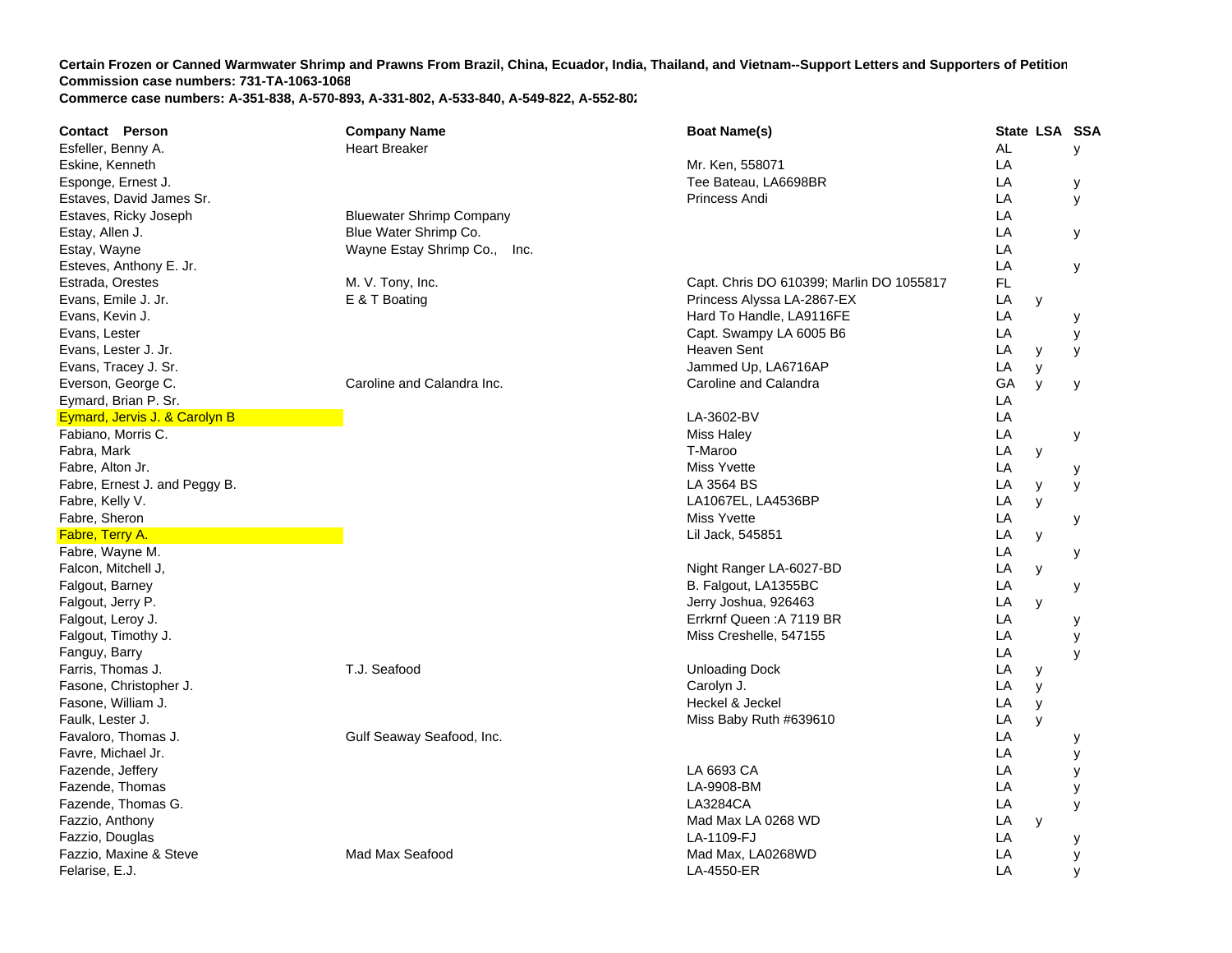| Contact Person           | <b>Company Name</b>          | <b>Boat Name(s)</b>        | State LSA SSA |   |   |
|--------------------------|------------------------------|----------------------------|---------------|---|---|
| Felarise, Wayne A. Sr.   |                              | Percheron, 617962          | LA            |   | У |
| Fernandez, Laudelino     |                              | Capt. Eddy LA 8060 AC      | LA            |   | у |
| Ferrara, Audrey B.       |                              |                            | LA            |   | y |
| Ficarino, Dominick Jr.   | Dominick's Seafood Inc.      | Miss Loraine, Miss Barbara | AL            | У |   |
| Fields, Bryan            | Trawler Rhonda Kathleen      |                            | ТX            |   |   |
| Fillinich, Anthony F.    |                              | Jack of All Trade          | LA            |   |   |
| Fillinich, Anthony Sr.   | Anthony Fillinich Sr.        | m/v Jack of All Trades     | LA            |   |   |
| Fillinich, Jack          |                              | In Voice                   | LA            | у |   |
| Fincher, Penny           |                              | Patricia Ann, #577578      | LA            |   | у |
| Fincher, William         |                              | Patricia Ann, #577578      | LA            | y |   |
| Fisch, Burton E.         |                              | Sad Eyes LA 9448 BU        | LA            |   | у |
| Fisher, Kelly            |                              | Audie B, LA4364EG          | LA            |   | У |
| Fisher, Kirk             |                              |                            | LA            |   | y |
| Fisher, Kirk A.          |                              | LA 9228 FH                 | LA            |   |   |
| Fitch, Adam              |                              | <b>Master Fitch</b>        | LA            |   | у |
| Fitch, Hanson            | <b>Bay Sweeper Nets</b>      | Master Trent LA 9277 BU    | LA            | y |   |
| Fitzgerald, Burnell      |                              | <b>LA1906CA</b>            | LA            |   | у |
| Fitzgerald, Kirk         |                              |                            | LA            |   |   |
| Fitzgerald, Kirk D.      |                              |                            | LA            |   | у |
| Fitzgerald, Ricky J. Jr. |                              | Gina Maria,                | LA            |   | У |
| Fleming, John M.         | Golden Phase Inc.            | Golden Phase               | GA            | y |   |
| Fleming, Meigs F.        |                              | Miss Megon LA 0601 TW      | LA            |   |   |
| Fleming, Mike            | Georgia Shrimp Co. LLC       |                            | GA            |   | У |
| Flick, Dana              |                              | LA6278ED                   | LA            |   |   |
| Flores, Helena D.        |                              | Lady Megan #574298         | LA            |   | У |
| Flores, Thomas           | <b>Trawler Joyce</b>         |                            | <b>TX</b>     |   |   |
| Flowers, Steve W.        | Flower Shrimp House          | Leo                        | SC            |   | у |
| Flowers, Vincent F.      | Flowers Seafood Co.          | Puddle Jumper              | SC            |   |   |
| Folse, David M. and Mary |                              | Lady Mary LA 8506 BR       | LA            |   |   |
| Folse, Heath             | Bayou Bounty Seafood, LLC    |                            | LA            |   | У |
| Folse, Ronald B.         |                              | Dolly Marie, LA7531AW      | LA            |   | У |
| Fonseca, Francis Sr.     |                              | LA7931BJ                   | LA            | y |   |
| Fontaine, William S.     |                              | LA 2930 CA                 | LA            |   | у |
| Fontenot, Peggy D.       |                              | Peggy Joe, LA6904BR        | LA            |   | У |
| Ford, Judy               | A Ford Able Seafood          | Wild One                   | <b>MS</b>     |   | y |
| Ford, Warren Wayne       |                              | <b>Dreaux</b>              | <b>MS</b>     |   |   |
| Foreman Jr., Ralph       |                              | Captain Ralph              | LA            |   |   |
| Forest J. Alva Foret     |                              | LA6401AB                   | LA            | У |   |
| Foret, Billy J.          | BJF Inc.                     | Miss Connie Ann            | LA            | y | у |
| Foret, Brent J.          |                              | Kelly Lynn, LA7501BB       | LA            |   | у |
| Foret, Glenn             |                              | LA3205EZ                   | LA            | y | у |
| Foret, Houston           | <b>Houston Foret Seafood</b> | La-Mi Nook LA 2945 BR      | LA            |   | У |
| Foret, Lovelace A. Sr.   |                              |                            | LA            |   | У |
| Foret, Loveless A. Jr.   |                              | #277902                    | LA            |   |   |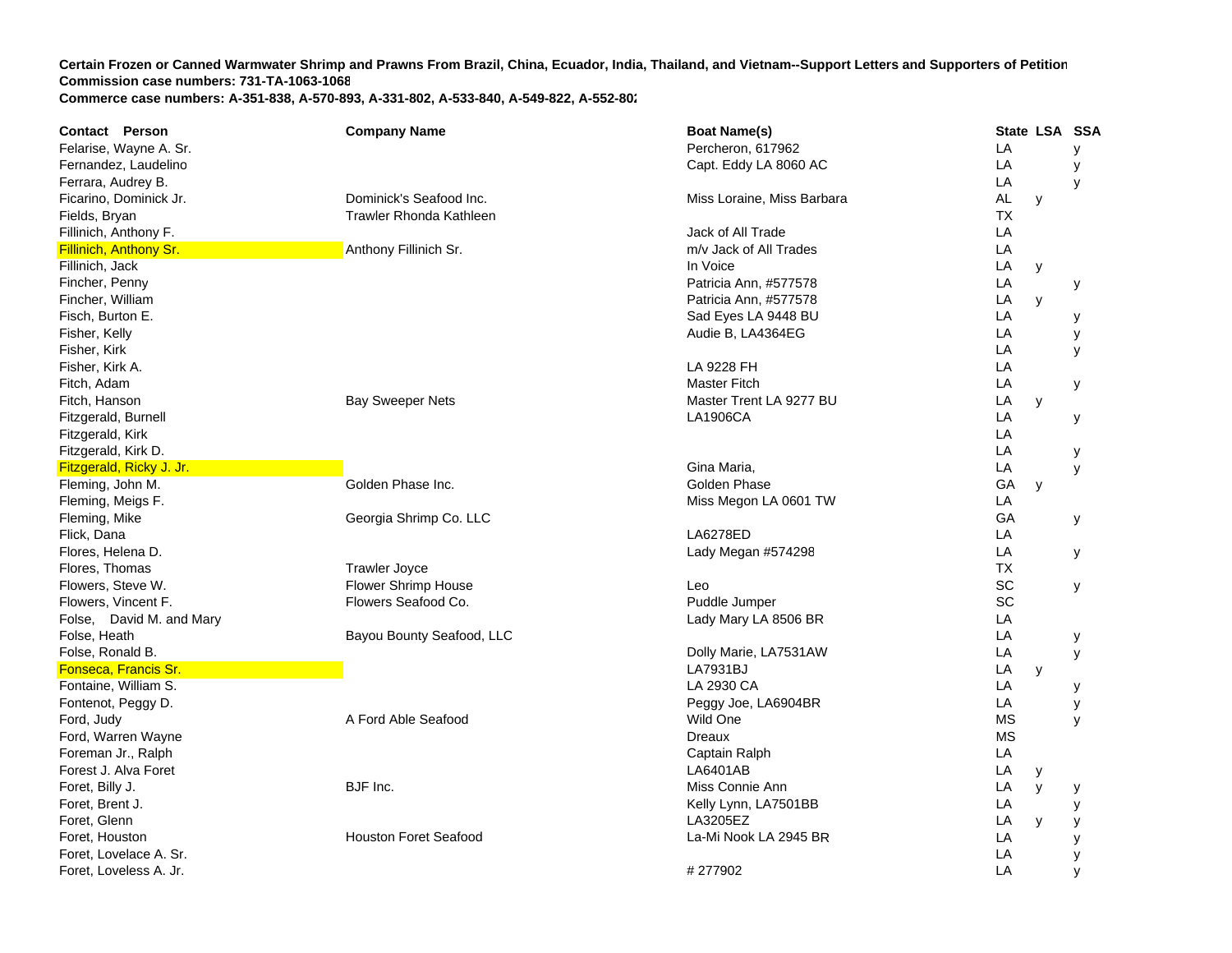| <b>Contact Person</b>        | <b>Company Name</b>            | <b>Boat Name(s)</b>                      |           | State LSA SSA |   |
|------------------------------|--------------------------------|------------------------------------------|-----------|---------------|---|
| Foret, Mark M.               |                                | <b>LA7535BH</b>                          | LA        |               |   |
| Foret, Patricia C.           | Patricia Foret                 | LA-8060 BR                               | LA        |               | У |
| Forrest, David P.            |                                | Capt. Robbie                             | LA        |               |   |
| Forsythe, John               | Miss Carla Jean Inc.           | Miss Carla Jean                          | <b>AL</b> | y             |   |
| Fortune, Michael A.          | Granny's Garden and Seafood    |                                          | LA        |               |   |
| France, George J.            |                                | Master Joseph LA-6205-BA                 | LA        |               | у |
| Francis, Albert              |                                | Master Albert                            | LA        |               | У |
| Franklin, James K.           |                                | <b>LA3065ER</b>                          | LA        | y             |   |
| Frankovich, Anthony          |                                | LA 1014 BV                               | LA        |               |   |
| Franks, Michael              | Sea Gold Inc.                  |                                          | LA        |               | у |
| Frauenberger, Richard Wayne  | R & S Shrimping                | Sandra Lynn #661840                      | LA        |               | У |
| Frazier, David J.            |                                | David & Paul LA 5256 BU                  | LA        | y             |   |
| Frazier, David M.            |                                | Mood Swing LA-8674-BT                    | LA        |               | у |
| Frazier, James               |                                | Sjaack/Pat                               | LA        |               | у |
| Frazier, Michael             |                                | Night Rider C.G. 667455                  | LA        |               | У |
| Frederick, Davis             |                                | T-Grace #947467                          | LA        |               |   |
| Frederick, Johnnie & Jeannie |                                | Ms. Elaine Jeannie                       | LA        |               | у |
| Frederick, Michael           |                                | LA-3420-AF                               | LA        | y             |   |
| Freeman, Arthur D.           |                                | LA 1796 BW                               | LA        |               | у |
| Freeman, Darrel P. Sr.       |                                | Kelsey Lyn, LA7463BL                     | LA        |               | у |
| Freeman, Larry Scott         | Larry Scott Freeman            | LA-8148-AK                               | LA        |               | У |
| Frelich, Charles P.          |                                | Miss Marie II #600882                    | LA        |               |   |
| Frelich, Floyd J.            | Floyd's Wholesale Seafood Inc. |                                          | LA        |               | у |
| Frelich, Kent                | Frelich Seafood Inc.           | Miss Rona #1112206; Harbor Light #919857 | LA        |               | У |
| Frerics, Doug                |                                | <b>LA2421ER</b>                          | LA        |               | у |
| Frerks, Albert R. Jr.        |                                | Northwind, 996707                        | LA        |               | у |
| <b>Frichey, Weskley</b>      |                                | Lady Melba                               | LA        |               | У |
| Frickey, Darell              |                                | Mo De Girls                              | LA        |               |   |
| Frickey, Darren              |                                | Echo LA-0547-YB                          | LA        |               | У |
| Frickey, Dirk I.             |                                | Echo, LA0547YB                           | LA        |               |   |
| Frickey, Eric J.             |                                | Te-Na-Na                                 | LA        | y             |   |
| Frickey, Harry J. Jr.        |                                |                                          | LA        | y             |   |
| Frickey, Jimmy               |                                | Buccaneer, 621470                        | LA        | y             |   |
| Frickey, Rickey J.           |                                | Never Satisfied #103160                  | LA        |               | у |
| Friloux, Brad                |                                | Bad Brad LA-3176-FF                      | LA        |               | у |
| Frisella Jerome A. Jr.       |                                | Captain Hook LA 1819 CA                  | LA        |               | у |
| Frisella, Jeanette M.        |                                | Capt. Hook, LA1819CA                     | LA        |               | У |
| Fruge, Wade P.               |                                | LA 1515 BW                               | LA        |               | У |
| Gadson, James                | <b>MV James Gadson</b>         | MV Early E                               | SC        |               | y |
| Gaines, Dwayne               |                                | LA9614BL                                 | LA        |               |   |
| Gala, Christine              | Blain & Melissa, Inc., et al   |                                          | FL.       |               |   |
| Galjour, Jess J.             |                                | Daisy Marie, LA1635AP                    | LA        | у             |   |
| Galjour, Reed                | Skyla Marie Inc.               | Skyla Marie                              | LA        | y             | y |
| Gallardo, John W.            |                                | Capt. Jess, LA63620E202                  | LA        |               |   |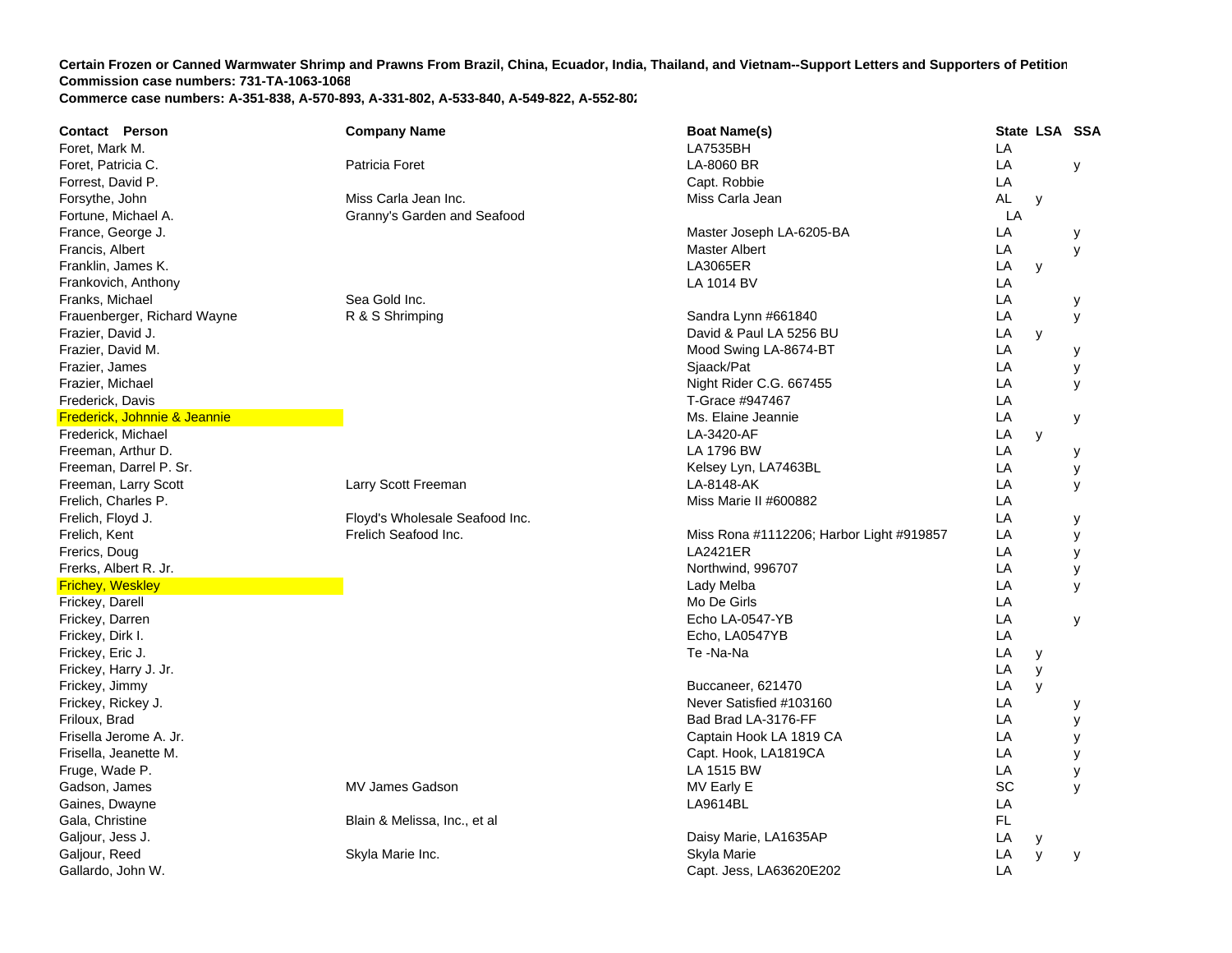| <b>Contact Person</b>                    | <b>Company Name</b>                   | <b>Boat Name(s)</b>      | State LSA SSA  |
|------------------------------------------|---------------------------------------|--------------------------|----------------|
| Galliano, Anthony                        | Lady Debrah Inc.                      | Lady Debra #580992       | LA<br>У        |
| Galliano, Horace J.                      | John Michael E Inc.                   | Springo, 668189          | LA<br>У        |
| Galliano, Joseph Sr.                     |                                       | Miss Gail II LA 3921 FD  | LA             |
| Galliano, Logan J.                       | Scooby Inc.                           | Scooby-Dee LA-2787-CA    | LA<br>У        |
| Galliano, Lynne L.                       | Scooby, Inc.                          |                          | LA             |
| Galliano, Moise Jr.                      |                                       | Willie Joe, 264871       | LA<br>У        |
| Galloway, A.T. Jr.                       | Carolina Lady, Inc. et al             |                          | ТX             |
| Galt, Giles F.                           |                                       | LA2909BM                 | LA<br>У<br>у   |
| Gambarella, Luvencie J.                  | V & B Shrimping LLC                   | Miss Betty #695816       | LA<br>y        |
| Ganoi, Kristine                          | Gator's Seafood                       |                          | LA<br>у        |
| Garcia, Ana M.                           | Trawler The Mexican: Trawler Sea Wolf |                          | <b>TX</b>      |
| Garcia, Anthony                          | Josh & Lake, Inc. et al               |                          | <b>TX</b>      |
| Garcia, Edward                           | Ethan G, Inc. et al                   |                          | <b>TX</b>      |
| Garcia, Kenneth                          | Little Ken, Inc. et al                |                          | <b>TX</b>      |
| Garner, Larry S.                         |                                       | Miss Candace             | SC<br>У        |
| Gary, Dalton J.                          |                                       | LA 8072 AR               | LA             |
| Gary, Ernest J.                          |                                       | Janet L                  | LA<br>у        |
| Gary, Leonce Jr.                         |                                       | The C Master             | LA<br>y        |
| Garza, Andrew                            | Jesus G., Inc., et al                 |                          | <b>TX</b>      |
| Garza, Jose H.                           | Elvira G., Inc.                       |                          | <b>TX</b>      |
| Gaskill, Elbert Clinton and Sandra       |                                       | Miss Sandy V             | <b>NC</b><br>y |
| Gaspar, Timothy                          |                                       |                          | LA             |
| Gaspard, Dudley A. Jr.                   | Sand Dollar Inc.                      |                          | LA<br>y        |
| Gaspard, Hazel C. & Aaron Gaspard        | Dragnet II                            | Dragnet II, LA4828CA     | LA<br>У        |
| Gaspard, Leonard J.                      |                                       | Lady Barbara, LA8195BR   | LA             |
| Gaspard, Michael Sr.                     |                                       | Jani Marie, 979257       | LA             |
| <b>Gaspard, Murry</b>                    |                                       | Lil Murry                | LA<br>y        |
| Gaspard, Murry A. Jr.                    |                                       | LA-1689-CA               | LA             |
| Gaspard, Murry Sr.                       |                                       | Lil Murry #1040100       | LA<br>y        |
| Gaspard, Murvin                          |                                       | Gage & Evin              | LA<br>у        |
| Gaspard, Ronald W. Sr.                   |                                       | Mama's Boy, USCG 265459  | LA<br>У        |
| Gaspard, Ronald Wayne Jr.                |                                       | Mamma's Boy USCG 265459  | LA<br>у        |
| <b>Gaubert, Elizabeth and Gregory M.</b> | <b>Gregory Mark Gaubert</b>           | Capt. Squeak             | LA<br>У        |
| Gaubert, Melvin                          |                                       | Island Ace, LLC          | LA             |
| Gaudet, Allen J. IV                      |                                       | Island Ace #1123269      | LA<br>y        |
| Gaudet, Ricky Jr.                        |                                       | Ms. Brooklyn             | LA<br>у        |
| Gauthier, Hewitt J. Sr.                  |                                       | Robin Hood, Ami Nicole   | LA<br>у        |
| Gautreaux, William A.                    |                                       | Southern Nightmare       | LA<br>y        |
| Gay, Norman F.                           | Sun Wift Inc                          | Misty Dawn               | SC<br>У        |
| Gay, Robert G.                           | Gay Fish Co.                          | Tipsi                    | SC             |
| Gazzier, Daryl G.                        |                                       | Lady of Fatima           | <b>AL</b>      |
| Gazzier, Emanuel A.                      |                                       | Miss Gloria              | AL             |
| Gazzier, Wilfred E                       | Capt Morris                           | <b>Capt Morris</b>       | <b>AL</b>      |
| Gegenheimer, William F.                  | Shrimp Networks Inc.                  | Miss Savannah LA 7167 BR | LA             |
|                                          |                                       |                          |                |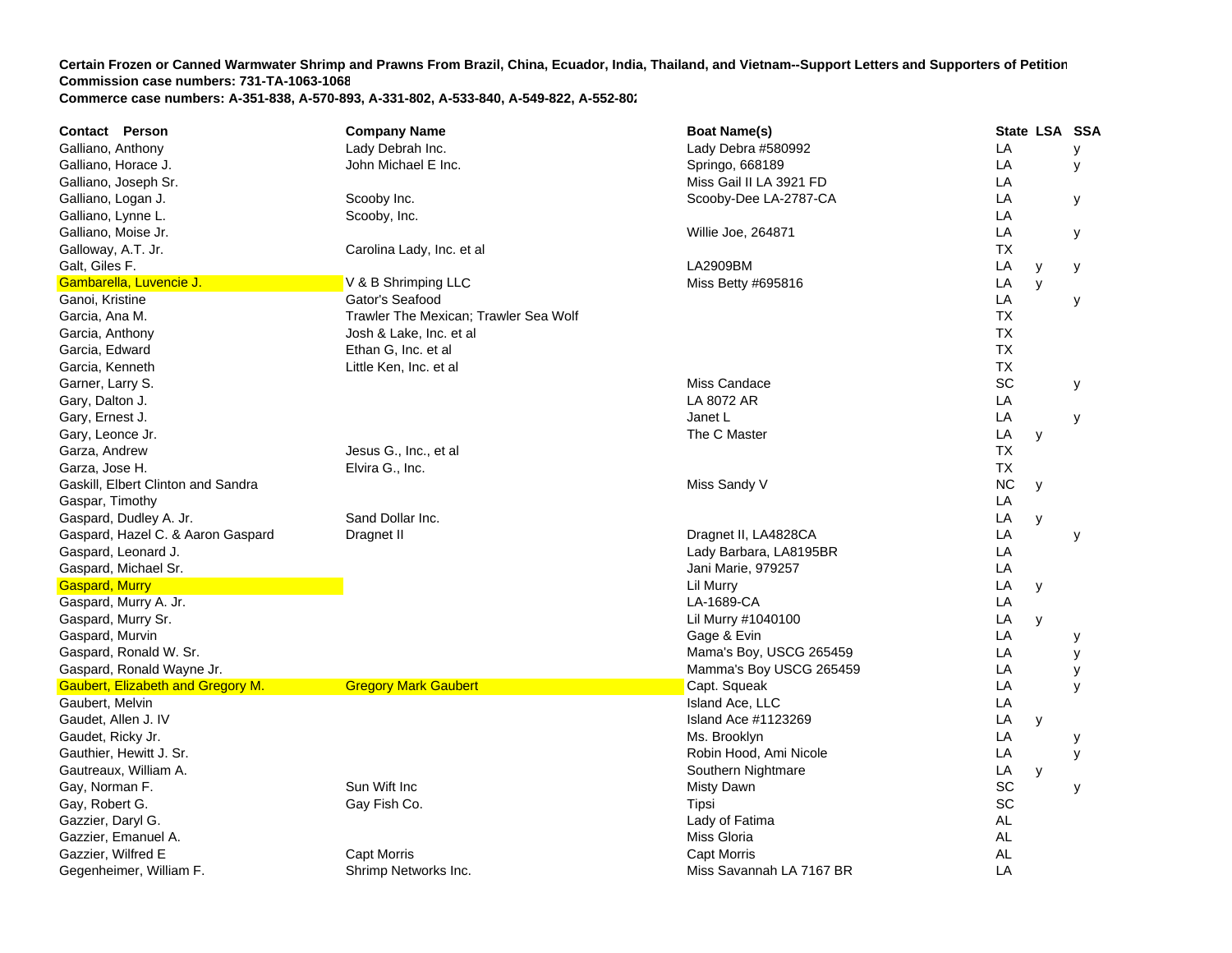**Contact Person Company Name Boat Name(s) State LSA SSA**  Geiling, James LA y Geisman, Tony Pei Gratia Inc. Patty Frish II SC y Gentry, Robert National Communication of the Communication of the Macy Emily National Communication of the LA Gentry, Samuel W. Jr. Lil Dancer LA1915CA LA George, James J. Jr. New York 1988, 2008. The Contract of the Macy Emily #912431 Lines and Macy Emily #912431 Lines and Macy Emily #912431 Lines and Macy Emily #912431 Lines and Macy Emily #912431 Lines and Macy Emily #912 **LA**  y Gerica, Clara **LA y componenta de la componenta de la componenta de la componenta de la componenta de la compo** Gerica, Peter Miss Lucy LA6513AS Lucy LA6513AS Lucy LA6513AS Lucy LA6513AS Lucy LA6513AS **LA**  y Giambrone, Corey P. Sweet Alyssa LA9707BU Cambrone, Corey P. A y Gibson, Eddie E. Miss Aline L **LA**  y Gibson, Joseph LA9529AD L **LA**  y Gibson, Ronald F. R &D Seafood R &D Seafood LA6896CA LA y Gillikin, James D. **Mullician Creek Seafood, Gillikin Marine Railways, Inc.** F/V James T Gillikin, F/V Capt Jimmy, F/V Capt Dav NC y **Girard, Chad Paul Bridgeside Marina Bridgeside Marina LA Bridgeside Marina Bridgeside Marina LA Bridgeside Marin** Giroir, Mark LA6028BJ L **LA**  y Gisclair, Anthony J. Papa Bear LA 9494 FF LA y Gisclair, Anthony Joseph Sr. **Example 20** Control of the Control of the Papa Bear LA Papa Bear LA Control of the Mapa Bear LA Gisclair, August Silverado L **LA**  y Gisclair, Dallas J. Sr. LA8081AH L **LA**  y Gisclair, Doyle A. Desparado L **LA**  y Gisclair, Kip J. Duperado LA y **Gisclair, Romona** LA8081AH LA8081AH LA8081AH LA8081AH LA8081AH LA8081AH LA8081AH LA8081AH LA8081AH LA8081AH LA **LA**  y Gisclair, Wade Looking and the control of the control of the control of the control of the control of the control of the control of the control of the control of the control of the control of the control of the control of **LA**  y Gisclair, Walter Lil Jason LA 6574 EY; Capt. Jared LA 4696 B S LA y Glover, Charles D. Hombre, Inc Lady J. II L **LA**  y Glynn, Larry LA 1229 C LA 1229 CA LA y Goetz, George Bonnie Sue LA y Goings, Robert E. Shrimp Trawler Miss Nichole SC y Golden, George T. Miss Hazel SC Golden, William L. **Example 20 Fripp Point Seafood** Colder Cittle Maggi, Golden Girls Colder Cittle Maggi, Golden Girls SC Gollot, Brian **C.F. Gollot & Son Sfd. Inc** C.F. Gollot & Son Sfd. Inc C.F. Gollot & Son Sfd. Inc C.F. Gollot & Son Sfd. Inc C.F. Gollot **A.C.** C.F. Gollot & Son Sfd. Inc C.F. Gollot **A.C.** C.F. Gollot **A.C. C.C. C.C. C.C.** Gollot, Edgar R. White Tiger L **LA** Gonzales, Arnold Jr. Louisiana Pride Seafood Inc. LA y Gonzales, Mrs. Cyril E. Jr. Cyril's Ice House & Supplies LA Gonzales, Rene R. TXGonzales, Rudolph S. Santa Control of the Control of the Control of the Control of the Control of the Control of the Control of the Control of the Control of the Control of the Control of the Control of the Control of the Gonzales, Rudolph S. Jr. New York 1998, 2008. The State of the White Tiger, LA4623FF LA4623FF LA4623FF LA4623FF **LA** Gonzales, Rudolph S. Sr. Slimey LA y Gonzales, Sylvia A. Slimey #905304 LA y Gonzales, Tim J. Clean Swep L **LA**  y Gonzalez, Jorge Jr. Vigilante Trawlers, Inc., et al TXGordon, Donald E. **Example 20 Formal Anni Hope, Hope, Inc.** Pamela Anni Hopes Gordon, Donald E. GA y Gordon, Patrick Alvin ALC 2006 and ALC 2006 and ALC 2006 and ALC 2006 and ALC 2006 and ALC 2006 and ALC 2006 and ALC 2006 and ALC 2006 and ALC 2006 and ALC 2006 and ALC 2006 and ALC 2006 and ALC 2006 and ALC 2006 and ALC 2 Gordstnoven, Jean J. Capt. Van's Seafood FL Capt. Van's Seafood FL Capt. Van Hulle Seafood FL Capt. Van Hulle Seafood FL Capt. Van Hulle Seafood FL Capt. Van Hulle Seafood FL Capt. Van Hulle Seafood FL Capt. Van Hulle Seaf Gore, Henry H. Gore Seafood, Inc. Doctor Tom FL y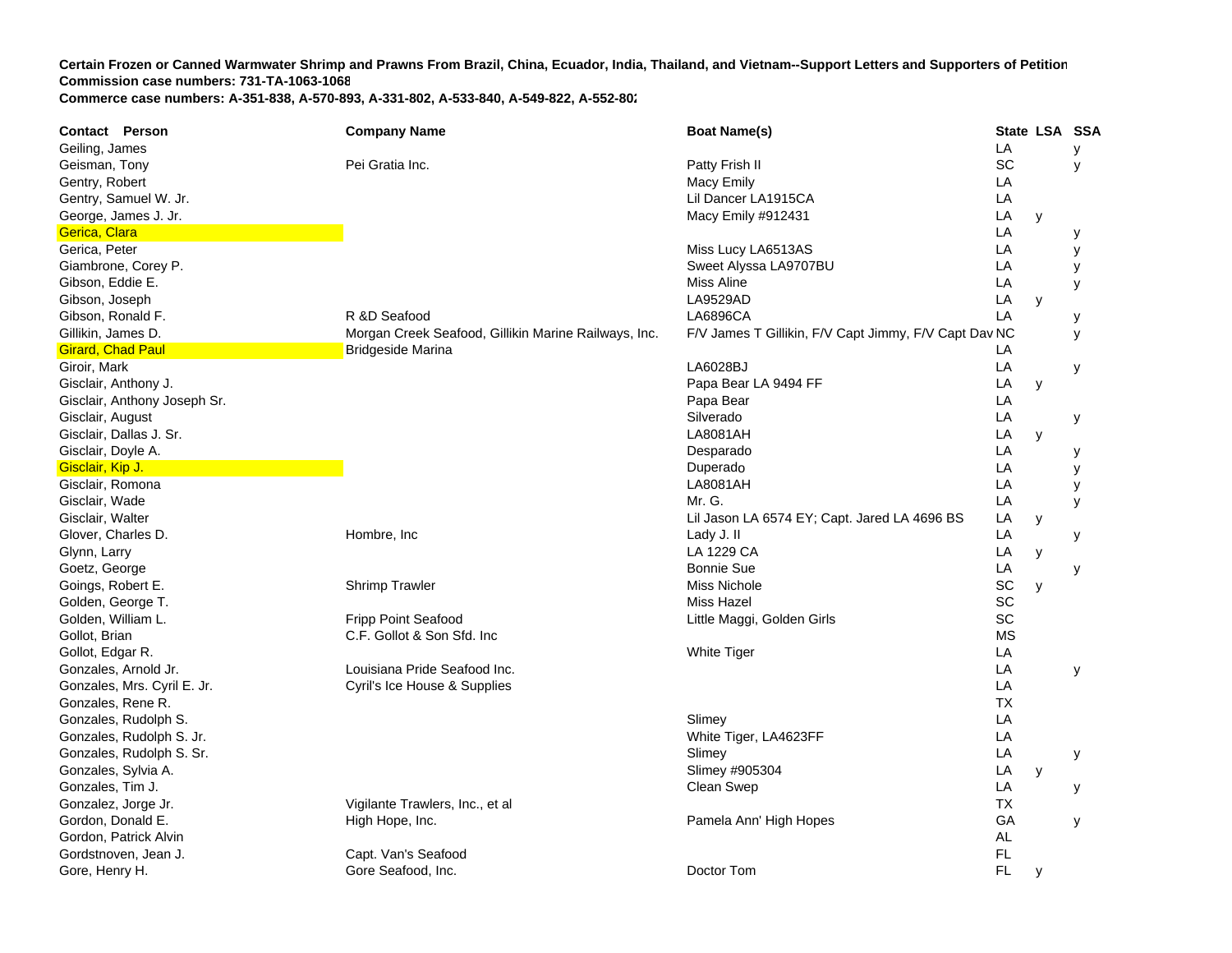| Contact Person            | <b>Company Name</b>                           | <b>Boat Name(s)</b>           | State LSA SSA |   |   |
|---------------------------|-----------------------------------------------|-------------------------------|---------------|---|---|
| Gore, Isabel              | Annie Thornton, Inc., et al                   |                               | <b>TX</b>     |   |   |
| Gore, Thomas L.           | Gore Seafood Co.                              |                               | GA            |   |   |
| Gore, Timothy A.          | Sea Trawlers, Inc.; Gore<br>Enterprizes, Inc. |                               | GA            |   |   |
| Gottschalk, Gregory       |                                               | <b>LA1891CA</b>               | LA            |   |   |
| Gourgues Jr., Harold C.   | Louisiana Pride Seafood,<br>-Inc.             |                               | LA            |   | У |
| Goutierrez, Tony C.       |                                               | <b>Brennah Rose</b>           | LA            |   |   |
| Graham, Darrell           | Graham Fisheries Inc.                         |                               | AL            | y |   |
| Graham, Steven H.         | Graham Shrimp Co.; L.W. Graham                | L.W. Graham                   | <b>AL</b>     |   |   |
| Granger, Albert J. Sr.    |                                               | Miss Brittany, 1853BC         | LA            |   |   |
| Granier, Stephen          |                                               | Stella                        | LA            | у | у |
| Grass, Michael            |                                               | Miss Cinty LA-2215-EH         | LA            | y |   |
| Graves, Robert N. Sr.     |                                               | <b>White Horse</b>            | SC            |   | у |
| Gray, Jeannette           |                                               | Wayne Jr. 900088              | LA            | у |   |
| Gray, Kimothy             |                                               | Travis Paul, 695462           | LA            |   | у |
| Gray, Monroe & Shirley E. |                                               | M/V Shirley Elaine, 510203    | LA            |   |   |
| Gray, Wayne A. Sr.        |                                               | Wayne Sr. #900088             | LA            | y |   |
| Graybill, Ruston          |                                               | Big-Eyed                      | LA            |   | у |
| Green, Craig X.           |                                               | Deckhand on God's Grace       | LA            |   |   |
| Green, James W. Jr.       |                                               | Miss Emilie Ann               | SC            |   | У |
|                           |                                               |                               | LA            | y |   |
| Green, Shaun              |                                               | Deckhand on Top Dollar        |               |   |   |
| Greenlaw, W. C. Jr.       |                                               |                               | <b>TX</b>     |   |   |
| Gregoire, Ernest L.       |                                               | #019465-07                    | LA            | y |   |
| Gregoire, Rita M.         |                                               | Rita M. Gregoire, LA5336AC    | LA            |   | у |
| Gregory, Curtis B.        |                                               | Capt. Cody, LA5696CA          | LA            |   | у |
| Gregory, Mercedes E.      | The Light House Bait & Seafood Shack Inc.     |                               | LA            |   | у |
| Grice, Raymond L. Jr.     |                                               |                               | <b>NC</b>     |   | У |
| Griffin, Alden J. Sr.     |                                               | Lee Shannon LA-75090AI        | LA            |   | y |
| Griffin, David D.         | Tee Franks Inc.                               | Tee Franks, 595023            | LA            |   |   |
| Griffin, Elvis Joseph Jr. |                                               | Mr. Griff #592521             | LA            | y | у |
| Griffin, Faye             |                                               | Second Chance, LA0635MZ       | LA            |   | у |
| Griffin, Faye Ann         |                                               | Second Chance                 | LA            |   | у |
| Griffin, Jimmie J.        |                                               | Finally, 950527               | LA            |   |   |
| Griffin, Nolty J.         |                                               | Lady Thelma, LA 8496FD        | LA            | У | у |
| Griffin, Rickey           |                                               | LA1005BH                      | LA            |   | у |
| Griffin, Sharon           |                                               | LA4056AX                      | LA            | y | У |
| Griffin, Timothy          | Capt. Scar Inc.                               | Capt. Scar                    | LA            |   | у |
| Griffin, Troy D.          |                                               | LA 9259 EG                    | LA            | y |   |
| Groff, Alfred A. & John   |                                               | Lady Amelia, Miss Kathy Marie | LA            |   | у |
| Groover, Hank             |                                               |                               | GA            |   |   |
| Gros, Brent J. Sr.        |                                               | LA-9286-FF                    | LA            |   | у |
| Gros, Craig J.            |                                               | Miss Emily Lee LA-2921-CA     | LA            |   | у |
| Gros, Danny A.            |                                               | Miss Bonnie                   | LA            |   | y |
| Gros, Gary Sr.            |                                               | Lil Gary                      | LA            | У |   |
| Gros, Junius A. Jr.       |                                               | <b>LA3340FC</b>               | LA            | y |   |
|                           |                                               |                               |               |   |   |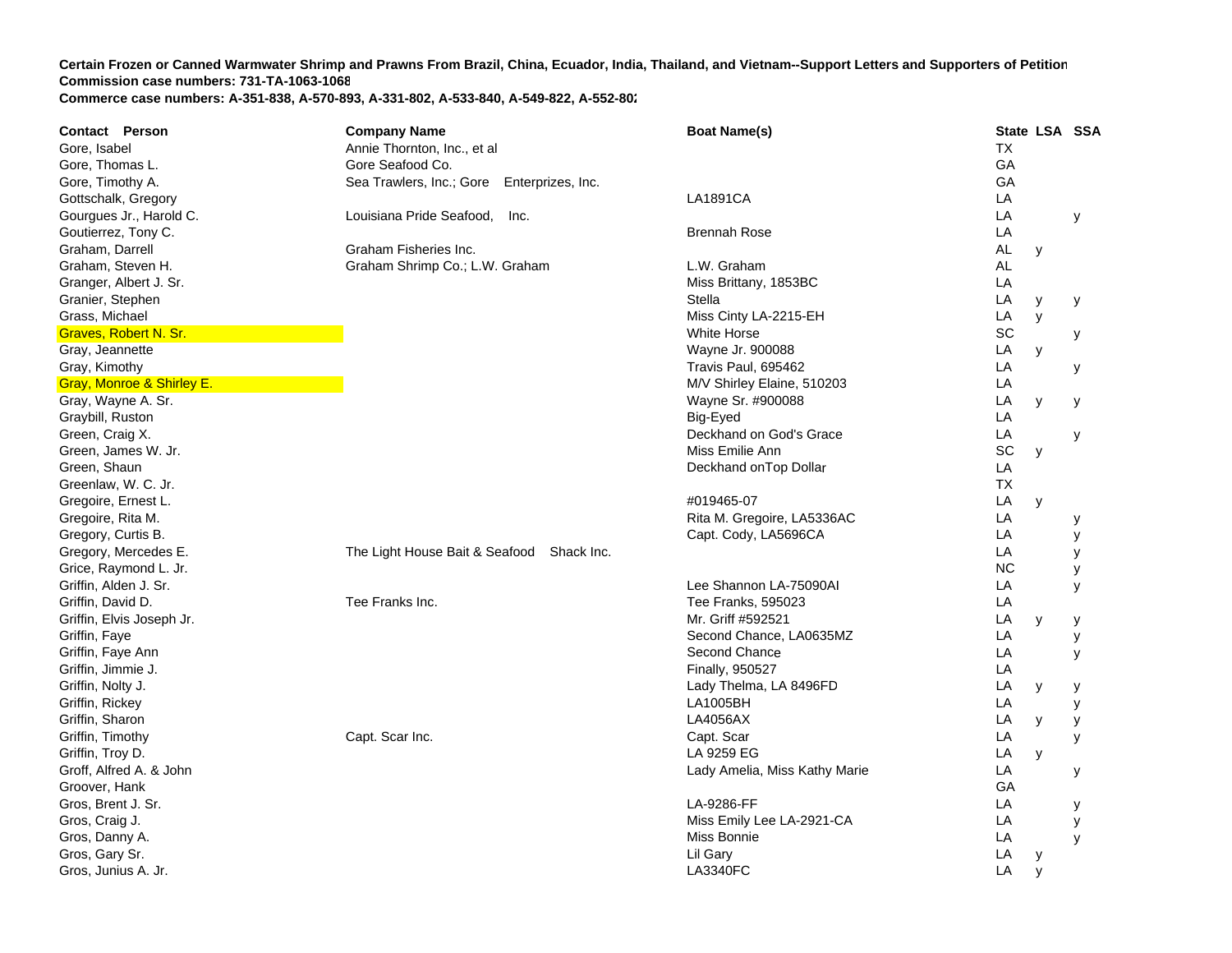| <b>Contact Person</b>                     | <b>Company Name</b>      | <b>Boat Name(s)</b>               |    | State LSA SSA |   |
|-------------------------------------------|--------------------------|-----------------------------------|----|---------------|---|
| Gros, Keven                               | Miss Brenda              | Miss Brenda #658681               | LA |               | y |
| Gros, Michael A.                          |                          | Miss Brenda                       | LA |               | у |
| Gross, Homer                              |                          | Stacy LA3186CA, Mary Way LA5765CA | LA |               | У |
| Grossie, Janet M. & Tate                  |                          | Miss Savannah, 657508             | LA | у             |   |
| Grossie, Shane A.                         |                          | LA-4892-AJ                        | LA | y             | у |
| Grow, Jimmie C.                           |                          | Big Ed LA-7972-ET                 | LA | y             |   |
| Guenther, John Jr.                        |                          | Miss Darlene LA 9040 BD           | LA |               | у |
| Guenther, Raphael                         |                          | <b>Miss Darlene</b>               | LA |               | У |
| Guerra, Bruce                             | <b>Ysclaskey Seafood</b> | Mr. Fabriciano LA-3073-AT         | LA |               |   |
| Guerra, Chad L.                           |                          | Miss Hali, LA2390ED               | LA |               | у |
| Guerra, Fabian C.                         |                          | Melanie Ann, LA7284AG             |    | y             | У |
| Guerra, Guy A.                            |                          | Kajeni-Tekakwitha, LA8409AW       | LA |               | у |
| Guerra, Kurt P. Sr.                       |                          | Flipper, LA8150ER                 | LA |               | у |
| Guerra, Ricky J.                          |                          | <b>Baby Brigette</b>              | LA |               | У |
| Guerra, Robert                            |                          | Baby Brigette LA 412 AW           | LA | y             |   |
| Guerra, Ryan                              |                          | Lexie Ryan, LA5200BW              | LA |               | у |
| Guerra, Troy A.                           |                          | El Pescador                       | LA |               | y |
| Guerra, William Jr.                       |                          |                                   | LA | y             |   |
| Guidroz, Warren J.                        |                          | <b>LA7905BN</b>                   | LA | y             |   |
| Guidry, Alvin A.                          |                          | Cajun Baby LA-2174-EB             | LA |               | у |
| Guidry, Andy J.                           |                          | LA 3063 EX                        | LA |               | У |
| Guidry, Arthur                            |                          | Little Chip                       | LA |               | У |
| Guidry, Bud                               |                          | Miss Mallory, LA6480EE            | LA | y             | У |
| Guidry, Calvin P. & Holly A. Guidry-Calva |                          | LA 3512 BS                        | LA |               |   |
| Guidry, Carl J.                           |                          | LA0261EZ                          | LA |               | у |
| Guidry, Charles J.                        | Charles Guidry Inc.      | Charlie # 973809                  | LA |               | У |
| Guidry, Chris J.                          |                          | Miss Ellie LA 2715 FF             | LA |               |   |
| Guidry, Clarence P.                       |                          | LA-5756-BE                        | LA |               | у |
| Guidry, Clark                             |                          | LA0693TA                          | LA |               | y |
| Guidry, Clint                             |                          | <b>LA3872FE</b>                   | LA |               |   |
| Guidry, Clinton P. Jr.                    |                          | LA9357BP                          | LA |               | у |
| Guidry, Clyde A.                          |                          | Lil Sarah LA-4368-FE              | LA | У             | y |
| Guidry, David                             |                          | Bay Skimmer, LA9001BR             | LA |               | У |
| Guidry, Dobie                             |                          | Master Bryant                     | LA | y             | у |
| Guidry, Douglas J. Sr.                    |                          | Bayou Born, LA3001BB              | LA |               | y |
| Guidry, Elgy III                          |                          | <b>LA 7812 FB</b>                 | LA | y             |   |
| Guidry, Elgy Jr.                          |                          |                                   | LA |               | у |
| Guidry, Elwin A. Jr.                      |                          | Misty Blue, 1034115               | LA |               | у |
| Guidry, Gerald A.                         |                          | Kasey Lynn #583763                | LA |               | У |
| Guidry, Gordon Jr.                        |                          | Triple Shot LA 3123 BM            | LA |               | y |
| Guidry, Guillaume A.                      |                          | <b>LA2772CA</b>                   | LA |               | у |
| Guidry, Harold                            |                          | T-Nu, LA5182CA                    | LA | y             |   |
| Guidry, Jason                             |                          | Mr. Blanchard, 1030363            | LA |               | у |
| Guidry, Jessie J.                         |                          | <b>LA6407AB</b>                   | LA | y             | y |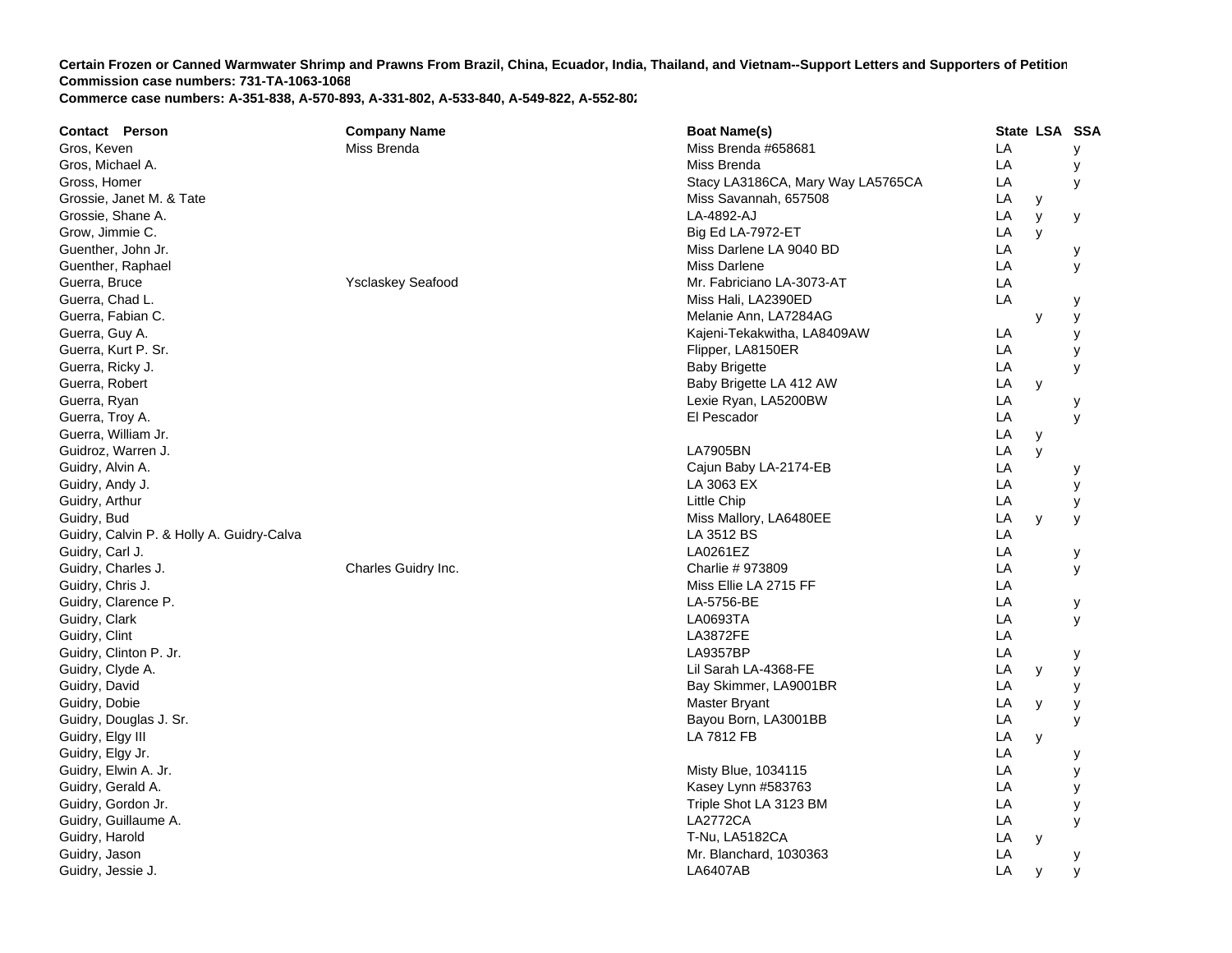**Contact Person Company Name Boat Name(s) State LSA SSA**  Guidry, Jessie J. LA4178FG L **LA**  y Guidry, Jonathan LA2607CA A LA y Guidry, Joseph T. Darrin Denise L **LA**  y Guidry, Keith M. Capt. Kelly LA y Guidry, Kenneth J. Capt. Capt. Kelly LA 7501 BG Later and Capt. Capt. Capt. Capt. Capt. Capt. Capt. Capt. Capt. Capt. Capt. Capt. Capt. Capt. Capt. Capt. Capt. Capt. Capt. Capt. Capt. Capt. Capt. Capt. Capt. Capt. Capt. Ca **LA**  y Guidry, Kerry A. Double Down LA 5015 B P LA y Guidry, Marco **Databased Controllers** Controllers and the United States Controllers Controllers Controllers Controllers Controllers Controllers Controllers Controllers Controllers Controllers Controllers Controllers Contro **LA**  y Guidry, Michael J. **Example 2018** School and The School and The School and The School and The School and The School and The School and The School and The School and The School and The School and The School and The School a **LA**  y Guidry, Nolan J. Sr. Capt. Paw Paw #1048891 Library of Capt. Paw Paw #1048891 Library of Capt. Paw Paw #1048891 **LA**  y Guidry, Randy Peter Sr. LA-1326-ER R LA y Guidry, Rhonda S. Rob Ike L **LA**  y Guidry, Robert C. **Mr. Nicholas, LA2364FF** Letter and Structure and Structure and Mr. Nicholas, LA2364FF Letter and Mr. Nicholas, LA2364FF **LA**  y Guidry, Robert J. Rob Ike #650620 LA y y Guidry, Robert W. Charles Communication of the U.S. Charles Communication of the U.S. Charles Communication of the U.S. Charles Communication of the U.S. Charles Communication of the U.S. Charles Communication of the U.S. Guidry, Roger LA y Guidry, Ronald **Guidren Community Community Community** Janet Louise Inc. Community Community Community Community Community Community Community Community Community Community Community Community Community Community Community A y Guidry, Roy Anthony 3501 BN 2002 12:00 12:00 12:00 12:00 12:00 12:00 13:00 13:00 13:00 13:00 13:00 13:00 13:00 13:00 13:00 13:00 13:00 13:00 13:00 13:00 13:00 13:00 13:00 13:00 13:00 13:00 13:00 13:00 13:00 13:00 13:00 13: **LA**  y Guidry, Roy J. New York 1988, New York 1989, New York 1989, New York 1989, New York 1989, New York 1989, New York 1989, New York 1989, New York 1989, New York 1989, New York 1989, New York 1989, New York 1989, New York 198 **LA**  y Guidry, Tammy LA y Guidry, Thomas P. Southern Comfort LA y Guidry, Timothy LA Guidry, Troy LA y Guidry, Troy LA-7298-AN L **LA**  y Guidry, Ulysses Guidry's Bait Shop LA 3063 EX LA y Guidry, Vicki LA 7812 FB L **LA**  y Guidry, Wayne J. Allie Faye LA 6816 C A LA y Guidry, Wyatt LA y y Guidry, Yvonne LA2804F L **LA**  y Guilbeax, Donald J. & Lou Daphne Marie, LA4941BU LA y Guillie, Shirley Screnity, LA2912BM Cuillie, Shirley Screnity, LA2912BM **LA**  y y Guillory, Horace H. LA y y Guillot, Benjamin J. Jr. Kayla Lynn LA1081CA LA y Guillot, Rickey A. Timex LA y Gulledge, Lee LA-2151-EV V LA Gutierrez, Anita Custom Pack, Inc. MS y Guy, Jody Lady Jodie, 1123540 LA Guy, Kimothy Paul **T-Kim & James Little Act of the Contract of the Contract of T-Contract of T-Kim & James Little Act of T-Kim & James Little Act of the Contract of T-Kim & James Little Act of the Contract of the Contract LA**  y Guy, Wilson **Example 2018** Control of the Sally Guy, 992180 Cuy, Wilson **Sally Guy, 992180** Ha, Cherie Lan TXHa, Co Dong Lady Linh L **LA**  y y Ha, Lai Thuy Thi TXHa, Lyanna LA 6101 BL LA y Hafford, Johnny Captain Joshua Captain Joshua, LA5181A W LA y Haiglea, Robbin Richard Tuff & Nuff SC y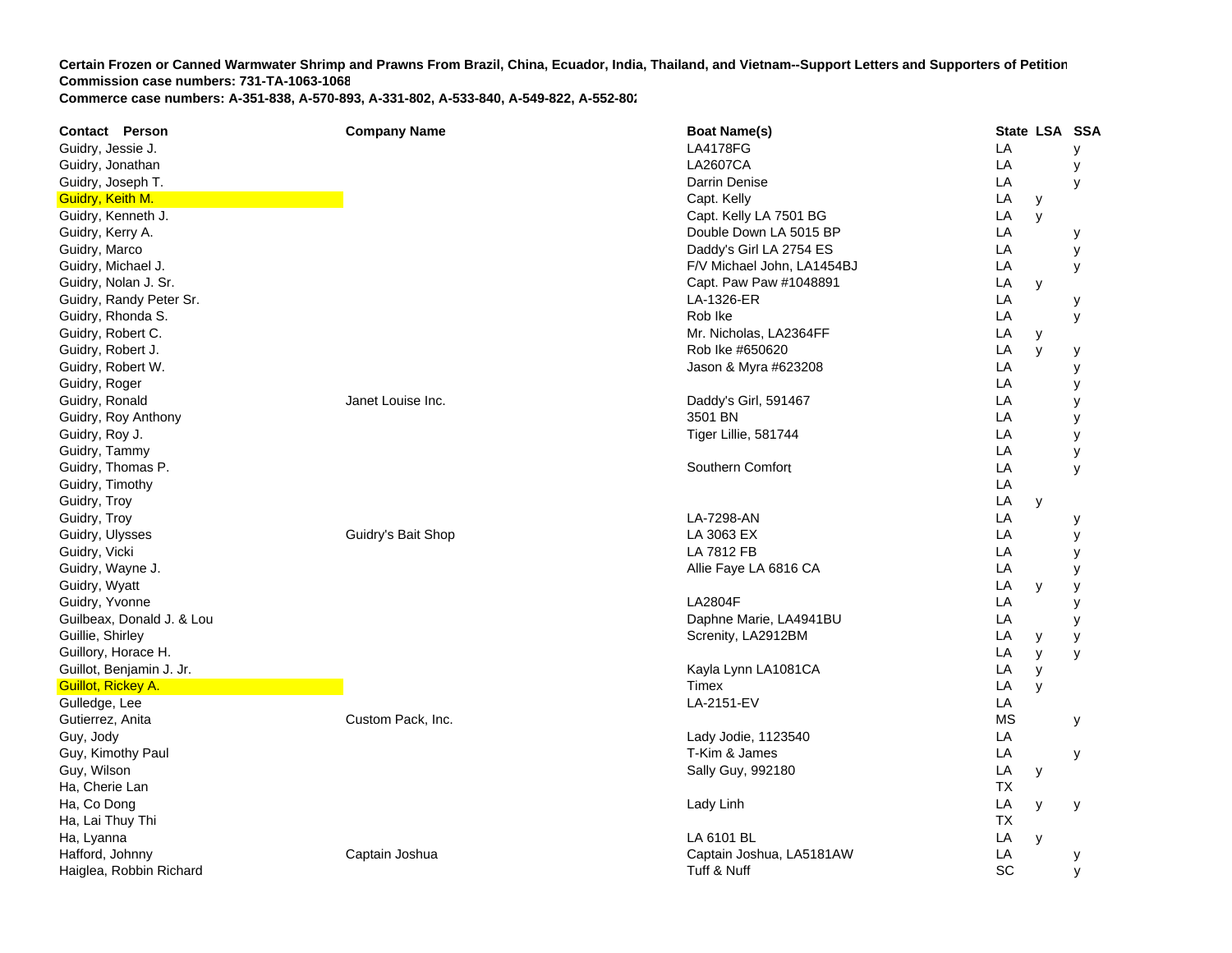| <b>Contact Person</b>              | <b>Company Name</b>                      | <b>Boat Name(s)</b>          | State LSA SSA  |   |
|------------------------------------|------------------------------------------|------------------------------|----------------|---|
| Hales, William E.                  |                                          | Sandra Marie, LA4416FF       | LA             |   |
| Halili, Rhonda L.                  |                                          |                              | <b>TX</b>      |   |
| Hall, Byron S. and Lorrie A.       |                                          | Baby Tabitha 1704-BA         | LA             | у |
| Hall, Darrel T. Sr.                |                                          | Sassy Mary LA 2846 CA        | LA<br>у        | у |
| Hammer, Michael P.                 |                                          | LA-6514-ES                   | LA<br>y        | У |
| Hammock, Julius Michael            |                                          | F/V "Miss BJ" DOC # 590419   | GA             | у |
| Handlin, William Sr.               |                                          | Uncle Willy, LA2506J         | LA             |   |
| Hang, Cam T.                       |                                          | Tim Narra, LA9793BL          | LA             | у |
| Hansen, Chris                      |                                          | Dock Owner                   | LA             | y |
| Hansen, Eric P.                    |                                          |                              | LA<br>y        |   |
| Hanson, Edmond A.                  |                                          |                              | LA<br>y        |   |
| Harbison, Louis                    |                                          | Lil Bit                      | LA<br>y        |   |
| Hardison, Louis                    |                                          |                              | LA             |   |
| Hardy John C.                      | <b>Hardy Trawlers</b>                    | Miss Anna                    | LA<br>y        |   |
| Hardy, Sharon                      | <b>Hardy Trawlers</b>                    | Jana Lin                     | LA<br>y        |   |
| Harley, Londrie                    | Arroya Cruz, Inc. et al                  |                              | ТX             |   |
| Harmon, Michelle                   |                                          | The Scout LA-1711-BA         | LA<br>y        |   |
| Harrington, George J.              | Capt. George                             | Capt. George #617-577        | LA<br>y        |   |
| Harrington, Jay                    | Harrington Seafood & Supply, Inc., et al |                              | <b>TX</b>      |   |
| Harris, Bobby D.                   |                                          | Miss Victoria, LA6876AH      | LA             | у |
| Harris, Buster                     | Buster Brown Inc., et al                 |                              | <b>TX</b>      |   |
| Harris, Jimmy Wayne Sr.            | Seaweed 2000                             | Seaweed 2000                 | AL             | у |
| Harris, Johnny Ray                 |                                          | Harbor Lights                | LA             | y |
| Harris, Kenneth A.                 |                                          | Flat Watter, LA0064HP        | LA<br>y        |   |
| Harris, Susan D.                   | Carly Sue, Inc.                          | Carly Sue                    | <b>FL</b><br>У | У |
| Harris, William                    | Hurricane Emily Seafood, Inc.            | Emily Laureen; Lady Susie II | GA             |   |
| Harrison, Daniel L.                |                                          | Capt. Andrew                 | LA             |   |
| Hartmann, Leon M. Jr.              |                                          | Capt. Hawk                   | LA             |   |
| Hartmann, Walter Jr.               |                                          | Scraps, LAZ03795E686         | LA<br>y        |   |
| Hattaway, Errol Henry              | Betty H., Inc                            | Betty H.                     | SC             | У |
| Haycock, Kenneth                   |                                          | Sheena - Greg                | LA             |   |
| Haydel, Gregory                    | Greg. Inc.                               | Sheeina-Greg LA 2482 FF      | LA<br>y        |   |
| Hayes, Katherine F. and Lod Jr.    |                                          | Brady Shane LA 1988 EA       | LA             | у |
| Hean, Hong                         |                                          | LA1024BH                     | LA             | y |
| Heathcock, Walter Jr.              |                                          | LA-4230-CA                   | LA             | у |
| Hebert, Albert Joseph and Betty Jo |                                          | Lil AI LA 3125 AL            | LA<br>y        | у |
| Hebert, Bernie                     |                                          |                              | LA             | У |
| Hebert, Chris                      |                                          | Chris Hebert LA-2551-FD      | LA             | y |
| Hebert, Craig J.                   |                                          | Lil Curtis #1082139          | LA             | у |
| Hebert, David                      |                                          | American Woman               | LA             | у |
| Hebert, David Jr.                  |                                          | LA-1396-FF                   | LA<br>y        |   |
| Hebert, Earl J.                    |                                          | Coca-J LA-7867-BJ            | LA             | у |
| Hebert, Eric J.                    |                                          | Lady Sonya, LA5870CA         | LA             | У |
| Hebert, Jack M.                    | Dugas Landing                            | LA 8003 AZ                   | LA             | y |
|                                    |                                          |                              |                |   |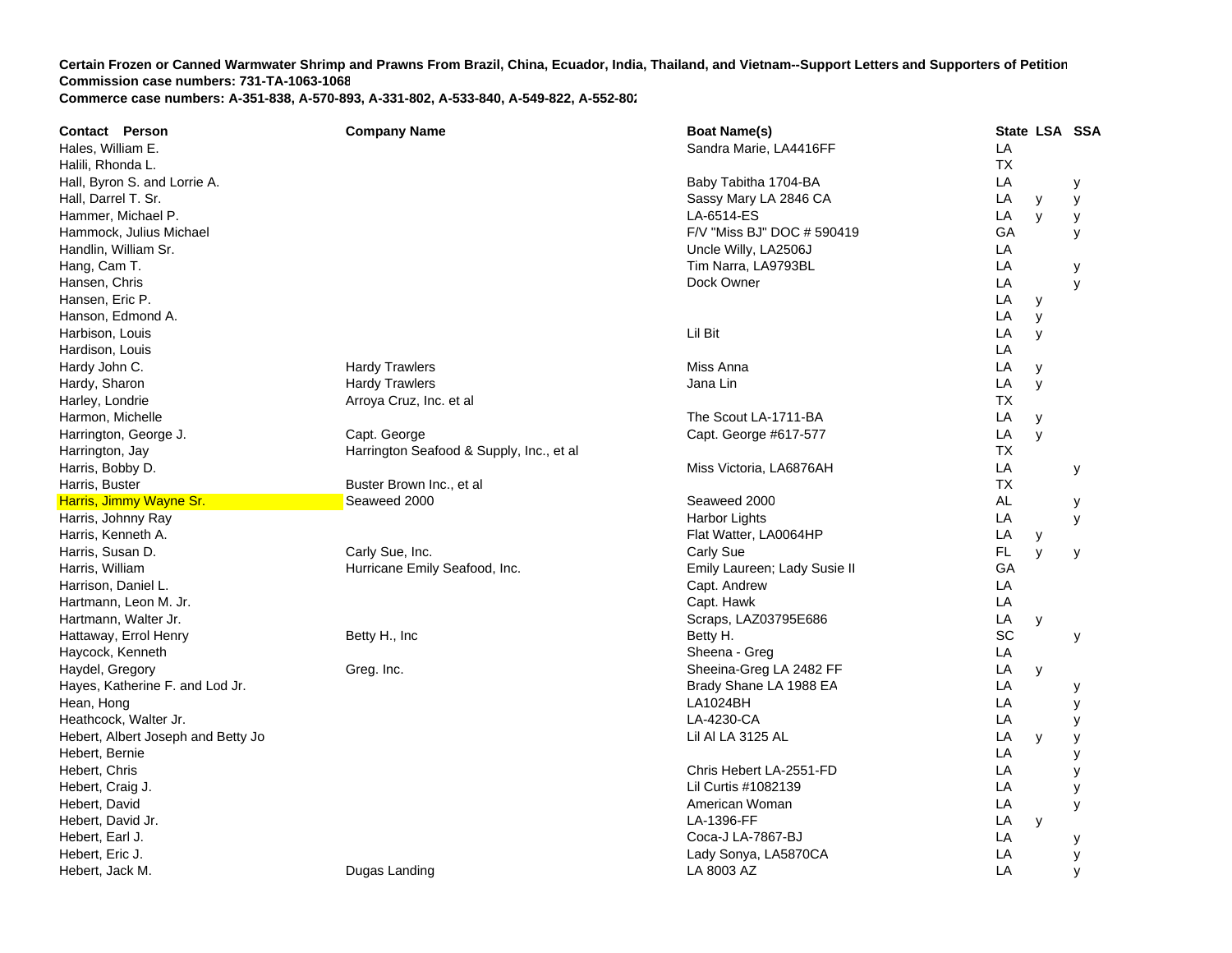| <b>Contact Person</b>         | <b>Company Name</b>       | <b>Boat Name(s)</b>                               |           | State LSA SSA |   |
|-------------------------------|---------------------------|---------------------------------------------------|-----------|---------------|---|
| Hebert, Johnny Paul           | Chines Cajun Net Shop     | Lady Eva, LA5783CA                                | LA        |               | У |
| Hebert, Jonathan              | Hebert's Mini Mart        | <b>LA1077BA</b>                                   |           |               | у |
| Hebert, Jules J.              |                           | LA 3694 FF                                        | LA        |               |   |
| Hebert, Kim M.                |                           | Mariah, LA9457EU                                  | LA        |               | У |
| Hebert, Lloyd S. III          |                           | Skipper Roo, 605475                               | LA        |               | у |
| Hebert, Michael J.            |                           | Capt. Mike #565803                                | LA        | y             | у |
| Hebert, Myron A.              |                           | Little Ashley, LA0041JK                           | LA        |               | У |
| Hebert, Norman                | Hebert Investments, Inc.  | Master Dago, LA4251FE                             | LA        |               | у |
| <b>Hebert, Patrick</b>        |                           | LA 2428 AD; LA3182 AS                             | LA        |               | y |
| Hebert, Patrick A.            | M/V/ Capt. Pat            | Capt. Pat #263599                                 | LA        | y             | у |
| Hebert, Pennington Jr.        |                           | LA 4050 BS                                        | LA        |               | у |
| Hebert, Philip                |                           |                                                   | LA        |               | y |
| Hebert, Robert A.             |                           | LA 5853 EZ                                        | LA        | У             |   |
| Hebert, Terry W.              |                           | Capt. Ryan LA 8662 BV; Bayou Breeze LA 9881 BF LA |           |               |   |
| Hedrick, Gerald J. Jr.        |                           | Rebecca Lynn, LA1510AZ                            | LA        |               | у |
| Helmer, Claudia A. & Gerry J. |                           | Capt. Rooster                                     | LA        | y             | У |
| Helmer, Herman C. Jr.         |                           | Miss Mry LA 8518 BM                               | LA        | y             |   |
| Helmer, Kenneth               |                           | White Boy                                         | LA        |               | у |
| Helmer, Larry J. Sr.          | Captain Larry'O           | Captain Larry'O LA-9313-FG                        | LA        | y             |   |
| Helmer, Michael A. Sr.        |                           | Kaitlyn Michael                                   | LA        |               | у |
| Helmer, Rusty L.              |                           | <b>LA5183FD</b>                                   | LA        | y             | У |
| Helmer, Windy                 |                           | Kaitlyn - Michael                                 | LA        | y             |   |
| Henderson, Brad               |                           | <b>Tad Pole</b>                                   | LA        |               | у |
| <b>Henderson, Curtis</b>      | <b>Curtis Henderson</b>   | Trawler "Nancy"                                   | ТX        | y             |   |
| Henderson, David A. Sr. & Jr. |                           | Prince of Tide #939006                            | LA        | y             |   |
| Henderson, Olen               |                           | <b>Tad Pole</b>                                   | LA        |               |   |
| Henderson, P. Loam            | Gina K, Inc.              |                                                   | <b>TX</b> |               |   |
| Henry, Joanne                 |                           | Blue Dolphin #622312                              | LA        | У             |   |
| Henry, Rodney                 |                           | Dawn Michelle LA 9591 BU; Capt. Poon CG 565445 LA |           |               | у |
| Herbert, Patrick and Terry    | Rodney Hereford, Sr.      | LA 4829 AT                                        | LA        |               | у |
| Hereford, Rodney O. Jr.       |                           | High Cotton LA 5887 FJ                            | LA        | у             |   |
| Hereford, Rodney O. Sr.       |                           | Miss Jewel, LA4742EV                              | LA        |               | у |
| Hernandez, Corey              |                           | <b>LA6317EU</b>                                   | LA        |               | У |
| Herndon, Mark                 | <b>Gulf King Services</b> | 44 U.S. shrimp vessels                            | ТX        |               | y |
| Hertel, Charles W.            |                           |                                                   | <b>TX</b> |               |   |
| Hertz, Edward C. Sr.          |                           | LA 7101 AP                                        | LA        |               |   |
| Hess, Allen L.                |                           | Wagon Wheel                                       | LA        |               |   |
| Hess, Allen L. Sr.            |                           | Wagon Wheel LA 1112 FF                            | LA        | У             |   |
| Hess, Henry D. Jr.            |                           | Miss Jodie II                                     | LA        | y             | у |
| Hess, Jessica R.              |                           | Miss Jada, LA1154CA                               | LA        | y             |   |
| Hess, Wayne B.                | American Seafood          |                                                   | LA        |               | у |
| Hewett, James                 | Captain Dexter, Inc.      | Captain Dexter                                    | FL        |               | У |
| Hickman, John                 |                           | Waymaker, LA7614FE                                | LA        |               |   |
| Hicks, James W.               | James W. Hicks            | <b>Family Tradition</b>                           | <b>FL</b> |               | У |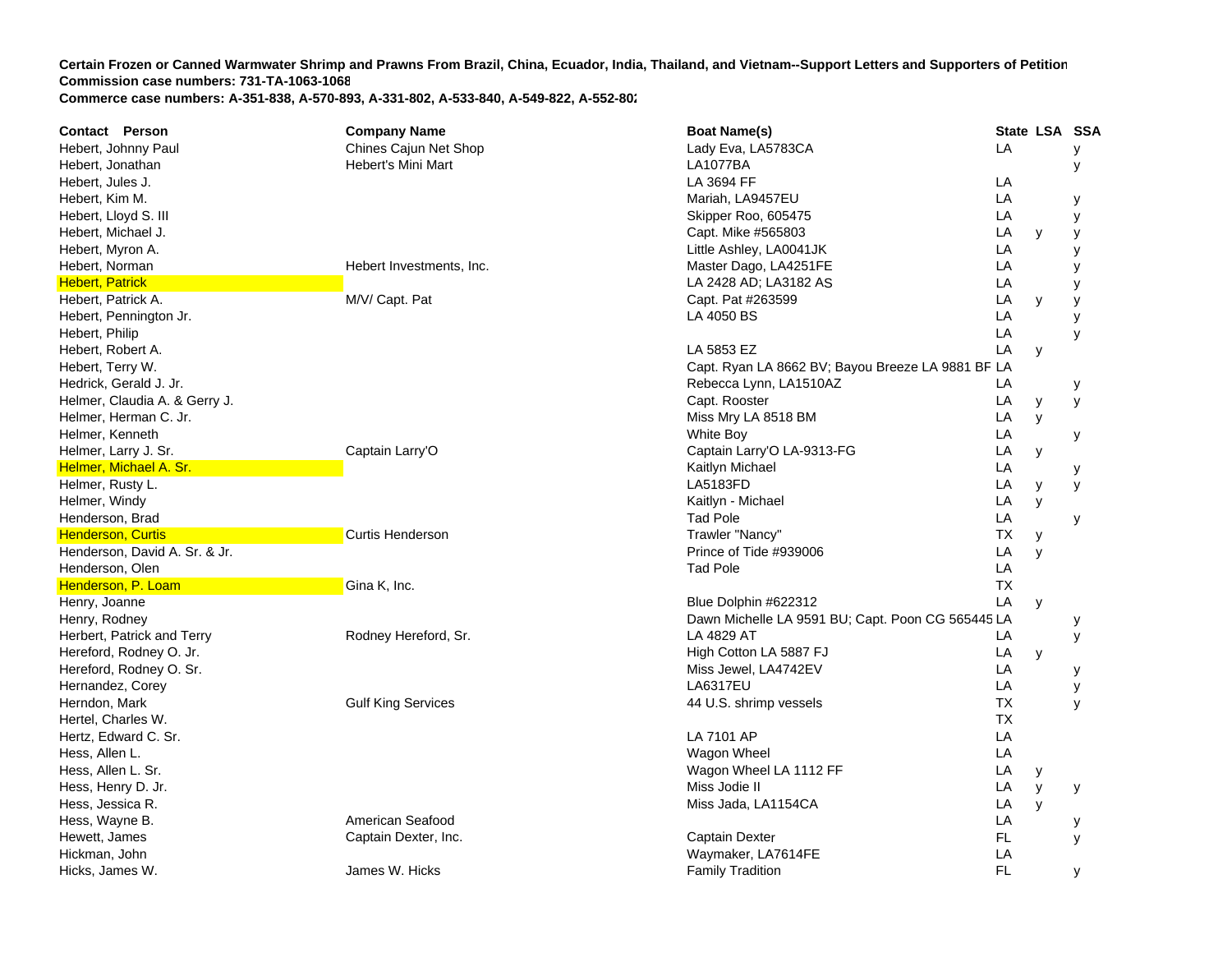| <b>Contact Person</b>                | <b>Company Name</b>     | <b>Boat Name(s)</b>     |           | State LSA SSA |   |
|--------------------------------------|-------------------------|-------------------------|-----------|---------------|---|
| Hicks, Larry W.                      | Larry W. Hicks          | Patricia                | FL.       |               |   |
| Hicks, Walter R.                     | Walter R. Hicks         | Lori Ann                | FL.       |               |   |
| Hien, Nguyen                         |                         | Miss Jade               | <b>TX</b> |               |   |
| Higgins, Joseph J. III               |                         | Capt. Neil #600301      | LA        |               |   |
| Hill, Darren S.                      | Capt. Darren Hill, Inc. |                         | <b>AL</b> |               |   |
| Hill, Joseph R.                      |                         | Joseph James            | <b>AL</b> |               |   |
| Hill, Sharon                         |                         | Wind Song               | <b>NC</b> |               |   |
| Hill, Willie E. Jr.                  |                         | Miss Neil               | <b>MS</b> |               |   |
| Hills, Herman W.                     |                         | Laura Anne              | SC        | y             | У |
| Hingle, Barbara E. and Roland T. Jr. |                         | Miss Lauri LA 0126 RY   | LA        |               |   |
| Hingle, Rick A.                      |                         | Capt. Nicholas #1041176 | LA        | y             | у |
| Hingle, Roland T. Sr.                |                         | Miss Lauri LA 0216 RY   | LA        |               |   |
| Hingle, Ronald J.                    |                         | Capt. Ronnie, LA4953BG  | LA        | y             |   |
| Hinojosa, R.                         |                         | LA6310CA                | LA        |               | у |
| Hinojosa, Randy                      |                         | Capt. Randy, LA7460BU   | LA        |               | У |
| Hinojosa, Ricky A,                   |                         | Capt. Rick LA-8016-BU   | LA        |               | у |
| Hipps, Nicole Marie                  |                         | Miss Madison            | LA        |               | y |
| Ho, Dung Tan                         |                         |                         | <b>TX</b> |               |   |
| Ho, Hung                             | Captain Vinh            |                         | 909974 LA |               |   |
| Ho, Jennifer                         |                         |                         | ТX        |               |   |
| Ho, Lam                              | Simon                   | Simon, 928252           | LA        |               | у |
| Ho, Nga T.                           | Kevin Dang              | Kevin Dang              | <b>FL</b> |               | у |
| Ho, O                                |                         | Napolean II #919176     | LA        |               |   |
| Ho, Sang N.                          |                         | Thanh Sang II           | LA        |               | у |
| Ho, Than H. Quoc                     | Master T.               | Master T. #916942       | LA        | y             |   |
| Ho, Thanh Q.                         |                         | Master T., 961942       | LA        |               |   |
| Ho, Thanh Qisoe                      |                         | Master T. # 961942      | LA        |               | у |
| Ho, Thien Dang                       |                         | Cecilia #997326         | LA        |               |   |
| Ho, Tien Van                         | <b>Binh Duong</b>       | Binh Duong, 1122562     | LA        |               | у |
| Ho, Tri T.                           |                         | Captain Tri LA 2904 FE  | LA        |               | y |
| Hoang, Dung T.                       |                         | Johnny FE 2902          | LA        | y             |   |
| Hoang, Hoa                           |                         |                         | <b>TX</b> |               |   |
| Hoang, John & Julie                  | Capt. Jimmy Inc.        | Capt. Jimmy II          | <b>TX</b> |               | у |
| Hoang, Kimberly                      | F/V Justin Dang         | F/V Justin Dan          | <b>MS</b> |               |   |
| Hoang, Linda                         | Linda Hoang Shrimp      |                         | LA        |               |   |
| Hoang, Loan                          |                         |                         | <b>TX</b> |               |   |
| Hoang, Tro Van                       | Joseph Martino Corp.    | Dragon King             | LA        |               | у |
| Hoang, Trung Kim                     |                         | Capt. Champane          | LA        | y             | у |
| Hoang, Trung Tuan                    |                         | LA9023AZ                | LA        |               | У |
| Hoc, Ly                              |                         |                         | ТX        |               |   |
| Hoffpaviz, Harry K.                  |                         | Big Dog, LA6204FD       | LA        |               | у |
| Holler, Boyce Dwight Jr.             |                         | Rollin On               | LA        |               | У |
| Hollier, Dennis J.                   |                         | Daddy's Angel's, 260991 | LA        | y             |   |
| Holloway, Carl D.                    |                         | Capt. Chill             | LA        |               | у |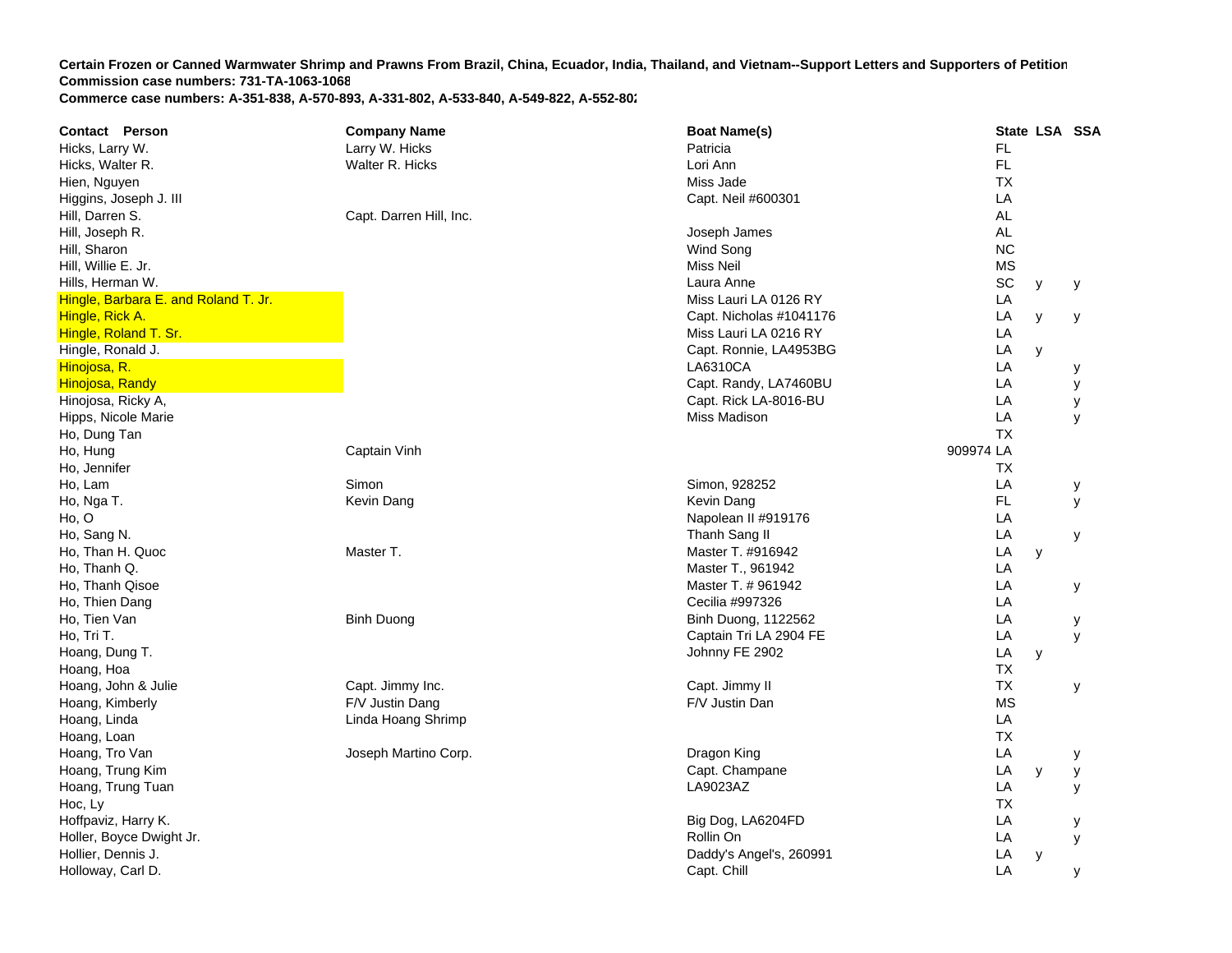| <b>Contact Person</b>            | <b>Company Name</b>              | <b>Boat Name(s)</b>                       |           | State LSA SSA |   |
|----------------------------------|----------------------------------|-------------------------------------------|-----------|---------------|---|
| Hood, Malcolm                    |                                  | Miss Myra LA 7820AY                       | LA        |               |   |
| Hopton, Douglas                  |                                  | Miss Rosa                                 | GA        | y             |   |
| Horaist, Shawn                   |                                  | Capt. Shawn, LA5023BH                     | LA        | y             |   |
| <b>Hostetler, Warren L.II</b>    |                                  | Eden & Tayler                             | <b>NC</b> | y             | у |
| Hotard, Claude                   |                                  | LA 1150 FH                                | LA        |               |   |
| Hotard, Emile J. Jr.             |                                  | Courtney Lyn, 592001                      | LA        |               | у |
| Howard, Jeff B.                  |                                  | Nicole Marie                              | LA        |               | у |
| Howerin, Wendell Sr.             | WC Trawlers, Inc.                |                                           | AL        |               |   |
| Hubbard, Keith                   | KDH Inc.                         | <b>Country Girl</b>                       | SC        |               | У |
| Hubbard, Perry                   | <b>Hubbard Seafood</b>           | Josie N. III                              | SC        |               |   |
| Huber, Berry T.                  |                                  |                                           | LA        |               |   |
| Huber, Charles A.                | Tasha Lou                        | Tasha Lou                                 | LA        | y             |   |
| Huck, Irma Elaine                | Calcasien Point Bait N More Inc. |                                           | LA        |               | у |
| Huck, Steven R.                  |                                  | Miss Bernadette                           | LA        |               | У |
| Huckabee, Harold                 |                                  | Hard Cash, LA5215CA                       | LA        | y             | У |
| Hue, Patrick A.                  |                                  | Miss Bernadette LA 1012 BH                | LA        | y             |   |
| Hughes, Brad J.                  |                                  |                                           | LA        |               | у |
| <b>Hults, Thomas</b>             | Seabrook Seafood, Inc.           |                                           | <b>TX</b> |               |   |
| Hutcherson, Daniel               |                                  | St. John XIV                              | LA        | y             |   |
| Hutchinson, Douglas              |                                  | Capt. Doug #268467                        | LA        |               | у |
| Hutchinson, George D.            |                                  | Miss Deborah LA 4517 AX                   | LA        |               | у |
| Hutchinson, William H.           |                                  |                                           | LA        | y             | у |
| Hutto, Cynthia E. & Henry G. Jr. |                                  | Sugar Bear Too LA 3288 FF                 | LA        |               | У |
| Huyng, Hai Van                   |                                  | Sunshine, 656910                          | LA        |               | y |
| Huynh, Dung                      | $M/V$ X. L.                      |                                           | <b>TX</b> |               |   |
| Huynh, Dung V.                   |                                  |                                           | <b>TX</b> |               |   |
| Huynh, Hai                       |                                  | Thanh Hai II                              | LA        |               | у |
| Huynh, Hai                       | Louisiana Gulf Shrimp, LLC       | 318669                                    | LA        | y             |   |
| Huynh, Hoang D.                  | American Eagle Enterprice Inc.   | Triple Lucky #617695                      | LA        |               | у |
| Huynh, Hoang Van                 |                                  | Miss Lisa                                 | LA        |               | y |
| Huynh, Hung                      | Capt. Henry SFD                  |                                           | LA        | y             |   |
| Huynh, Johnnie                   |                                  | Lady Agnes, III, Lady AgnesII, Tammy Lady | TX        |               |   |
| Huynh, Kim                       | New Way, Inc                     | New Way-1029695 & Money Maker -1034004    | <b>MS</b> |               |   |
| Huynh, Lay                       |                                  | Master Mack, II & Master III              | LA        |               |   |
| Huynh, Long                      |                                  |                                           | <b>TX</b> |               |   |
| Huynh, Mack Van                  |                                  | Master Mack II                            | LA        |               |   |
| Huynh, Mau Van                   |                                  | Lady Jade #1084915                        | LA        |               |   |
| Huynh, Minh                      |                                  | Lucky Andy II                             | <b>MS</b> |               | у |
| Huynh, Minh V.                   | Capt. H & P Corp.                | Capt. H & P                               | LA        |               |   |
| Huynh, Nam Van                   |                                  |                                           | LA        |               |   |
| Huynh, Thai                      | Fortune Shrimp Co., Inc.         |                                           | LA        |               | у |
| Huynh, Thanh                     |                                  | Miss Lucy and Miss Lucy II                | <b>TX</b> |               | У |
| Huynh, The V.                    |                                  | The V Huynh LA 2536 CA                    | LA        |               |   |
| Huynh, Tri                       |                                  | LA-9503-BK                                | LA        |               | у |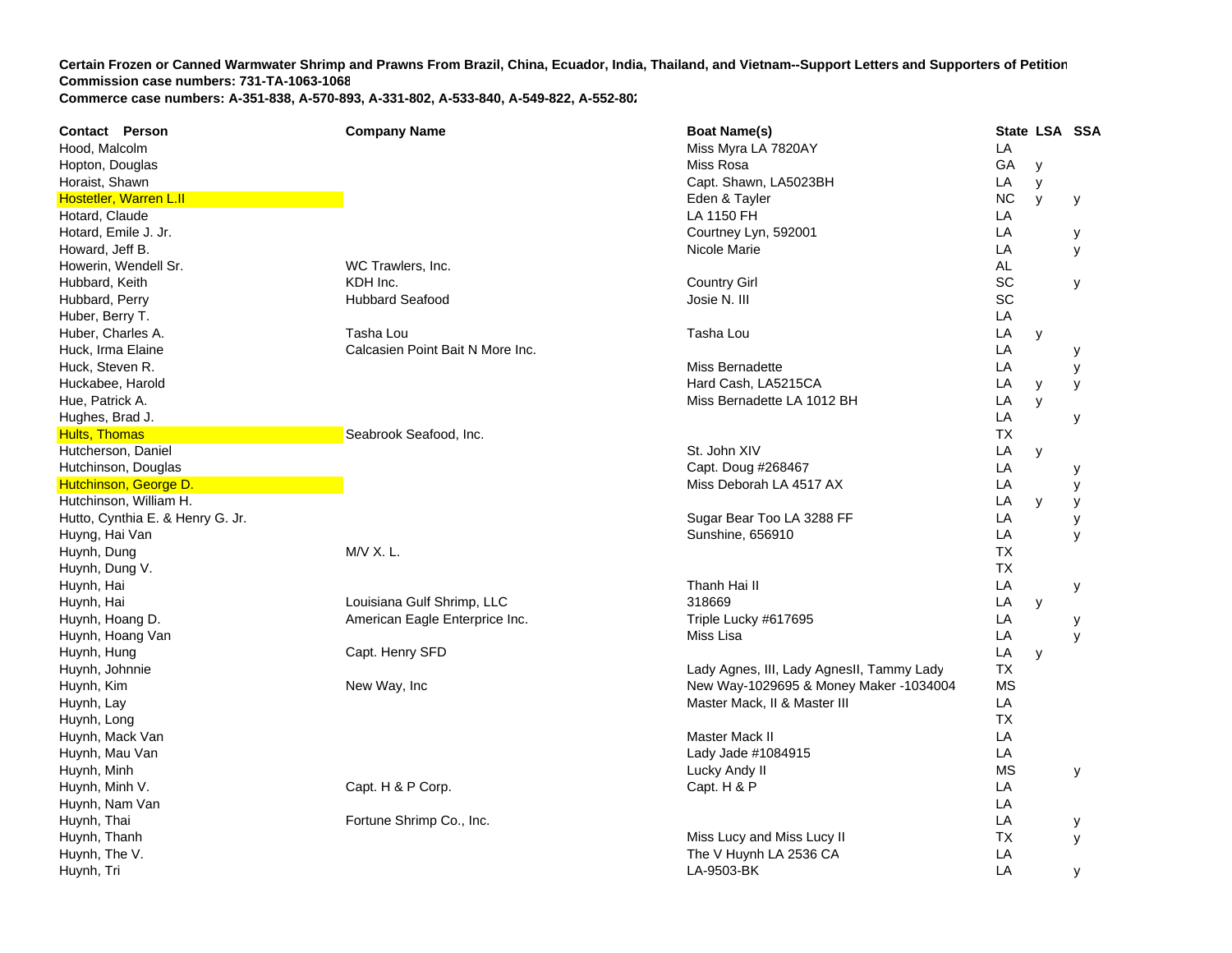| <b>Contact Person</b>        | <b>Company Name</b>          | <b>Boat Name(s)</b>            | State LSA SSA  |   |
|------------------------------|------------------------------|--------------------------------|----------------|---|
| Huynh, Truc                  | Venice Seafood Exchange Inc. |                                | LA             | У |
| Huynh, Tu                    |                              | Miss Lisa-265869               | <b>MS</b>      | У |
| Huynh, Tu                    |                              | Thanh Hai                      | LA             |   |
| Huynh, Van X                 |                              | Jimmy Huynh, 603898            | LA             |   |
| Huynh, Viet Van              |                              | H & T Ocean, 699560            | LA             | У |
| Hymel, Joseph Jr.            | Captain J.H. III Inc.        | Capt. Joey #644924             | LA             |   |
| Hymel, Michael D.            |                              | Capt. Carroll, 250353          | LA             | у |
| Hymel, Nolan J. Sr.          | Sunshine                     | Sunshine #656910               | LA<br>y        | y |
| Ingham, Herbert W.           |                              | Christopher & Ryan             | LA             | у |
| Inglis, Richard M.           | Seawolf Seafood              | Josie N, 274204                | SC<br>y        |   |
| Ingraham, Joseph S.          |                              | LA2390BE                       | LA             |   |
| Ipock, William B.            |                              | Miss Beverly Kay               | GA             | У |
| Iver, George Jr.             |                              | Lady Di, LA7338AE              | LA             |   |
| Jackson, Carl John           |                              | Green Rocket LA 8459 BF        | LA             |   |
| Jackson, David               |                              |                                | LA             | У |
| Jackson, Eugene O.           |                              | Miss Melinda Gayle             | LA<br>У        |   |
| Jackson, Glenn C. Jr.        |                              | Jessica Lorraine               | GA             |   |
| Jackson, Glenn C. Sr.        |                              | Capt. Flossie                  | LA<br>y        |   |
| Jackson, James Jerome        |                              | Gambler, Inc.                  | <b>AL</b>      |   |
| Jackson, John D.             | Ms. Alva, Inc.               | Ms. Alva                       | SC<br>y        |   |
| Jackson, John E. Sr.         |                              | Beck-Joe                       | FL             |   |
| Jackson, Levi                | Valona Sea Food              | <b>Bonnie Richards</b>         | GA<br>y        |   |
| Jackson, Nancy L.            |                              | Jessica Lorraine               | GA             |   |
| Jackson, Robert W.           |                              | Lil B.J., 933251               | LA             |   |
| Jackson, Shannon             |                              | <b>LA8090ET</b>                | LA             | у |
| Jackson, Shaun C.            |                              | <b>LA4472CA</b>                | LA<br>y        | У |
| Jackson, Steven A.           |                              |                                | LA             |   |
| Jacob, Ronald R.             | RJ's                         | 4575EL                         | LA             |   |
| Jacob, Warren J. Jr.         |                              | Emma Nicole LA 5833 CA         | LA             | у |
| Jacobs, Lawrence F.          | Lawrence Jacobs Sfd          | Endeavor: Tornado II           | GA<br>y        |   |
| Jarreau, Billy and Marilyn   | Wild Bill                    | Wild Bill LA3527BN             | LA             | У |
| Jarvis, James D.             |                              | LA 7838 BG                     | LA             |   |
| Jaye, Emma                   |                              | Misty Jean                     | LA             | У |
| Jeanfreau, Vincent R.        |                              | Mississippi Woman, LA3003CA    | LA             |   |
| Jefferies, William           | Irma Trawlers, Inc.          |                                | <b>TX</b>      |   |
| Jemison, Timothy Michael Sr. | Jemison Trawler's Inc.       | Rebekah Lynn                   | <b>AL</b><br>у | у |
| Jennings, Jacobs             |                              | T-Maroo, LA7073AD              | LA             |   |
| Joffrion, Harold J. Jr.      |                              | <b>Cherie Nicole</b>           | LA<br>y        | у |
| Johnson, Albert F.           |                              | F/V Francis Diane              | LA             | У |
| Johnson, Ashley L            |                              |                                | AL<br>y        |   |
| Johnson, Bernard Jr.         |                              | Cherrie Nicole, LA9954FG       | LA             |   |
| Johnson, Brent W.            |                              | New Orleans Lady, 27287        | LA             | У |
| Johnson, Bruce W.            | Bruce W. Johnson, Inc.       | New Orleans Lady (Doc. 247287) | AL<br>у        |   |
| Johnson, Carl S.             | Capt. Sparkers Shrimp        |                                | <b>AL</b><br>y |   |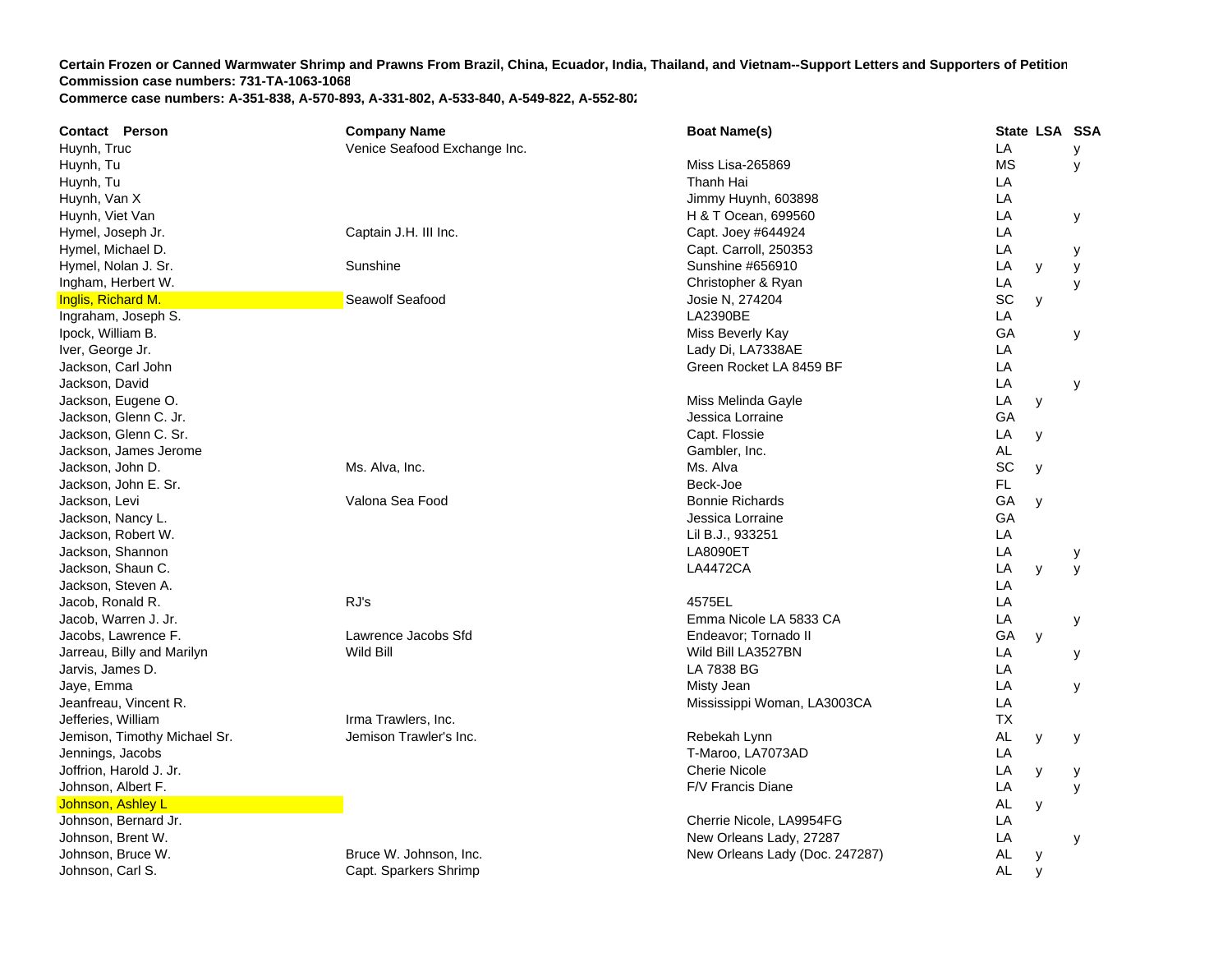**Contact Person Company Name Boat Name(s) State LSA SSA**  Johnson, Carolyn Lady Carolyn, Inc. LA Johnson, Clyde Sr. Bad Boys Looking and South American Studies and South American Studies and South American Studies and South American Studies and South American Studies and South American Studies and South American Studi **LA** Johnson, David G. New York Controllers and Dublin Johnson, David G. J. Holmes J. B. J. B. Andrew Trawler "Gypsy Rose" **TX**  y Johnson, David Paul LA-28290CA LA y Johnson, Gary Allen Sr. Seafood & Us, Inc. Lady Sondra AL Johnson, George D. Jameily; Pacific AL y Johnson, Randy J. LA7432BR R<sub>a</sub>nda and the contract of the contract of the contract of the contract of the contract of the contract of the contract of the contract of the contract of the contract of the contract of the contract of the contract of th Johnson, Regenia Cindy Lynn, Inc. Cindy Lynn AL Johnson, Robert Robert Johnson Fat Gal AL y Johnson, Ronald Ray Sr. Four Boys AL Johnson, Steve Lady Caroline LA Johnson, Thomas Allen Jr. New York 1998 and the United States of the United States and Harbor Lights Lights Lights Lights Lights Lights Lights Lights Lights Lights Lights Lights Lights Lights Lights Lights Lights Lights Li **LA** Johnston, Ronald **Example 2018** LA y Nhi Mai IV, 10g5558L LA y Joly, Nicholas J. Jr. Nicholas J. Jr. Miss Madison Miss Madison Changes and Miss Madison Miss Madison **LA**  y Jones, Charles Sea-Prowler George Sea-Prowler George Sea-Prowler George Sea-Prowler George Sea-Prowler George Sea **GA**  y y Jones, Clinton & Daisy Mae **Miss Beulah, LA3423BS** Clinton & Daisy Mac A y Jones, Jerome N. Sr. LA9905FB L **LA** Jones, John W. Three Amigos LA-4927-AG L **LA**  y Jones, Larry Moon River, Inc. AL **Jones, Len Jones- Allen Jones- Kain, Inc. The Communist Communist Communist Communist Communist Communist Communist Communist Communist Communist Communist Communist Communist Communist Communist Communist Communist Commu** X y Jones, Michael G. Sr. Big Mikes Wrath L **LA** Jones, Paul E. NC y Jones, Perry T. Sr. Lil P, JBC10103M83D L **LA** Jones, Ralph William Ralph W. Jones Novella Maria NC y Jones, Richard G. Sr. LA Jones, Richard G. Sr. Sass Vee, LA6002BD Jones, Stephen K. LA-8592-EC L LA Joost, Donald F. North Month of the Superior Control of the Pog Mo Thon (916880) MS y yields the MS y yields when the MS yields are the MS yields of the MS yields and the MS yields and the MS yields and the MS yields are t Jordan, Dean J. A. S. Inc Lady Eva SC Jordan, Hubert W. III (Bert) **Stormy Seas, Inc.** Stormy Seas, Inc. Stormy Seas SC Jordan, Hurbert W. Jr. Stormy Stormy Sean Inc. Stormy Sear SC School Stormy Seas SC SC SC SC SC SC SC SC SC SC Judalet, Ramon G. Miss Gwen LA-8003-A Z LAJudy, William Roger **Miss Judy; Brookes & Jessica** Guide And The Miss Judy; Brookes & Jessica Guide And The Miss Judy; Brookes & Jessica Guide And The Miss Judy; Brookes & Jessica Guide And The Miss Judy; Brookes & Jessica GA y Julian, Ida LA Julian, John I. Sr. LA y Juneau, Anthony Sr. Master Brennen Library and The Control of the Master Brennen Library and Master Brennen Library and The Control of the Master Brennen Library and The Control of the Master Brennen Library and Master Bre **LA**  y Juneau, Bruce Lil Devil's , LA301BE L LA y Juneau, Robert A. Jr. & Laura K. Robin Girl Laura K. Robin Girl Laura K. Robin Girl Laura K. Robin Girl Laura K. **LA**  y Jurjevich, Leander J. LA y Jurjevich, Leander J. LA-6065-BM L A y Kain, Jules B. Sr. Chris & Shane, 57792 L **LA**  y Kain, Martin A. Fallen Leaves LA y Kang, Chamroeun I A 0404 HA LA Kang, Sambo Miss Sambath #1122742 LA y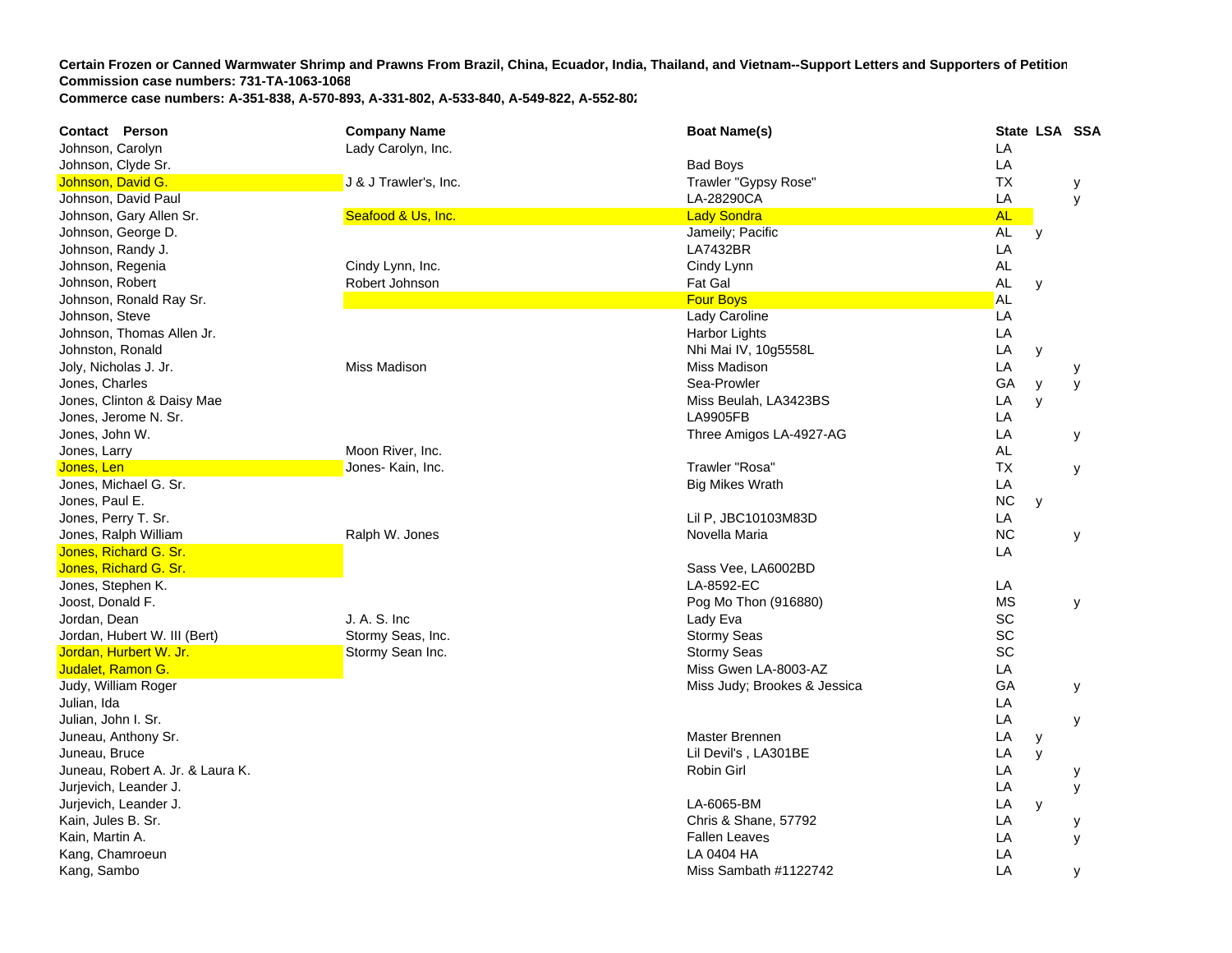| Kap, Brenda<br>Bad Habit, LA3001BD<br>LA<br>LA<br>Miss Toni<br>Keenan, Robert M.<br>GA<br>Keer, Robert Steven<br>Wait-N-Sea (co-owner)<br>y<br>Kellum's Seafood<br>Miss Polly, LA4017BH<br>LA<br>Kellum, Kenneth Sr. & Roxanne<br>Kellum, Larry Gray Sr.<br>Larry G. Kellum Sr.<br><b>NC</b><br>Capt Booge<br>Kelly, Roger B<br>Mad Dog<br>LA<br>y<br>у | y<br>y<br>у<br>y |
|---------------------------------------------------------------------------------------------------------------------------------------------------------------------------------------------------------------------------------------------------------------------------------------------------------------------------------------------------------|------------------|
|                                                                                                                                                                                                                                                                                                                                                         |                  |
|                                                                                                                                                                                                                                                                                                                                                         |                  |
|                                                                                                                                                                                                                                                                                                                                                         |                  |
|                                                                                                                                                                                                                                                                                                                                                         |                  |
|                                                                                                                                                                                                                                                                                                                                                         |                  |
|                                                                                                                                                                                                                                                                                                                                                         |                  |
| Kelly, Thomas E.<br>Patsy K #556871<br>LA<br>M/V Patsy K #556871<br>y                                                                                                                                                                                                                                                                                   |                  |
| Kendrick, Chuck J.<br>LA<br>Lady Luck, LA9123ER                                                                                                                                                                                                                                                                                                         |                  |
| Kennair, Michael S.<br>LA                                                                                                                                                                                                                                                                                                                               |                  |
| Kennedy, Dothan<br>Columbus I<br>LA<br>y                                                                                                                                                                                                                                                                                                                |                  |
| Kenney, David Jr.<br>LA8101FB, LA8962AJ<br>LA                                                                                                                                                                                                                                                                                                           |                  |
| LA<br>Kenney, Robert W.<br>Pappy Inc.<br>Aimee Lynn                                                                                                                                                                                                                                                                                                     | у                |
| Kent. Michael A.<br>LA<br>LA9475B, LA1064BW                                                                                                                                                                                                                                                                                                             |                  |
| Keo, Bunly<br>DFS Inc.<br>LA<br>Dennis, LA3001BP<br>y                                                                                                                                                                                                                                                                                                   |                  |
| SC<br>Kerchner, Steve<br>Poor Boy                                                                                                                                                                                                                                                                                                                       | у                |
| Kern, Thurmond<br>GA<br>Capt. Jack                                                                                                                                                                                                                                                                                                                      |                  |
| LA<br>Khin, Sochenda<br>Sochenda<br>Sochenda Khin, LA3208AM                                                                                                                                                                                                                                                                                             |                  |
| FL<br>Khui, Lep and Nga Ho<br>Lady Kristie<br>Lady Kristie<br>у                                                                                                                                                                                                                                                                                         |                  |
| SC<br>Kidd, Frank<br>Dorothy & Janie                                                                                                                                                                                                                                                                                                                    | y                |
| Kiff, Hank J.<br>Mud Bug, 593369                                                                                                                                                                                                                                                                                                                        |                  |
| LA<br>Kiff, Melvin<br>Monica Kiff, 593298                                                                                                                                                                                                                                                                                                               |                  |
| LA<br>Kiffe, Horace                                                                                                                                                                                                                                                                                                                                     |                  |
| Kim, Puch<br>White and Black<br>Puch Kim LA5805CA<br>LA                                                                                                                                                                                                                                                                                                 | у                |
| Carson & Co.<br>AL<br><b>Kimbrough, Carson</b>                                                                                                                                                                                                                                                                                                          |                  |
| Kim-Tun, Soeun<br>LA<br>Chelsea Nicole LA-1982-CA<br>у                                                                                                                                                                                                                                                                                                  |                  |
| Rolling On<br>FL.<br>King, Andy A.                                                                                                                                                                                                                                                                                                                      | y                |
| LA<br>King, James B. and Wesley<br>St. Francis LA 5653 EP<br>y                                                                                                                                                                                                                                                                                          |                  |
| GA<br>King, Thornell<br>Kim-Sea-King; Capt T-Man; Blessed Assurance                                                                                                                                                                                                                                                                                     | у                |
| LA<br>Kit #1128677<br>Kit, An                                                                                                                                                                                                                                                                                                                           |                  |
| Kizer, Anthony J.<br>Salty Dog<br>LA                                                                                                                                                                                                                                                                                                                    | У                |
| Kleimann, Robert<br>LA<br>Salty Dog #948193<br>y                                                                                                                                                                                                                                                                                                        |                  |
| Klein, Robert<br>Salty Dog, Inc.<br>LA                                                                                                                                                                                                                                                                                                                  |                  |
| Knapp, Alton P. Jr.<br>LA<br>y                                                                                                                                                                                                                                                                                                                          |                  |
| Knapp, Alton P. Sr.<br>Trissie K, LA6015A4<br>LA<br>y                                                                                                                                                                                                                                                                                                   |                  |
| <b>LA8180BR</b><br>Knapp, Ellis L. Jr.<br>LA<br>у                                                                                                                                                                                                                                                                                                       |                  |
| Knapp, Melvin L.<br>Dora Maine LA 2701 ET<br>LA<br>y<br>у                                                                                                                                                                                                                                                                                               |                  |
| Knapp, Theresa<br>A & T Shrimper's<br>Trissie K, LA6015A4<br>LA                                                                                                                                                                                                                                                                                         | у                |
| Knecht, Frederick Jr.<br>My Three Angels LA 9532 CA<br>LA                                                                                                                                                                                                                                                                                               | у                |
| LA<br>Knezek, Lee<br>Morgan - K, #648168                                                                                                                                                                                                                                                                                                                | y                |
| F/V Morning Star<br>GA<br>Knight, George                                                                                                                                                                                                                                                                                                                |                  |
| Knight, Keith B.<br>Sweetie Pie LA-9805-BM<br>LA<br>y                                                                                                                                                                                                                                                                                                   |                  |
| <b>LA9505AV</b><br>Koch, Howard J.<br>LA                                                                                                                                                                                                                                                                                                                | у                |
| Kong, Seng<br>Seng-Kong, LA4948-FE<br>LA                                                                                                                                                                                                                                                                                                                | y                |
| LA<br>Konitz, Bobby                                                                                                                                                                                                                                                                                                                                     | у                |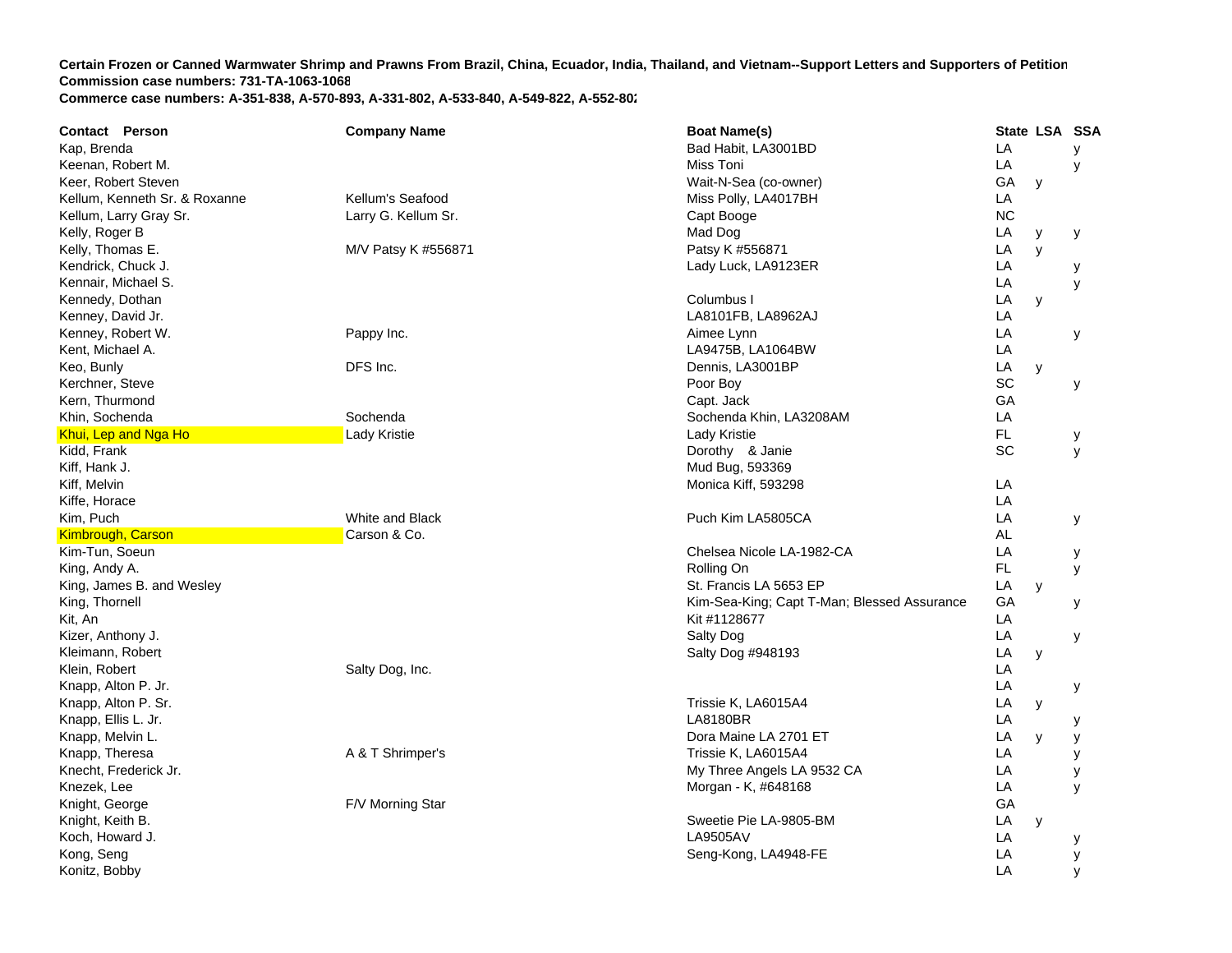**Contact Person Company Name Boat Name(s) State LSA SSA**  Koonce, Curtis S. Seabuzzard II Land Land Seabuzzard II Land Seabuzzard II Land Seabuzzard II Land Seabuzzard I **LA**  y Koonce, Howard N. LA6973FF LA y Kopszywa, Mark L. Renegade LA y Kopszywa, Stanley J. Carolyn Marie Land and Carolyn Marie Land and Land and Land and Land and Land and Land and Land and Land and Land and Land and Land and Land and Land and Land and Land and Land and Land and Land and La **LA**  y Kotulja, Stejepan TXKraemer, Bridget Naster Master Justin Inc. Naster Justin, 671622 AKraemer, Wilbert Jr. Master Justin Inc.; Bridget's Seafood Service Inc. Master Justin, Miss Abbie Lustin, Miss Abbie LA y Kramer, David Kramer's Bait Co. LA y y Krantz, Arthur Jr. Top Gun, LA8653B TT<sub>a</sub> the contract of the contract of the contract of the contract of the contract of the contract of the contract of the contract of the contract of the contract of the contract of the contract of the contract of the contr Krantz, Arthur Jr. Top Gun L **LA**  y Krantz, Lori M/V Top Gun L **LA** Kreger, Ronald A. Sr. Capt. Ryan's Capt. Ryan #624692 LA y y Kreger, Roy J. Sr. Capt. Capt. Robbie LA 8831 BL Capt. Robbie LA 8831 BL Capt. Robbie LA 8831 BL Kreger, Ryan A. Capt. Capt. And the control of the capt. And the capt. Capt. Ryan Capt. Ryan Land and Land and L **LA**  y Krennerich, Raymond A. Channel A. Desperado LA 3812 AE LA y Kruth, Frank D. Lucky Star LA-1777-C A LA y Kuchler, Alphonse L. III Ms. Mona Laterature Communication and the Communication of the Communication of the Ms. Mona **LA**  y Kuhn, Bruce A. Sr. LA 4014 BH L **LA**  y Kuhn, Gerard R. Jr. LA4014BH L **LA**  y Kuhn, Gerard R. Sr. Matter and St. Matter and St. Mona LA 9774 BU Later and St. Mona LA 9774 BU Later and St. Mona LA 9774 BU Later and St. Mona LA 9774 BU Later and St. Mona LA 9774 BU Later and St. Mona LA 9774 BU Later AKuhns, Deborah and Robert Michaels **R & K Fisheries, LLC** Fatty Matty LA6001AJ LA6001AJ **LA** L.E. Shilling **Bottom Verification LLC.** Austin David #598431 L.E. Shilling and the Second Bottom Verification LLC. **LA** LaBauve, Kerry LA 8791 NB L A y LaBauve, Sabrina LaBauve, Inc Sea Searcher LA y LaBauve, Terry Terry LaBauve, Inc. The Sea Searcher #918468 LA LaBiche, Todd A. Lady Shari LA 3310 BN L **LA**  y LaBove, Carroll Elma R, LA8482E V LA y LaBove, Frederick P. LA5501AJ L **LA**  y y Lachica, Jacqueline Capt. Capt. Mark, 556777 Lachica, Jacqueline Capt. Mark, 556777 **LA**  y Lachico, Douglas The Kid, LA8068B RR LA y Lacobon, Tony C. LA y Lacoon, Tommy W. LA4964EW L **LA**  y LaCoste, Broddie LA-9774-FD L A y LaCoste, Carl 150446 L A y LaCoste, Dennis E. **Dennis** E. **Dennis'** Seafood Inc. LA 9503 AV LA y LaCoste, Grayland J. **Case Controller and Controller Controller and Controller Controller and Controller and Controller Accoster Accoster Accoster Accoster Accoster Accoster Accoster Accoster Accoster Accoster Accoster Acc** LaCoste, Malcomb Jr. Lil Macky, LA6678FC L **LA**  y LaCoste, Melivn Uncle Mel LA 5438 E ZZ LA LA y LaCoste, Ravin Jr. I A1178F7 Z LA LA y LaCoste, Ravin Sr. Lady Melissa LA 4003 B SS LA y Ladner, Clarence J. III **Secure 2020** Clarence of the Clarence of the Clarence of the Clarence of the Clarence of the Clarence of the Clarence of the Clarence of the Clarence of the Clarence of the Clarence of the Clarence **LA**  y Ladson, Earlene G. The Communication of the Rose Island Seafood Communication of Michael John SC y LaFont, Douglas A. Sr. Tee Tigre, Inc. Tee Tigre #647915 LA y

LA 9073 AY

LA y

LaFont, Edna S.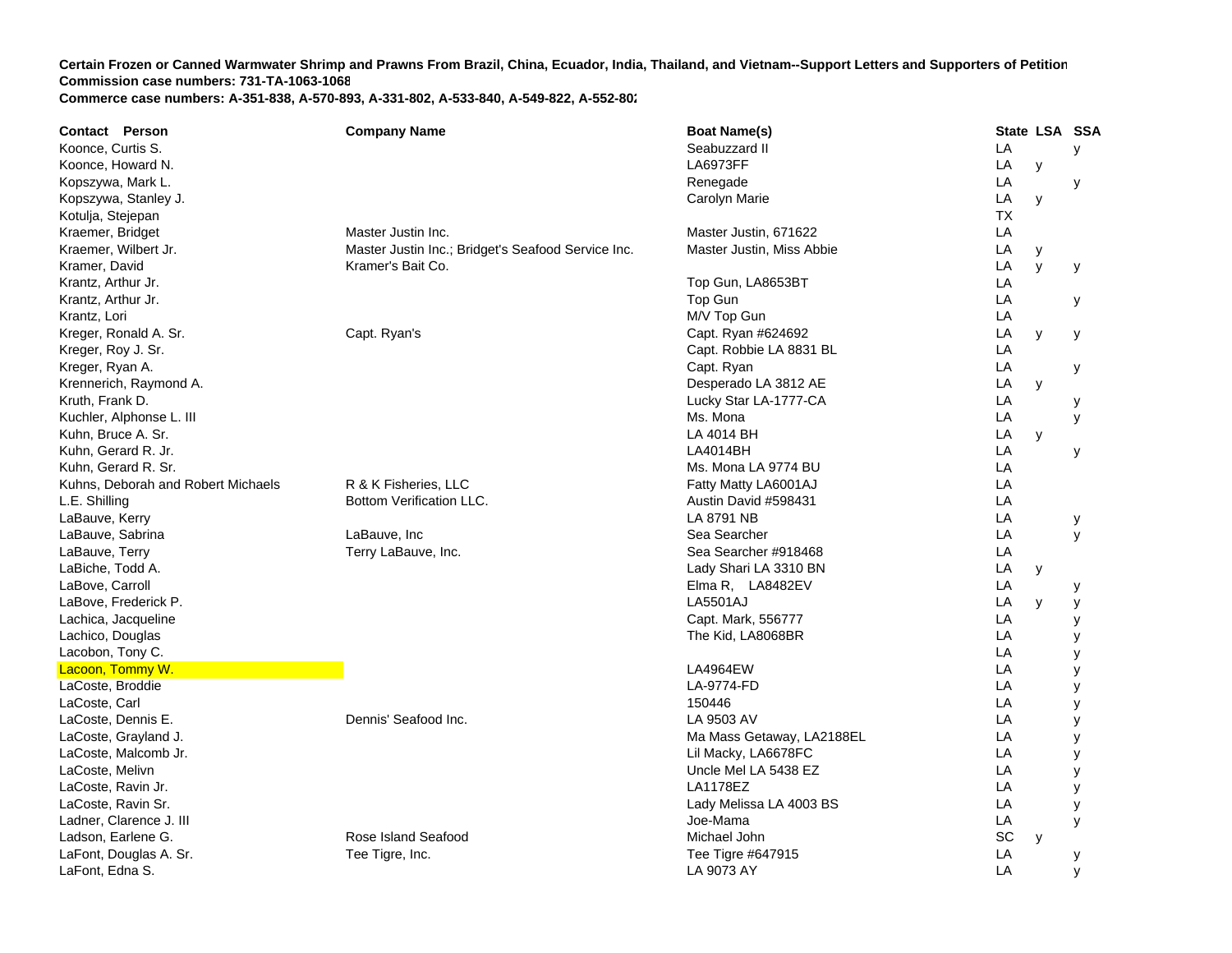| <b>Contact Person</b>          | <b>Company Name</b>                  | <b>Boat Name(s)</b>                                 |             | State LSA SSA |   |
|--------------------------------|--------------------------------------|-----------------------------------------------------|-------------|---------------|---|
| Lafont, Jackin                 |                                      | <b>Risky Business LLC</b>                           | LA          |               | y |
| LaFont, Noces J. Jr.           |                                      | Mandy Lynn LA 7526 BH                               | LA          | y             |   |
| LaFont, Weyland J. Sr.         |                                      | LA 9073 AY                                          | LA          |               |   |
| LaFrance, Joseph T.            |                                      | No Respect                                          | LA          |               |   |
| Lagarde, Frank N.              |                                      | No Respect LA-9454-FC                               | LA          | y             |   |
| Lagarde, Gary Paul             |                                      | <b>LA7742FE</b>                                     | LA          |               | у |
| Lai, Hen K.                    |                                      | Roger Lai, LA7638EA                                 | LA          |               | У |
| Lai, Then                      |                                      | Tiger Shark, 554127                                 | <b>MISS</b> |               | У |
| Lam, Cang Van                  |                                      | Big Eye #919521                                     | LA          |               |   |
| Lam, Cui                       | Capt. L.C. Corp.                     | Capt. L.C.                                          | LA          |               | У |
| Lam, Cui                       | Thai Bao Inc.                        | Thai Bao                                            | LA          |               |   |
| Lam, Dong                      |                                      | Miss Paulina, I & II                                | LA          |               |   |
| Lam, Dong Van                  |                                      | Miss Paulina I #600076; Miss Paulina II #104432     | LA          |               |   |
| Lam, Lan Van                   |                                      | <b>Hippy Boy, 543302</b>                            | LA          |               | у |
| Lam, Lee Phenh                 |                                      | Super Star #1675FD                                  | LA          |               | у |
| Lam, Qui                       |                                      | Miss Sue, 134916                                    | LA          |               | у |
| Lam, Sochen                    | Jensen Seafood Pkg., Co., Inc.       | Gulf Son, 501685                                    | LA          |               | у |
| Lam, Tai                       |                                      | Kim Hoang #1110344                                  | LA          |               | у |
| Lam, Tihn Huu                  |                                      | Master Ray, 910239                                  | LA          |               | У |
| Lambas, Jessie J. Sr.          |                                      |                                                     | LA          |               |   |
| Lander III, Clarence           |                                      | Jo-Mama                                             | LA          |               | У |
| Landry, David A.               |                                      | LA32402AE                                           | LA          |               |   |
| Landry, Dennis J.              |                                      | My 2 Girls - LA5014BL, In memeory of<br>- LA1800 LA |             |               |   |
| Landry, Edward N. Jr.          |                                      | Ms. Cindy #593104                                   | LA          |               | У |
| Landry, George                 |                                      | LA 3558 EV                                          | LA          |               | у |
| Landry, George                 |                                      | LA 5567 FA                                          | LA          |               | у |
| Landry, James F.               |                                      | Sambo                                               | LA          |               | У |
| Landry, Jude C.                |                                      | Bobby Boy LA 4521 AT                                | LA          | y             |   |
| Landry, Robert E.              | Robert E. Landry                     | LA 4521 AT                                          | LA          |               | у |
| Landry, Ronald J.              |                                      | LA1033BF                                            | LA          |               |   |
| Landry, Samuel J. Jr.          |                                      | Faith                                               | LA          |               | У |
| Landry, Tracy                  |                                      | Miss Carol LA-2709-BL                               | LA          |               | у |
| Lane, Daniel E.                |                                      | Jeremy-Chris                                        | LA          |               | у |
| Lapeyrouse, Lance              |                                      | Jeremy - Chris                                      | LA          |               | y |
| <b>Lapeyrouse, Rosalie</b>     |                                      |                                                     |             |               |   |
| Lapeyrouse, Tillman J.         |                                      | Jeremy-Chris #658746                                | LA          |               |   |
| LaRive, James L. Jr.           |                                      | Jimbo, LA337BS                                      | LA          | y             |   |
| LaRoche, Daniel                | Cherry P. Seafood, F/V Olivia B.     |                                                     | SC          |               | у |
| Lasseigne, Betty and Jefferson |                                      | Lady Ashland                                        | LA          |               |   |
| Lasseigne, Blake               |                                      | Plum Crazy                                          | LA          |               | у |
| Lasseigne, Floyd               |                                      | Miss Deanna-Kay                                     | LA          | У             |   |
| Lasseigne, Frank               | Sidney Fisheries, Inc.; Tikede, Inc. |                                                     | ТX          |               |   |
| Lasseigne, Ivy jr.             |                                      | Lil Dipper                                          | LA          | y             |   |
| Lasseigne, Jefferson P. Jr.    |                                      | Lady Ashland #577881                                | LA          | V             |   |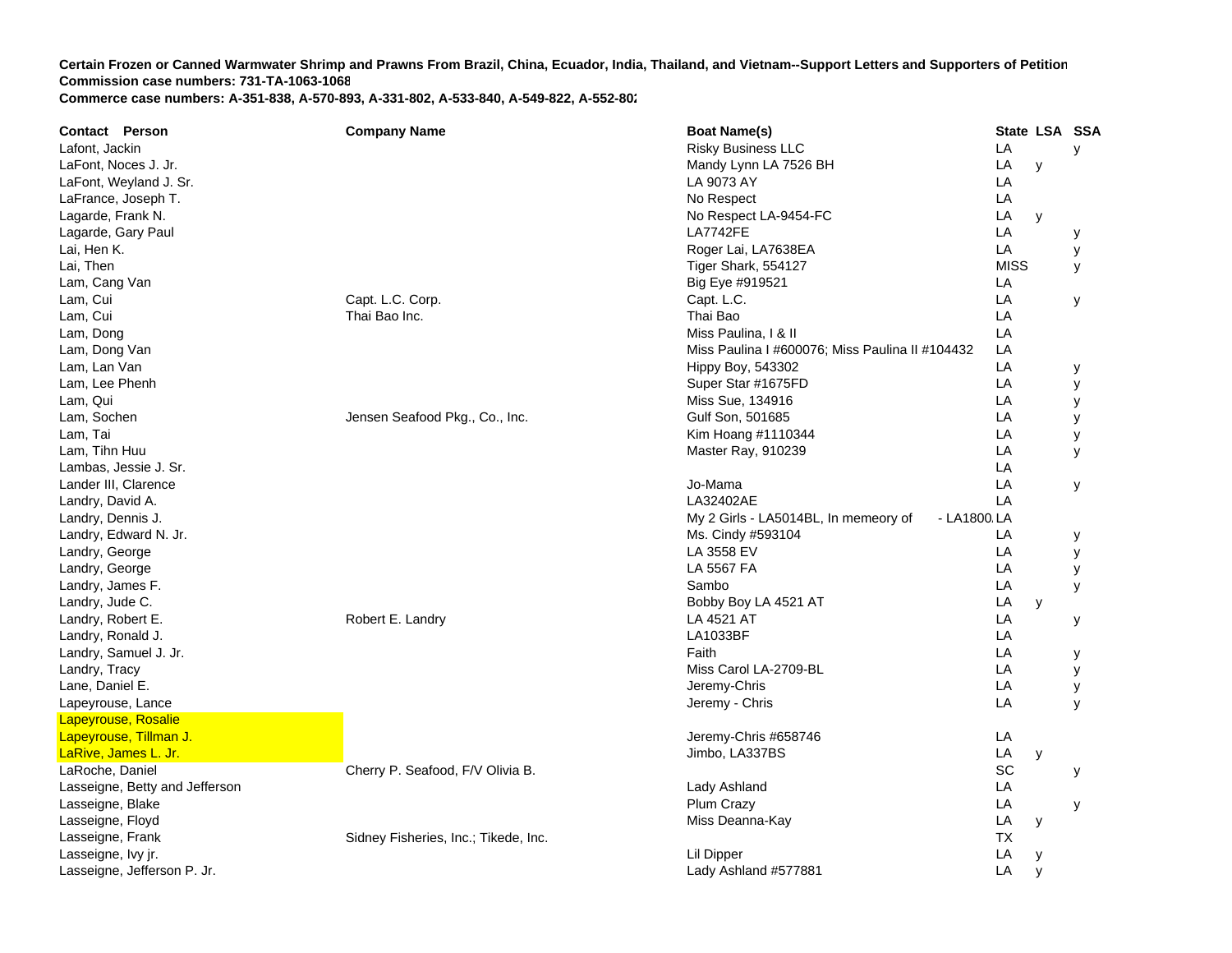| <b>Contact Person</b>          | <b>Company Name</b> | <b>Boat Name(s)</b>                          |             | State LSA SSA |   |
|--------------------------------|---------------------|----------------------------------------------|-------------|---------------|---|
| Lasseigne, Johnny J.           |                     | Lil Dipper LA-7662-BC                        | LA          | y             |   |
| Lasseigne, Marlene             |                     | Mr. Fox #503622                              | LA          |               | у |
| Lasseigne, Nolan J.            |                     | <b>Silent Night</b>                          | LA          |               | У |
| Lasseigne, Trent               |                     | Julie Dee                                    | LA          | У             |   |
| Lat, Chhiet                    |                     | Debbie M, LA6471FC                           | LA          | y             | у |
| Latapie, Charlotte A.          |                     | Bub's Babes, LA9139BP                        | LA          | y             |   |
| Latapie, Jerry                 |                     | Daddy's Boys #667159                         | LA          |               | у |
| Latapie, Joseph                |                     | 4605-BR                                      | LA          |               | У |
| Latapie, Joseph F., Sr.        |                     | <b>LA4654AN</b>                              | LA          |               | у |
| Latapie, Travis                |                     | Emma Irene & Barrucuda                       | LA          |               | y |
| Latapie, Crystal               |                     | My 2 Girls                                   | LA          | y             |   |
| Latiolais, Craig J.            |                     | Capt. J. J.                                  | LA          | y             |   |
| Latiolais, Joel                |                     | Capt. J. J., LA3671ET                        | LA          | у             |   |
| Lau, Ho Thanh                  |                     | Quoc Viet                                    | LA          | y             | у |
| Laughlin, James G.             |                     | LA 8579 BR                                   | LA          |               | у |
| Laughlin, James M.             |                     | <b>LA8579BR</b>                              | LA          |               | У |
| Laurent, Yvonne M.             |                     | Miss Yvonne, LA7551BH                        | LA          |               |   |
| Lavergne, Roger                |                     | Lady Joann, 294289                           | LA          |               | У |
| Lawdros, Terrance Jr.          |                     | <b>LA8077FB</b>                              | LA          |               | у |
| Layrisson, Michael A. III      |                     | LA 5203 AF                                   | LA          |               | У |
| Le, Amanda                     |                     | Princess Alena, 1123266                      | LA          |               |   |
| Le, An Van                     |                     | Capt. Charlie II #1119662                    | LA          |               | у |
| Le, Ben                        | Miss Thom Inc.      | Miss Thom                                    | LA          |               | У |
| Le, Ben and Kim                | Miss Than           | Miss Than #596681                            | LA          |               |   |
| Le, Binh T.                    |                     | Binh T. Le LA 8216 BT                        | LA          |               | у |
| Le, Cheo V.                    |                     | Chris and David (M/V), Frank and Maria (M/V) | <b>TX</b>   |               | У |
| Le, Chinh Thanh                |                     | Sea Queen IV                                 | LA          |               |   |
| Le, Cu Thi                     |                     | <b>LA6827CA</b>                              | LA          |               | у |
| Le, Dai M.                     |                     | Dzuy Le                                      | LA          |               | у |
| Le, Dale                       |                     | Queen Lee                                    | <b>MS</b>   |               | у |
| Le, David Rung                 | Capt. Tony          | Capt. Tony, 65473                            | LA          |               |   |
| Le, Du M                       |                     | Touyen, 4857FC                               | LA          |               | у |
| Le, Due V.                     |                     | Capt. Le, LA8189BR                           | LA          |               | У |
| Le, Hien V                     | Hein Le Van Inc.    | St. Mary                                     | LA          |               |   |
| Le, Hien V                     | My Thi Tran Inc.    | St. Mary III                                 | LA          |               |   |
| Le, Houston T.                 |                     | Lucky World, LA3571ER                        | LA          |               |   |
| Le, Hung                       |                     | Southern Lady LA-9432-CA                     | LA          |               | У |
| Le, Jimmy and Hoang            |                     | Jimmy Le- 635909                             | <b>MS</b>   |               | у |
| Le, Khoa                       |                     | LA-2208-CA                                   | LA          |               |   |
| Le, Ky Van                     |                     | Jeremy Le, LA8407ES                          | LA          |               | У |
| Le, Lang Van and Tracy Lan Chi | Lan Chi Inc.        | Miss Tracy #911300                           | LA          |               | у |
| Le, Lisa T.                    | Le & Le Inc.        | Viet Pride                                   | <b>MISS</b> |               | y |
| Le, Loi                        | Jimmy Le, Inc.      | Lucky Day                                    | LA          |               |   |
| Le, My                         | Thy Tra Inc.        | Lucky Brut #910411                           | LA          |               |   |
|                                |                     |                                              |             |               |   |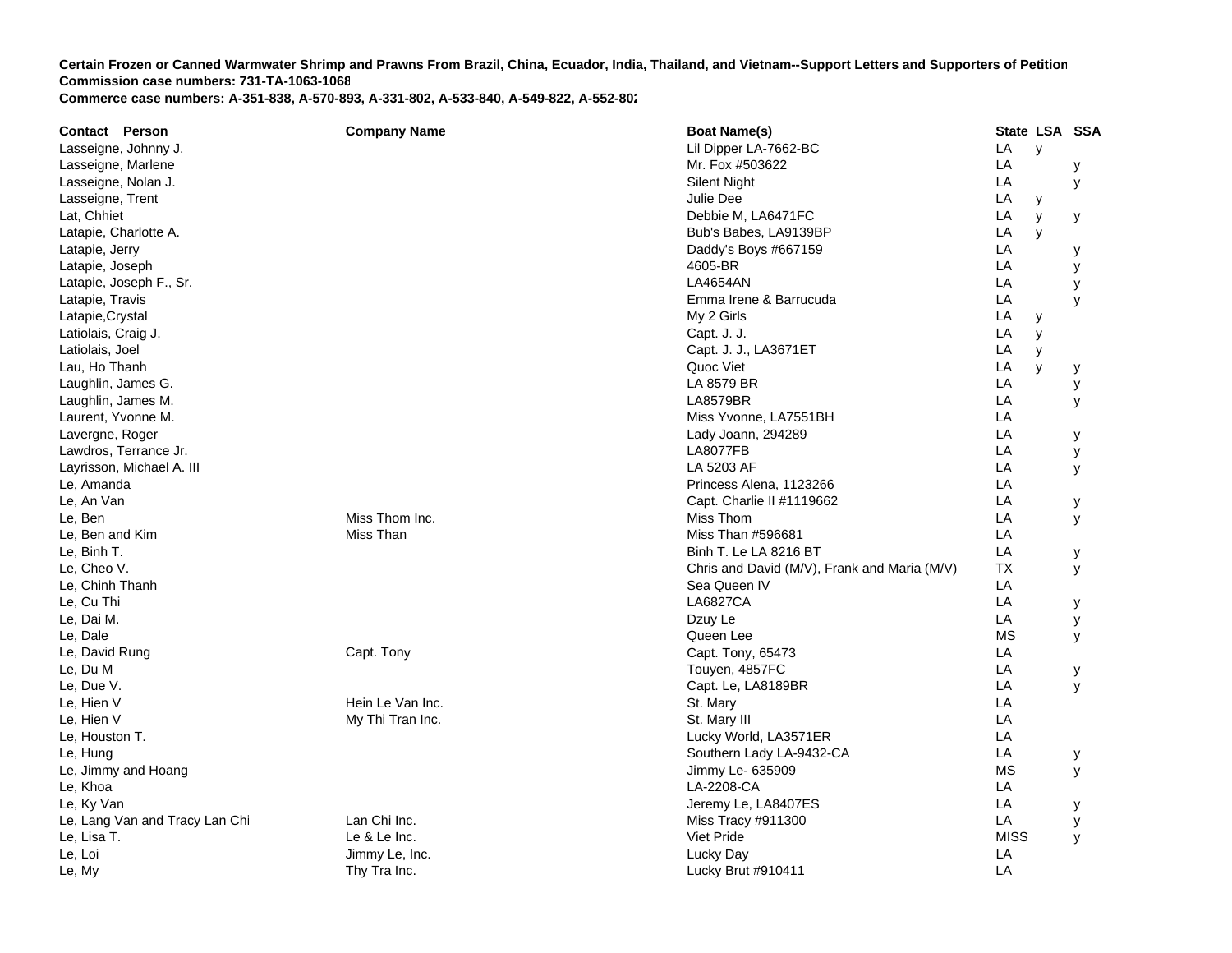| <b>Contact Person</b> |                                    | <b>Company Name</b>                            | <b>Boat Name(s)</b>                | State LSA SSA |   |
|-----------------------|------------------------------------|------------------------------------------------|------------------------------------|---------------|---|
| Le, My V.             |                                    |                                                | Capt. MY, 909220                   | LA            | у |
| Le, Nhieu T.          |                                    |                                                | LA-9165-AM                         | LA            | у |
| Le, Nhut Hoang        |                                    | Lovely Daddy II & III                          | Lovely Daddy II & III, 1107833     | LA            | У |
| Le, Nu Thi            |                                    |                                                | Jeanna Vincent, 604115             | LA            |   |
| Le, Phuc Van          |                                    |                                                | Phuc Le LA 7019 AY                 | LA            | у |
| Le, Que V             |                                    |                                                | Sermons, LA4582BB                  | LA            | У |
| Le, Robert            |                                    |                                                | Robert Le LA-9165-AM               | LA            | у |
| Le, Sau V.            |                                    |                                                | Napoleon, 926159                   | LA            | У |
| Le, Son               |                                    |                                                | Capt. Binh, 928949                 | LA            |   |
| Le, Son H.            |                                    |                                                | Capt. Le, LA8189BR                 | LA            | у |
| Le, Son Quoc          |                                    |                                                | Miss Thu Thad II                   | LA            | У |
| Le, Son Van           |                                    | Miss Trinh Trinh                               | Miss Trinh Trinh                   | LA            | y |
| Le, Son Von           |                                    |                                                | LA-1017BA                          | LA            |   |
| Le, Su                |                                    |                                                | Capt. Giang III                    | <b>MISS</b>   |   |
| Le, Tam               |                                    | L.V. Marine Corp.                              | Capt. Charlie                      | LA            |   |
| Le, Tam V.            |                                    | D & T Marine Corp.                             | Capt. Charlie I, 1119662 & 1083041 | LA            |   |
| Le, Thanh Huong       |                                    | Thanh Dhong                                    | Thanh Dhong                        | <b>FL</b>     | У |
| Le, Tong Minh         |                                    |                                                | Thien Tam, LA9003BP                | LA            |   |
| Le, Tony              |                                    |                                                | Thien Peter, 698344                | LA            |   |
| Le, Tuan Nhu          |                                    |                                                | Miss Tina, 325650                  | LA            |   |
| Le, Viet Hoang        |                                    |                                                | Capt. Richard, 900511              | LA            | У |
| Le, Vui               |                                    |                                                |                                    | ТX            |   |
| Leaf, Andrew S.       |                                    | Luco Drewis                                    | Luco Drew's Shrimp Patty           | SC            | у |
| Leary, Roland         |                                    | Trawler Little Rookie, Inc.                    |                                    | <b>NC</b>     |   |
| LeBeauf, Thomas       |                                    |                                                | <b>LA 8847 FC</b>                  | LA            | У |
| LeBlanc, Donnie       |                                    |                                                | Lady Ann Maire                     | LA<br>y       |   |
| LeBlanc, Edwin J.     |                                    |                                                | Lady Ann Marie                     | LA            |   |
| LeBlanc, Enoch P.     |                                    |                                                | LA-0001-NL                         | LA            |   |
| LeBlanc, Gareth III   |                                    | G.R. LeBlanc Trawler's Inc.; Miss Trisha, Inc. | Miss Lydia; 4 G's                  | LA            | у |
|                       | LeBlanc, Gareth R. Jr.             | Miss Trisha Inc.                               | 4 G's, LA2174FF                    | LA            | у |
| LeBlanc, Gerald E.    |                                    |                                                | Capt. Gerald, LA3971CA             | LA            | У |
| LeBlanc, Hubert C.    |                                    |                                                | Derek Micheal #541823              | LA<br>y       |   |
| LeBlanc, Jerald       |                                    |                                                | 197244                             | LA            | у |
| LeBlanc, Jesse Jr.    |                                    |                                                | Big Yella, LA2905FF                | LA            | y |
| LeBlanc, Keenon A.    |                                    |                                                | K+S Enterprises, Inc.              | LA            | y |
| LeBlanc, Keenon H     |                                    | K & S Enterprises                              | <b>LA1260FF</b>                    | LA            |   |
| LeBlanc, Lanvin J.    |                                    | Miss Charlotte Inc., L.J.L. Inc.               |                                    | LA            | У |
| LeBlanc, Luke A.      |                                    | <b>DBA Miss Savannah</b>                       | Miss Savannah, 657508              | LA            |   |
|                       | LeBlanc, Marty J. Jr. and Marty J. |                                                | Beach H. Master LA 3771 BW         | LA            |   |
| LeBlanc, Mickel J.    |                                    |                                                | Southern Lady                      | LA<br>y       |   |
| LeBlanc, Robert       |                                    |                                                | Sandra Marie                       | LA            |   |
|                       | LeBlanc, Robert Patrick            |                                                | Sandra Marie, Lickety Split        | LA            | у |
| LeBlanc, Scotty M.    |                                    |                                                | LA4589BJ                           | LA            | у |
| LeBlanc, Shelton      |                                    |                                                | <b>LA5231BV</b>                    | LA            | y |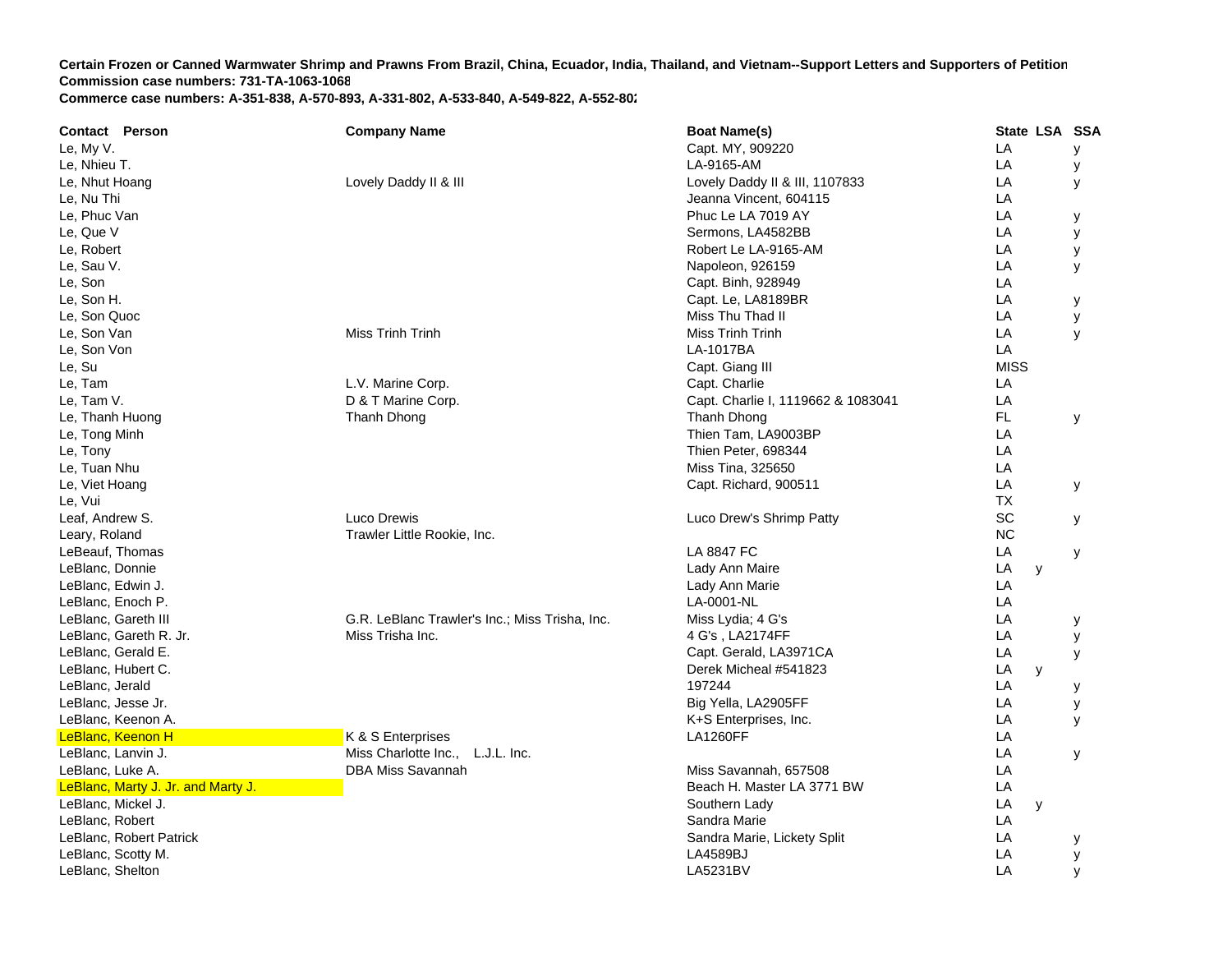**Contact Person Company Name Boat Name(s) State LSA SSA**  LeBlanc, Terry J. Mr. T.J. LA8803BC L **LA**  y LeBoeuf, Brent J. LA7174EN L **LA**  y LeBoeuf, Edward J. Master ED, LA1210FF LA y LeBoeuf, Emery J. Lady Hilda L **LA**  y LeBoeuf, Joseph R. New York Changes and the U.S. Changes of the Hardy & Cindy Cindy Changes and the U.S. Changes of the U.S. And the U.S. of the U.S. Changes are the U.S. Changes of the U.S. Changes and the U.S. Changes ar LeBouef, Dale **LeBouef, Dale** Last Chance #555217 Last Chance #555217 LA y LeBouef, Ellis J. Jr. E.L. Jr. LA-2689-FA A LA y LeBouef, Jimmie Mom & Dad, LA1925C A LA y LeBouef, Leslie Todd's Dream, #944841 L **LA**  y LeBouef, Lindy J. Lady Bridget, 503621 L **LA**  y LeBouef, Micheal J. LA6004BD L **LA**  y LeBouef, Raymond El-Shaddai, 1107536 LA y LeBouef, Tammy Y. LA7115BN L A y LeBouef, Tommy J. Shantelle, 1142412 LA y LeBouef, Wiley Sr. Miss Angie #286448 LA y LeBourgeois, Stephen A. Brigartin Yanke, Miss Kinslee, Sunset, Mariah, Heidi L A y LeCompte, Alena & Jesse Jr. **Boat Josey Wales** Boat Josey Wales Josey Wales Josey Wales Lecture 2014 **LA** LeCompte, Aubrey J. Miss Patricia, LA7276EA LA y LeCompte, Etha **La Comptete Etha** Blue Bayou #912784 LA y LeCompte, Jesse Sr. Brigantine Yankie #621011 L **LA**  y LeCompte, Patricia F. LA0906MU L A y LeCompte, Todd **Shrimp Boat Patrice Patrice Patrice**, 286444 Patrice, 286444 **LA**  y LeCompte, Troy A. Sr. Channel Comptete R & T Atocha LLC and Atocha #655733 LA y Ledet, Brad LA 8690 BD L A y Ledet, Bryan B. Ledet, JBC06375M79 BB LA y Ledet, Carlton LA 6511 ES L A y Ledet, Charles J. Lady Victoria #646800 LA y Ledet, Jack A. LA 5333 ET T<sub>a</sub> the contract of the contract of the contract of the contract of the contract of the contract of the contract of the contract of the contract of the contract of the contract of the contract of the contract of the contr LA y Ledet, Kenneth A. Cot'n Tops, 528507 LA y Ledet, Mark Lake Runner, LA5018A X LA y y Ledet, Maxine B. LA y Ledet, Mervin Tookie Inc. Tookie #928773 LA Ledet, Phillip John LA 2803 EE L A y Ledoux, Dennis LA 6418 FC C LA y Ledwig, Joe J. LA3280FE L A y Lee, Carl **Lee Carl Contract Contract Contract Contract Contract Contract Contract Contract Contract Contract Contract Contract Contract Contract Contract Contract Contract Contract Contract Contract Contract Contract Cont** Lee, James K. Ken Lee's Dock, LLC LA y Lee, Marilyn & Robert E. LA3230FF LA y Lee, Raymond C. **Example 2** Alexander C. R & R Bait/ Seafood Mr. Jim, Terminator & Prince of Peace AL y Lee, Steven J. LA3788FE L **LA** LeGaux, Roy J. Jr. LA-1066-EB L A y Legendre, Kerry LA-5307-FE L **LA**  y Legendre, Paul Butter Fly; Barges Legendre, Paul Butter Fly; Barges Legendre, Paul Butter Fly; Barges Legendre, Paul Butter Fly; Barges Legendre, Paul Butter Fly; Barges Legendre, Paul Butter Fly; Barges Legendre, Paul But A y Leger, Andre Chez Franco's Seafood LA y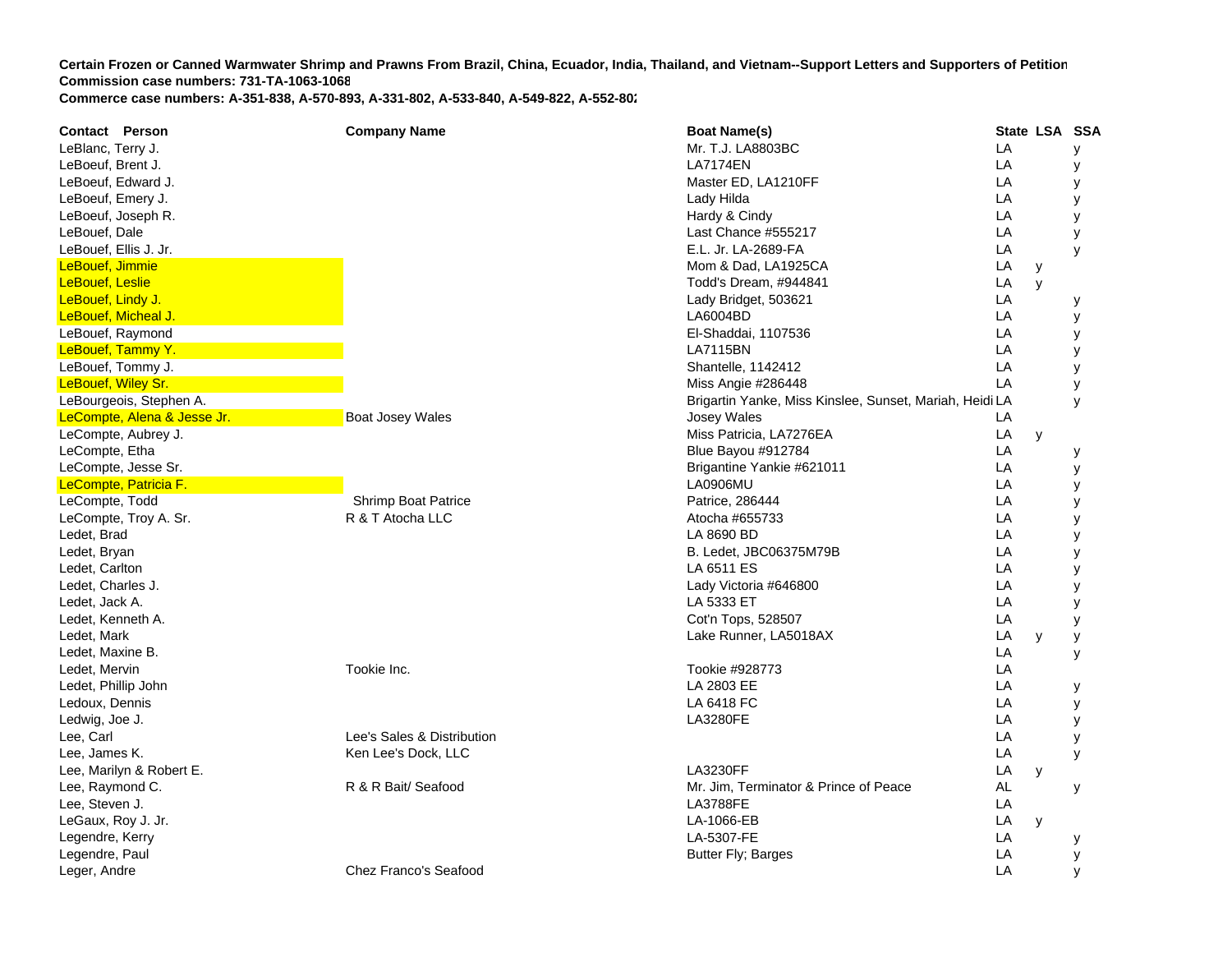| <b>Contact Person</b>             | <b>Company Name</b>           | <b>Boat Name(s)</b>       | State LSA SSA  |  |
|-----------------------------------|-------------------------------|---------------------------|----------------|--|
| LeGros, Alex M.                   |                               | Miss Angie, 678917        | LA<br>У        |  |
| LeJeune, Debbie                   |                               | Sally Sue                 | LA<br>y<br>У   |  |
| LeJeune, Philip Jr. & Sr.         |                               | Sally Sue, 604804         | LA<br>y        |  |
| LeJuine, Eddie R.                 | E & M Seafood                 | LA6668 AR                 | LA<br>У<br>у   |  |
| LeLand, Allston B.                |                               | Regulus                   | SC<br>y        |  |
| Leland, Rutledge B. III           | Carolina Sea Foods, Inc.      | Palmetto, Carolina        | SC             |  |
| Leland, Rutledge B. Jr.           | Aldebaran                     | <b>Bellatrix II</b>       | SC             |  |
| LeLeaux, David                    |                               | Big V, 7549AK             | LA             |  |
| Leleux, Kevin                     |                               |                           | LA<br>у        |  |
| Lemoine, Jeffery Jr.              |                               | What's Next LA 5051 FD    | LA<br>y        |  |
| Leonard, Micheal A.               |                               | Lady/ Megan, 574298       | LA<br>у        |  |
| Lepeyroose, Rosalie               |                               |                           | LA             |  |
| Lepine, Leroy L.                  |                               | <b>Lil Charley</b>        | LA<br>у        |  |
| Lesso, Rudy Jr.                   | R.A. Lesso Brokerage Co., Inc |                           | MS<br>y        |  |
| Lester, Shawn                     |                               |                           | LA             |  |
| Levron, Dale T.                   |                               | LA5659AY                  | LA<br>у        |  |
| Levy, Patrick T.                  |                               |                           | LA<br>y<br>у   |  |
| Lewis, Mark Steven                |                               | Memmie Dee                | <b>NC</b><br>У |  |
| Libersat, Anthony R.              |                               | <b>Miss Sassy</b>         | LA             |  |
| Libersat, Kim                     |                               | Miss Faye, LA9767 BT      | LA<br>У        |  |
| Lichenstien, Donald L.            |                               | Slo Poke                  | LA<br>y<br>у   |  |
| Lilley, Douglas P.                |                               | Anne Marie                | AL<br>y<br>У   |  |
| Lim, Chhay                        |                               | <b>LA1021EW</b>           | LA             |  |
| Lim, Koung                        |                               | Lucky Richard, 1127310    | LA<br>у        |  |
| Lim, Tav Seng                     |                               | Tavseng Lim, 247836       | LA<br>у        |  |
| Linden, Eric L.                   |                               | <b>J &amp; L</b>          | LA<br>у        |  |
| Liner, Claude T. Jr.              |                               | Mister Trai LA-8538-EG    | LA<br>у        |  |
| Liner, Harold                     |                               | Miss Corie, LA1516BD      | LA<br>у        |  |
| Liner, Jerry                      |                               | Trail Blazer LA 8200 AP   | LA<br>у        |  |
| Liner, Kevin                      |                               | LA-2836-BL                | LA<br>у        |  |
| Liner, Michael B. Sr.             |                               | The Cajun Lady #550329    | LA<br>у        |  |
| Liner, Morris T. Jr.              |                               | Mota J. LA 5324 AH        | LA<br>У        |  |
| Liner, Morris T. Sr. and Tandy M. |                               | Capt. Tandy LA 4040 BS    | LA<br>y        |  |
| Linh, Pham                        |                               | Jenny Pham, LA7185BR      | LA<br>у        |  |
| Lirette, Alex J. Sr.              |                               |                           | LA<br>у        |  |
| Lirette, Bobby and Sherri         |                               | LA 3783 FF                | LA<br>y        |  |
| Lirette, Chester P.               |                               | <b>LA3783FF</b>           | LA             |  |
| Lirette, Daniel J.                |                               | Summer Lynn LA 6237 AZ    | LA<br>у        |  |
| Lirette, Dean J.                  |                               | <b>Hayley Renee</b>       | LA<br>у        |  |
| Lirette, Delvin J. Jr.            |                               |                           | LA<br>у        |  |
| Lirette, Desaine J.               |                               | Mrs. Anitra, LA6671BU     | LA<br>y        |  |
| Lirette, Eugis P. Sr.             |                               | Lady Penny LA 9644 D      | LA<br>у        |  |
| Lirette, Guy                      |                               | Miss Opal Lynn LA 3100 FF | LA<br>У        |  |
| Lirette, Jeannie                  |                               | LA-7007-FB                | LA<br>y        |  |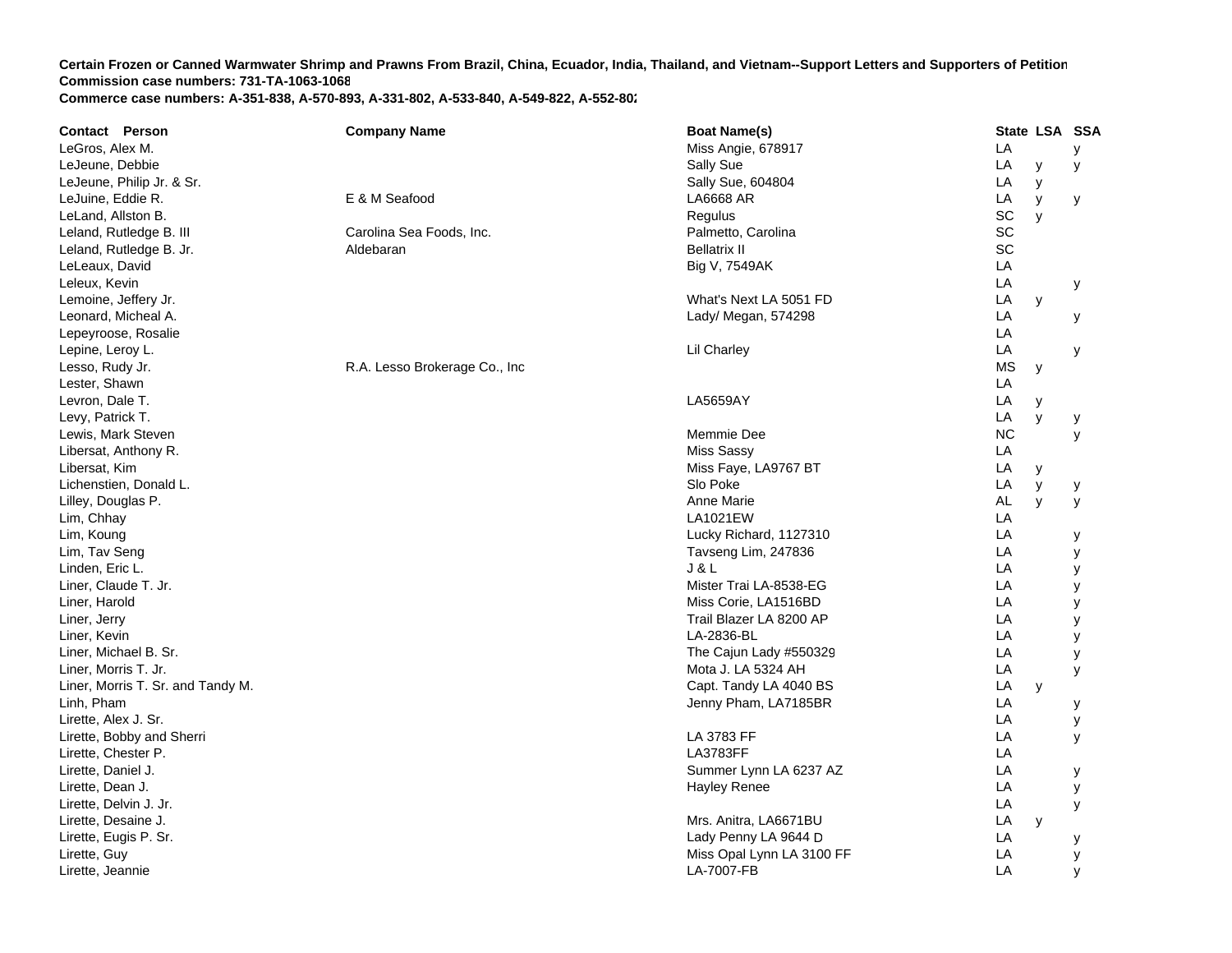| <b>Contact Person</b>                               | <b>Company Name</b>            | <b>Boat Name(s)</b>                        |           | State LSA SSA |   |
|-----------------------------------------------------|--------------------------------|--------------------------------------------|-----------|---------------|---|
| Lirette, Kern A.                                    |                                | Capt. Luther #549205                       | LA        |               | У |
| Lirette, Ron                                        |                                | <b>LA7364FH</b>                            | LA        |               | У |
| Lirette, Russell (Chico) Jr.                        |                                | Chico & Skeeter #246319                    | LA        |               | У |
| Lirette, Shaun Patrick                              | God's Gifts                    | God's Gifts #1124355                       | LA        |               | У |
| Lirette, Terry J. Sr.                               |                                | Miss Lauren (a.k.a. Lady Joann) LA 8612 BT | LA        |               | y |
| Little, William A.                                  | <b>Trawler Little Brothers</b> |                                            | LA        |               |   |
| Little, William Boyd                                | <b>Trawler Lady Catherine</b>  |                                            | LA        |               |   |
| Liv, Niem S.                                        |                                | Niem, 318222                               | LA        |               |   |
| Livaudais, Ernest J.                                |                                | <b>Cloud Nine</b>                          | LA        |               | у |
| Liverman, Harry R.                                  |                                | Windsong                                   | <b>NC</b> |               | y |
| LoBue, Michael Anthony Sr.                          |                                | Lady Laurie                                | LA        |               | y |
| Locascio, Dustin                                    | Bait Inc.                      | Animal LA 1401 AK                          | LA        | y             |   |
| Lockhart, William T.                                |                                | Miss Evelyn                                | GA        |               |   |
| Lodrigue, Kerry                                     |                                | LA 5203 CA                                 | LA        |               | у |
| Lodrique, Jimmy A.                                  |                                |                                            | LA        |               | У |
| Lombardo, Joseph P.                                 |                                | LA 7702 BM                                 | LA        | y             |   |
| Lombas, James A.                                    |                                | Momma's Gang, 698079                       | LA        |               | у |
| Lombas, Kim D.                                      | Kim's Seafood                  |                                            | LA        |               | y |
| Long, Robert                                        | F/V Predator                   |                                            | GA        |               |   |
| Longo, Ronald S. Jr.                                |                                | LA 3019 BB                                 | LA        |               | у |
| Longwater, Ryan Heath                               | Longwater Seafood              | Capt. Andrew                               | GA        |               | y |
| Lopez, Celestino                                    | <b>Trawler Sea Wolf</b>        |                                            | <b>TX</b> |               |   |
| Lopez, Harry N.                                     |                                | LA-7072-BR                                 | LA        |               |   |
| Lopez, Ron                                          |                                | <b>Sherri Marie</b>                        | LA        |               | y |
| Lopez, Scott                                        |                                | Sherri Marie, LA8060FD                     | LA        | y             |   |
| Lopez, Stephen R. Jr.                               |                                |                                            | LA        |               | у |
| Lord, Michael E. Sr.                                |                                | <b>LA9499AT</b>                            | LA        | у             |   |
| Louisiana Shrimp Association--Will Leonard, counsel |                                |                                            |           |               |   |
| Loupe, George Jr.                                   |                                | <b>Master Seth</b>                         | LA        | y             | у |
| Loupe, Ted                                          |                                |                                            | LA        | $\mathsf{V}$  |   |
| Lovell, Billy                                       |                                | Two Brother's, LA4131FE                    | LA        |               | у |
| Lovell, Bobby Jason                                 |                                | Christie's Dreams LA-3475-FH               | LA        |               | у |
| Lovell, Bradford                                    |                                | <b>LA1500CA</b>                            | LA        |               | у |
| Lovell, Charles J. Jr.                              |                                | Brother's Pride LA-5468-FF                 | LA        |               | у |
| Lovell, Clayton                                     |                                |                                            | LA        |               | y |
| Lovell, Douglas P.                                  |                                | <b>LA1291ET</b>                            | LA        |               | У |
| Lovell, Jacob G.                                    |                                | Capt. Jake LA 3153 BD                      | LA        |               | У |
| Lovell, Lois                                        |                                | Mr. Reese #586802                          | LA        |               | у |
| Lovell, Slade M.                                    |                                | Lady Chantelle LA 1290 EZ                  | LA        |               | У |
| Luke, Bernadette C. & Rudolph J.                    |                                | Paw Paw Doffy, LAZ40011F284                | LA        |               |   |
| Luke, David                                         |                                |                                            | LA        |               | у |
| Luke, Dustan                                        |                                | LA 5859 ET                                 | LA        | y             |   |
| Luke, Henry                                         |                                | LA 6510 EG                                 | LA        |               | у |
| Luke, Jeremy                                        |                                | Gavin-Jayda, 568378                        | LA        |               | y |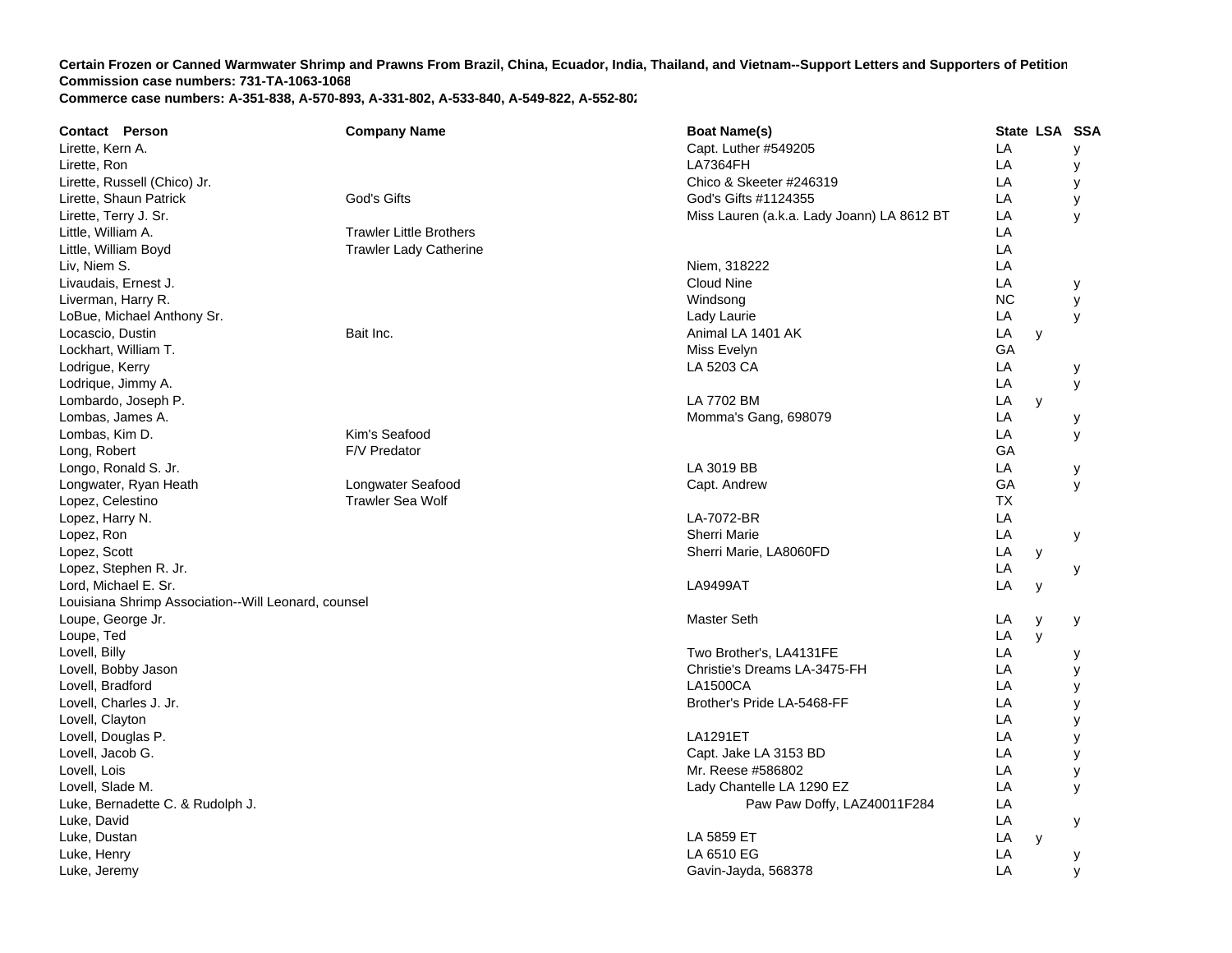| <b>Contact Person</b>     | <b>Company Name</b> | <b>Boat Name(s)</b>                                   | State LSA SSA |  |
|---------------------------|---------------------|-------------------------------------------------------|---------------|--|
| Luke, Keith J.            |                     | Carolina, LA6629FC                                    | LA<br>У       |  |
| Luke, Patrick A.          |                     | Lady Carolyn LA 8970 BU                               | LA            |  |
| Luke, Patrick J.          |                     | Lady Patrice, Captian Kevin # LA 1979 FC, Carolina LA | у             |  |
| Luke, Paul Leroy          |                     |                                                       | LA            |  |
| Luke, Samantha            |                     |                                                       | LA            |  |
| Luke, Sidney Jr.          |                     | Provider                                              | LA<br>у       |  |
| Luke, Terry P. Jr.        | Terry Luke Corp.    | Lance & Kaitlyn #602385                               | LA<br>y       |  |
| Luke, Terry P. Sr.        |                     | The Luke Girls LA 5073 FD                             | LA<br>у       |  |
| Luke, Timothy             |                     | Trudy Ann LA 7543 AK                                  | LA<br>у       |  |
| Luke, Wiltz J.            |                     | LA 7922 EZ                                            | LA<br>у       |  |
| Lund, Ora G.              |                     |                                                       | LA<br>у       |  |
| Luneau, Ferrell J.        |                     | Lady Rene LA 2001 BD                                  | LA<br>у       |  |
| Luong, Thu X              |                     | LA 7006 AZ                                            | LA<br>у       |  |
| Luscy, Lydia              |                     | LA 1081 AV                                            | LA<br>у       |  |
| Luscy, Richard            |                     | Bonchicano                                            | LA<br>y       |  |
| Lutz, William A.          |                     | <b>LA9270BU</b>                                       | LA            |  |
| Luu, Binh                 |                     | Thai Boa                                              | LA<br>y       |  |
| Luv, Vinh                 |                     |                                                       | LA<br>у       |  |
| Ly, Hen                   |                     | Friendship, 1129494                                   | LA<br>у       |  |
| Ly, Kelly D.              | Ocean Shrimp        |                                                       | LA<br>у       |  |
| Ly, Nu                    |                     | LA6249CA                                              | LA<br>у       |  |
| Ly, Ven                   |                     | Lovely Daddy II                                       | LA<br>у       |  |
| Lyall, Rosalie            |                     |                                                       | LA<br>у       |  |
| Lyons, Berton J.          |                     | Burton L. #292845                                     | LA<br>У       |  |
| Lyons, Jack               |                     | Lady Sabrina                                          | LA<br>У       |  |
| Lyons, Jerome M.          |                     | Lil Jerome, LA6920EW                                  | LA<br>y       |  |
| Mackey, Marvin            |                     | Lil Daddy LA 0859 FY                                  | LA<br>у       |  |
| Mackie, Kevin L.          |                     | Mrs. Kathy LA 8643-BB                                 | LA<br>у       |  |
| Maggio, Wayne A           |                     | Mss. Trudy LA 0579 NL                                 | LA<br>у       |  |
| Magwood, Edwin W.         | Caimagwood Ent.     | Winds of Fortune                                      | SC<br>У       |  |
| Mai, Danny V.& Lang V     |                     | Danny Boy II 12212001                                 | LA<br>у       |  |
| Mai, Tai                  | Anthony Boy I       | Anthony Boy I                                         | LA<br>у       |  |
| Maise, Rubin J.           | M/V Baby Doll       | Baby Doll LA 5539 FH                                  | LA            |  |
| Maise, Todd               |                     | LA 1051 CA                                            | LA<br>у       |  |
| Majoue, Ernest J.         |                     | Ms. Susie                                             | LA<br>у       |  |
| Majoue, Nathan L.         |                     | Crazy Girl LA 8101 AJ                                 | LA<br>y       |  |
| Malcombe, David           |                     | LA 8093 RN                                            | LA<br>у       |  |
| <b>Mallett, Irwin Ray</b> |                     | Sam's Pride                                           | LA<br>у       |  |
| Mallett, Jimmie           | Jim's Cajun Shrimp  |                                                       | LA<br>y<br>у  |  |
| Mallett, Lawrence J.      |                     | Barge & Boat LA3587 BN                                | LA<br>у       |  |
| Mallett, Mervin B.        |                     | LA 7237 BL                                            | LA<br>У       |  |
| Mallett, Rainbow          |                     | Sally Sue                                             | LA<br>y       |  |
| Mallett, Stephney         | Stephney's Seafood  |                                                       | LA<br>y       |  |
| Malley, Ned, F., Jr.      |                     | <b>NA LA 7432 BR</b>                                  | LA<br>у       |  |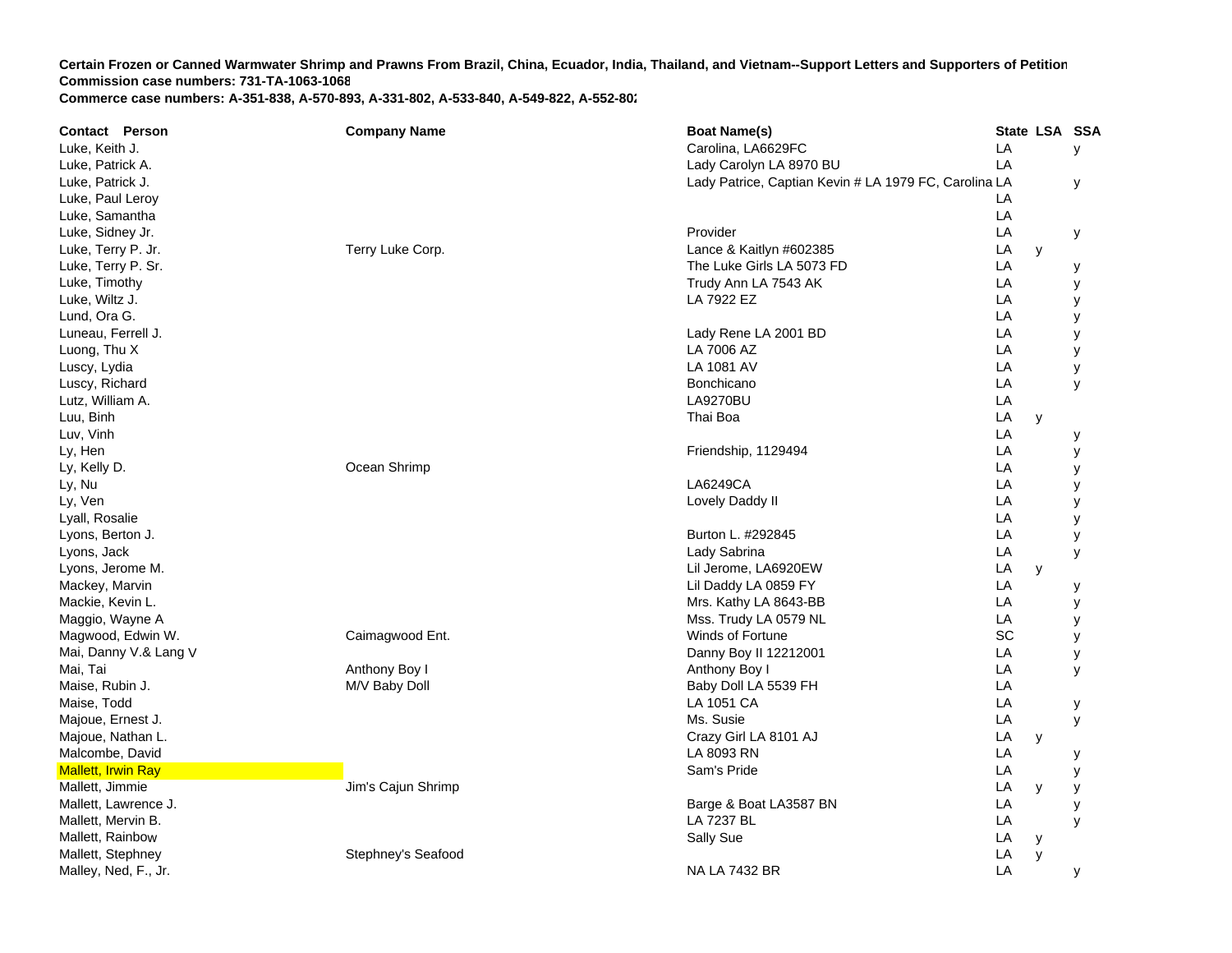| <b>Contact Person</b>    | <b>Company Name</b>        | <b>Boat Name(s)</b>      | State LSA SSA |   |   |
|--------------------------|----------------------------|--------------------------|---------------|---|---|
| Mamolo, Charles H., Sr.  |                            | <b>Miss Shelly</b>       | LA            |   | y |
| Mamolo, Romeo C. Jr.     |                            | Trudy & Terry            | LA            | у |   |
| Mamolo, Terry A.         |                            | Trudy & Terry LA-3887-EC | LA            | y |   |
| Mancera, Jesus           | <b>Trawler Mildred Bar</b> |                          | ТX            |   |   |
| MaNoel, Joseph R.        |                            | Rachel-Jade LA 0640-NM   | LA            | y |   |
| Manuel, Shon             |                            | Lil Shon LA 6282-BS      | LA            |   | у |
| Mao, Chandarasy          |                            | Soriya 1123328           | LA            |   | у |
| Mao, Kim                 | Miss Sambath               | Miss Sambath 1122742     | LA            | y | у |
| Marcel, Michelle         |                            | LA 3667 FA               | LA            |   | у |
| Marchese, Joe Jr.        |                            | LA-9957-FH               | LA            |   | у |
| Mareno, Ansley           |                            | LA 8744 FB               | LA            |   | У |
| Mareno, Brent J.         |                            | <b>Dixie Twister</b>     | LA            | y |   |
| Mareno, Kenneth          | <b>Dixie Twister</b>       | Dixie Twister LA 0512 TK | LA            | y |   |
| Marie, Allen J.          | <b>Madison Seafood</b>     |                          | LA            |   | у |
| Marie, Marty             |                            | Mr. TJ LA 8803 BC        | LA            |   | У |
| Marmande, Al             | Al's Shrimp Cp. LLC        |                          | LA            |   | у |
| Marmande, Alidore        | Al Shrimp Co., LLC         |                          | LA            |   | y |
| Marmande, Denise         | Al's Shrimp Co.            |                          | LA            |   |   |
| Marquize, Heather        |                            |                          | LA            | y |   |
| Marquizz, Kip            | K.A.M. Fishing             | LA 9009 AY               | LA            |   | у |
| Marris, Roy C. Jr.       | Amelia Isle                | Amelia Isle              | SC            |   | У |
| Martin, Darren and Wendy | Martin's Fresh Shrimp      | LA-4612-CA               | LA            |   | у |
| Martin, Dean             |                            | Almost Heaven            | LA            |   | y |
| Martin, Dennis           | Rockin Robbin Fishing Boat | Rockin Robbin 646036     | LA            |   | у |
| Martin, Jody W.          | <b>Jody Martin</b>         | Sheena Greg              | GA            | y | y |
| Martin, John F. III      |                            | Amelia Isle              | SC            |   |   |
| Martin, Michael A.       |                            | Rock-A-Doodle: A-1478-BV | LA            |   |   |
| Martin, Nora S.          |                            | Uncle Ron LA 8871-FD     | LA            |   | У |
| Martin, Rod J.           |                            | Beennan Dale LA 7058 BR  | LA            |   |   |
| Martin, Roland J. Jr.    |                            | LA-8605-AA               | LA            | y | у |
| Martin, Russel J. Sr.    |                            | LA-4572-BE               | LA            |   | у |
| Martin, Sharon           |                            | Cobra                    | LA            |   | у |
| Martin, Tanna G.         |                            |                          | LA            |   | У |
| Martinez, Carl R.        |                            | Master Flint #620 980    | LA            |   | у |
| Martinez, Henry          |                            | LA-7117-EW               | LA            |   | y |
| Martinez, Henry Joseph   |                            | LA-2932-CA               | LA            |   |   |
| <b>Martinez, Lupe</b>    | Lupe Martinez, Inc.        | Trawler "Three Brothers" | <b>TX</b>     |   | У |
| Martinez, Michael        |                            | Capt. Gill LA-5901-BJ    | LA            |   |   |
| Martinez, Rene J.        |                            | Sea Treasure LA 3065 FG  | LA            |   | у |
| Mason, James Jr.         | Kim & James Inc.           | Brian J & Green Dragon   | AL            |   |   |
| Mason, Johnnie W.        |                            | Capt. Squirt             | LA            |   | у |
| Mason, Luther            |                            | M/V Lady Jill            | <b>NC</b>     |   | у |
| Mason, Percy D. Jr.      | Lady Katherine Inc.        | Lady Katherine           | <b>NC</b>     |   | y |
| Mathene, Larry Jr.       | Dawn Marie                 | Dawn Marie               | LA            |   |   |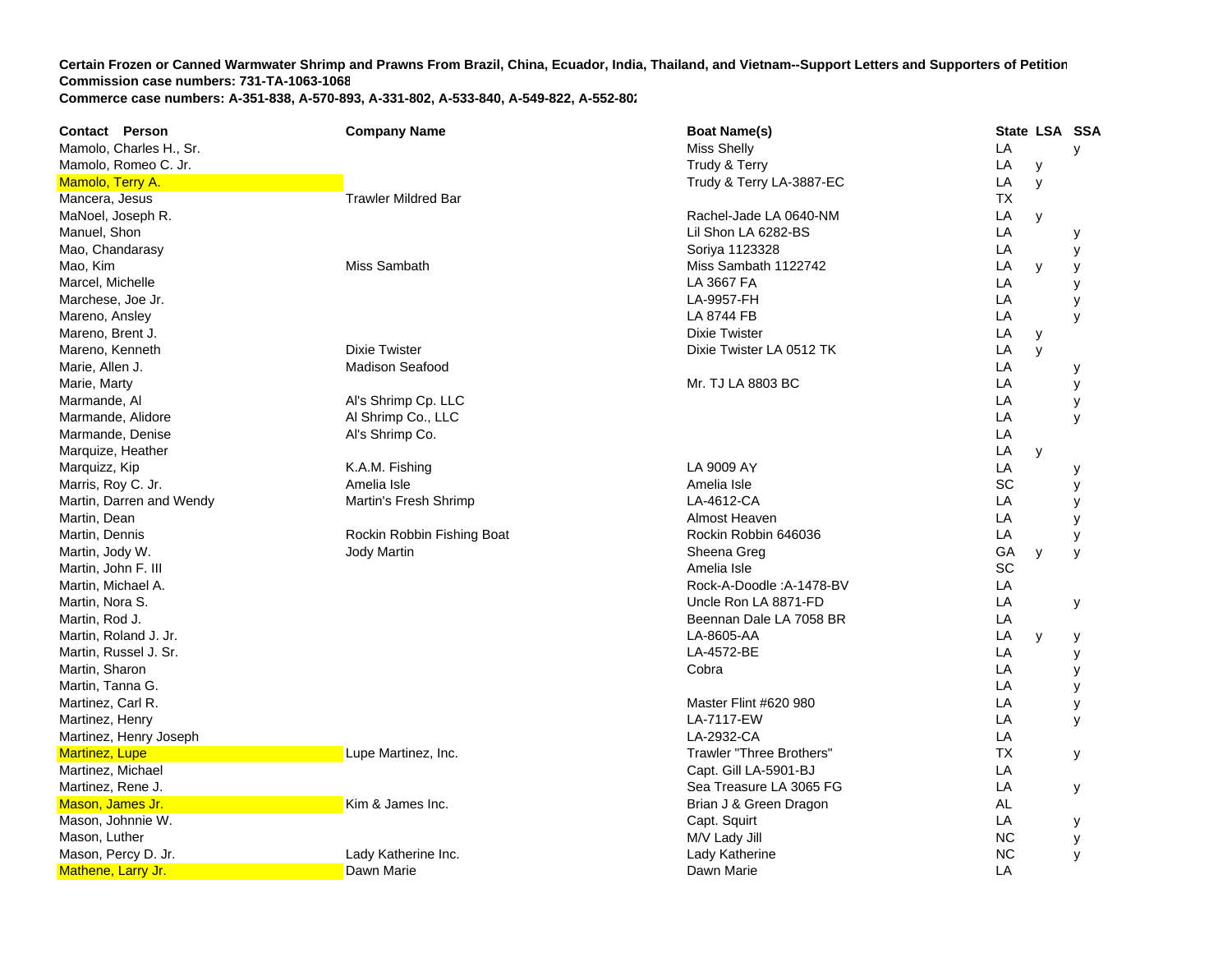| <b>Contact Person</b>             | <b>Company Name</b>                     | <b>Boat Name(s)</b>         | State LSA SSA |              |   |
|-----------------------------------|-----------------------------------------|-----------------------------|---------------|--------------|---|
| Matherine, Forest J.              |                                         | Miss Grace                  | LA            | $\mathsf{v}$ | У |
| Matherne, Anthony                 |                                         | LA 8871-FD                  | LA            |              | У |
| Matherne, Blakland Sr.            |                                         | LA 3007 BD                  | LA            |              | у |
| Matherne, Bradley J.              |                                         | <b>Friends Boat</b>         | LA            |              | У |
| Matherne, Claude I. Jr.           |                                         | Desperado LA 3579 FD        | LA            |              | у |
| Matherne, Clifford P.             |                                         | Capt. Dusty #915508         | LA            |              | У |
| Matherne, Curlis J.               | C.J.s Seafood                           | Blue Smerf LA 244 BP        | LA            |              | y |
| Matherne, George J.               |                                         | The George LA-2501-BJ       | LA            |              | y |
| Matherne, Glenn A.                |                                         | Lil Minnie                  | LA            |              | У |
| Matherne, Grace L.                |                                         | LA 2330 EV                  | LA            | у            |   |
| Matherne, James C.                | J.C.M.                                  | LA 1862 EB                  | LA            | y            |   |
| Matherne, James J. Jr.            | James J. Materne, Jr.                   | LA 8240 BT                  | LA            |              | у |
| Matherne, James J. Sr.            | James J. Materne, Sr.                   | Super Fisherman (LA9646EV)  | LA            |              |   |
| Matherne, Joey A.                 |                                         | The Other Woman             | LA            |              | У |
| Matherne, Keith                   |                                         | Miss Layla LA 4403 FF       | LA            | y            |   |
| Matherne, Louis M. Sr.            |                                         |                             | LA            |              |   |
| Matherne, Louis M. Sr.            |                                         | Capt. Lance LA 1746 CA      | LA            |              | у |
| Matherne, Louis Michael           |                                         | Miss Layla                  | LA            |              |   |
| Matherne, Nelson                  |                                         | Capt. Tony LA 1505 BD       | LA            |              | у |
| Matherne, Thomas G.               |                                         | Isle Prince Noir LA 5838 BP | LA            | У            | y |
| Matherne, Thomas G. Jr.           |                                         | Capt. Tommy                 | LA            | y            |   |
| Matherne, Thomas Jr.              |                                         |                             | LA            |              | у |
| Matherne, Thomas M.               |                                         |                             | LA            |              |   |
| Matherne, Thomas M. Sr.           |                                         | LA-4727-EU                  | LA            | y            |   |
| Matherne, Wesley J.               |                                         | Tootsie, LA-1007-BH         | LA            | y            |   |
| Mathews, Patrick                  | Lazaretta Packing, Inc.                 |                             | GA            |              | у |
| Mathews, Patrick                  | Lazaretta Packing, Inc.                 |                             | GA            |              |   |
| Mathurne, Barry                   |                                         | Dog Catcher                 | LA            |              |   |
| Matte, Martin J. Sr.              |                                         | LA 4629 FK                  | LA            |              | у |
| Mavar, Mark D.                    | <b>Biloxi Freesing &amp; Processing</b> |                             | <b>MS</b>     |              | у |
| Mayeux, Lonies A. Jr.             |                                         | F/V Green Eyes LA 7503 BP   | LA            |              | у |
| Mayeux, Roselyn P.                |                                         |                             | LA            |              | У |
| Mayfield, Gary                    |                                         | Viking LA 5511 CA           | LA            |              |   |
| Mayfield, Henry A.                |                                         | LA 2330 EV                  | LA            |              | У |
| Mayfield, Henry A. Sr.            |                                         |                             | LA            |              |   |
| Mayfield, James J. III            |                                         | Capt. Mason LA 5513 FD      | LA            |              | у |
| Mayon, Allen J.                   |                                         | Omega #919742               | LA            |              | У |
| Mayon, Wayne Sr.                  |                                         | Scratchin' Dawg             | LA            |              | у |
| McAnespy, Louis                   |                                         | <b>LA 5227 CA</b>           | LA            |              | y |
| McAnesry, Henry                   | M/V Loco-N-Motion                       | M/V Loco-N-Motion           | LA            | у            |   |
| McCall, Marcus H.                 |                                         | Miss Rachel                 | GA            | y            |   |
| McCall, R. Terry Sr.              | M/V Loco-N. Motion                      | M/V Loco-N. Motion #974505  | LA            |              |   |
| McCarthy, Michael                 |                                         | <b>LA 7114 FY</b>           | LA            |              | у |
| McCauley, Byron Keith and Katrina |                                         | Miss Katrina                | LA            |              | y |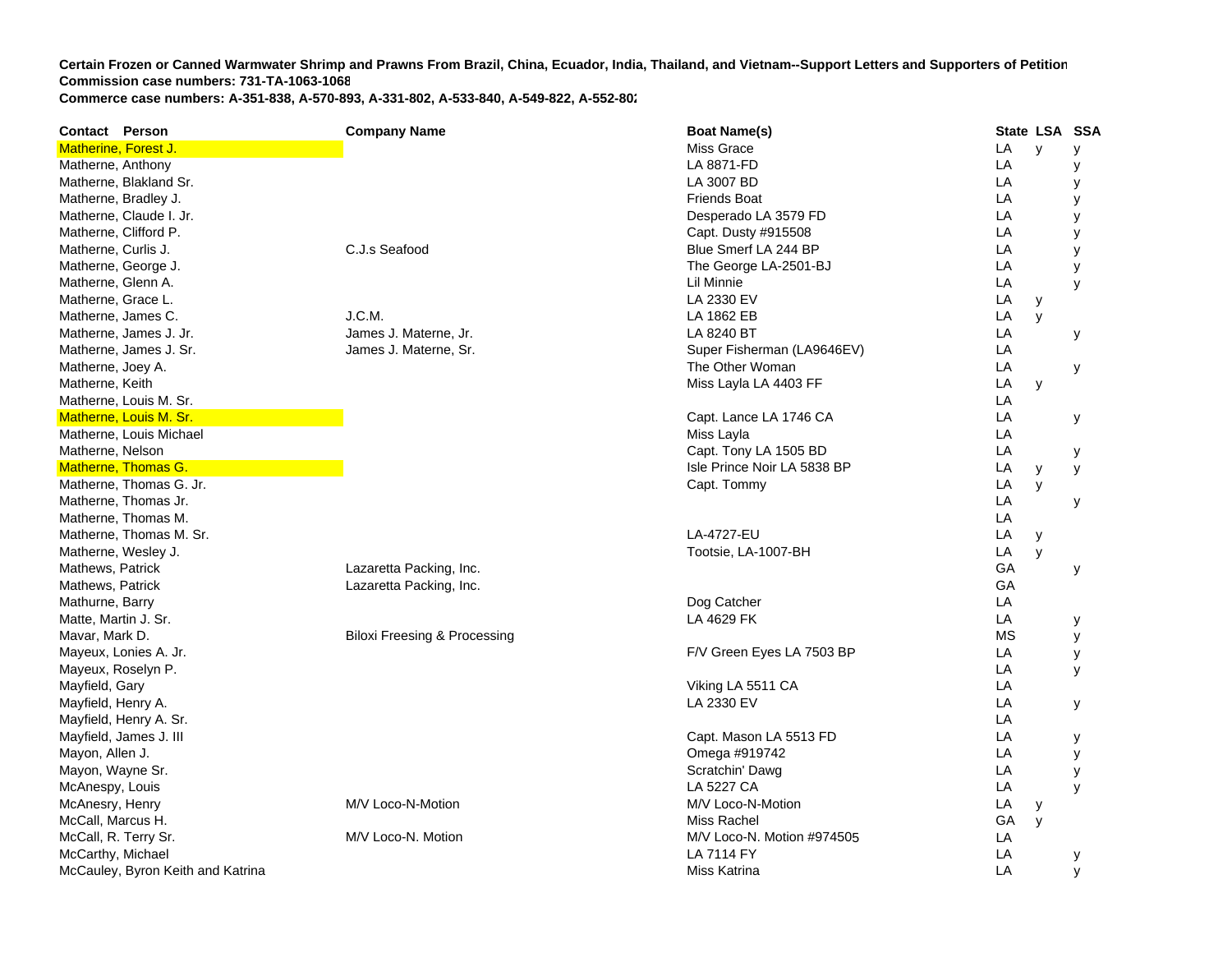| <b>Contact Person</b>               | <b>Company Name</b>                          | <b>Boat Name(s)</b>       |           | State LSA SSA |   |
|-------------------------------------|----------------------------------------------|---------------------------|-----------|---------------|---|
| McClantoc, Robert R. & Debra        | Erica Lynn, Inc.                             | Erica Lynn                | AL        | $\mathsf{y}$  |   |
| McClellan, Eugene Gardner           |                                              | Miss Sandra II            | SC        |               |   |
| McCormick, Len                      |                                              |                           | LA        |               |   |
| McCuiston, Denny Carlton            |                                              | <b>DrawPlay</b>           | <b>NC</b> |               | y |
| McDonald, Allan                     |                                              | Stacy Lynn; Harleigh Lynn | GA        |               |   |
| McElroy, Harry J.                   |                                              | LA 1159 EH                | LA        |               |   |
| McFarlain, Merlin J. Jr.            |                                              | LA 8879-EZ                | LA        |               | У |
| McGuinn, Dennis                     | Patty Trish, Inc.                            | Patty Trish II            | SC        |               | У |
| McIntosh, James Richard             |                                              | Little Joe                | <b>NC</b> |               |   |
| McIntyre, Michael D.                |                                              | LA-1992-BV                | LA        |               |   |
| McIver, John H. Jr.                 |                                              | Miss Nia                  | GA        |               | y |
| McKendree, Roy                      |                                              | Tonyo                     | FL        |               |   |
| McKenzie, Bobby E.                  | My Three Sons Inc.; Ward Seafood Inc.        | Payoff                    | GA        | y             |   |
| McKoin, Robert                      |                                              | <b>FV Gambler</b>         | LA        |               |   |
| McKoin, Robert F. Jr.               |                                              | Gambler #620925           | LA        | y             |   |
| McLendon, Jonathon S.               | M'M Shrimp Co., Inc.                         |                           | <b>MS</b> |               | У |
| McNab, Robert, Jr.                  |                                              | LA 9780 BU                | LA        |               |   |
| McQuaig, Don W.                     |                                              | Wes Win                   | GA        |               | у |
| McQuaig, Oliver J.                  | McQuaig Shrimp Co., Inc.                     | Geronime III              | <b>TX</b> |               |   |
| Medine, David P.                    | Miss Onaula                                  | LA 3755 FF                | LA        |               |   |
| Melanco, Timmy J.                   |                                              | LA 2420 BN                | LA        |               | У |
| Melancon, Brent K.                  |                                              | Chelsea Marie 1112342     | LA        |               | У |
| Melancon, Neva                      |                                              | Good Gulf 239264          | LA        |               | У |
| Melancon, Rickey                    | Lady Dolcina Inc.                            | Lady Dolcina #521933      | LA        |               | У |
| Melancon, Roland D. & Roland T. Jr. |                                              | LA 2420 BN                | LA        |               | У |
| Melancon, Sean P.                   |                                              |                           | LA        |               | У |
| Melancon, Terral J.                 |                                              | Good Gulf 239264          | LA        |               | y |
| Melanson, Ozimea J. III             |                                              | LA 6005 BP                | LA        | У             |   |
| Melarine, Raymond Joseph            |                                              | Raymond's Baby LA 1962 AP | LA        | y             |   |
| Melerine, Angela                    |                                              | Tommorrow's Dream         | LA        |               | у |
| Melerine, Brandon T.                |                                              |                           | LA        | y             |   |
| Melerine, Claude A.                 |                                              |                           | LA        |               | у |
| Melerine, Claude A. Jr.             | <b>Melerine Seafood</b>                      |                           | LA        |               | у |
| Melerine, Dean J.                   |                                              |                           | LA        |               | У |
| Melerine, Eric W., Jr.              |                                              | LA 7693 RR                | LA        |               | у |
| Melerine, John D. Sr.               |                                              | Lady Palpicia LA 5876 FD  | LA        |               | у |
| Melerine, Linda C.                  |                                              | Raymonds Baby             | LA        |               | у |
| Melford, Daniel W., Sr.             |                                              | Wife LA 7230 AH           | LA        |               |   |
| Mello, Nelvin                       |                                              | LA 9705 AX                | LA        |               | У |
| Member, Randall J. Pinnell          |                                              | Matt & Josh LA 8010 FD    | LA        |               |   |
| Men, Sophin                         |                                              | LA 9849 BC                | LA        |               | у |
| Menendez, Wade E.                   |                                              | Jeryd Allen               | LA        |               | y |
| Menesses, Dennis                    | Dennis Menesses Seafood                      | No Mas                    | LA        | У             |   |
| Menesses, James H.                  | Dragnet Seafood LLC, Randall J. Pinell, Inc. | Inspiration 1119857       | LA        |               |   |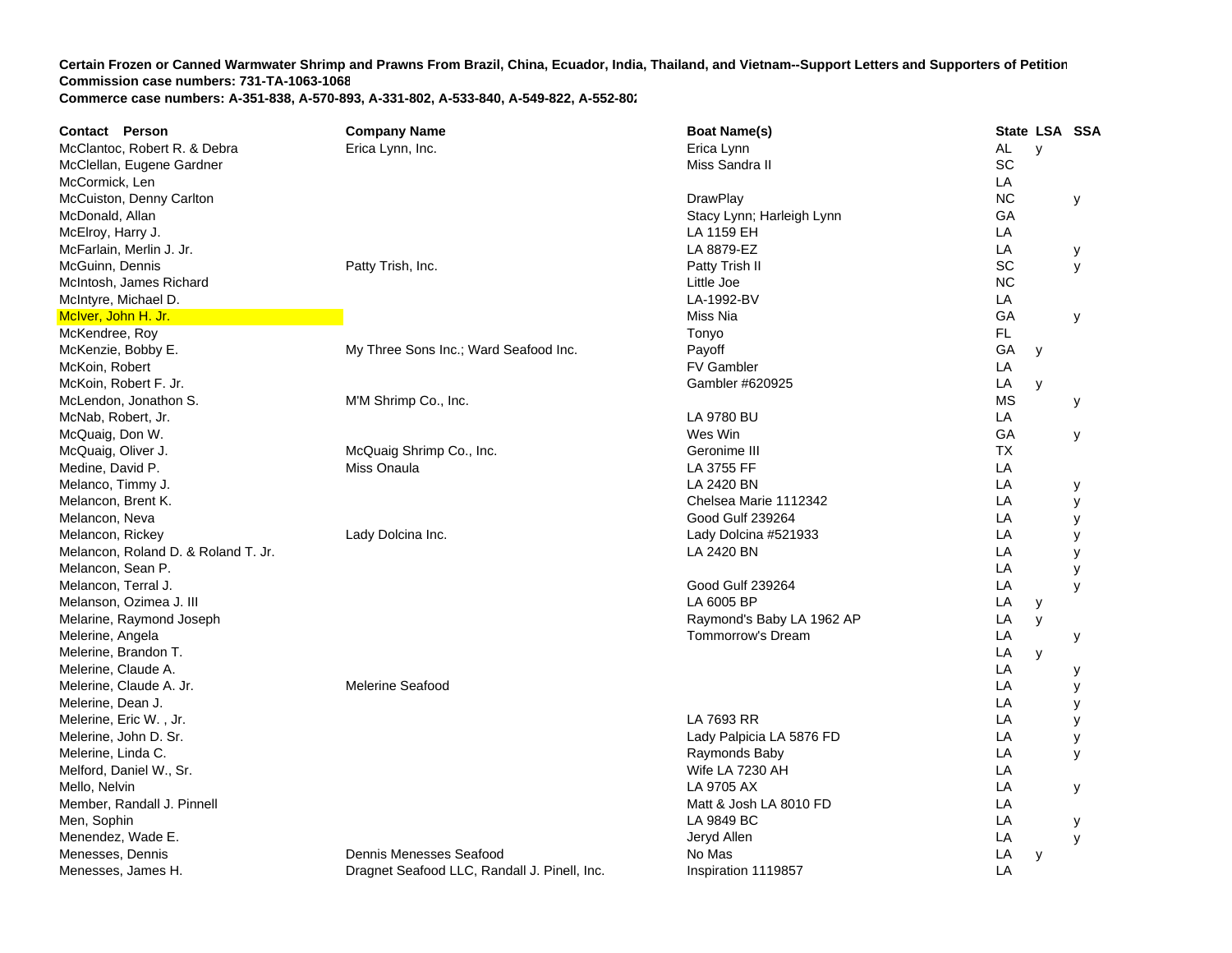| <b>Contact Person</b>          | <b>Company Name</b>                  | <b>Boat Name(s)</b>         |           | State LSA SSA |   |
|--------------------------------|--------------------------------------|-----------------------------|-----------|---------------|---|
| Menesses, Louis                |                                      | Lady Carrie                 | LA        |               | У |
| Menge, Lionel A.               |                                      | Eva Marie LA 4447 AN        | LA        |               |   |
| Menge, Vincent J.              | Capt. Opie                           | Capt. Opie LA 914 ZF        | LA        |               | у |
| Mercy, Dempsey                 | Carlino Seafood                      |                             | SC        |               | У |
| Merrick, Harold A.             |                                      | Miss, St. LA 3000 FA        | LA        |               |   |
| Merrick, Kevin, Sr.            |                                      | Outlaw LA 5868 AJ           | LA        |               | у |
| Merritt, Darren, Sr.           |                                      |                             | LA        |               | у |
| Messer, Chase                  |                                      | Lacy-Megan LA 9907BM        | LA        | y             |   |
| Meyers, Otis J.                |                                      | Midnight Gambler LA 3591 AS | LA        |               | у |
| Miarm, Soeum                   | Shrimper                             | LA 1024 BH                  | LA        |               | у |
| Michel, Steven D.              |                                      | Miss Cortney LA-2004-AZ     | LA        |               | у |
| Middleton, Dan Sr.             | Frederick-Dan                        | Frederick-Dan               | SC        |               | y |
| Migues, Henry                  |                                      | Ms. Barbara LA 5949 BJ      | LA        |               |   |
| Migues, Kevin L. Sr.           |                                      | Mr. Luke LA 6160 AY         | LA        |               | у |
| Miles, Ricky David             |                                      | Amanda Lynn                 | GA        |               | y |
| Militello, Joseph              | Militello and Son, Inc.              | Trawler "Carmela Marie"     | <b>TX</b> |               |   |
| Miller, David W. and Rhonda E. | <b>Master Brock</b>                  | Master Brock #1124634       | LA        | y             |   |
| Miller, Fletcher N.            |                                      | Master Brock                | LA        |               |   |
| Miller, James A.               |                                      | Capt. Quintin 271062        | ΜS        |               | у |
| Miller, Larry B.               | Miller & Son Seafood, Inc.           |                             | LA        |               |   |
| Miller, Mabry Allen            | <b>Miller Fishing</b>                | Rock & Roll                 | SC        |               | у |
| Miller, Michael E.             |                                      | Miss Melissa LA 1335 AL     | LA        |               |   |
| Miller, Michele K.             |                                      | LA 0743 XZ                  | LA        |               | у |
| Miller, Randy A.               |                                      |                             | LA        |               | У |
| <b>Miller, Wayne</b>           |                                      | Master Brock                | LA        |               |   |
| Millet, Leon B.                | Capt. Buck                           | Capt. Buch LA 7175 BE       | LA        |               | у |
| Millington, Donnie             |                                      | Privateer                   | FL        |               | y |
| Millington, Ronnie             |                                      |                             | <b>NC</b> |               |   |
| Millis, Moses                  |                                      | Proud Spirit #941127        | LA        |               |   |
| Millis, Raeford                |                                      | Miss Kaitlyn                | <b>NC</b> | У             |   |
| Millis, Ralford                |                                      | Miss Kaitlyn                | <b>NC</b> |               |   |
| Millis, Timmie Lee             |                                      | <b>Brittanys Pride</b>      | <b>NC</b> |               |   |
| Mine, Derrick                  |                                      |                             | LA        |               |   |
| Miner, Peter G.                | El Pedro Fishing & Trading Co., Inc. |                             | FL.       |               |   |
| Minh, Phuc-Truong              |                                      | Dong Nguyen LA 1909 BG      | LA        |               | у |
| Mitchell, Ricky Allen          | Lady Gail, Inc.                      | Lady Gail- 1036148          | <b>MS</b> |               | y |
| Mitchell, Todd                 | Delcambre Seafood                    |                             | LA        |               |   |
| Mitchum, Francis C.            | Palmetto Seafood, Inc.               | Lady Annie                  | SC        | y             |   |
| Mixon, G. C.                   |                                      |                             | GA        |               |   |
| Mobley, Bryan A.               |                                      | Corina Corina LA 2788 FH    | LA        |               | у |
| Mobley, Jimmy Sr.              |                                      | LA 9936BP-LAZ29883eo86      | LA        |               | у |
| Mobley, Robertson              |                                      | LA 5412 FE                  | LA        |               | y |
| Mock, Frank Sr.                |                                      | Miss Billie M               | LA        |               |   |
| Mock, Frankie E. Jr.           |                                      | Privateer                   | FL        | y             |   |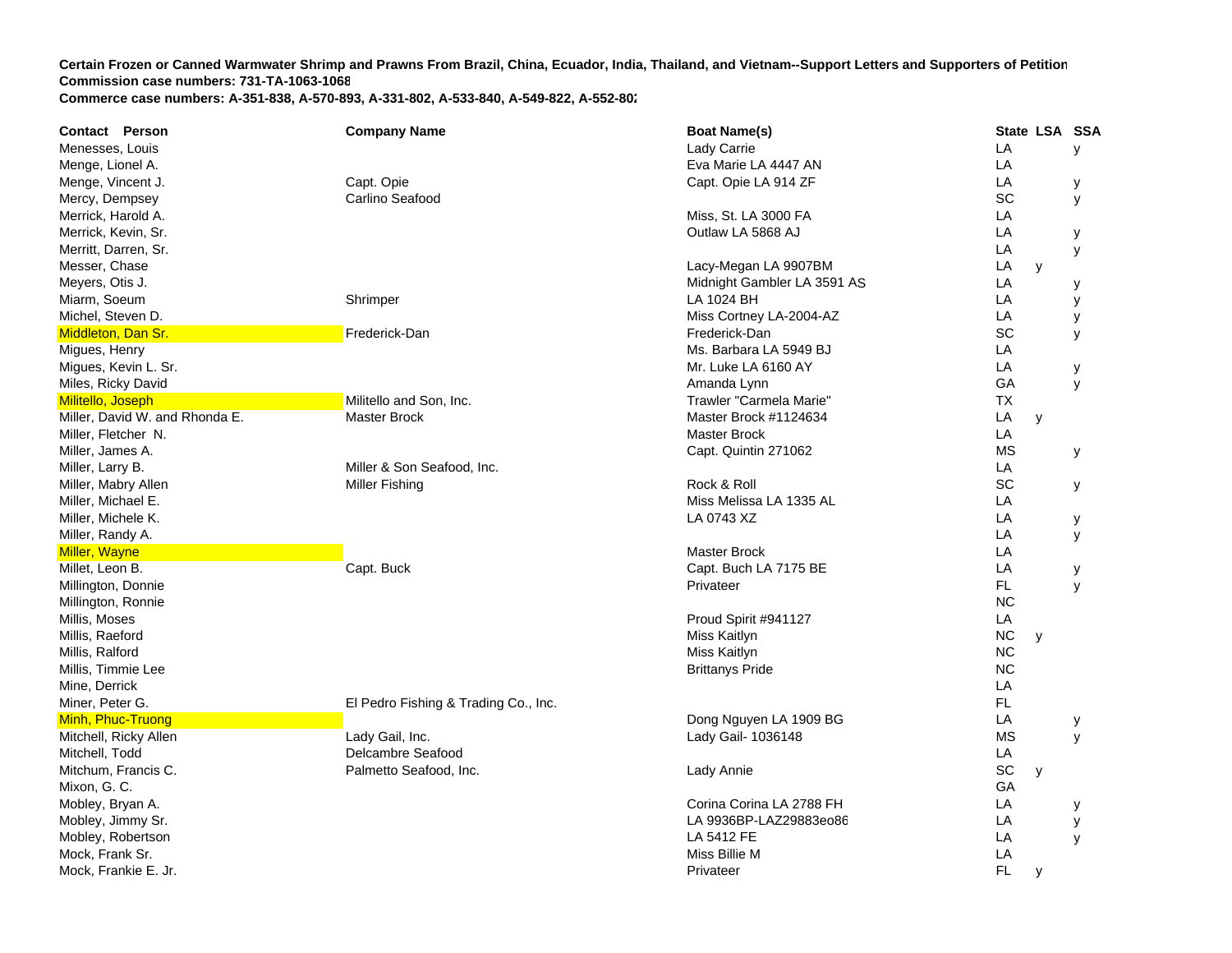| <b>Contact Person</b>        | <b>Company Name</b>        | <b>Boat Name(s)</b>       | State LSA SSA |   |   |
|------------------------------|----------------------------|---------------------------|---------------|---|---|
| Mock, Jesse R. II            |                            | Mock I                    | <b>NC</b>     |   | У |
| Mock, Terry                  |                            | Capt. Channing            | LA            |   | у |
| Molero, Louis Frank          |                            | SHA-WEE, LA 3347AK        | LA            | y |   |
| Molero, Louis III            |                            | Sha-wee                   | LA            |   |   |
| Molinere, AI L.              |                            | Snow Man LA 3548 CA       | LA            |   | у |
| Molinere, Floyd              |                            |                           | LA            |   |   |
| Molinere, Roland Jr. & Stacy |                            |                           | LA            | y |   |
| Moll, Angela                 |                            | LA 5584 CA                | LA            |   | у |
| Moll, Jerry J. Jr.           |                            | LA 1865 AV                | LA            |   | у |
| Moll, Jonathan P.            |                            | LA 5584 CA                | LA            |   | У |
| Moll, Julius J.              |                            | Lady Danielle 7531 BP     | LA            |   |   |
| Moll, Randall Jr.            | <b>RPM Enterprises LLC</b> | LA 4054 EV                | LA            |   |   |
| Mollere, Randall             |                            | LA 8250 EK                | LA            |   |   |
| Mones, Philip J. Jr.         |                            | Mister Tristen LA 3936 FC | LA            |   |   |
| Mones, Tino                  | Tino Mones Seafood         |                           | LA            | y |   |
| Moody, Guy D.                |                            | Mr. Red                   | <b>MS</b>     |   | У |
| Moore, Carl Stephen          | Cheryl Lynn Inc.           | Cheryl Lynn               | GA            |   |   |
| Moore, Curtis L.             |                            |                           | LA            |   |   |
| Moore, Kenneth               |                            | Miss "M"                  | LA            | y |   |
| Moore, Richard               | La Macarela, Inc., et al   |                           | <b>TX</b>     |   |   |
| Moore, Willis                |                            | LA 6010 BP                | LA            |   | у |
| Moot, Nguyen                 |                            | <b>Blue Wing Teal</b>     | LA            |   | У |
| Morales, Anthony             |                            | Lil Tony LA 8574 BR       | LA            |   |   |
| Morales, Clinton A.          |                            | LA 8036 AJ                | LA            |   | у |
| Morales, Daniel Jr.          | Comm. Fishing              | LA 5312 EZ                | LA            |   | У |
| Morales, Daniel Sr.          | D & M Seafood & Rental LLC | Hailey-Joe LAZ6597SC404   | LA            |   | y |
| Morales, David               |                            | Princess Taylor LA7200FD  | LA            |   | у |
| Morales, Elwood J. Jr.       |                            | Rocky & Ronald LA 3409 CA | LA            |   | у |
| Morales, Eugene J. Jr.       |                            | Mr. Vincent               | LA            |   | y |
| Morales, Eugene J. Sr.       |                            | <b>Empty Pocket</b>       | LA            |   |   |
| Morales, Kimberly & Raul     | Raul's Seafood             |                           | SC            |   | У |
| Morales, Leonard L.          |                            | LA 4507 AT                | LA            | у |   |
| Morales, Phil J. Jr.         |                            | Madison Margen LA2306bb   | LA            | y |   |
| Moran, Scott                 |                            | Ms. Elta LA 3004 BB       | LA            | y |   |
| Moreau, Allen J.             |                            | Miss Sandra LA 0585 MX    | LA            | у |   |
| Moreau, Berlin J. Sr. & Mary |                            | LA 6887 LA                | LA            |   | у |
| Moreau, Daniel R.            |                            | LA 4467 EF                | LA            | y | у |
| Moreau, Hubert               |                            | Miss Sandra               | LA            | y |   |
| Moreau, Rickey J. Sr.        |                            |                           | LA            |   | у |
| Morehead, Arthur B. Jr.      | <b>Brad Nicole Seafood</b> | Brad Nicole LA 5652 CA    | LA            |   | у |
| Moreno, Ansley               |                            | LA 3366 CA                | LA            |   | у |
| Morgan, Harold R.            |                            | LA 4992 AY                | LA            |   | у |
| Morici, John                 |                            | <b>LA 4054EV</b>          | LA            |   | У |
| Morris, Herbert Eugene       |                            | F/V Pamela Rose           | <b>NC</b>     |   | y |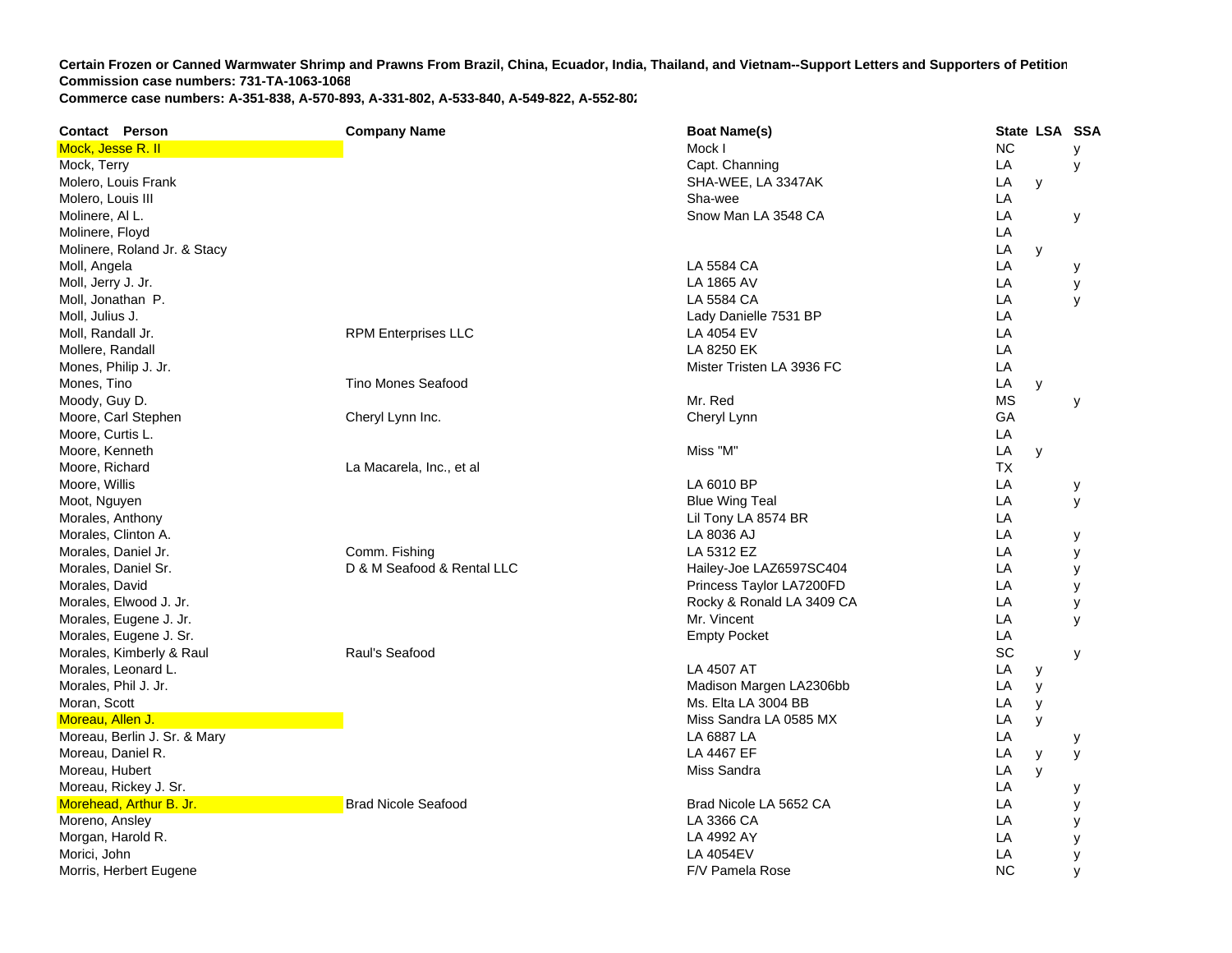**Contact Person Company Name Boat Name(s) State LSA SSA**  Morris, Jesse A. LA 8125 AH L **LA** Morris, Jesse A. Sr. LA y Morris, Preston LA y Morton, Robert A. Bonnie B NC y y Morvant, Keith M. LA 5075 BK K LA Morvant, Patsy Lishman and Communications of Riverside Bait & Tackle La Communications and Communications of LA y Moschetteiri, Chalam SC y Moseley, Kevin R. Miss Nicole SC y Mouille, William L. Da Big Moo LA 3466 B SS LA Mouton, Ashton J. Ashton Mouton LA 5801 A W LA y Moverant, Timothy LA y Mund, Mark **Nark Communist Communist Communist Communist Communist Communist Communist Communist Communist Communist Communist Communist Communist Communist Communist Communist Communist Communist Communist Communist Commu** Murphy, Denis R. Edisto Queen, LL C Edisto Queen SC Muth, Gary J. Sr. LA 1018 BV V LA Myers, Joseph E. Jr. Smokin Joe #553206 LA y Na, Tran Van Litte-Danny #599628 LA y Naccio, Andrew Anna Marie L **LA**  y Nacio, Lance M. Anna Marie L **LA**  y Nacio, Noel Sun De Sun De Sun De Sun De Sun De Sun De Sun De Sun De Sun De Sun De Sun Dew LA y Nacio, Philocles J. Sr. Sun Dew #651 059 LA y Naquin, Alton J. LA-6869-AL LA y Naquin, Andrew J. Sr. LA-7234-AU L **LA**  y Naquin, Antoine Jr. A.J's Seafood LA-7181-BR R LA y Naquin, Autry James LA-3688-BV LA y Naquin, Bobby J. and Sheila Sheila Shelia Marie LLC Sheila Marie #637078 Sheila Marie #637078 LA y Naquin, Christine and Milton H. I VJessica Gail #1097811 A y Naquin, Dean J. LA y Naquin, Donna P. Lady Donna LA y y Naquin, Earl Lady Meverly, #619491 L **LA**  y Naquin, Earl L. LA-9763-BU L **LA**  y Naquin, Freddie Freddie Naquin LA 5391 B U LA y Naquin, Gerald Capt. Havey Seafood Capt. Heavy LA-9626-E W LA y Naquin, Henry LA y Naquin, Jerry Joseph Jr. LA-3820-EV LA y Naquin, Kenneth J. Jr. LA-6213-CA LA y Naquin, Kenneth J. Sr. Naquin, Kenneth Jr. LA-6295-EK LA y Naquin, Linda L. LA-6028-BH L **LA**  y Naquin, Lionel A. Jr. Lady Dona L **LA**  y Naquin, Mark D. Jr. **Natural Library of Contract Contract Contract Contract Contract Contract Contract Contract Contract Contract Contract Contract Contract Contract Contract Contract Contract Contract Contract Contract Co** A y Naquin, Marty J. Sr. LA 6028 BH L **LA** Naquin, Oliver A. LA 4907 EU L **LA**  y Naquin, Robert LA-4818-BT T<sub>a</sub> the contract of the contract of the contract of the contract of the contract of the contract of the contract of the contract of the contract of the contract of the contract of the contract of the contract of the contr LA y Naquin, Roy A. Roy A. Naquin LA 7273 E GLA y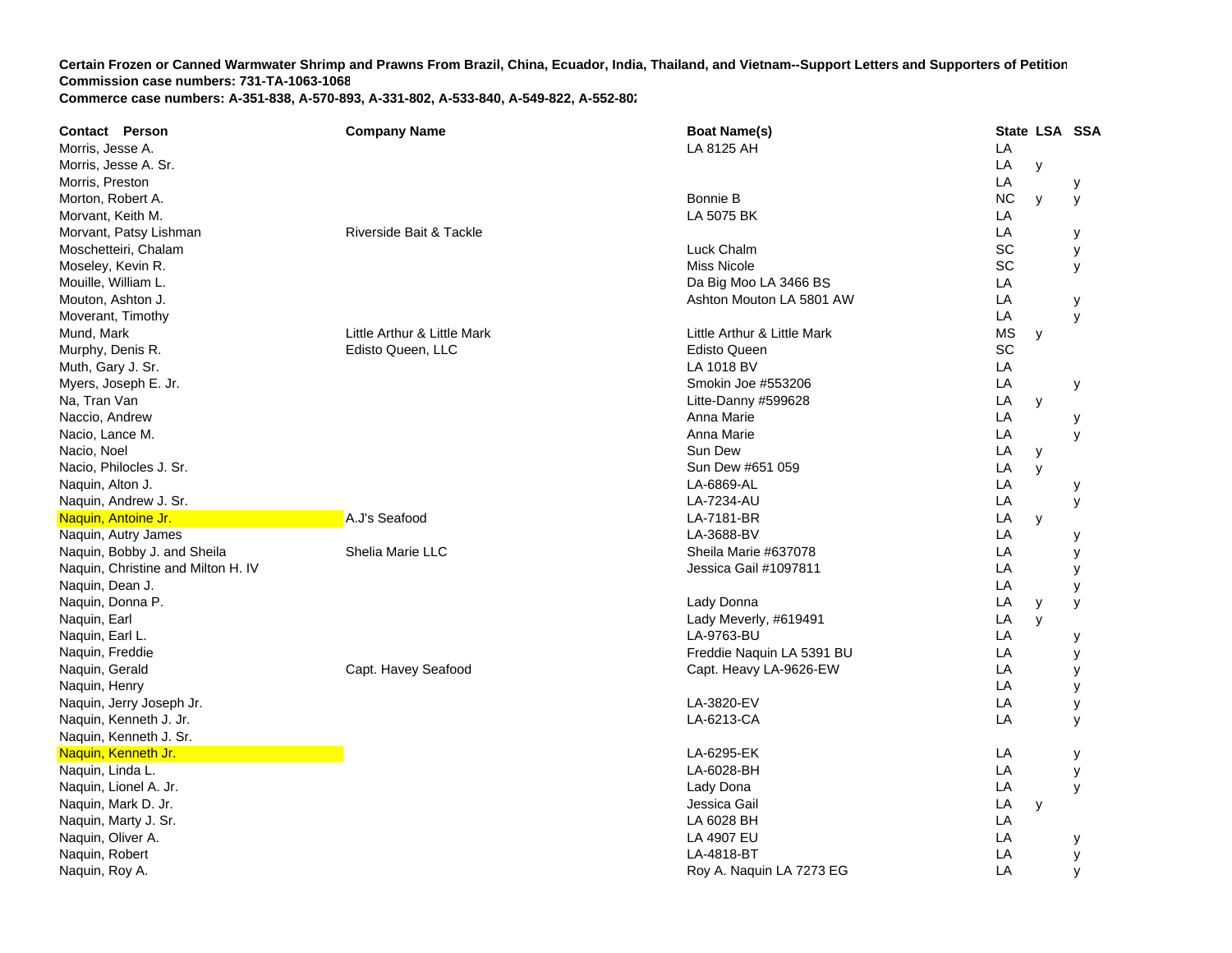| <b>Contact Person</b>       | <b>Company Name</b>                | <b>Boat Name(s)</b>                      |           | State LSA SSA |   |
|-----------------------------|------------------------------------|------------------------------------------|-----------|---------------|---|
| Naquin, Vernon              |                                    | Ninevah #530998                          | LA        |               | У |
| Navarre, Curtis J.          |                                    | LA-9996-EY                               | LA        |               | у |
| Navero, Emma & Floyd G. Jr. |                                    | Emma & Floyd 258340                      | LA        |               | у |
| Neal, Craig A.              |                                    | Capt. Craig                              | LA        |               | У |
| Neal, Roy J. Jr.            |                                    | LA-0827-RH                               | LA        | y             |   |
| Neely, Bobby H.             |                                    | Scoop LA 1145 AP                         | LA        |               | у |
| Nehlig, Raymond E. Sr.      |                                    | Barbara Jean                             | LA        |               | у |
| Neil, Dean                  |                                    | Great Lady 916287                        | LA        | y             |   |
| Neil, Jacob                 |                                    | Mr. Neil                                 | LA        |               | у |
| Neil, Robert J. Jr.         |                                    | LA 7605 FA                               | LA        |               | у |
| Nelson, Deborah             | Parramore Inc.                     | Parramore Banks                          | AL        |               | y |
| Nelson, Elisha W.           |                                    | Sid-Mac, Barracuda, Miss Sarah & Charity | <b>AL</b> |               |   |
| Nelson, Ernest R.           |                                    | Miss Gwen                                | LA        |               | У |
| Nelson, Faye                | Mickey's Net                       | Golden Eagle                             | <b>AL</b> | y             |   |
| Nelson, Fred H. Sr.         | Miss Janel Corporation             | Nanny Granny; Miss Janel Inc.            | <b>AL</b> |               |   |
| Nelson, Gordon Kent Sr.     |                                    | Amy Gay 655298                           | LA        |               |   |
| Nelson, Gordon W. III       | Nelson and Son                     | Deborah Ann                              | GA        |               | у |
| Nelson, Gordon W. Jr.       | Nelson's Quality Shrimp<br>Company |                                          | GA        |               |   |
| Nelson, William O. Jr.      |                                    | Trawler: Amy Gay                         | AL        |               |   |
| Nelton, Aaron J. Jr.        |                                    | King of the Sea                          | LA        |               | У |
| Nelton, Steven J.           |                                    | 909395                                   | LA        |               |   |
| Newell, Ronald B.           |                                    | No Stranger #697410                      | LA        |               | у |
| Newsome, Thomas E.          |                                    | <b>Flat Boat</b>                         | LA        |               | у |
| Newton, Paul J.             |                                    | God's Timing                             | LA        |               | у |
| Neyuh, Dong Xuan            | <b>White Bird</b>                  | White Bird 909782                        | LA        |               | у |
| Ngo, Hung V.                | Tony-N                             | Tony-N 656386                            | LA        |               | у |
| Ngo, Liem Thanh             | Lucky I                            | Lucky I 655408                           | LA        |               | У |
| Ngo, The                    | The NGO                            | Double T                                 | <b>TX</b> |               | У |
| Ngo, Truong Dinth           | Anthony Boy I                      | Anthony Boy I                            | LA        |               |   |
| Ngo, Vu Hoang               |                                    | LA-5003 CA                               | LA        |               | У |
| Ngu, Thoi                   |                                    | Miss Lana 588594 & Lady Andana 1037495   | LA        |               |   |
| Nguyen, Amy                 |                                    | Miss Amy-945763                          | <b>MS</b> |               | у |
| Nguyen, An Hoang            |                                    |                                          | <b>TX</b> |               |   |
| Nguyen, Andy Dung           |                                    | LA 3282 FF                               | LA        |               |   |
| Nguyen, Anh                 |                                    | T&A Morning Star II #1119953             | LA        |               | у |
| Nguyen, Auyan               |                                    | LA 1021 CA                               | LA        |               | y |
| Nguyen, Ba                  |                                    | F/V "Lucky 13"                           | <b>TX</b> |               | y |
| Nguyen, Bac Van             | Lucky Lady II                      | Lucky Lady II #914124                    | LA        |               |   |
| Nguyen, Bao Q.              |                                    |                                          | LA        |               | у |
| Nguyen, Bich Thao           |                                    | Dang Brothers #1106603                   | <b>MS</b> |               | У |
| Nguyen, Bich Thao           | <b>Weems Bros</b>                  | St. John & Dang Bros                     | <b>MS</b> |               |   |
| Nguyen, Bien                |                                    |                                          | LA        |               |   |
| Nguyen, Binh                |                                    | LA-6827 CA                               | LA        |               | У |
| Nguyen, Binh                |                                    | <b>Big Corey 1121787</b>                 | LA        |               | У |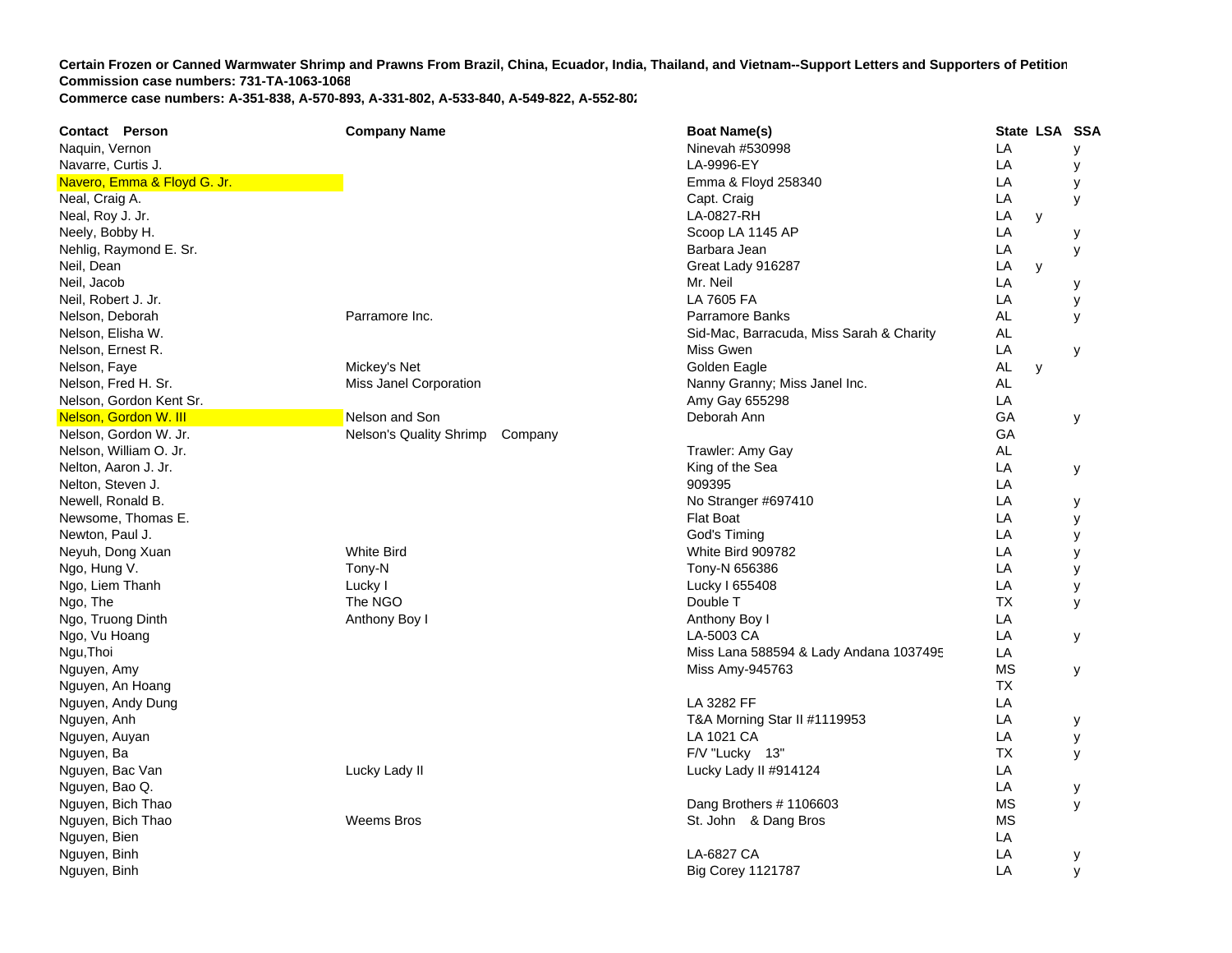**Contact Person Company Name Boat Name(s) State LSA SSA**  Nguyen, Binh and MS you are the controller of the controller of the corey and the corey and the corey are the core of the core of the core of the core of the core of the core of the core of the core of the core of the core Nguyen, Binh Cong **Francis Brothers, Inc. #918587** Local Exempe of Prancis Brothers, Inc. #918587 LA y Nguyen, Binh V. Louisiana Man LA 9746 BU L A y Nguyen, Can Van LA 2202 AY LA y Nguyen, Cath V. lucky Lady 911863 lucky Lady 911863 lucky let a lucky Lady 911863 lucky lucky lady lucky Lady 1 **LA**  y Nguyen, Charlie **Natural Angle Midnight Angle** MS Natural Angle Day Angel-Midnight Angle MS Nguyen, Chien Weems Bros Virgin Mary MS y Nguyen, Chien Van Maria Van Maria Music Mis An Maria Van Maria Van Maria Van Maria Van Maria Van Maria Van Mari ANguyen, Chin St. Vincent 906971 L **LA** Nguyen, Chinh Van St. Martyrs VN St. Martyrs VN 917504 **LA**  y Nguyen, Christian Ms. Jennifer 1033240 **LA**  y Nguyen, Chung **Port Marine Supplies** Port Marine Supplies **Port Access Contains Access Containe** Chung Port Marine Supplies **The Captain Thomas Thomas Thomas** Thomas Thomas Thomas Thomas Thomas Thomas Thomas Thomas Thomas **TX**  y Nguyen, Chung Van Captian Thomas Trawler, Inc. Captain Thomas Trawler, Inc. Captain Thomas Trawler, Inc. Captain Thomas Trawler, Inc. Captain Thomas Trawler, Inc. Captain Thomas Trawler, Inc. Captain Thomas Trawler, Inc. C TX Nguyen, Chuong Hoang Angel LA 6511 CA LA Nguyen, Chuong V. Kevin-N #913550 LA Nguyen, Chuyen Weems Bros Lady Tiffany MS y Nguyen, Coolly Dinh **Mr. Coolly Mr. Coolly Coolly Coolly Cool**ly Mr. Coolly 1032886 LA Nguyen, Cuong **Miss Lyly 661190** Lyly 661190 **LA**  y Nguyen, Dai Dai Nguyen LA 7063 B R LA y Nguyen, Dan Miss Karyn Lawren a tha a tha ann an t-aith ann an t-aith ann an Miss Karyn Lawren a t-aith an Lawren L **LA** Nguyen, Dan Van Lady Stephanie #639677 LA y Nguyen, Dan Van Man Miss Christine III Dan Nguyen #1098003 LA y Nguyen, Dang St. Paul Theory of the St. Paul Theory of the St. Paul Theory of the St. Paul Theory of the St. Paul T TX y Nguyen, Danny Lady Stephanie 639677 LA Nguyen, De Van #125305 de La De La De La De La De La De La De La De La De La De La De La De La De La De La De Nguyen, Den Sea Commander (Sea Commander ) and Sea Commander (Sea Commander ) and Sea Commander (Sea Commander Sea Commander V TX y Nguyen, Diem Diem Inc. Princess Mai, Miss Dana & Andrew T V MS y Nguyen, Dien Cam Ranh 932728 LA Nguyen, Diep T & T Seafood Tommy T **TX**  y Nguyen, Dinh Weems Bros Lady of the Sea MS Nguyen, Dong T. Dong T. Nguyen LA 6022 B G LA y Nguyen, Dong X. Commercial Fisherman Binguyen, Dong X. Binh Minh I LA 3916 CA LA y Nguyen, Duc Rebel LA 2333 GE LA y Nguyen, Duc Van St. Joseph #946137 LA LA y Nguyen, Dung MI0042AP MS Nguyen, Dung Ngoc **Nguyen LA 5287 FF** LA 5287 FF LA 5287 FF LA 5287 FF LA 5287 FF LA 5287 FF LA 5287 FF LA 5287 FF LA 5287 FF LA 5287 FF LA 5287 FF LA 5287 FF LA 5287 FF LA 5287 FF LA 5287 FF LA 5287 FF LA 5287 FF LA 5287 Nguyen, Duong V. TXNguyen, Duong Xuan Me Kong LA 5540 CMB Me Kong LA 5540 CMB Me Kong LA 5540 CMB Me Kong LA 5540 CMB Me Kong LA 5540 CMB Me Kong LA 5540 CMB Me Kong LA 5540 CMB Me Kong LA 5540 CMB Me Kong LA 5540 CMB Me Kong LA 5540 CMB Me Me Kong LA 5540 CA LA y Nguyen, Dvoc Chin Nguyen Co. St. Vincent II 906971 L A y Nguyen, Gary **Philo LLC** Phiho LLC Phi-Ho & Little Binny **Phi-Ho Business Communist Communist Communist Communist Communist Communist Communist Communist Communist Communist Communist Communist Communist Communist Communis** Nguyen, Giang T. Capt. St. Peter T TX Nguyen, Giau Van Michael Nauyen LA 5144 C A LA y Nguyen, Ha T. St. Pankico 1040384 L Ay

Nguyen, Ha Van Hull and Holland and Holland and Holland and HV #1071077565 later and HV #1071077565 later and H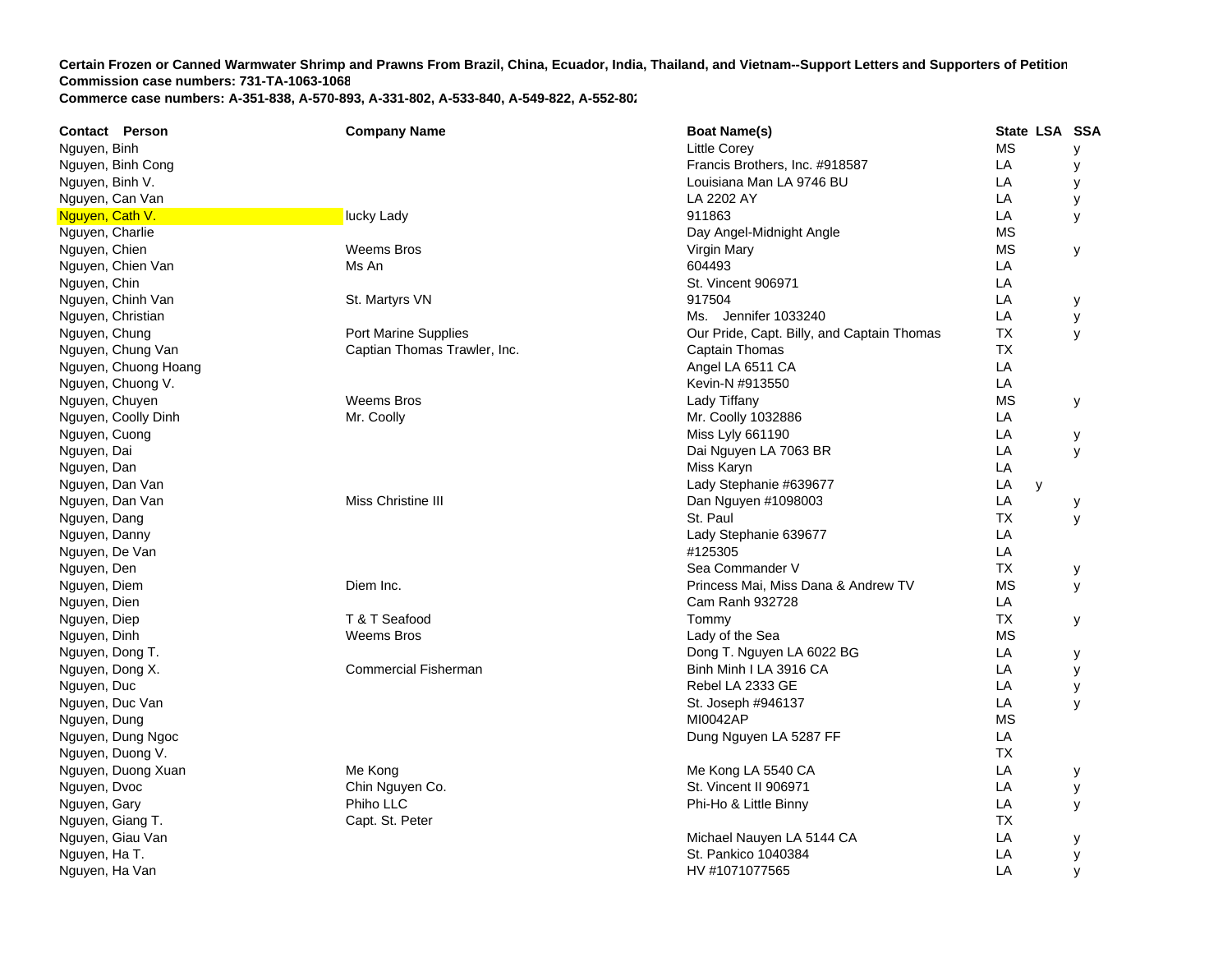| <b>Contact Person</b>       | <b>Company Name</b>      | <b>Boat Name(s)</b>                         | State LSA SSA |   |   |
|-----------------------------|--------------------------|---------------------------------------------|---------------|---|---|
| Nguyen, Hai                 |                          | Diamnd Head #928816                         | LA            |   | y |
| Nguyen, Hai Van             |                          | Diamond Head                                | LA            |   | y |
| Nguyen, Han V.              |                          | Princess Jasmine Jane # 1023214             | FL.           |   |   |
| Nguyen, Hang                | Double Do, Inc.          | Double Do #111467                           | LA            |   |   |
| Nguyen, Hanh T.             | Southshore Seafood       |                                             | LA            | y |   |
| Nguyen, Harry H.            |                          | Harry Hai Nguyen 27969                      | LA            |   | у |
| Nguyen, Henri Hiep          |                          | (ex- Capt Tony- 911512); Capt Henri- 911512 | ΜS            |   | y |
| Nguyen, Henry-Trang         | St. Peter                | St. Peter 699333                            | LA            |   |   |
| Nguyen, Hien                |                          | Miss Jade                                   | <b>TX</b>     |   |   |
| Nguyen, Hiep                |                          | Luck Anthony                                | AL            |   |   |
| Nguyen, Ho V                | Mr. & Mrs. Inc.          | Mr & Mrs 607651                             | LA            |   |   |
| Nguyen, Hoa                 |                          | Thanh Phong LA 2515 FF                      | LA            |   | у |
| Nguyen, Hoa N.              |                          | Little Eagle LA 3487 FF                     | LA            |   | у |
| Nguyen, Hoang               |                          | Seagull   #1103636                          | LA            |   | У |
| Nguyen, Hoang               |                          | Seagull II #1050022                         | LA            |   |   |
| Nguyen, Hoi                 | My Angel II              | #1060187                                    | <b>MS</b>     |   | У |
| Nguyen, Hung                |                          | Lady Jane 659665                            | LA            |   |   |
| Nguyen, Hung                |                          | LA 6506 AZ                                  | LA            |   | у |
| Nguyen, Hung M.             | Ocean Bird Inc.          | Ocean Bird # 909536                         | LA            |   | у |
| Nguyen, Hung Van            |                          | LA 9227 BC                                  | LA            |   | y |
| Nguyen, Huu Nghia           |                          |                                             | <b>TX</b>     |   |   |
| Nguyen, Jackie Tin          | Hoang Long I, II         |                                             | <b>TX</b>     |   |   |
| Nguyen, James               |                          | F/V Dragon Sea 1114679                      | <b>MS</b>     |   |   |
| Nguyen, Jennifer            | Captain T/Thiet Nguyen   | Captain T. 04102001                         | LA            | y |   |
| Nguyen, Jimmy               |                          | LA 4415 BR                                  | LA            |   | у |
| Nguyen, Jimmy               | Five Princesses Inc.     | <b>Five Princess</b>                        | LA            |   | у |
| Nguyen, Joachim             | Maria Sandi              | Maria Sandi 912281                          | LA            |   |   |
| Nguyen, Joe                 | Capt. Peter Long Inc.    | Capt. Peter Long Inc. #1042281              | LA            |   | у |
| Nguyen, John R.             | Weems Bros               | Capt. J. Kevin                              | MA            |   | у |
| Nguyen, John V.             |                          | Miss Theresa II                             | LA            |   | у |
| Nguyen, Johnny              |                          | Lady Mary                                   | <b>TX</b>     |   |   |
| Nguyen, Joseph Minh         | Captain Truong Phi Corp. | Captain Truong Phi #1091363                 | LA            |   | У |
| Nguyen, Kenny Hung Mong     |                          | Capt. Kenneth LA 4107 BU                    | LA            |   |   |
| Nguyen, Khanh               |                          | Sea Eagle                                   | <b>TX</b>     |   | у |
| Nguyen, Khanh and Viet Dinh |                          | Princess Jestyna # 1104583                  | <b>MS</b>     |   | У |
| Nguyen, Khanh Q.            |                          | LA 6141 AJ                                  | LA            |   |   |
| Nguyen, Khiem               |                          | Ryland                                      | CA            |   | У |
| Nguyen, Kim                 |                          | Arc Angel & Lady Whitney                    | <b>TX</b>     |   |   |
| Nguyen, Kim                 |                          | Capt. Lee (le14227)                         | <b>MS</b>     |   |   |
| Nguyen, Kinh V.             |                          | Angela B                                    | LA            |   |   |
| Nguyen, Lai                 |                          | St. Therese 1038374                         | LA            |   | У |
| Nguyen, Lai                 |                          | Miss Sandy #698165                          | LA            |   | у |
| Nguyen, Lai Tan             | Hanh Lai, Inc.           | Miss Khanhito #1039111                      | LA            |   | у |
| Nguyen, Lam Van             | <b>KTC Fishery LLC</b>   | Sea Angel 621169                            | LA            |   | У |
|                             |                          |                                             |               |   |   |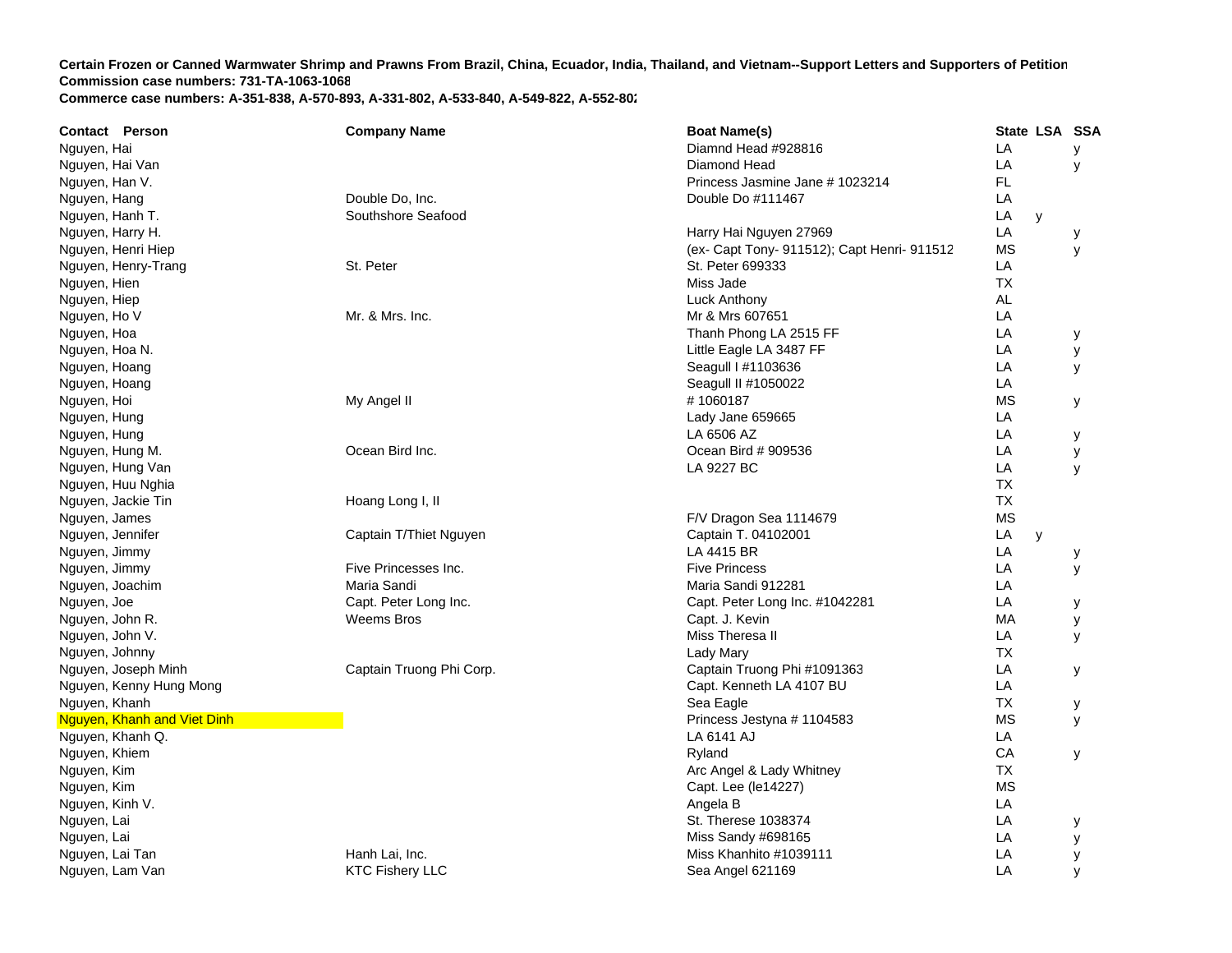| <b>Contact Person</b> | <b>Company Name</b>          | <b>Boat Name(s)</b>                          | State LSA SSA |   |
|-----------------------|------------------------------|----------------------------------------------|---------------|---|
| Nguyen, Lang          |                              | LA 5328 FE                                   | LA            | У |
| Nguyen, Lang          |                              | Joey Boy                                     | LA            | у |
| Nguyen, Lanh          | TA T. Vo Inc.                | St. Vincent 4 #909535                        | LA            | У |
| Nguyen, Lap Van       | Rang Dong                    | Rang Dong LA 1673 CA                         | LA            |   |
| Nguyen, Le            |                              | St. Peter III 682306                         | LA            | у |
| Nguyen, Lien Thi      |                              | Dressen Kim LA 3139 FF                       | LA            | У |
| Nguyen, Linda Oan     | Tot & Linda Inc.             | Victory #669148                              | LA            | У |
| Nguyen, Linh Thi      | St. Vincent Gulf Shrimp Inc. |                                              | LA            | y |
| Nguyen, Lintt Danny   | Capt. L.D. Seafood Inc.      | Miss Trang I #1095877; Miss Trang II #910157 | LA            | у |
| Nguyen, Lluu          | Napoleon SF                  | LA 3721 CA                                   | LA            | у |
| Nguyen, Loc           | <b>Commercial Fishermen</b>  | Binh Minh II LA 9395 BP                      | LA            | у |
| Nguyen, Loi           |                              | Captain Duc LA 1733 EF                       | LA            | у |
| Nguyen, Loi           |                              | Capt. Vincent 1040383                        | LA            | у |
| Nguyen, Long Phi      |                              | LA 8543 AX                                   | LA            | y |
| Nguyen, Long T.       |                              | Miss Keran 281595                            | LA            | У |
| Nguyen, Luom T.       | Sea Eagle                    | Sea Eagle LA 5032 FE                         | LA            | у |
| Nguyen, Mai Van       | Sea Hawk I                   | Sea Hawk I #9100412                          | LA            | y |
| Nguyen, Mao-Van       |                              | Me Kong LA 3226 CA                           | LA            |   |
| Nguyen, Mary          | Chackbay Lady                | Chackbay Lady 913789                         | LA            | у |
| Nguyen, Minh          |                              | LA 8510 FD                                   | LA            | y |
| Nguyen, Minh          |                              | LA 5328 FF                                   | LA            | y |
| Nguyen, Minh          |                              | Phuoc Hai                                    | LA<br>y       |   |
| Nguyen, Minh          |                              | Lucky Boat                                   | LA            |   |
| Nguyen, Minh Ngoc     | Lucky                        | Lucky 10669211                               | LA            |   |
| Nguyen, Minh Van      |                              | Miss Jennie Star LA 923246                   | LA<br>y       |   |
| Nguyen, Minh Van      |                              | Phuoc Hai #914273                            | LA            | у |
| Nguyen, Mui Van       |                              | Ms Jennifer 1033240                          | LA            | у |
| Nguyen, Mung T.       |                              | <b>BD LA 2113</b>                            | LA            | у |
| Nguyen, My Le Thi     | My-Le Thi Nguyen             | Captain Allen                                | <b>TX</b>     | У |
| Nguyen, My Tan        |                              | Friend Ship 1129494                          | LA            |   |
| Nguyen, My V.         |                              | Captain My LA1701FH                          | LA            | У |
| Nguyen, Nancy         |                              | <b>Sky Blue 927179</b>                       | LA            |   |
| Nguyen, Nghi Q.       | Hong Nga, Inc.               | Hong Nga I #1096487; Hong Nga II #1117721    | LA            | у |
| Nguyen, Nghia         |                              | LA-6101-BL                                   | LA            | У |
| Nguyen, Ngiti         |                              | Sun Rise                                     | LA            | y |
| Nguyen, Ngoc Tim      |                              |                                              | LA            |   |
| Nguyen, Ngoc Van      |                              | Night Hawl LA 9026 AZ                        | LA            | у |
| Nguyen, Nguyet        |                              | Blue Waters (592760) MI 0761 AY              | <b>MS</b>     | У |
| Nguyen, Nhi           | <b>Weems Bros</b>            | Sea Angel & Sea Angels II                    | <b>MS</b>     |   |
| Nguyen, Nuona         |                              | Capt. Sang 910364                            | LA            |   |
| Nguyen, Nuong         | Capt. Sang                   | Nuong Nguyen #910364                         | LA            | у |
| Nguyen, Peter         | Little World                 | Little World 696328                          | LA            | у |
| Nguyen, Peter V.      |                              | Sea Hunter- 1122117                          | MS            | y |
| Nguyen, Phe           |                              | Tamie 679761                                 | LA            |   |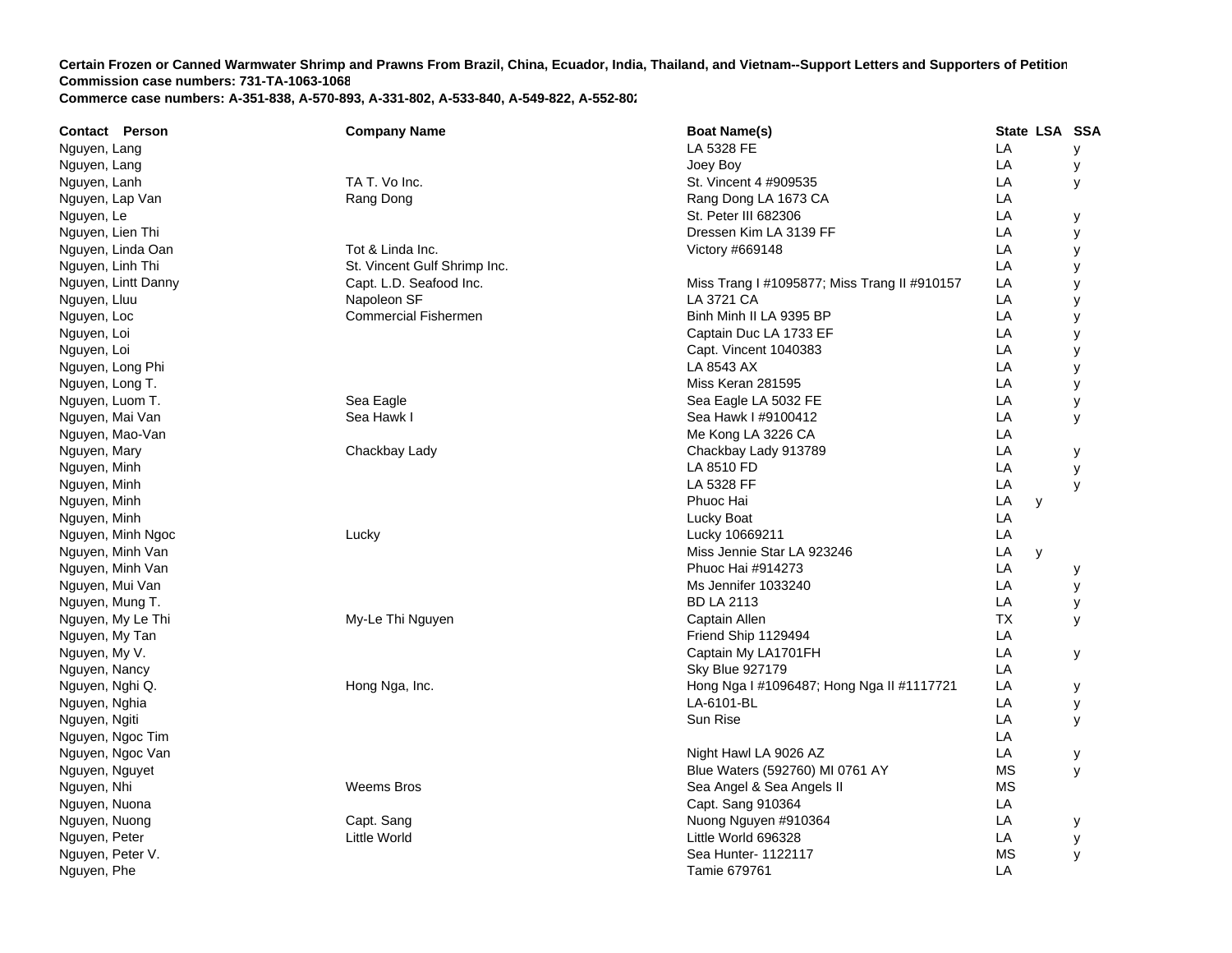| <b>Contact Person</b> | <b>Company Name</b>      | <b>Boat Name(s)</b>                                  |           | State LSA SSA |   |
|-----------------------|--------------------------|------------------------------------------------------|-----------|---------------|---|
| Nguyen, Phong Ngoc    | Icy Seafood Inc.         | 263215 & 337644                                      | LA        |               | у |
| Nguyen, Phong T.      |                          | LA 1110 FG                                           | LA        |               | У |
| Nguyen, Phong Xung    | Captain                  |                                                      | LA        |               | У |
| Nguyen, Phu Huu       |                          | Capt Thanh II, Capt Thanh IV                         | <b>MS</b> |               | У |
| Nguyen, Phuc          |                          | Pacifics                                             | LA        |               | y |
| Nguyen, Phuoc H.      | Si Ky Lan, Inc.          | Si Ky Lan #697234                                    | LA        |               |   |
| Nguyen, Phuoc Van     | Captain Miss Cammy Nhung | Captain Cammy Nhung #1106033                         | LA        |               | У |
| Nguyen, Phuong        |                          | Lucky Jimmy- 1033234                                 | <b>MS</b> |               | У |
| Nguyen, Phuong        | Huyen, Inc               | Blue Crystal 909049                                  | LA        |               |   |
| Nguyen, Quang         | Nguyen Express           | Nguyen Express #1117260                              | LA        |               | у |
| Nguyen, Quang Dang    |                          | Vinh Kaitlin LA 7014 BR                              | LA        |               | У |
| Nguyen, Quang Dinh    |                          | Lucky Lady II #914124                                | LA        |               | у |
| Nguyen, Quang Van     |                          | Nguyen Express                                       | LA        |               | У |
| Nguyen, Quoc Van      |                          | Randy Boy LA-7329-AU                                 | LA        | y             | У |
| Nguyen, Quyen Minh    |                          | Sea Flower LA-8049-FR                                | LA        |               |   |
| Nguyen, Quyent        |                          | LA1021CA                                             | LA        |               |   |
| Nguyen, Quyen-Van     |                          | Miss Julia 919061                                    | LA        |               | у |
| Nguyen, Ran T.        | Weems Bros               | Capt. Thomas                                         | <b>MS</b> |               | У |
| Nguyen, Randon        |                          | Randon Nguyen LA 9009 BD                             | LA        |               |   |
| Nguyen, Richard       |                          | Mary Ann Tran III                                    | <b>MS</b> |               | У |
| Nguyen, Rick          | Vina Enterprises Inc.    | Discover II & Master Mack                            | LA        |               |   |
| Nguyen, Ricky Thinh   | <b>Weems Bros</b>        | Mr. Ricky                                            | LA        |               | У |
| Nguyen, Sam           |                          | 697234                                               | LA        |               |   |
| Nguyen, Sandy Ha      | Si Ky Lan, Inc.          | 697234                                               | LA        |               |   |
| Nguyen, Sang          | Weems Bros Seafood       | <b>Miss Brittney</b>                                 | <b>MS</b> | у             |   |
| Nguyen, Sau V.        |                          | LA 4953 EV                                           | LA        | y             |   |
| Nguyen, Si Ngoc       |                          |                                                      | TX.       |               |   |
| Nguyen, Son Thanh     |                          | Capt. Thanh, Capt. ThanhIII & Capt. Thanh V          | <b>MS</b> |               | У |
| Nguyen, Son Van       | Si Ky Lan, Inc.          | Si Ky Lan II 697234                                  | LA        |               |   |
| Nguyen, Steven Giap   |                          | Master Steven # 1087157, Master Steven II # 11098 TX |           |               | У |
| Nguyen, Tai           | Fisherman                | Capt. T LA 3909 CA                                   | LA        |               |   |
| Nguyen, Tai The       |                          | <b>Five Queens</b>                                   | <b>MS</b> |               | У |
| Nguyen, Tai Thi       | Theresa Seafood, Inc.    |                                                      | LA        |               |   |
| Nguyen, Tam           |                          | Christina                                            | <b>MS</b> |               | У |
| Nguyen, Tam Thanh     | Weems Bros.              | Miss Tammy                                           | <b>MS</b> |               |   |
| Nguyen, Tam V.        |                          | Christina                                            | <b>MS</b> |               | У |
| Nguyen, Tam Van       |                          | Elizabeth T. #913059                                 | LA        |               |   |
| Nguyen, Tdan Van      |                          | St. Martine II 104517                                | LA        |               |   |
| Nguyen, Ten Tan       | Timmy Boy Corp.          | Timmy Boy 699449                                     | LA        |               | у |
| Nguyen, Thach         |                          | Seagull I 1103636                                    | LA        |               | у |
| Nguyen, Thang         |                          | Master NT                                            | LA        |               | у |
| Nguyen, Thang         | BJB, LLC                 | BJB #1108913                                         | LA        |               | у |
| Nguyen, Thanh         |                          | Thanh LA 1929 FF                                     | LA        |               | у |
| Nguyen, Thanh         |                          | Night Star III                                       | LA        |               | y |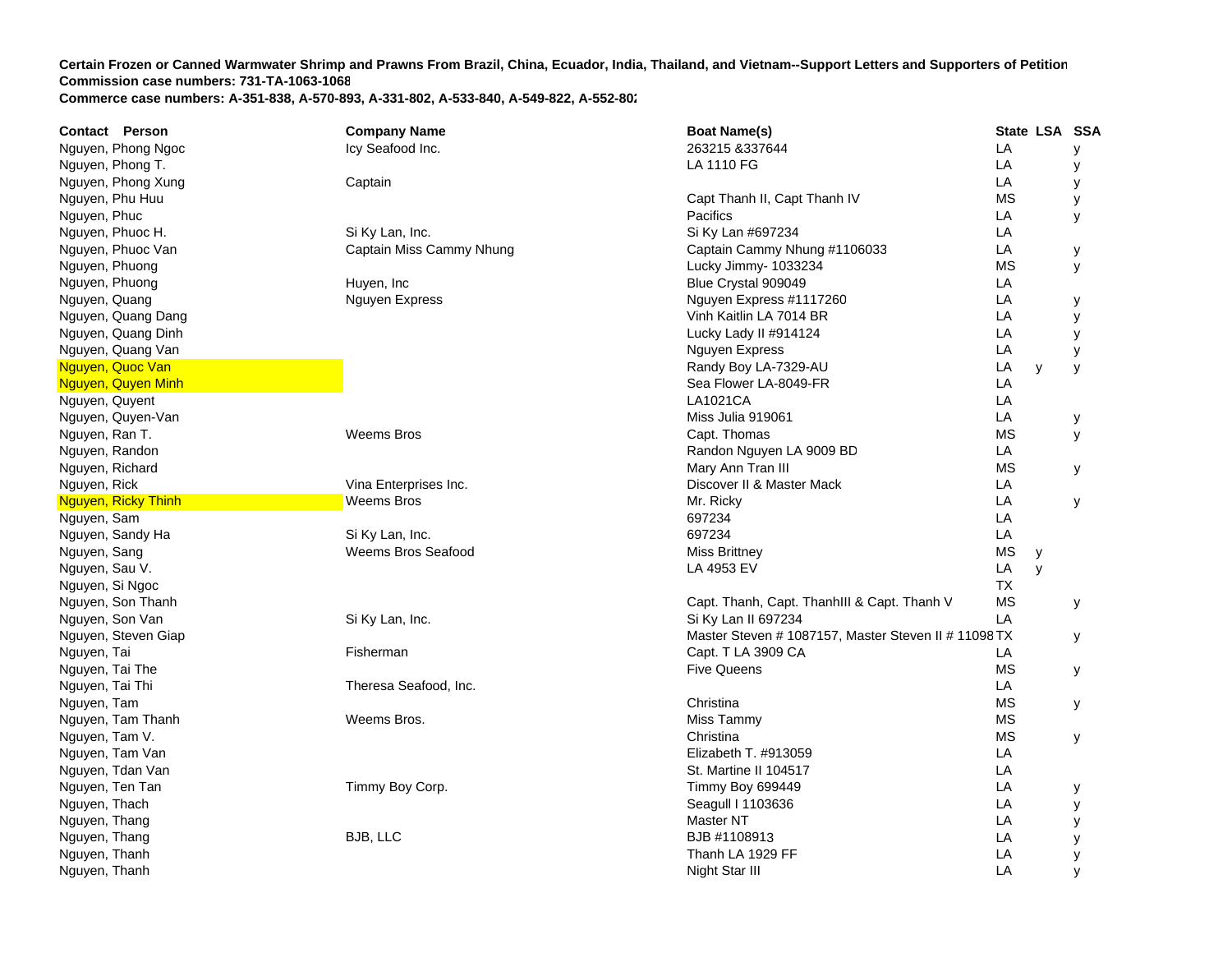| <b>Boat Name(s)</b><br><b>Contact Person</b><br><b>Company Name</b>        |           |   | State LSA SSA |
|----------------------------------------------------------------------------|-----------|---|---------------|
| Nguyen, Thanh<br>St. Joseph<br>St. Joseph 626661                           | LA        |   |               |
| St. Joseph<br>St. Joseph<br>Nguyen, Thanh                                  | LA        |   |               |
| Nguyen, Thanh                                                              | <b>TX</b> |   |               |
| Nguyen, Thanh P.<br>Master N.T. Inc.<br>Master N.T.                        | LA        |   | У             |
| LA 5021 BG 262930<br>Nguyen, Thao                                          | LA        |   |               |
| Nguyen, Thi Bich Hang<br>Capt. John 681186                                 | <b>MS</b> |   | у             |
| Jennifer Nguyen/Capt. T<br>Capt. T 04102001<br>Nguyen, Thiet               | LA        |   | у             |
| LA 4043 EU<br>Nguyen, Tho Duke                                             | LA        |   | у             |
| Sea King<br>Nguyen, Thoa                                                   | LA        |   | y             |
| Nguyen, Thoa D.<br>Sea King #1128473                                       | LA        | y |               |
| Nguyen, Thoa Thi<br>Francis Brothers, Inc.<br>Francis Brothers Inc. 918587 | LA        |   |               |
| Nguyen, Thomas<br>Sea Commander, Sea Commander III & Sea Comm TX           |           |   |               |
| Nguyen, Thu Duc<br>Capt. Two 697506<br>Shrimp Boat                         | LA        |   |               |
| Nguyen, Thuong Van<br>St. Martin<br>St. Martin #671269                     | LA        |   | у             |
| Nguyen, Thuy                                                               | LA        |   |               |
| Nguyen, Thuyen                                                             | LA        |   | у             |
| Nguyen, Thuyen<br>P.T. Fisheries Inc.<br>Sea Flower #909787                | LA        |   | у             |
| Mr. T. 610276<br>Nguyen, Tinh                                              | LA        |   | у             |
| Nguyen, Tinh V.<br>Capt. Tommy #554963                                     | LA        |   | у             |
| Nguyen, Toan Van<br>Andy Boy #943838                                       | LA        |   | у             |
| Nguyen, Tommy<br>Sally Kim IV                                              | <b>MS</b> |   | y             |
| Nguyen, Tony<br>Kris & Cody, Inc.                                          |           |   |               |
| Nguyen, Tony D.<br>Lady laVang 1041448                                     | LA        |   |               |
| Kien Hoa #1077271; Kien Hoa II #1077271<br>Nguyen, Tony Si                 | LA        |   |               |
| Nguyen, Tra<br>Napoleon Seafood                                            | LA        |   | У             |
| Tracy T. Nguyen 285776<br>Nguyen, Tracy T.                                 | LA        |   | у             |
| Tri Star II & Tri Star III<br>Nguyen, Tri D.                               | <b>MS</b> |   | y             |
| NHU UYEN 1116641<br>Nguyen, Trich<br><b>NHU UYEN</b>                       | LA        |   |               |
| Nguyen, Trich Van<br>Nhu Uyen #1116641                                     | LA        |   |               |
| Nguyen, Tu Van<br>Joseph Martino<br>Dragon King                            | LA        |   |               |
| LA 5159 ES --279845<br>Nguyen, Tuan                                        | LA        |   |               |
| Nguyen, Tuan A.<br>Mary Ann LA-6681-FG                                     | LA        |   | у             |
| Nguyen, Tuan H.<br>LA 8113 BR                                              | LA        |   | У             |
| Nguyen, Tung<br>Miss Fannie 931029                                         | LA        |   | у             |
| Nguyen, Tuyen Duc<br>St. Peter 609316                                      | LA        |   | у             |
| LA 7476 AT<br>Nguyen, Van H.                                               | LA        |   | у             |
| Nguyen, Van loi<br><b>Thunder Roll</b><br>Thunder Roll LA 9203 BC          | LA        |   | У             |
| Nguyen, Viet<br>St. Martin #912915                                         | LA        |   | У             |
| Nguyen, Viet<br>Lucky MV<br>Lucky MV 931616                                | LA        |   | У             |
| LA 9255<br>Nguyen, Viet Van                                                | LA        |   | у             |
| Nguyen, Vinh V. & Vuong V.<br>St. Anna 919304                              | LA        |   | у             |
| Nguyen, VT<br>UTK Enterprises Inc.<br><b>Discover</b>                      | LA        |   | У             |
| Ocean Flower LA 2123 FG<br>Nguyen, Vu Minh                                 | LA        |   |               |
| Nguyen, Vu T.<br>LA-7686-AF                                                | LA        |   | у             |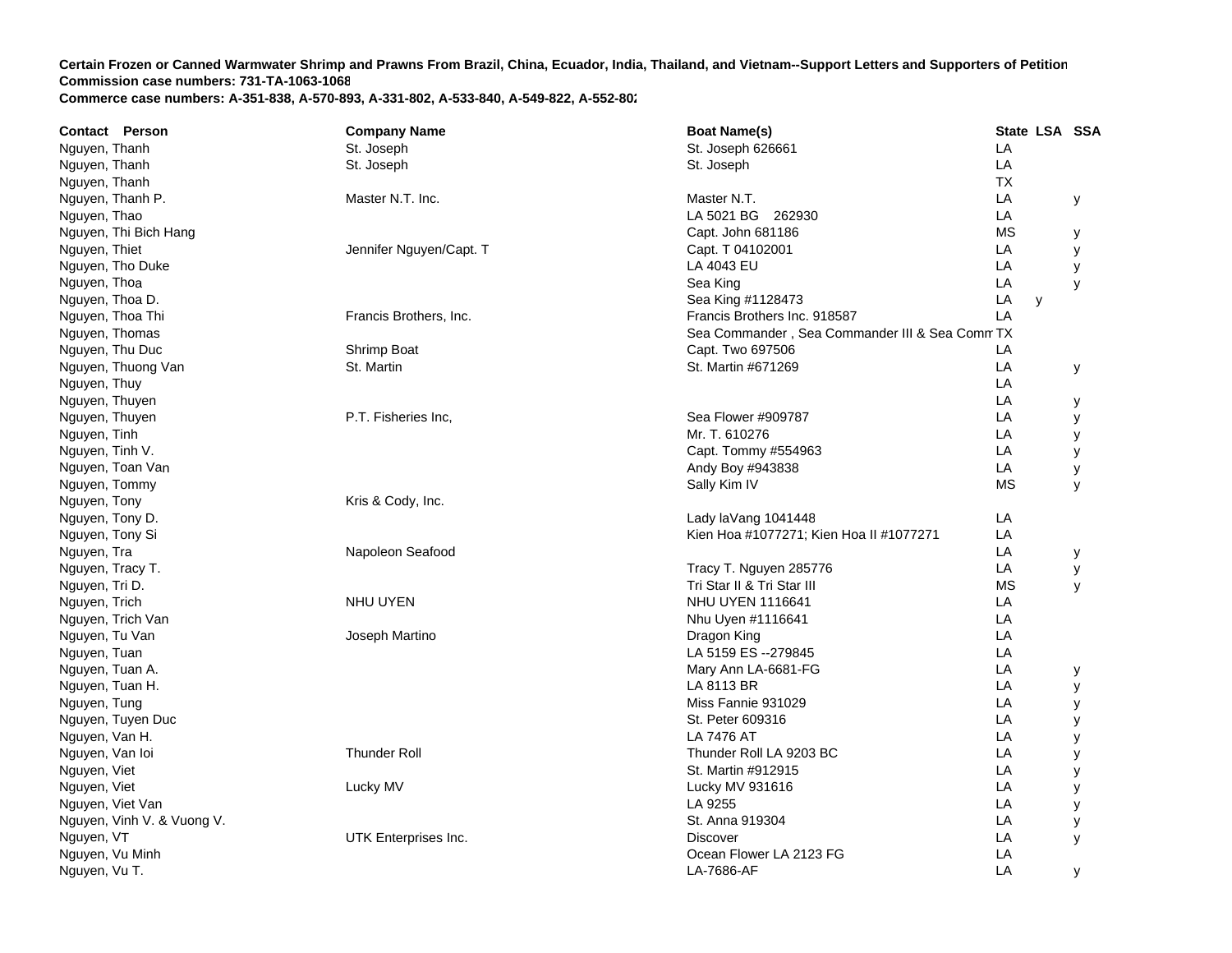| <b>Contact Person</b>     | <b>Company Name</b>                | <b>Boat Name(s)</b>                                |           | State LSA SSA |   |
|---------------------------|------------------------------------|----------------------------------------------------|-----------|---------------|---|
| Nguyen, Vu Xuan           |                                    | Sky Blue LA 8194 BR                                | LA        |               | У |
| Nguyen, Vui               | Gulf South Inc.                    |                                                    | LA        |               | у |
| Nguyen, Xuong Kim         | Asian Gulf Corp.                   |                                                    | <b>TX</b> |               |   |
| Nhon, Seri                |                                    | <b>MI6720AP</b>                                    | <b>MS</b> |               | у |
| Nichols, Steve Anna       |                                    | Miss Elita LA 3004 BB                              | LA        |               |   |
| Nicholson, Gary           | Little William, Inc.; Amy D., Inc. | Papa's Little William; Master Justin; Fishermen XV | AL        |               |   |
| Nixon, Leonard            |                                    | LA 3965 EW                                         | LA        |               | у |
| Noble, Earl               |                                    | Jennifer Ann                                       | LA        |               | У |
| Normand, Timothy          |                                    | LA 3070 BW                                         | LA        | y             |   |
| Norris, Candace P.        |                                    | Olivia Noelle                                      | <b>NC</b> |               | У |
| Norris, John A.           | John A. Norris                     | Linda Ann                                          | <b>NC</b> |               |   |
| Norris, Kenneth L.        |                                    |                                                    | <b>NC</b> |               |   |
| Norris, Kevin             |                                    | White Lightnin                                     | <b>NC</b> |               |   |
| Nowell, James E.          |                                    | M/V Crimson Tide                                   | <b>AL</b> |               |   |
| Noy, Phen                 |                                    | <b>LA 4701 CA</b>                                  | LA        |               |   |
| Nunez, Conrad             |                                    | Master George                                      | LA        |               | у |
| Nunez, Jody               |                                    | LA-8171-FB                                         | LA        |               | у |
| Nunez, Joseph Paul        |                                    | Mr. Adam LA 7191 EU                                | LA        |               | У |
| Nunez, Randy              | Nunez Seafood                      | 148648                                             | LA        |               |   |
| Nunez, Wade Joseph        |                                    | Lil Whip LA 5325 EH                                | LA        |               | У |
| Nynh, Dong Xuan           |                                    |                                                    | LA        |               |   |
| Nyuyen, Toan              |                                    |                                                    | LA        |               |   |
| Oberling, Darryl          |                                    | Dragnet LA 7959 BG                                 | LA        | y             | у |
| O'Blance, Adam            |                                    | King of Kings                                      | LA        |               | y |
| O'Brien, Gary S.          |                                    | Pelican #665433                                    | LA        |               |   |
| O'Brien, Mark             |                                    |                                                    | LA        |               | у |
| O'Brien, Michele          |                                    | Da Big Doop #913748                                | LA        |               | У |
| Oglesby, Henry & Phyllis  |                                    |                                                    | LA        |               | y |
| O'Gwynn, Michael P. Sr.   |                                    | Miss Trysten LA 1621 BV                            | LA        |               | y |
| Ohmer, George J. & Eva G. |                                    | Happy Pappy LA 7952 ES                             | LA        | y             |   |
| Olander, Hazel            | H & L Seafood                      |                                                    | LA        |               | у |
| Olander, Rodney           |                                    | Big Rod LA 4021 BH                                 | LA        |               | у |
| Olander, Roland J.        |                                    | Miss April.Lynn                                    | LA        |               | У |
| Olander, Russell J.       |                                    | Capt. William LA 8196 BR                           | LA        | y             |   |
| Olander, Thomas           |                                    | Tommy Boy LA 3781 BC                               | LA        |               | у |
| Olano, Kevin              |                                    | LA 1502 AZ                                         | LA        |               | y |
| Olano, Owen J.            |                                    | Mad Mamma LA 5011 BM                               | LA        | y             |   |
| Olano, Shelby F.          |                                    | Salvage One LA #4633AT                             | LA        |               | у |
| Olds, Malcolm D. Jr.      |                                    | Miss Gena LA 2295 CA                               | LA        | У             |   |
| Olinde, Wilfred J. Jr.    |                                    | Capt. Will LA 4314 FB                              | LA        | y             |   |
| O'Neil, Carey             |                                    | Victoria LA 8960 ET & Miss Ashlezgh LA 6000 BP     | LA        | y             | У |
| Oracoy, Brad R.           |                                    |                                                    | LA        | y             |   |
| Orage, Eugene             | Orage Enterprises, Inc.            | Rip Tide; Little Lynette                           | SC        |               |   |
| Orlando, Het              |                                    |                                                    | <b>TX</b> |               |   |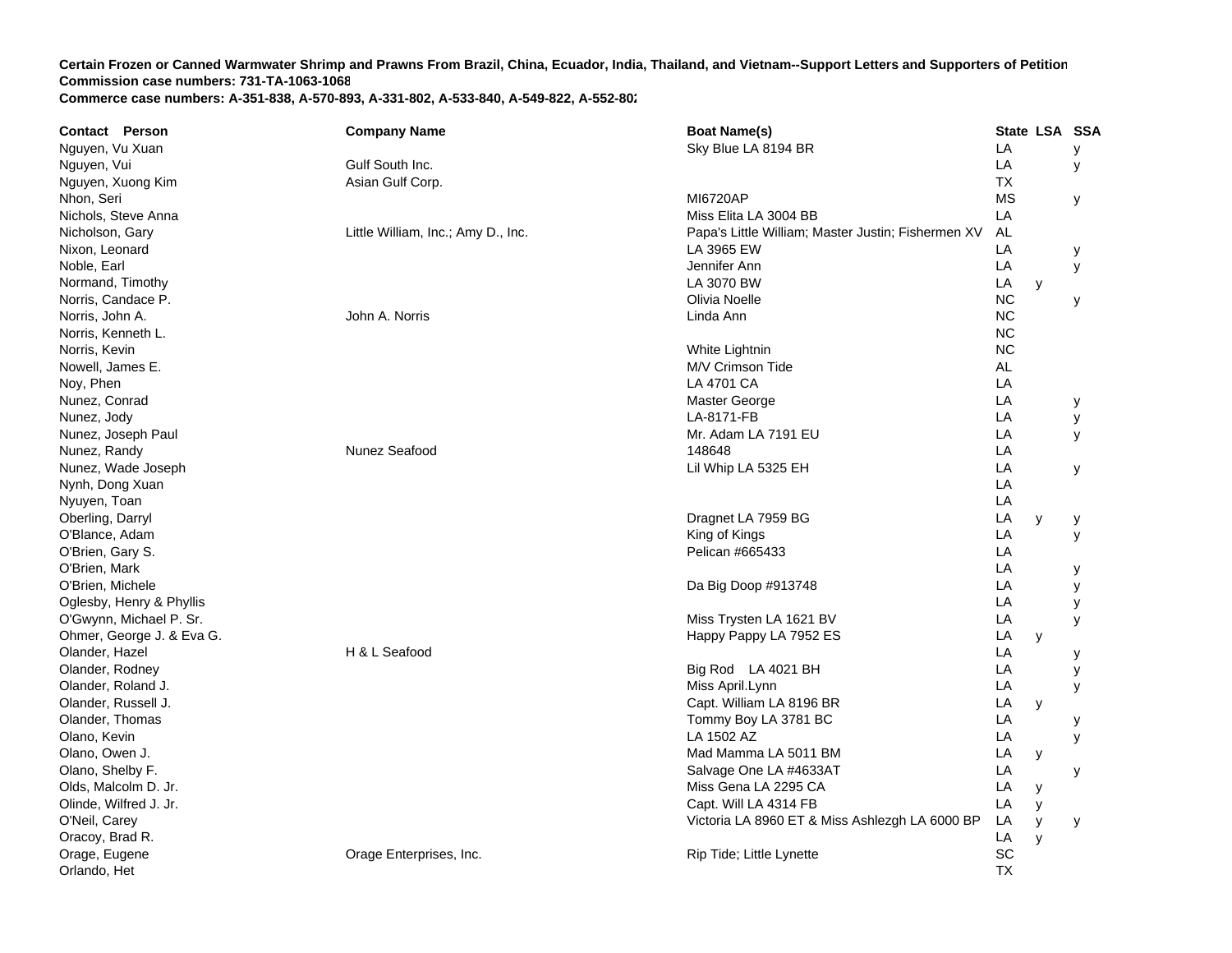| <b>Contact Person</b>           | <b>Company Name</b>    | <b>Boat Name(s)</b>                         |           |              | State LSA SSA |
|---------------------------------|------------------------|---------------------------------------------|-----------|--------------|---------------|
| Oteri, Robert F.                |                        | Laura Anne                                  | <b>AL</b> |              |               |
| Oubre, Faron P.                 | F.P. Oubre             | LA 5640 BA                                  | LA        |              |               |
| Ourks, SokHoms K.               |                        | Chun Lien Ourks LA 3927 FD                  | LA        |              | У             |
| Owens, Larry E.                 |                        | Capt Andrew, Carson Elizabeth & Daddy Pride | SC        |              | у             |
| Owens, Timothy                  |                        | Scav 2 LA 1854 EC                           | LA        |              | y             |
| Pacaccio, Thomas Jr.            |                        | Zig-Zag                                     | LA        |              |               |
| Padgett, Kenneth J.             |                        | Bubba Wade                                  | SC        | y            |               |
| Palimisano, Roben               |                        | Master Jason LA 3094 CA                     | LA        |              |               |
| Palmer, Gay Ann P.              | Captain Regis          | Captain Regis LA 9002 AZ                    | LA        |              | у             |
| Palmer, John W.                 |                        | Capt. Regis                                 | LA        |              | у             |
| Palmer, Mack                    | Capt Mack Inc          | Capt Mack                                   | GA        |              | У             |
| Palmisano, Daniel P.            |                        | LA-2084-FD                                  | LA        |              | У             |
| Palmisano, Dwayne Jr.           |                        | LA 2302 FD                                  | LA        |              |               |
| Palmisano, Kim                  | Captain Jonathan       |                                             | LA        |              |               |
| Palmisano, Larry J.             |                        | LA 3017 FJ                                  | LA        |              | у             |
| Palmisano, Leroy J.             |                        | LA 6573 CA                                  | LA        |              | у             |
| Palmisano, Robin G.             | Captain Jonathon, Inc. | Master Jason                                | LA        |              | y             |
| Pam, Phuong Bui                 | <b>Tina Chow</b>       | <b>Miss Tina 911155</b>                     | LA        |              |               |
| Parfait, Antoine C. Jr.         | Master Pee-Wee         | Master Pee-Wee LA 3025 BF                   | LA        |              |               |
| Parfait, Jerry Sr. & Mary S.    | Lady Shelly            | Lady Shelly 611857                          | LA        |              | у             |
| Parfait, John C.                |                        | Captain America                             | LA        |              | У             |
| Parfait, Joshua, K.             |                        |                                             | LA        | y            |               |
| Parfait, Olden G. Jr.           |                        | <b>Pink Panther</b>                         | LA        |              | у             |
| Parfait, Robert C. Jr. & Sr.    |                        | Lil Joshua LA0421YX & LA9141FE              | LA        |              | У             |
| Parfait, Rodney                 |                        | Lil Rodney, LA588YN                         | LA        | y            |               |
| Parfait, Shelton J.             |                        | LA 3847 AA                                  | LA        |              | у             |
| Parfait, Timmy J.               |                        | <b>LA1891FC</b>                             | LA        |              | У             |
| Parker, Clyde A.                |                        | LA-1004-AW                                  | LA        |              | у             |
| Parker, Franklin L.             |                        | Fair Maiden                                 | LA        |              | y             |
| Parker, Paul A.                 |                        |                                             | LA        | y            |               |
| Parker, Percy Todd              |                        | Big Hoss LA 4970 BJ                         | LA        | y            |               |
| Parks, Daniel Duane             |                        | Katina Marie                                | AL        |              |               |
| Parks, Ellery Doyle Jr.         |                        | Miss Beth                                   | AL        |              | у             |
| Parrett, Joseph D. Jr.          |                        | Junkyard Dog II LA 5068 BL                  | LA        |              |               |
| Parria, Danny                   |                        | Lady Kim                                    | LA        |              | у             |
| Parria, Gavin C. Sr.            |                        | Miss Melissa #1105683                       | LA        |              |               |
| Parria, Gillis, Jr.             |                        | Golden Text                                 | LA        |              | у             |
| Parria, Gillis, Sr.             |                        | Golden Text                                 | LA        | y            |               |
| Parria, Jerry D.                |                        | Miss Alexa LA8316FH                         | LA        |              | у             |
| Parria, Kip G. and Louis J. Sr. |                        | Master Ross #918 782                        | LA        |              |               |
| Parria, Lionel J. Sr.           |                        | Captain Ching LA 4813 BE                    | LA        | У            |               |
| Parria, Louis III               |                        | LA 6861 FG                                  | LA        | y            |               |
| Parria, Louis, Jr.              |                        | Parria Bros.                                | LA        | y            |               |
| Parria, Michael                 |                        | <b>Golden Text</b>                          | LA        | $\mathsf{V}$ |               |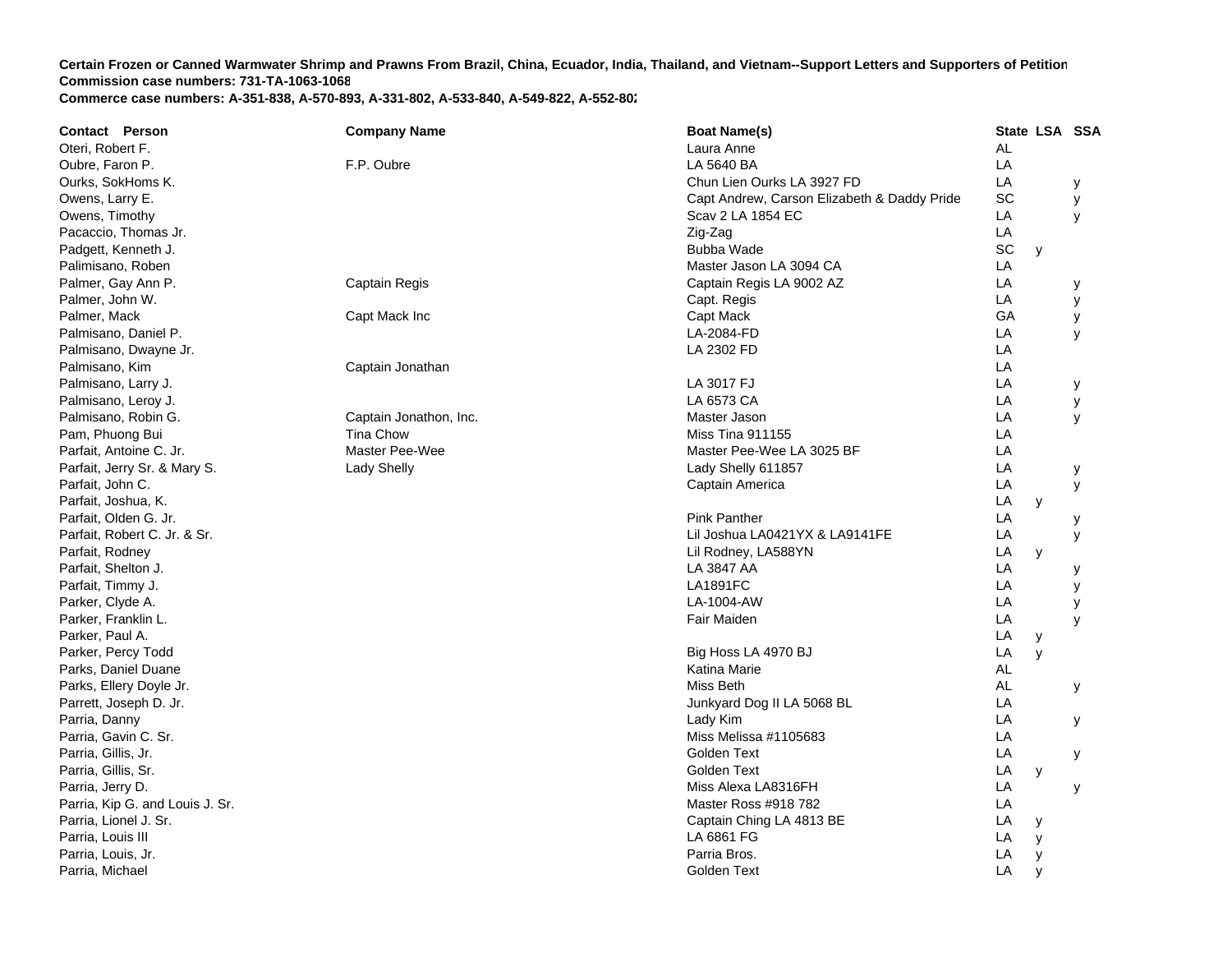| <b>Contact Person</b> |                           | <b>Company Name</b>         | <b>Boat Name(s)</b>                         |           |   | State LSA SSA |
|-----------------------|---------------------------|-----------------------------|---------------------------------------------|-----------|---|---------------|
| Parria, Ronald        |                           |                             | Parria Bros.                                | LA        |   |               |
| Parria, Ross          |                           |                             | Miss Irene                                  | LA        | y |               |
| Parris, Troy M.       |                           |                             | Golden Text Inc.                            | LA        | y |               |
| Parrish, Walter L.    |                           |                             | Jet Stream                                  | <b>FL</b> |   |               |
| Passmore, Penny       |                           |                             | Miss Penny LA1477AX                         | LA        | y |               |
| Pate, Shane           |                           |                             | LA-9362-BC                                  | LA        |   | у             |
|                       | Paterbaugh, Richard       | F/V Miss Savannah II        |                                             | GA        |   |               |
| Patingo, Roger D.     |                           |                             | <b>LA7103FF</b>                             | LA        |   | у             |
|                       | Paul, Robert Emmett       |                             | Tiderunner                                  | SC        |   | У             |
| Payne, John           |                           |                             | Hustler                                     | SC        |   |               |
| Payne, Stuart         |                           |                             | Ashley Nicole                               | LA        |   |               |
|                       | Pelas, James Curtis       |                             | LA 3490 EX                                  | LA        | y |               |
| Pellegrin, Corey P.   |                           |                             |                                             | LA        |   | у             |
| Pellegrin, Curlynn    |                           |                             | Survivor 696059                             | LA        |   | y             |
|                       | Pellegrin, James A. Jr.   |                             | Buch-A-Roo Skiff                            | LA        |   |               |
| Pellegrin, Jordey     |                           |                             |                                             | LA        | y |               |
| Pellegrin, Karl       |                           |                             | <b>Skiff</b>                                | LA        |   | У             |
| Pellegrin, Karl J.    |                           |                             | Buckaroo LA1926CA                           | LA        | y |               |
|                       | Pellegrin, Randy Sr.      | Terry Lube Corp.            | Lance and Kaitlyn                           | LA        |   |               |
|                       | Pellegrin, Rodney J. Sr.  |                             | He's Faithful LA3470BS                      | LA        |   |               |
| Pellegrin, Samuel     |                           |                             | <b>Stainay Nets</b>                         | LA        |   | у             |
| Pellegrin, Troy       |                           |                             | Miss Bertha Faye LA1727CA                   | LA        |   | y             |
| Pellegrin, Troy Sr.   |                           |                             | Miss Bertha Faye                            | LA        |   |               |
| Pelligrin, Randy      |                           | Terry Luke Corp.            |                                             | LA        |   |               |
| Peltier, Clyde        |                           |                             | Mardi Gra LA-0658-ST                        | LA        |   |               |
| Peltier, Rodney J.    |                           |                             | Lee & Jake #914565                          | LA        |   | У             |
| Pena, Bartolo Jr.     |                           | <b>Trawler Dalia</b>        |                                             | <b>TX</b> |   |               |
| Pena, Israel          |                           | <b>Trawler LittleGavino</b> |                                             | <b>TX</b> |   |               |
| Pendarvis, Gracie     |                           | Sun Star, Inc.              |                                             | AL        |   |               |
|                       | Pennison, Elaine & Milton |                             | Capt Frog LA 5191FD                         | LA        |   | у             |
| Percle, David P.      |                           |                             | Donner Boy                                  | LA        |   | У             |
| Perez, Allen M.       |                           |                             | Solid Gold LA 321 YE                        | LA        |   |               |
| Perez, David J.       |                           |                             | LA-6053-CA                                  | LA        |   | у             |
| Perez, David P.       |                           |                             | Whodathunkit LA-1244-EM; Flippee LA-2200-BB | LA        |   | у             |
| Perez, Derek          |                           |                             | Monica Lynn                                 | LA        |   | y             |
| Perez, Edward Jr.     |                           |                             |                                             | LA        |   |               |
| Perez, Henry Jr.      |                           |                             | Daddy's Dream JFG248950584                  | LA        |   | У             |
| Perez, Joe B.         |                           | Luisa, Inc. et al           |                                             | <b>TX</b> |   |               |
| Perez, Tilden A. Jr.  |                           |                             |                                             | LA        |   | у             |
|                       | Perez, Warren A. Jr.      |                             | High Risk                                   | LA        | y | у             |
|                       | Perez, Warren A. Sr.      |                             | Nickels LA 8647 AZ                          | LA        |   | у             |
| Perez, Wesley         |                           |                             | LA 5183 EW                                  | LA        |   | y             |
| Perrin, Dale          |                           |                             | LA 6564 EW                                  | LA        | y |               |
| Perrin, David M.      |                           |                             | Capt. Wheels 4031-BS                        | LA        |   |               |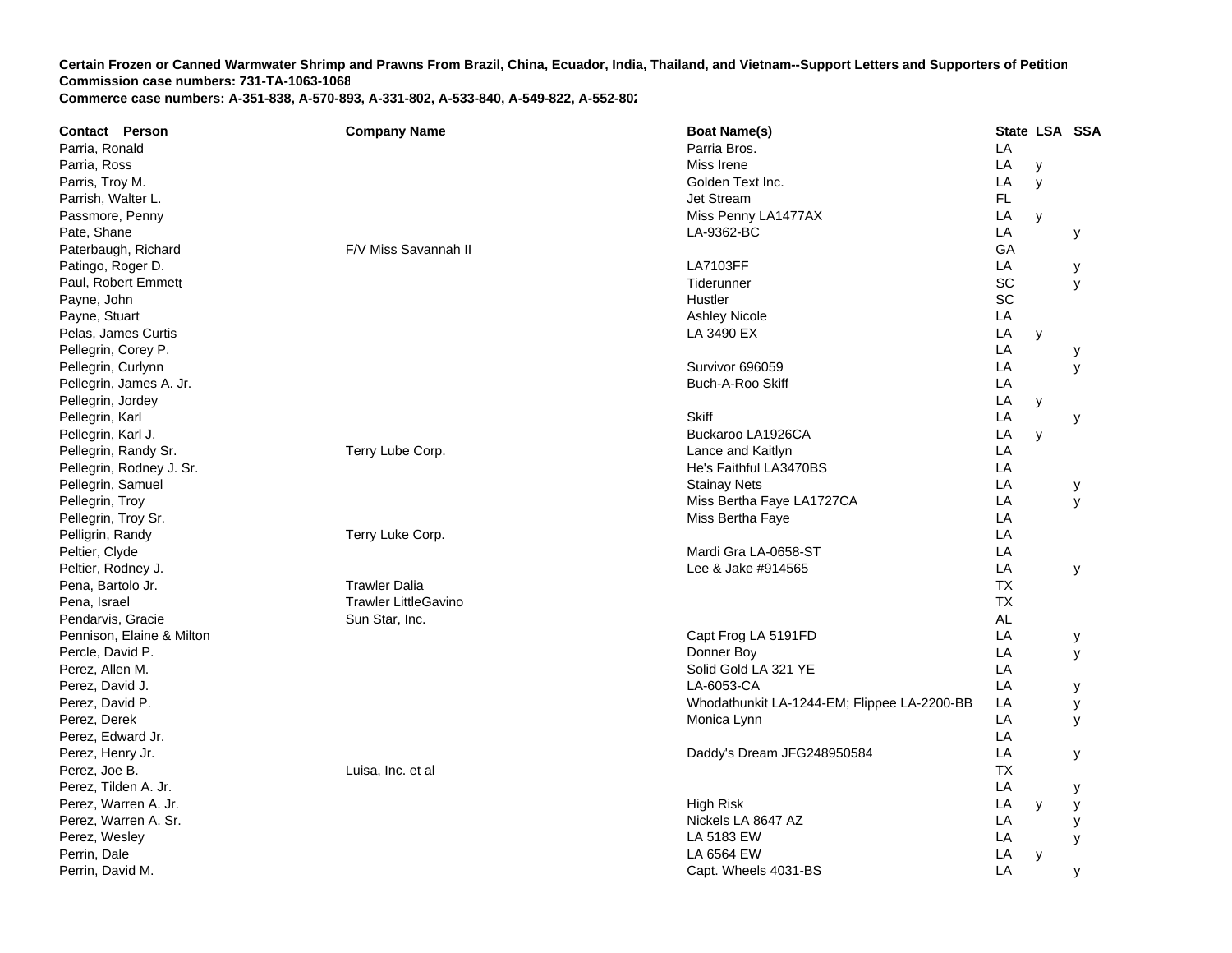| Contact Person          | <b>Company Name</b>     | <b>Boat Name(s)</b>      | State LSA SSA  |
|-------------------------|-------------------------|--------------------------|----------------|
| Perrin, Edward G. Sr.   |                         | Miss Murie 1 LA 7079 BR  | LA<br>y        |
| Perrin, Errol J. Jr.    |                         | <b>LA2110FH</b>          | LA<br>у        |
| Perrin, Jerry J.        |                         | LA 8119 BR               | LA<br>у        |
| Perrin, Kenneth V.      |                         | 8242-BH                  | LA<br>у        |
| Perrin, Kevin           |                         | <b>LA6371ET</b>          | LA<br>y        |
| Perrin, Kline J. Sr.    |                         | Miss Melanie LA8048AW    | LA<br>y        |
| Perrin, Kurt M.         |                         | <b>LA7514BU</b>          | LA<br>у        |
| <b>Perrin, Michael</b>  |                         |                          | LA             |
| Perrin, Michael A.      |                         | LA-4771-FD               | LA<br>у        |
| Perrin, Murphy P.       | Self Employed Fisherman | LA6932AX                 | LA<br>у        |
| Perrin, Nelson C. Jr.   |                         | LA 6979 FD               | LA<br>y        |
| Perrin, Pershing J. Jr. |                         | CA8658AV                 | LA<br>y        |
| Perrin, Robert          |                         | LA 4002 BH               | LA<br>y        |
| Perrin, Tim J.          |                         | Tim's Joy LA6015BP       | LA<br>у        |
| Perrin, Tony            |                         | <b>Skiff</b>             | LA<br>y        |
| Perrio, Nelian C. Jr.   | Capt. Brother, Inc.     |                          | LA             |
| Persohn, William T.     | Barnacle-Bill Inc.      | <b>Barnacle-Bill</b>     | LA<br>y        |
| Peshoff, Kirk Lynn      |                         | Mr. Kirk #248932         | LA             |
| Pete, Alfred F. Jr.     |                         | LA 1786 FF; LA 6182 CA   | LA<br>y        |
| Pete, Alfred F. Sr.     |                         | <b>LA4538AS</b>          | LA<br>y        |
| Pfleeger, William A.    |                         | American Girl LA-6992-ES | LA<br>y        |
| Pham, An V.             |                         |                          | LA<br>у        |
| Pham, Anh My            |                         |                          | <b>TX</b>      |
| Pham, Bob               |                         | St. Peter Maria          | LA<br>у        |
| Pham, Cho               |                         | Miss Katelyn 1090705     | LA             |
| Pham, Cindy             | Miss Kandy Tran, LLC    | Miss Kandy Tran          | LA<br>у        |
| Pham, David             |                         | Capt. Water 667177       | <b>MS</b>      |
| Pham, Dung              | Le Family, Inc.         | St. Anthony #1123321     | LA             |
| Pham, Dung Nick         |                         | Rebel                    | <b>TX</b><br>У |
| Pham, Duong Van         |                         |                          | LA<br>у        |
| Pham, Gai               |                         | New World                | <b>TX</b><br>У |
| Pham, Hai Hong          |                         | Hai Viet                 | LA             |
| Pham, Hiep              |                         | Lovely Daddy III         | LA<br>у        |
| Pham, Hung              | Li Hohnson              | Li Johnson 1119955       | LA<br>У        |
| Pham, Hung V.           |                         | Ran Bo LA8005BR          | LA             |
| Pham, Hung V.           | Li Johnson              | LiJohnson 1119955        |                |
| Pham, Kannin            | Sea Angel Inc.          | Sea Angel II #1088683    | LA<br>У        |
| Pham, Nam V. Phan       |                         | Nam P                    | <b>TX</b><br>У |
| Pham, Nhung T.          |                         | LA 6634 CA               | LA             |
| Pham, Osmond            |                         |                          | LA             |
| Pham, Paul P.           | Bay Boy                 | Bay Boy #926529          | LA<br>у        |
| Pham, Phong-Thanh       |                         | Miss Christina 325650    | LA<br>у        |
| Pham, Phung             |                         | Captain Tuan LA7127BK    | LA<br>у        |
| Pham, Quoc V.           |                         | Kien Hoa 1077271         | LA<br>y        |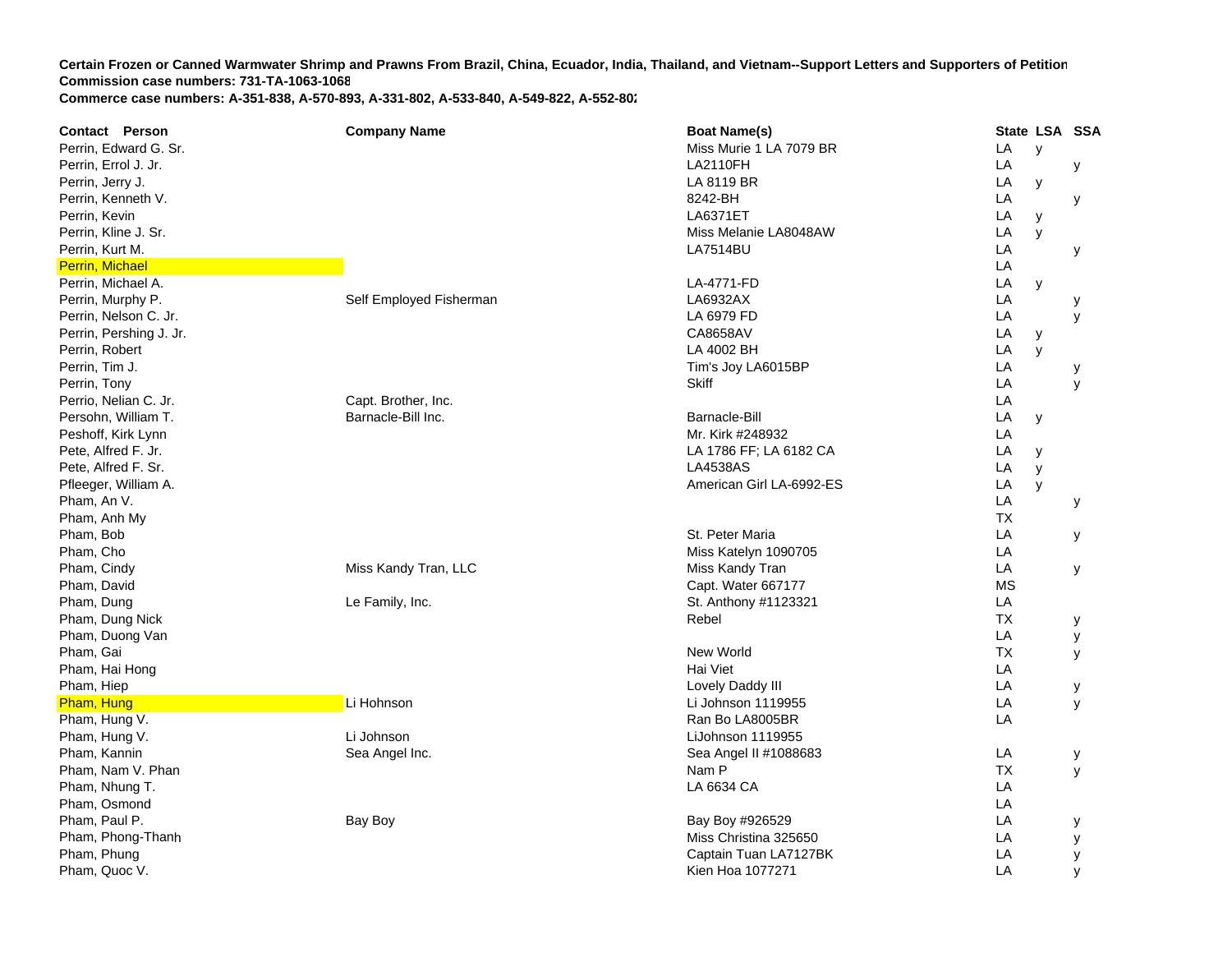**Contact Person Company Name Boat Name(s) State LSA SSA**  Pham, Steve Ban Guardian Angel T **TX**  y Pham, Thanh TXPham, Thinh Papat #1124646 LA Pham, Thinh V. Papa T Papa Papa T T<sub>a</sub> the contract of the contract of the contract of the contract of the contract of the contract of the contract of the contract of the contract of the contract of the contract of the contract of the contract of the contr LA y Pham, Tommy V. Captain Tommy LA Pham, Ut Van LA7070BA--144180 LA y Phan, Anh Thi Capt. A A LA y Phan, Banh V. Capt. Tony Phan, Con Van AL Phan, Dan T. Amvina II Amvina II 566230 LA y Phan, Hanh Van Captal Captaire (1999), the control of the control of the captaire of the control of the control of the control of the control of the control of the control of the control of the control of the control of th **LA**  y Phan, Hoang LA1592CA (Partners) and the control of the control of the control of the control of the control of LA y y Phan, Johnny Miss Tina Inc. Miss Tina IV 1089559, Miss Tina V 1107299 & Miss TX y Phan, Thong Master Martin Inc. St. Vincent IX T L **LA** Phan, Tien V. Naster Tai, LLC Channel Master Tai, LLC Channel Master Tai 914201 Letter Tai 914201 **LA** Phan, Toan Amvina II Amvina II 566230 LA y Phat, Lam Mau TXPhelps, John D. Baby Ruth Baby Ruth 572578 LA y Phillips, Bruce Tululu LA9704AN L **LA** Phillips, Danny D. LA 6831 ET T<sub>a</sub> the contract of the contract of the contract of the contract of the contract of the contract of the contract of the contract of the contract of the contract of the contract of the contract of the contract of the contr LA y Phillips, Gary Phillips, Gary Pip's Place Marina, Inc. LA 1012 BA LA y Phillips, Harry L. Expensive LA 5690 B CC LA y Phillips, James C. Jr. **NC 8744 AZ** Z NC y Phillips, Kristrina W. Miss Kristina Lynnette 263702 **LA**  y Phipps, A.W. Andy's SFD LA y Phonthaasa, Khaolop TX Phorn, Phen LA 1074 C **LA 1074 CA**  LA y Phuc, Tran D. Capt. VY 1136816 LA y Pickett, Kathy Nanny Kat Seafood, LLC C LA y Picou, Calvin Jr. LA4352FD L A y Picou, Gary M. North Charles and School and School and School and School and School and School and School and Michelle Library Midl Bill--f/v /Sister Michelle **LA**  y y Picou, Jennifer Natural Annual Accounts and the Second Accounts of the Second Accounts of the Second Accounts of the Second Accounts of the Second Accounts of the Second Accounts of the Second Accounts of the Second Accoun Picou, Jerome J. Holota LA 7057 F D LA y Picou, Jordan J. Daddy Bucks 664567 LA y Picou, Randy LA8661BG L **LA**  y Picou, Ricky Sr. Smokin Joe LA 7485 B A LA y Picou, Terry Jennifer Kay LA y Pierce, Aaron Commercial Fishing **LA2538CA**  LA y Pierce, Dean LA2326FD L **LA**  y Pierce, Elwood NC 7533 BC NC y Pierce, Imogene NC in the second second second second second second second second second second second second second second second second second second second second second second second second second second second second Pierce, Stanley Big Bopper NC Pierce, Taffie Boone **Boone** Boone Seafood GAPierre, Ivy Queen City #504729 LA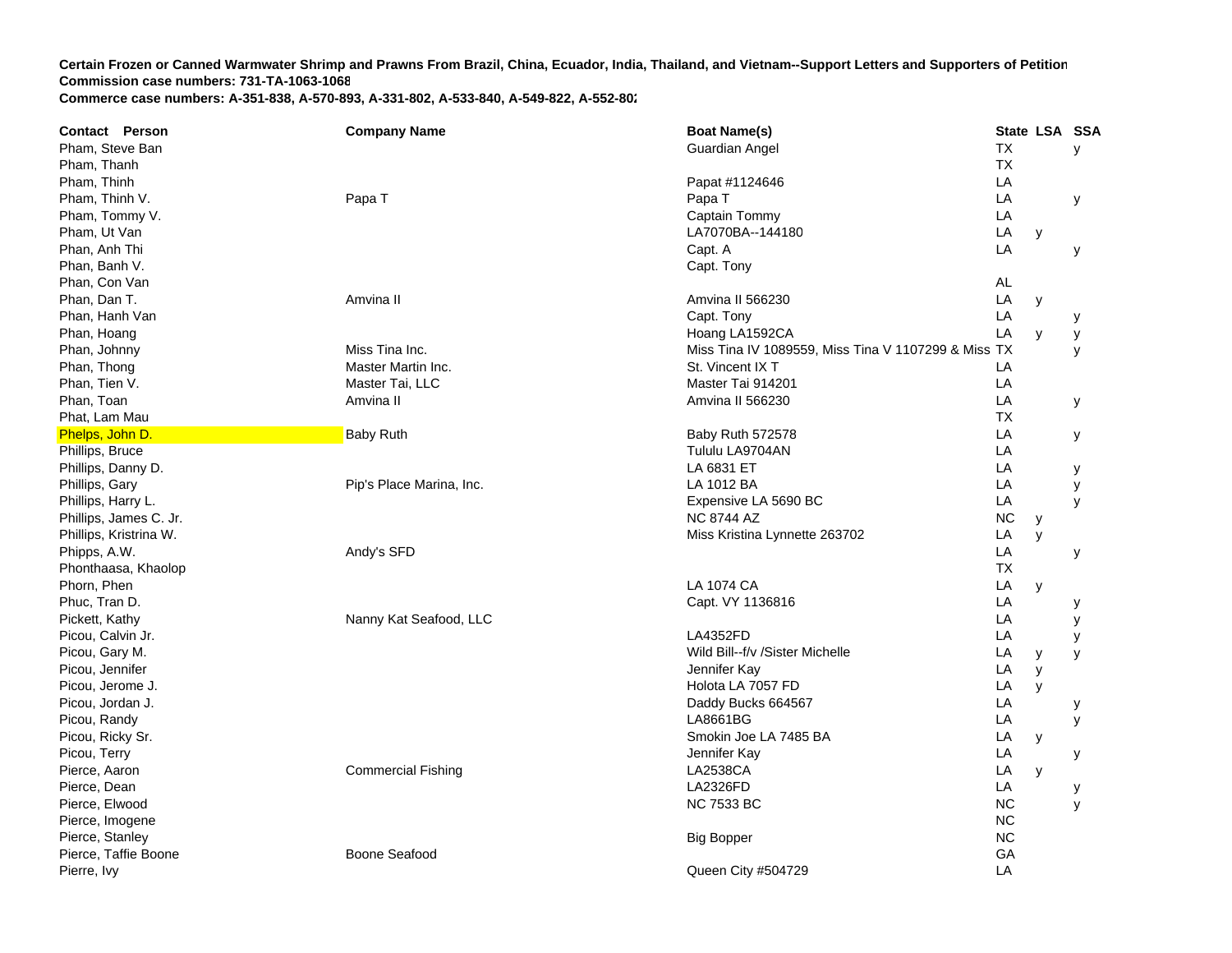| <b>Contact Person</b>        | <b>Company Name</b>                          | <b>Boat Name(s)</b>         | State LSA SSA |   |
|------------------------------|----------------------------------------------|-----------------------------|---------------|---|
| Pierre, Joseph               |                                              |                             |               |   |
| Pierre, Joseph C. Jr.        | <b>Big Kev</b>                               | Big Kev LA8498FF            | LA            | у |
| Pierre, Paul J.              | <b>Hazel's Hustler</b>                       | Hazel's Hustler LA 0619 ZB  | LA            | у |
| Pierre, Ronald J.            |                                              | <b>LA1709AR</b>             | LA            | у |
| Pierron, Jake                |                                              | Capt. Jake LA 6997 FJ       | LA            | у |
| Pierron, Patsy H. & Roger D. |                                              | LA9219BU & LA0873YZ         | LA            | у |
| Pinell, Ernie A.             |                                              | J.P. (LA 3615AR)            | LA            | у |
| Pinell, Harry J. Jr.         |                                              | Pretty Lady 604507          | LA            | У |
| Pinell, Jody                 |                                              | Stacey Macie LA8304FD       | LA            | у |
| Pinell, Randall James        | Dragnet Seafood LLC, Randall J. Pinell, Inc. | Inspiration, Bradon James   | LA            | y |
| Pinnell, Richard J.          | Billy Sue, Inc.                              |                             | LA            |   |
| Pinnell, Robert              |                                              |                             | LA            |   |
| Pitre, Benton J.             |                                              | Scaenger 1110396            | LA            | у |
| Pitre, Carol                 |                                              |                             | LA            | у |
| Pitre, Claude A. Sr.         | Laura Lee                                    | Laura Lee #596635           | LA            | у |
| Pitre, Elrod                 |                                              | LA 2172 BH                  | LA            | у |
| Pitre, Emily B.              |                                              |                             | LA            | У |
| Pitre, Glenn P.              |                                              | <b>LA8420BA</b>             | LA            | y |
| Pitre, Herbert               |                                              | Pop-A-Top LA 8976 BV        | LA            | у |
| Pitre, Jeannie               |                                              | Master Gary LA1011ES        | LA            | у |
| Pitre, Leo P.                |                                              | Sadly laura #1034079        | LA<br>у       | у |
| Pitre, Robert Jr.            |                                              | Mitzi Michelle #1034775     | LA            | у |
| Pitre, Robin                 |                                              | LA86GS                      | LA<br>у       |   |
| Pitre, Ryan P.               |                                              | Charlie #973809             | LA<br>y       |   |
| Pitre, Ted J.                |                                              | Whitney Maria 931447        | LA            | у |
| Pizani, Bonnie               | Cheramies Landing                            |                             | LA            | У |
| Pizani, Craig                |                                              | No Fear                     | LA            | y |
| Pizani, Jane                 |                                              | <b>Flying Angel</b>         | LA<br>y       |   |
| Pizani, Terrill              |                                              | Die Hard                    | LA<br>y       |   |
| Pizani, Terry M.             |                                              | Mr. Terry 906664            | LA<br>y       |   |
| Pizani, Terry M. Jr.         |                                              | <b>Master Craig</b>         | LA<br>y       |   |
| Plaisance, Arthur E.         | <b>Plaisance Travlers</b>                    | Shulley Ann 603341          | LA            | у |
| Plaisance, Burgess           |                                              | Miss Dawn 596392            | LA            | У |
| Plaisance, Darren            |                                              | Lil Arthur                  | LA<br>у       |   |
| Plaisance, Dean J. Sr.       |                                              | Comanche Warrier LA 2336 FF | LA<br>y       |   |
| Plaisance, Dorothy B.        |                                              | Master Brent LA 9710 BA     | LA            |   |
| Plaisance, Dwayne            | Dwayne's Dream, Inc.                         |                             | LA            |   |
| Plaisance, Earl J. Jr.       |                                              | Karlie Belle LA-4001-BH     | LA            | у |
| Plaisance, Errance H.        |                                              | White Gold LA9002BP         | LA<br>y       |   |
| Plaisance, Evans P.          |                                              | Boogie LA 203 FD            | LA            | у |
| Plaisance, Eves A. III       |                                              | Lady Clara LA 1368 CA       | LA            | у |
| Plaisance, Gideons           |                                              | Louisiana Man CA 1548       | LA            | у |
| Plaisance, Gillis S.         |                                              | Sea Breeze LA0801GP         | LA            | у |
| Plaisance, Henry A. Jr.      |                                              | Frog Man LA-9601-AJ         | LA            | y |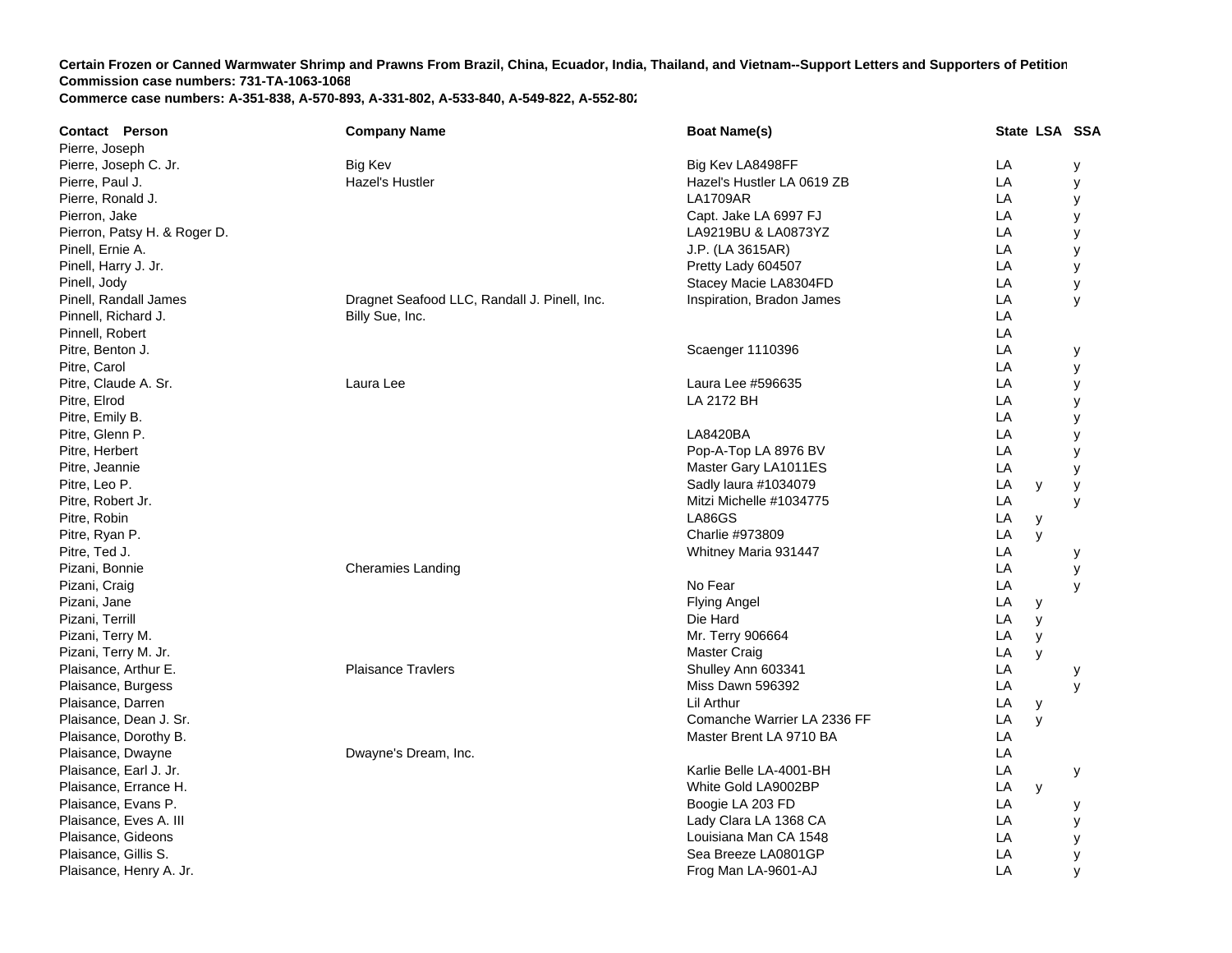| Contact Person                        | <b>Company Name</b>                                      | <b>Boat Name(s)</b>                        | State LSA SSA |   |   |
|---------------------------------------|----------------------------------------------------------|--------------------------------------------|---------------|---|---|
| Plaisance, Jacob                      |                                                          | <b>Quick Silver</b>                        | LA            |   | У |
| Plaisance, Jimmie J.                  |                                                          | <b>KT LA-8224-BH</b>                       | LA            |   | У |
| Plaisance, Joyce                      |                                                          | Last Chance 555217                         | LA            |   | у |
| Plaisance, Keith                      |                                                          | Lady Dizzy, Trudy K                        | LA            |   | y |
| Plaisance, Ken G.                     | Capt. Ernest LLC                                         | Ramblin Cajun #1032639                     | LA            |   |   |
| Plaisance, Lawrence J.                |                                                          | Champ LA2598FB                             | LA            | y |   |
| Plaisance, Lucien Jr.                 |                                                          | L. & M. LA8288BT                           | LA            |   | у |
| Plaisance, Peter Jr. and Peter A. Sr. |                                                          | Telstar #561316                            | LA            | У |   |
| Plaisance, Richard J.                 |                                                          | <b>Master Brent</b>                        | LA            | y |   |
| Plaisance, Russel P.                  |                                                          | Muff's Gang #647301                        | LA            | y |   |
| Plaisance, Thomas                     |                                                          | Miss Aline LA 1002 CA                      | LA            | y |   |
| Plaisance, Thomas J.                  | Poppee                                                   | Poppee 97183                               | LA            |   | y |
| Plaisance, Wayne P.                   |                                                          | Lacey-Megan LA 9907 BM                     | LA            | y |   |
| Plaisance, Whitney III                | My Dad Whitney, Inc.                                     |                                            | LA            |   |   |
| Plork, Phan                           |                                                          | Five Star LA 9932 FE                       | LA            |   | у |
| Poche, Glenn J. Jr.                   |                                                          | Mr. Poche LA 5815 FB                       | LA            | y |   |
| Poche, Glenn Sr.                      |                                                          | Big Boy LA8380FD                           | LA            |   | y |
| Pockrus, Gerald                       | G & S Trawlers, Inc., et al                              |                                            | <b>TX</b>     |   |   |
| Poiencot, Russell Jr.                 |                                                          | LA 6405 EZ                                 | LA            | y |   |
| Poillion, Charles A.                  |                                                          | Bayou Skimmer LA2185-65F989                | LA            |   | у |
| Polito, Gerald                        | Venetian Isles Marina                                    | Big Lick 1381-BU                           | LA            |   | у |
| Polkey, Gary                          |                                                          | Robin Ann LA-2219-EK; LA-7968-BK           | LA            |   | y |
| Polkey, Richard R. Jr.                |                                                          | Loni's Angel 666941                        | LA            |   |   |
| Polkey, Ronald                        |                                                          |                                            | LA            | y |   |
| Polkey, Shawn Michael                 |                                                          | Po'Kay LA7869BK                            | LA            | y | у |
| Pollet, Lionel J. Sr.                 |                                                          | LA 9077 AF                                 | LA            |   | у |
| Ponce, Ben                            |                                                          | Lindsay Nichole                            | LA            |   | y |
| Ponce, Lewis B.                       |                                                          | <b>MV Confession</b>                       | LA            | y |   |
| Poon, Raymond                         | Lafitte Frozen Foods<br>Corp.                            |                                            | LA            | y |   |
| Pope, Robert                          | Gay Fish Co.                                             | <b>Four Girls</b>                          | SC            |   |   |
| Popham, Winford A.                    | Lady Chelsea Inc                                         | Lady Chelsea                               | GA            |   | у |
| Poppell, David M.                     |                                                          | Three Cee's                                | GA            |   |   |
| Porche, Ricky J.                      |                                                          | <b>Brittany Nicole</b>                     | LA            |   |   |
| Portier, Bobby and Penelope J.        |                                                          | Miss Penny LA 4814 FA                      | LA            |   | у |
| Portier, Chad                         |                                                          | Angela Marie 953521                        | LA            |   | У |
| Portier, Corinne L.                   | Lil Robbie, Inc.                                         | Lil Robbie, Inc. #920389                   | LA            |   |   |
| Portier, Robbie                       | Chilling Pride, Inc.                                     |                                            | LA            |   |   |
| Portier, Russel A. Sr.                | C.R.J. Inc.                                              | M/V Kate-Elizabeth #1129463                | LA            |   | у |
| Potter, Hubert Edward Jr.             | Capt. Eddie Inc.                                         | Capt. Eddie (Do#612587)                    | FL.           |   | y |
| Potter, Robert D.                     | Lisa Lynn Incl, Jacquelin Marie Inc. & Potter Boats inc. | Lisa Lynn, Jacquelin Marie & Capt. Coleman | AL            |   |   |
| Pounds, Terry Wayne                   |                                                          | Tiger Boat LA-7083-AS                      | LA            |   |   |
| Powers, Clyde T.                      |                                                          | Lacy Kay (Deckhand)                        | LA            |   |   |
| Prejean, Dennis J.                    |                                                          | Capt. Sam                                  | LA            | y |   |
| Price, Carl                           | Capt. Carl                                               | Capt. Carl LA8003AX                        | LA            | V |   |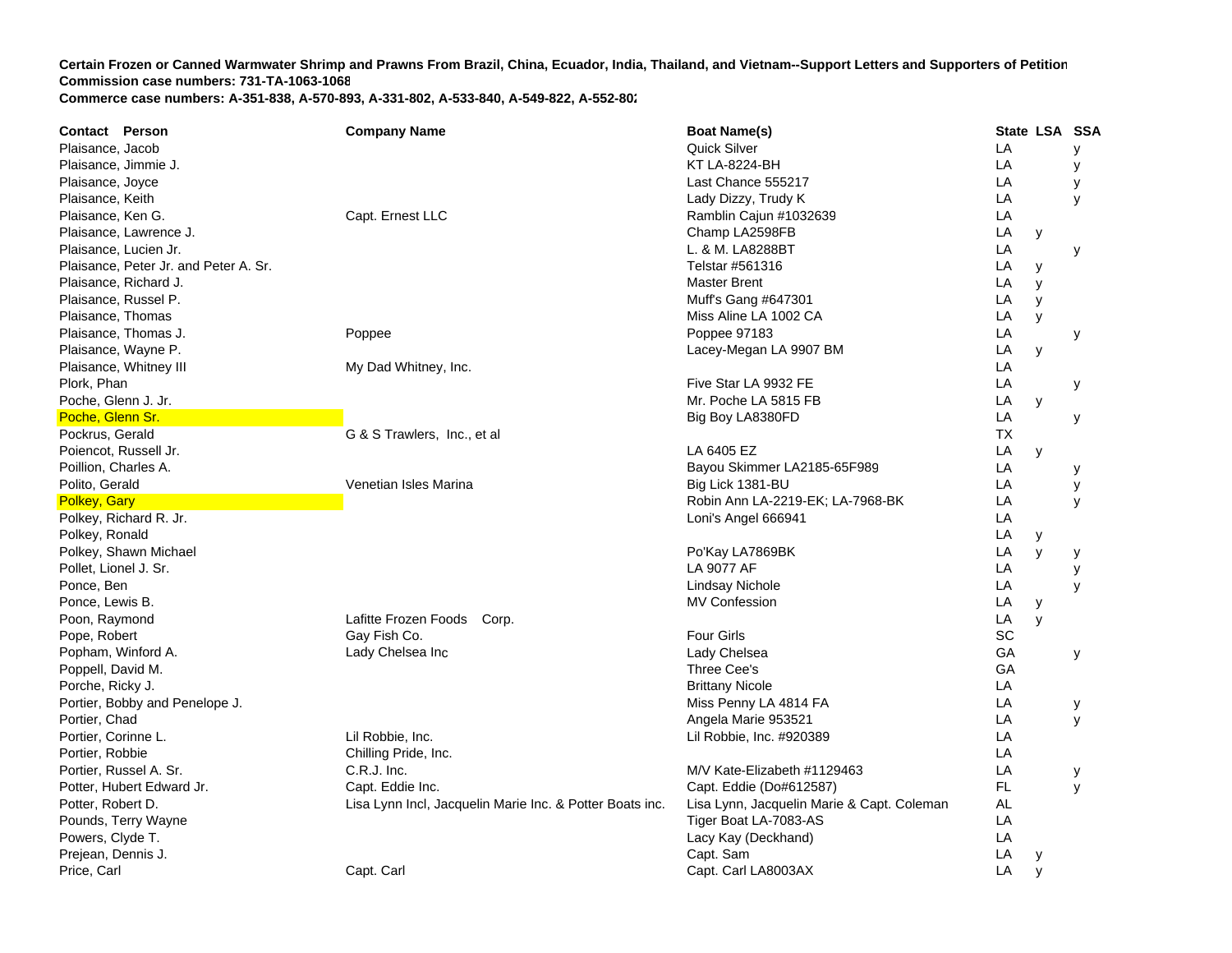| Price, Curtis<br>Lady April<br>LA<br>LA<br>Price, Edwin J.<br>Lady Joyce #591994<br>LA<br>Price, Franklin J.<br>Captain Price 262247<br>Price, George J. Sr.<br>Pa Pa George #665709<br>LA<br>George J. Price Sr. Ent. Inc.<br>y<br>Price, Norris J. Sr.<br>Price Seafood Inc.<br>LA | у<br>у<br>У<br>у<br>у<br>у |
|--------------------------------------------------------------------------------------------------------------------------------------------------------------------------------------------------------------------------------------------------------------------------------------|----------------------------|
|                                                                                                                                                                                                                                                                                      |                            |
|                                                                                                                                                                                                                                                                                      |                            |
|                                                                                                                                                                                                                                                                                      |                            |
|                                                                                                                                                                                                                                                                                      |                            |
|                                                                                                                                                                                                                                                                                      |                            |
| Price, Steve J. Jr.<br>Rebecca Lynn 528511<br>LA                                                                                                                                                                                                                                     |                            |
| Price, Timmy T.<br>LA                                                                                                                                                                                                                                                                |                            |
| LA<br>Price, Wade J.<br><b>Heather Marie</b>                                                                                                                                                                                                                                         |                            |
| Miranda #267274<br>LA<br>Price, Warren J.<br>y                                                                                                                                                                                                                                       |                            |
| Prihoda, Steve<br>Sea Tiger<br>ТX                                                                                                                                                                                                                                                    | y                          |
| LA<br>Primeaux, Scott<br>Miss Gambrelle                                                                                                                                                                                                                                              |                            |
| Pritchard, Dixie J. & James R.<br>Miss Courtney Inc.<br>Junior Rockie AL972EB & Dixie Haertel 997486<br>AL<br>y                                                                                                                                                                      |                            |
| LA<br>Prosperie, Claude J. Jr.<br>Capt. Claude LA-5839-BK                                                                                                                                                                                                                            | у                          |
| Lady Annie LA5086BW<br>LA<br>Prosperie, Myron                                                                                                                                                                                                                                        |                            |
| Prout, Rollen<br>Prince C. LA4157BT<br>LA                                                                                                                                                                                                                                            | у                          |
| LA<br>Prout, Sharonski K.                                                                                                                                                                                                                                                            | y                          |
| Prum, Thou<br>LA<br>Miss Jenny 3868<br>y                                                                                                                                                                                                                                             |                            |
| Capt. Nick<br>Pugh, Charles D. Jr.<br>LA                                                                                                                                                                                                                                             | у                          |
| Princess Bayleigh Anna<br>Pugh, Charles D. Sr.<br>LA<br>У                                                                                                                                                                                                                            |                            |
| Pugh, Cody<br>LA<br>y                                                                                                                                                                                                                                                                | у                          |
| Princess Bayleigh Anna 337775613<br>Pugh, Deanna<br>LA                                                                                                                                                                                                                               | y                          |
| John Law 238981<br>Pugh, Donald<br>LA<br>у                                                                                                                                                                                                                                           |                            |
| Capt. Nick<br>LA<br>Pugh, Nickolas<br>y                                                                                                                                                                                                                                              |                            |
| Hannah Grace LA1976CA<br>LA<br>Punch, Alvin Jr.<br>y                                                                                                                                                                                                                                 |                            |
| Punch's Seafood Mkt.<br>Punch, Donald J.<br>War Wagon #917569<br>LA<br>y                                                                                                                                                                                                             |                            |
| T's Seafood<br>Daddy's Boy & Momma's Girl<br>LA<br>Punch, Todd M.                                                                                                                                                                                                                    | у                          |
| T-Punch LA 9206 BC<br>LA<br>Punch, Travis J.<br>y                                                                                                                                                                                                                                    |                            |
| FL<br>A&R Shrimp Co.<br>Purse, Emil                                                                                                                                                                                                                                                  |                            |
| GA<br>Puvis, George<br>Capt Sam                                                                                                                                                                                                                                                      | у                          |
| Quinn, Dora M.<br>Lady Dora #633692<br>LA                                                                                                                                                                                                                                            |                            |
| LA<br>Racca, Charles<br>Miss Hally                                                                                                                                                                                                                                                   | у                          |
| SC<br>Racine, Chip<br>Cape Romain<br>y                                                                                                                                                                                                                                               | У                          |
| Ragas, Albert G.<br>Ms. Cindy LA-7555-BB<br>LA<br>y                                                                                                                                                                                                                                  |                            |
| Ragas, Gene<br>Miss Jessica LA 8267 BT<br>LA                                                                                                                                                                                                                                         | у                          |
| Ragas, John D.<br>Fat Rat LA-2405-BS<br>LA                                                                                                                                                                                                                                           | У                          |
| LA5833BL<br>LA<br>Ragas, Jonathan                                                                                                                                                                                                                                                    | У                          |
| LA<br>Capt. Bean 264469<br>Ragas, Richard A.                                                                                                                                                                                                                                         | y                          |
| LA<br>Ragas, Ronda S.                                                                                                                                                                                                                                                                |                            |
| Ralph, Lester B.<br>Rigolets Bait & Seafood LLC<br>Capt. Ron #626496; Big V LA 1968 CA<br>LA                                                                                                                                                                                         | у                          |
| Lady Vera LA 4408 FF<br>Ramirez, Alfred J. Jr.<br>LA<br>y                                                                                                                                                                                                                            |                            |
| Johnny's Seafood<br>LA<br>Randazzo, John A. Jr.                                                                                                                                                                                                                                      | у                          |
| Jami & Jessi 981881<br>LA<br>Randazzo, Rick A.                                                                                                                                                                                                                                       | у                          |
| Rando, Stanley D.<br>Carly Gay LA 9584 AR<br>LA<br>у                                                                                                                                                                                                                                 | У                          |
| Ranko, Ellis Gerald<br>Lady Helen LA 1174 EZ<br>LA<br>y                                                                                                                                                                                                                              |                            |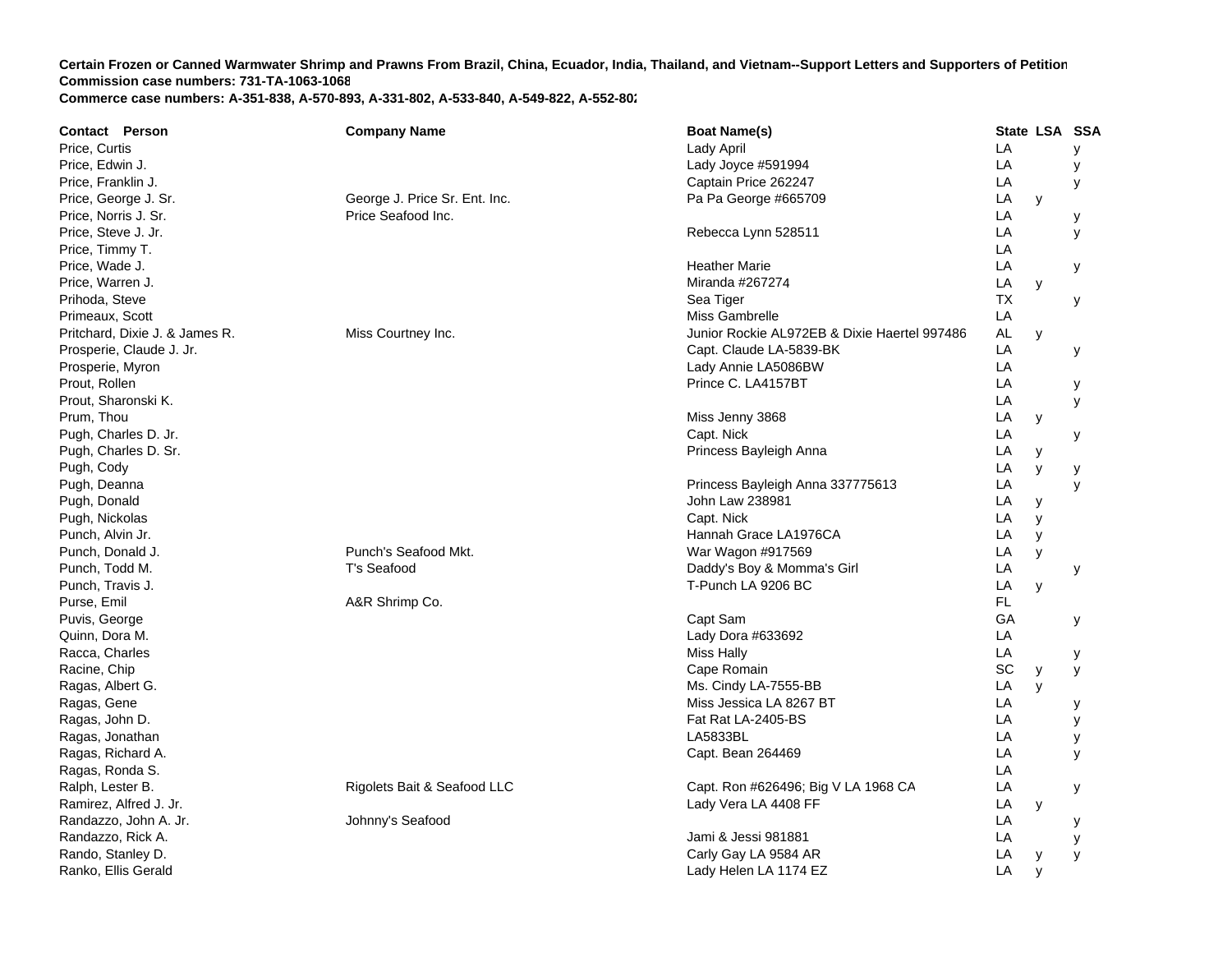| <b>Contact Person</b> | <b>Company Name</b>             | <b>Boat Name(s)</b>                  |           | State LSA SSA |   |
|-----------------------|---------------------------------|--------------------------------------|-----------|---------------|---|
| Rapp, Dwayne          |                                 | Southwind LA5929AV                   | LA        |               | У |
| Rapp, Leroy & Sedonia |                                 | Cal Lee LA 5939 AW                   | LA        |               | У |
| Rawlings, John H. Sr. |                                 | Susan Nell                           | LA        |               | y |
| Rawlings, Ralph E.    |                                 |                                      | LA        | y             |   |
| Ray, Leo              | Miss Lillie, Inc.               | <b>Trawler "Miss Lillie"</b>         | <b>TX</b> |               |   |
| Ray, William C. Jr.   | Capt Eli's                      | Lousiana Gold, My Brother, Capt. Eli | LA        |               |   |
| Raynor, Steven Earl   |                                 | Miss Melodie                         | <b>NC</b> | y             |   |
| Reademour, Kelty O.   |                                 |                                      | LA        |               |   |
| Reagan, Roy           | Reagan's Seafood                |                                      | GA        |               |   |
| Reason, Patrick W.    |                                 | Lady Jetra LA2534AK                  | LA        |               |   |
| Reaux, Paul S. Sr.    |                                 | LA1605CA                             | LA        |               | У |
| Reaves, Craig A.      | CJ Seafood                      | Gracie Belle, Boy Shrimper & Brandy  | SC        |               | y |
| Reaves, Laten         |                                 | Gracie Belle, Boy Shrimper & Brandy  | SC        |               |   |
| Rebert, Paul J. Sr.   |                                 | <b>LA9559AB</b>                      | LA        |               |   |
| Rebert, Steve M. Jr.  |                                 | LA-1744-BC                           | LA        |               | у |
| Rebstock, Charles     |                                 | Night Hawk                           | LA        |               | у |
| Recter, Lance Jr.     | Anna Grace LLC                  | Anna Grace-Captain                   | SC        |               | У |
| Recter, Warren L.     | Anna Grace LLC                  | Anna Grace, Pamela J. & Anna B       | SC        |               |   |
| Redden, Yvonne        | Mike's Seafood, Inc.            |                                      | LA        |               |   |
| Regnier, Leoncea B.   | Leoncea B. Regnier              | Miss Leoncea                         | LA        |               | У |
| Remondet, Garland Jr. |                                 | Miss A-E-CAT                         | LA        |               |   |
| Renard, Lanny         | Lanny Renard & Daniel Barque    | Adley Marie #669328                  | LA        | y             |   |
| Reno, Edward          |                                 | Gulf Mistress 263-703                | LA        |               | у |
| Reno, George C.       |                                 | LA0513WX                             | LA        |               | у |
| Reno, George H.       |                                 | Cap. Bubby LA9538BS                  | LA        |               | у |
| Reno, George T.       |                                 | LA5280AB                             | LA        |               | у |
| Reno, Harry           | Reno's Sea Food                 | Mis Dot LA-5590-FE                   | LA        |               | у |
| Revell, Ben D.        |                                 | Miss Morgan                          | <b>NC</b> |               | y |
| Reyes, Dwight D. Sr.  |                                 | Capt Dan.O LA2267EV                  | LA        |               |   |
| Reynon, Marcello Jr.  |                                 | Lady Creshia                         | LA        |               | у |
| Rhodes, Randolph N.   | Low County Lady                 | Low County Lady                      | SC        | y             | y |
| Rhoto, Christopher L. |                                 | Lady Catherine LA-4503-AT            | LA        |               |   |
| Ribardi, Frank A.     |                                 | Miss Jamie #651338                   | LA        |               |   |
| Rich, Wanda Heafner   |                                 | PoHo LA9003WK                        | LA        | У             |   |
| Richaox, Irvin J. Jr. | Cajun Queen of LA, LLC          |                                      | LA        |               |   |
| Richard, Bruce J.     |                                 | Lady Debbie LA-0714-JN               | LA        | у             |   |
| Richard, David L.     |                                 | Mary Lynn 532460                     | LA        |               | у |
| Richard, Edgar J.     |                                 | Yellow Dog B.D. 3006                 | LA        | y             |   |
| Richard, James Ray    |                                 | Jimbo LA 9874 ER                     | LA        |               | у |
| Richard, Melissa      |                                 | Daddy Rabbit                         | LA        |               | У |
| Richard, Randall K.   | Randall K. & Melissa B. Richard | Daddy Rabbit LA 9019 BP              | LA        |               | у |
| Richardson, James T.  |                                 | Lucy Marie LA037380                  | LA        |               | у |
| Richert, Daniel E.    | Trawler Miss Sylvia Inc.        | West Wind III                        | FL.       |               | у |
| Richo, Earl Sr.       |                                 | Capt. Troyce                         | LA        |               | y |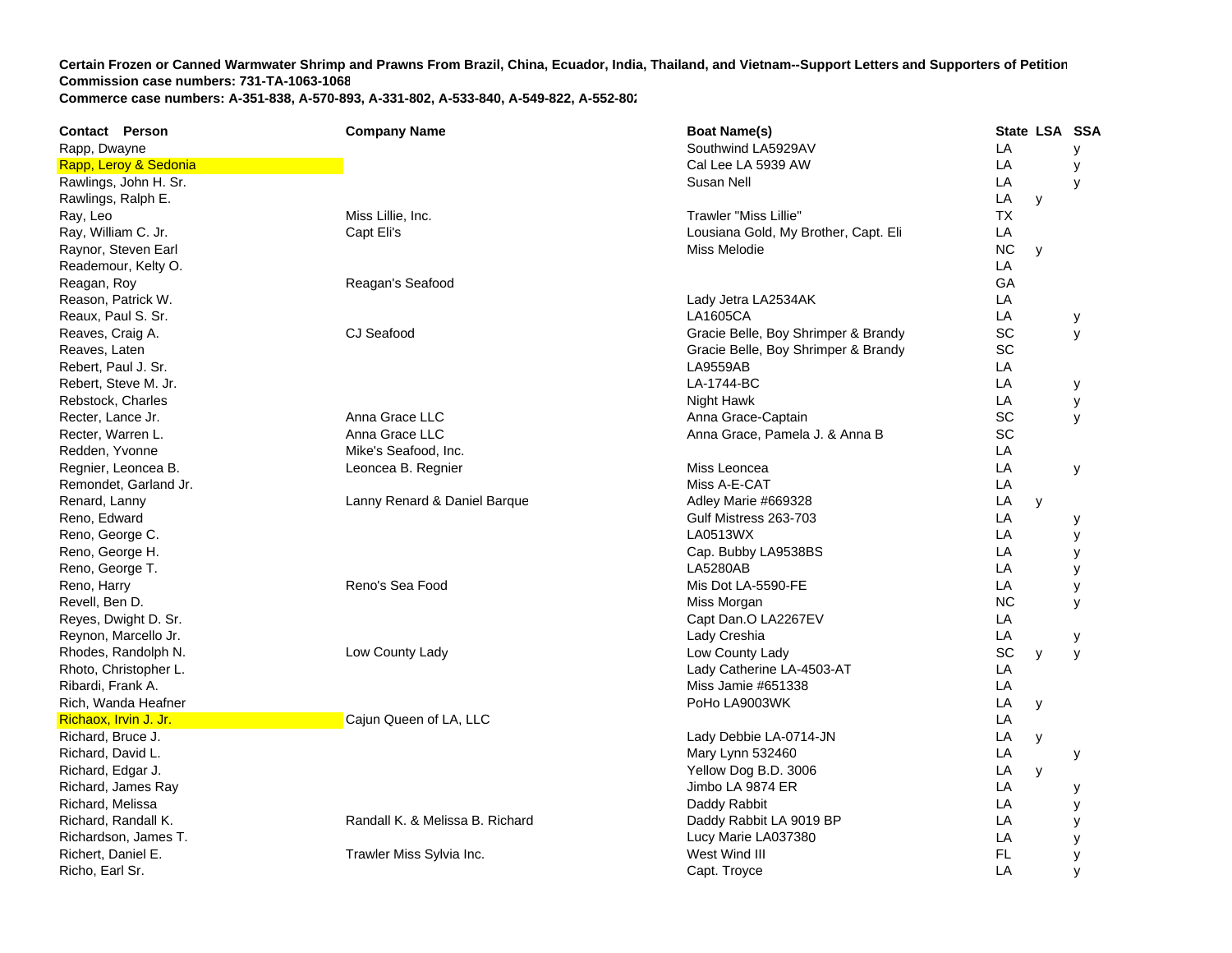| <b>Contact Person</b>        | <b>Company Name</b>           | <b>Boat Name(s)</b>                      |           |              | State LSA SSA |
|------------------------------|-------------------------------|------------------------------------------|-----------|--------------|---------------|
| Richoux, Dudley D., Jr.      |                               | Pepper Head LA7363BG                     | LA        |              |               |
| Richoux, Larry and Judy      |                               | Miss Nicole LA 5955 BJ                   | LA        |              |               |
| Richoux, Mary A.             |                               | WhoDaThunkit LA1244EM & Flippee LA2200BB | LA        | y            |               |
| Riego, Raymond A.            |                               | American Womon LA-1225-CA                | LA        |              | у             |
| Riffle, Josiah B.            | <b>Riffle Seafood</b>         | <b>Agnes Marie</b>                       | GA        |              | y             |
| Rigaud, Randall R.           |                               | Derck & Shannon 929517                   | LA        |              |               |
| Riggs, Jeffrey B.            |                               | Pamela Quinton                           | <b>NC</b> | y            | у             |
| Riley, Jackie, Sr.           |                               | Night Rider II                           | LA        |              |               |
| Riley, Raymond               |                               | King Cabratt LA5464CH                    | LA        | y            |               |
| Rinkus, Anthony J. III       | Shrimp Man                    | Remininsce LA 1953 BT                    | LA        |              | у             |
| Rios, Amado                  | Sharon - Ali Michelle, Inc.   | Trawler "Captain Adam-Mikeal"            | ТX        |              | y             |
| Ripp, Norris, M.             |                               | Mr. Tramp                                | LA        |              |               |
| Robert, Dan S.               |                               | Double Dip LA 7515 BP                    | LA        |              |               |
| Roberts, Michael A.          | <b>R&amp;K Fisheries, LLC</b> | Fatty Matty LA6001AJ                     | LA        | y            |               |
| Robertson, Kevin             |                               | Lil Kevin                                | LA        |              | у             |
| Robeson, Richard S. Jr       |                               | Sweet Pea LA9084BJ                       | LA        |              | у             |
| Robichaux, Craig J.          |                               | <b>LA5106EL</b>                          | LA        |              | У             |
| Robin, Alvin G.              |                               | Cajun Lady #607112                       | LA        |              | у             |
| Robin, Cary Joseph           |                               | Casey Ann                                | LA        |              | У             |
| Robin, Charles R. III        |                               | Ellie Margaret #547286                   | LA        |              |               |
| Robin, Danny J.              | Shrimper                      | Capt. Danny LA506SE                      | LA        |              | у             |
| Robin, Donald                |                               | Iron Horse 647693                        | LA        |              | y             |
| Robin, Floyd A.              |                               | Lady Bea                                 | LA        |              | y             |
| Robin, Kenneth J. Sr.        |                               | Miss Eloise LA 1781 EU                   | LA        | y            | y             |
| Robin, Ricky R.              |                               | Lil Rick 595216                          | LA        |              | У             |
| Robinson, Johnson P. III     |                               | LA 1201 AA; La 6069 BP                   | LA        |              | У             |
| Robinson, Walter             |                               |                                          | <b>FL</b> |              |               |
| Roccaforte, Clay             |                               | Capt. Clay LA8595BR                      | LA        | y            |               |
| Rodi, Dominick R. and Rhonda |                               | Dream Catcher LA 1212 AA                 | LA        |              | у             |
| Rodrigue, Brent J.           |                               | Lil BJ LA0750ZT                          | LA        |              | у             |
| Rodrigue, Carrol Sr.         |                               | SJ LA5213FD                              | LA        |              | у             |
| Rodrigue, Glenn and Sonya    |                               | LA-5054-EZ                               | LA        |              | У             |
| Rodrigue, Lerlene            |                               | LA2812BG                                 | LA        |              | у             |
| Rodrigue, Reggie Sr.         |                               | <b>LA4577EW</b>                          | LA        |              | y             |
| Rodrigue, Wayne              |                               | LA 2518 BP                               | LA        | y            |               |
| Rodriguez, Barry             |                               | LA 9230 BJ                               | LA        | $\mathsf{V}$ |               |
| Rodriguez, Gregory           |                               | LA 3138 FA                               | LA        |              | у             |
| Rodriguez, Jesus             | Amada, Inc.                   |                                          | <b>TX</b> |              |               |
| Roeum, Orn                   | Orn Roeum Shrimping           | Blackie LA 4176 AY; LA 1202 AY           | LA        |              | у             |
| Rogers, Barry David          | Oasis                         | Oasis                                    | LA        |              | У             |
| Rogers, Chad                 |                               | R & R LA 6430 FD                         | LA        |              | у             |
| Rogers, Chad M.              |                               | LA 7008 FB                               | LA        |              | y             |
| Rogers, Kevin                |                               | LA 7116 FC                               | LA        |              |               |
| Rogers, Nathan J             |                               | LA 1232 CA                               | LA        |              |               |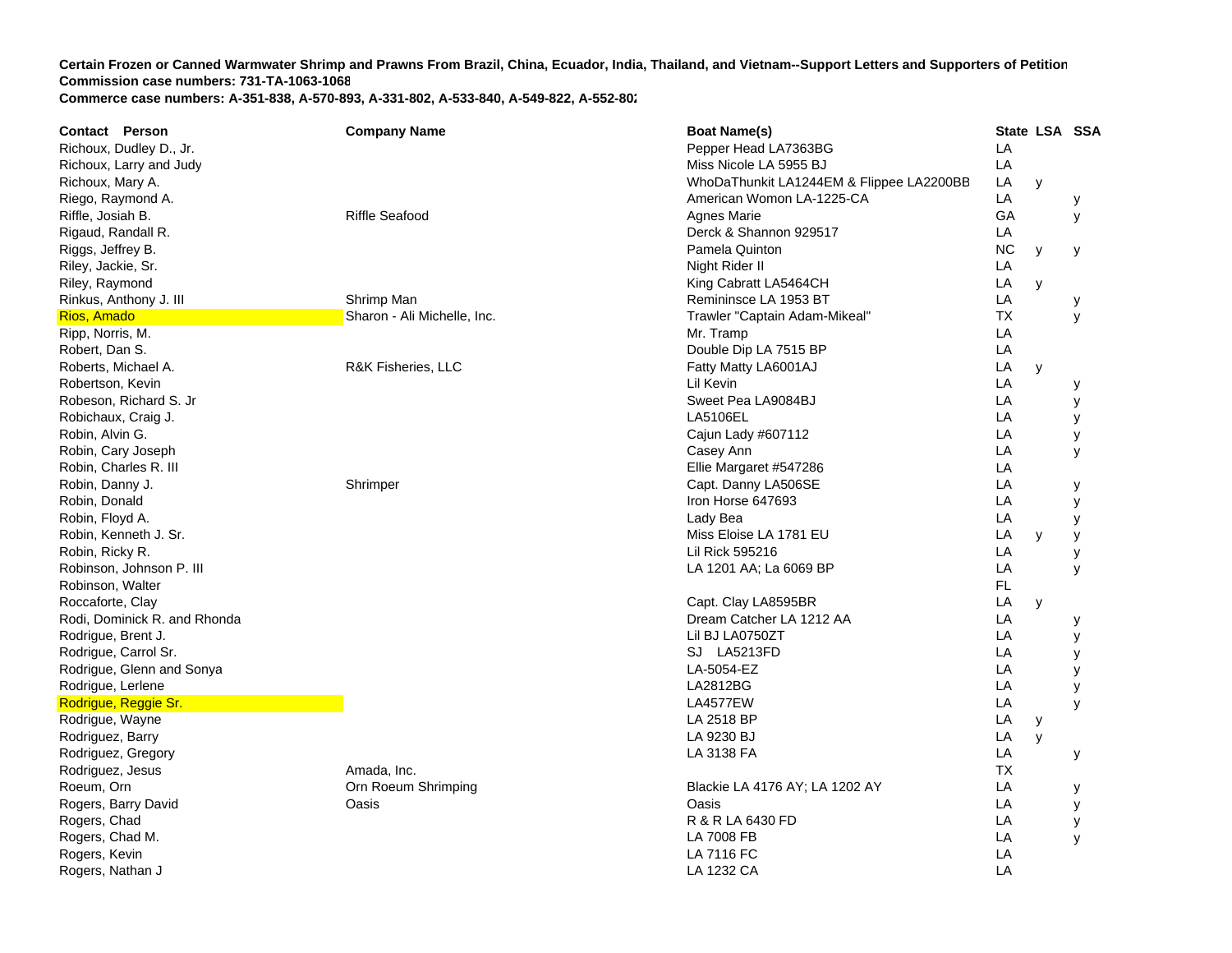| <b>Contact Person</b>        | <b>Company Name</b>                | <b>Boat Name(s)</b>               | State LSA SSA |              |   |
|------------------------------|------------------------------------|-----------------------------------|---------------|--------------|---|
| Rojas, Carlton J. Sr.        |                                    | Brittany-Nicole LA7520BB          | LA            | $\mathsf{y}$ |   |
| Rojas, Curtis Sr.            |                                    | RoxiAnn                           | LA            |              | у |
| Rojas, Dennis J. Sr.         |                                    | Lady Leoris LA-1506-AV            | LA            |              | у |
| Rojas, Gordon V.             | G & L Trawling Inc.                | Kalynn LA-2367-EF                 | LA            |              | у |
| Rojas, Kerry D.              |                                    | Shannon Doah #654709              | LA            |              | у |
| Rojas, Kerry D. Jr.          |                                    | Miss Edna                         | LA            | y            |   |
| Rojas, Randy Sr.             |                                    | Cherandie LA3470CA                | LA            |              | у |
| Rojas, Raymond J. Jr.        |                                    | Wild Thing LA5195CA               | LA            |              | У |
| Roland, Brad                 | R & P Fisheries; Lady Amelia, Inc. |                                   | FL.           |              |   |
| Roland, Vincent              | Vin-Penny                          | Mandy Lynn; Christopher & Kenneth | FL.           | y            |   |
| Roland, Mathias C.           | Sea Frontier Inc.                  | Sea Frontier                      | LA            | y            | у |
| Rollins, Theresa             | Maw Doo                            | Maw Doo LA 8466 BB                | LA            | y            |   |
| Rollo, Wayne A.              |                                    | Miss Leslie Ann LA 3894 FF        | LA            |              | у |
| Rome, Victor J. IV           |                                    | LA 8538 BR                        | LA            |              | У |
| Romero, D.H.                 |                                    | Miss Bee Bee LA 7830 BG           | LA            |              |   |
| Romero, Kardel J.            |                                    | King Fisher LA0641YM              | LA            |              | у |
| Romero, Norman               |                                    | Uncle Norman LA9917BL             | LA            |              | у |
| Romero, Philip J.            | <b>Bridgeside Seafood</b>          |                                   | LA            |              | У |
| Ronquille, Glenn             |                                    | Capt. Glenn LA 2624FF             | LA            |              | У |
| Ronquille, Norman C.         |                                    | Miss Lil LA 7504 BJ               | LA            |              | У |
| Ronquillo, Earl              |                                    | Miss Taylor LA 1919 BE            | LA            |              |   |
| Ronquillo, Richard J.        |                                    | Sea Hag                           | LA            |              | у |
| Ronquillo, Timothy           |                                    | 4649FE                            | LA            | у            |   |
| Roseburrough, Charles R. Jr. |                                    | LA 7480 ER                        | LA            | y            | у |
| Ross, Dorothy                | Snowdrift                          | Snowdrift                         | LA            | y            |   |
| Ross, Edward Danny Jr.       |                                    | Capt A.J.                         | LA            |              | у |
| Ross, Leo L.                 |                                    | Bernice II                        | GA            | y            |   |
| Ross, Robert A.              | Snowdrift                          | Snowdrift                         | LA            |              |   |
| Roth, Joseph F. Jr.          |                                    | N-2-Deep LA 4457 FD               | LA            | y            |   |
| Roth, Joseph M. Jr.          |                                    | LA6712BB                          | LA            |              | у |
| Rotolo, Carolyn              | <b>B&amp;J Seafood</b>             | <b>Business</b>                   | LA            | У            |   |
| Rotolol, Feliz               |                                    | Equalizer                         | LA            | y            |   |
| Rouse, Jimmy                 |                                    |                                   | <b>TX</b>     |              |   |
| Roussel, Michael D. Jr.      |                                    | RamBo LA7503BJ                    | LA            | У            |   |
| Roy, Henry Lee Jr.           |                                    | Boss - Hog 266079                 | LA            |              | у |
| Rudolph, Chad A.             |                                    | Capt. Kenny                       | LA            | y            | У |
| Ruiz, Donald W.              |                                    | Miss E. LA 8631 AD                | LA            | y            |   |
| Ruiz, James L.               |                                    | Pall Bearer LA 3661 BT            | LA            |              | у |
| Ruiz, Paul E.                |                                    | LA 3873 EZ                        | LA            |              | у |
| Ruiz, Paul R.                |                                    | LA 3873 EZ                        | LA            |              | У |
| Russell, Bentley R.          |                                    | LA2008AZ/LA211757A983             | LA            |              |   |
| Russell, Casey               |                                    | Eli Thimothy LA 4839 FJ           | LA            |              | у |
| Russell, Daniel              |                                    | Capt. Mike LA3677FJ               | LA            |              | y |
| Russell, James III           |                                    | Miss Jill                         | LA            |              |   |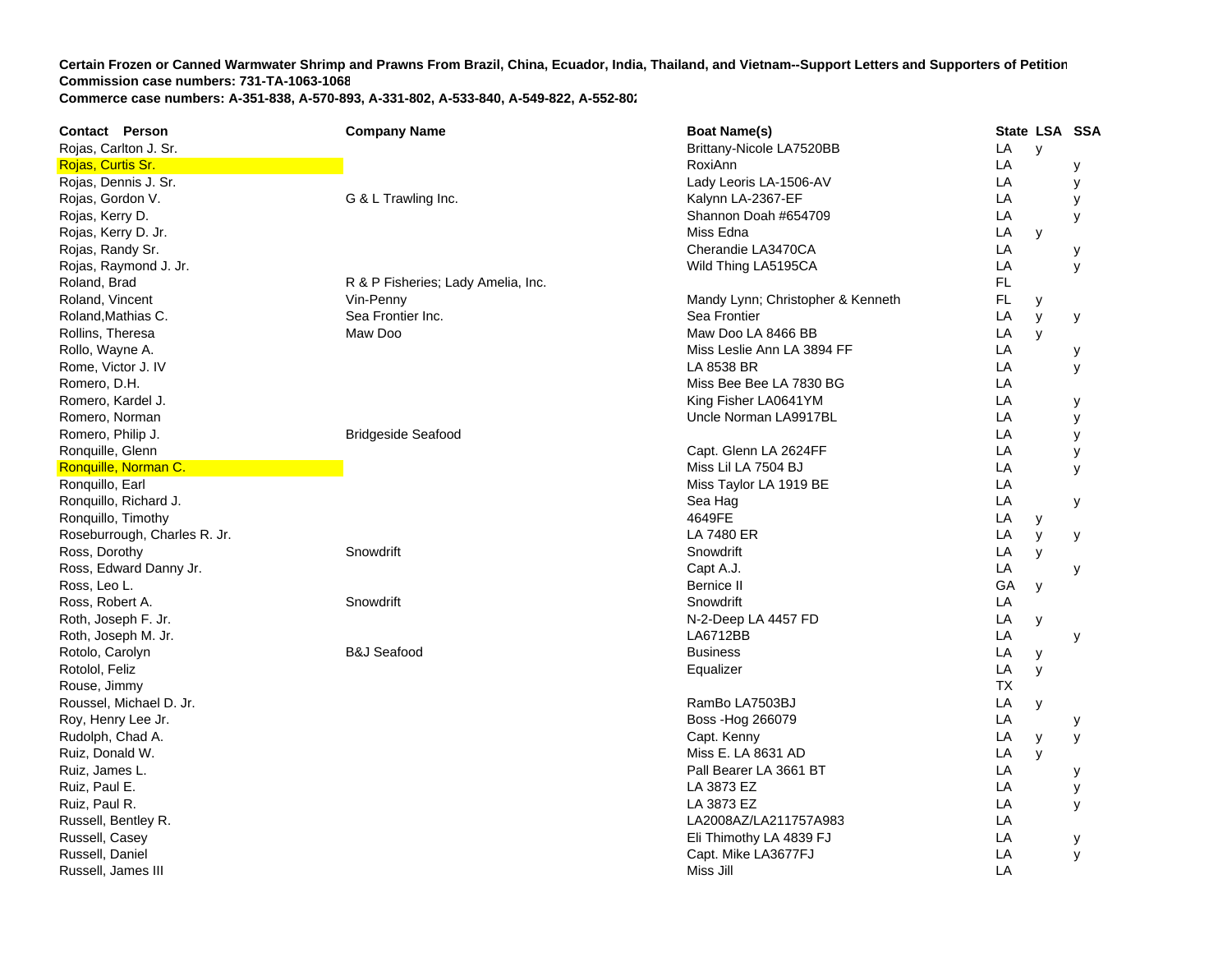| <b>Contact Person</b>                | <b>Company Name</b>                                                   | <b>Boat Name(s)</b>                           | State LSA SSA |   |   |
|--------------------------------------|-----------------------------------------------------------------------|-----------------------------------------------|---------------|---|---|
| Russell, Michael J.                  |                                                                       | All My Boys 1030901                           | LA            |   | У |
| Russell, Nicholas M.                 |                                                                       | Russell Boys LA 2952 FF                       | LA            |   | у |
| Russell, Paul                        |                                                                       | Capt. PJ LA9763AX                             | LA            |   | у |
| Rustick, Kenneth                     |                                                                       |                                               | <b>NC</b>     |   | y |
| Rustick, Kenneth                     |                                                                       |                                               | <b>NC</b>     |   |   |
| Ruttley, Adrian K.                   |                                                                       | <b>LA1894FF</b>                               | LA            |   |   |
| Ruttley, Ernest T. Jr.               |                                                                       | <b>Tristen Allie</b>                          | LA            |   | у |
| Ruttley, Ernest T. Jr.               | Rutley Boys Inc.                                                      | Rutley Boys #1139481                          | LA            | y |   |
| Ruttley, J.T.                        |                                                                       | LA9203BU                                      | LA            |   | у |
| Ryan, James C. Sr.                   |                                                                       |                                               | <b>TX</b>     |   |   |
| Rybiski, Rhebb                       |                                                                       |                                               | LA            |   | у |
| Ryder, Luther V.                     |                                                                       | Sea Scout LA-0201-BV                          | LA            |   | y |
| Sadler, Stewart                      | Lady Kelly, Inc.; Kelly Sadler                                        | Lady Kelly                                    | GA            | y | y |
| Sagnes, Everett                      | Madlin Shrimp Co., Inc.                                               |                                               | ТX            |   |   |
| Saha, Amanda K.                      | Bowers Valley Shrimp,<br>Inc.                                         |                                               | <b>TX</b>     |   |   |
| Saling, Don M.                       |                                                                       | Capt. Don LA 6683 EZ                          | LA            |   |   |
| Saltalamachia, Sue A. and Preston J. |                                                                       | Gina Nicole, Alma Lola                        | LA            |   | У |
| Salvato, Lawrence Jr.                | Bunny's Shrimp                                                        | Bunny Boat LA 0465 HG                         | LA            |   |   |
| Samanie, Caroll J.                   |                                                                       |                                               | LA            |   | у |
| Samanie, Frank J.                    |                                                                       | Miss Katina LA8810AX                          | LA            |   | у |
| Samsome, Don                         |                                                                       | <b>Tron Horse</b>                             | LA            | y | у |
| Sanabe, Malcolm H.                   |                                                                       | Cajun Way 240950                              | LA            | y | У |
| Sanamo, Troy P.                      |                                                                       | Lady Mitsy 930346                             | LA            |   | y |
| Sanchez, Augustine                   | Capt. Crockett, Inc.                                                  |                                               | <b>TX</b>     |   |   |
| Sanchez, Jeffery A.                  |                                                                       | LA 3716 AU                                    | LA            |   | У |
| Sanchez, Juan                        | Santa Monica, Inc.; Santa Fe Cruz, Inc.                               |                                               | <b>TX</b>     |   |   |
| Sanchez, Robert A.                   | Tex-Mex Cold Storage, Inc.                                            |                                               | <b>TX</b>     |   |   |
| Sanders, William Shannon             |                                                                       | <b>NC 955 BJ</b>                              | <b>NC</b>     |   | у |
| Sandras, R. J.                       |                                                                       | <b>Flying Angel</b>                           | LA            |   |   |
| Sandras, R. J., Jr.                  |                                                                       | <b>Flying Angel</b>                           | LA            | y | у |
| Sandrock, Roy R. III                 |                                                                       | LA5023BH                                      | LA            |   | У |
| Santini, Lindberg W. Jr.             |                                                                       | <b>LA4244FG</b>                               | LA            |   | у |
| Santiny, James                       |                                                                       | Julie's Dream                                 | LA            |   | y |
| Santiny, Patrick                     |                                                                       | Julie's Dream                                 | LA            | У | y |
| Sapia, Caroll J. Jr.                 |                                                                       | My Boat LA 3255 CA; Little Breanna LA 1088 EF | LA            | y | у |
| Sapia, Eddie J. Jr.                  |                                                                       | <b>LA5982EG</b>                               | LA            |   | у |
| Sapia, Willard                       |                                                                       | Rianna Lin LA-8683-EG                         | LA            |   | y |
| Saturday, Michael Rance              | Michael Saturday's, Fresh Every Day, South Carolina Shri S.C. 8867 AJ |                                               | SC            |   |   |
| Sau, Tran                            |                                                                       |                                               | LA            |   |   |
| Sauce, Carlton J.                    |                                                                       | Lady Flo 909372                               | LA            |   |   |
| Sauce, Joseph C. Jr.                 |                                                                       | Laura-Liz #930155                             | LA            | y |   |
| Saucier, Houston J.                  |                                                                       | LA3138CA                                      | LA            |   | у |
| Sauls, Russell                       |                                                                       | Georgia Boy                                   | GA            |   | y |
| Savage, Malcolm H.                   |                                                                       | Cajunway                                      | LA            |   |   |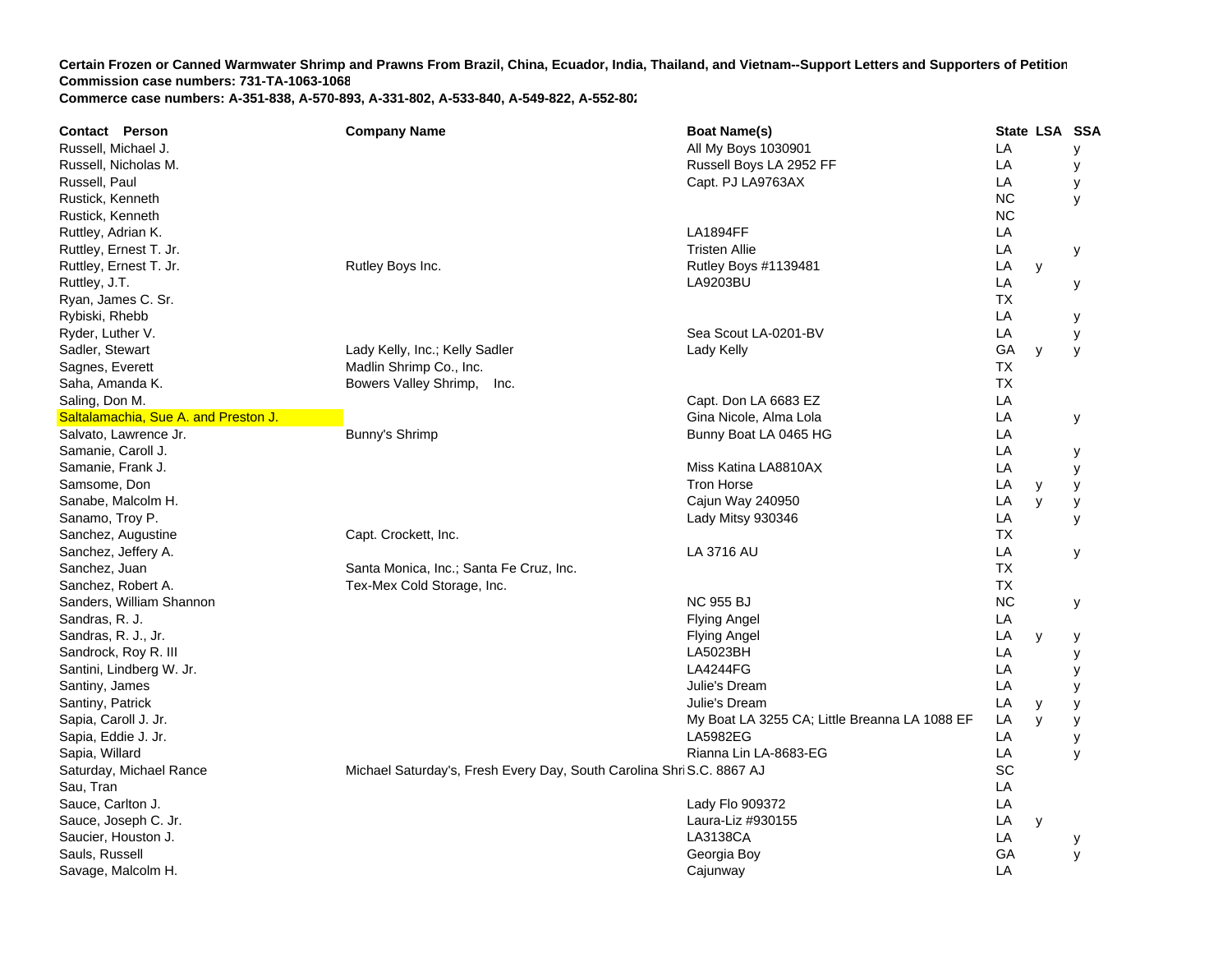| <b>Contact Person</b>    | <b>Company Name</b>                               | <b>Boat Name(s)</b>     | State LSA SSA  |
|--------------------------|---------------------------------------------------|-------------------------|----------------|
| Savant, Raymond          |                                                   | Miss Kathy              | LA<br>y        |
| Savoie, Allen            |                                                   | LA 6421 AY              | LA<br>у        |
| Savoie, Brent T.         |                                                   |                         | LA<br>У        |
| Savoie, James            |                                                   | BoJo LA 5205 FD         | LA<br>y        |
| Savoie, Merlin F. Jr.    |                                                   | Taylor Lee 684764       | LA<br>у        |
| Savoie, Reginald M. II   |                                                   | <b>LA 1177 EV</b>       | LA<br>у        |
| Sawyer, Gerald           |                                                   | Adueltine               | GA<br>У        |
| Sawyer, Rodney           |                                                   | <b>Walter-Patty</b>     | GA             |
| Scarabin, Clifford       |                                                   | <b>Wind Dancer</b>      | LA             |
| Scarabin, Michael J.     |                                                   |                         | LA<br>y        |
| Schaffer, Kelly          | Joker's Wild                                      | Joker's Wild            | <b>WA</b><br>у |
| Schanbhut, Curry A.      |                                                   | Wayden Michael          | LA             |
| Schelling, Lester B. Jr. |                                                   | LA8305BH                | LA<br>у        |
| Schexnaydre, Michael     |                                                   | Blue Goose LA 7502 BC   | LA<br>y        |
| Schirner, Robert Jr.     |                                                   | Miss Diana              | SC<br>у        |
| Schjatt, Joseph J. Sr.   |                                                   | Lady Fatima             | AL             |
| Schlindwein, Henry       |                                                   |                         | LA             |
| Schmit, Paul A. Jr.      |                                                   | LA 5209CA, LA 4634EP    | LA<br>У        |
| Schmit, Paul A. Sr.      |                                                   | LA 2836AL               | LA             |
| Schmit, Victor J. Jr.    |                                                   | Diane LA6007BP          | LA<br>у        |
| Schouest, Ellis J. III   |                                                   | Stacy Dawn LA8259AK     | LA<br>у        |
| Schouest, Ellis Jr.      |                                                   | Little Hiaed            | LA<br>у        |
| Schouest, Juston         |                                                   | Capt. Micheal 583991    | LA<br>y        |
| Schouest, Mark           |                                                   | Capt. Mark 556777       | LA<br>у        |
| Schouest, Noel           |                                                   | Single Shot             | LA<br>y        |
| Schrimpf, Robert H. Jr.  | Robert H. Schrimpf                                | Jeanna B                | SC<br>y        |
| Schultz, Sidney          |                                                   |                         | <b>AL</b>      |
| Schultz, Troy A.         |                                                   | Capt. Troy LA8890EY     | LA             |
| Scott, Arron J.          |                                                   | Last One LA8406AX       | LA             |
| Scott, Audie B.          |                                                   | Capt. Troy #626702      | LA<br>y        |
| Scott, James E. III      | James E. Scott                                    | <b>Mary Margaret</b>    | SC<br>y        |
| Scott, Milford P.        |                                                   | Capt. Darrin LA 5813 FE | LA             |
| Scott, Paul              |                                                   | Young Paul LA-4271-ER   | LA<br>у        |
| Seabrook, Terry G.       |                                                   | Prosperity LA 5012 BG   | LA<br>У        |
| Seaman, Garry            | <b>Trawler Kristi Nicole</b>                      |                         | <b>TX</b>      |
| Seaman, Greg             | Trawler Miss Jamie, et al                         |                         | <b>TX</b>      |
| Seaman, Ollie L. Jr.     | Seaman's Magic Inc.                               | Magic                   | AL             |
| Seaman, Ollie L. Sr.     | Seaman's Magic Inc.                               | Magic                   | AL             |
| Seang, Meng              | An Kit                                            | An Kit LA3213BN         | LA             |
| Sehon, Robert Craig      |                                                   |                         | LA<br>у        |
| Sekul, S. George         | Gulf Central Food, Inc.; St. Michael's Ice & Fuel | No Huddle               | MS<br>y        |
| Sekull, Morris G.        |                                                   | <b>Miss Dot 664530</b>  | LA<br>у        |
| Sellers, Isaac Charles   |                                                   | San Dia                 | SC             |
| Seng, Sophen             |                                                   | LA-1504-AV              | LA             |
|                          |                                                   |                         |                |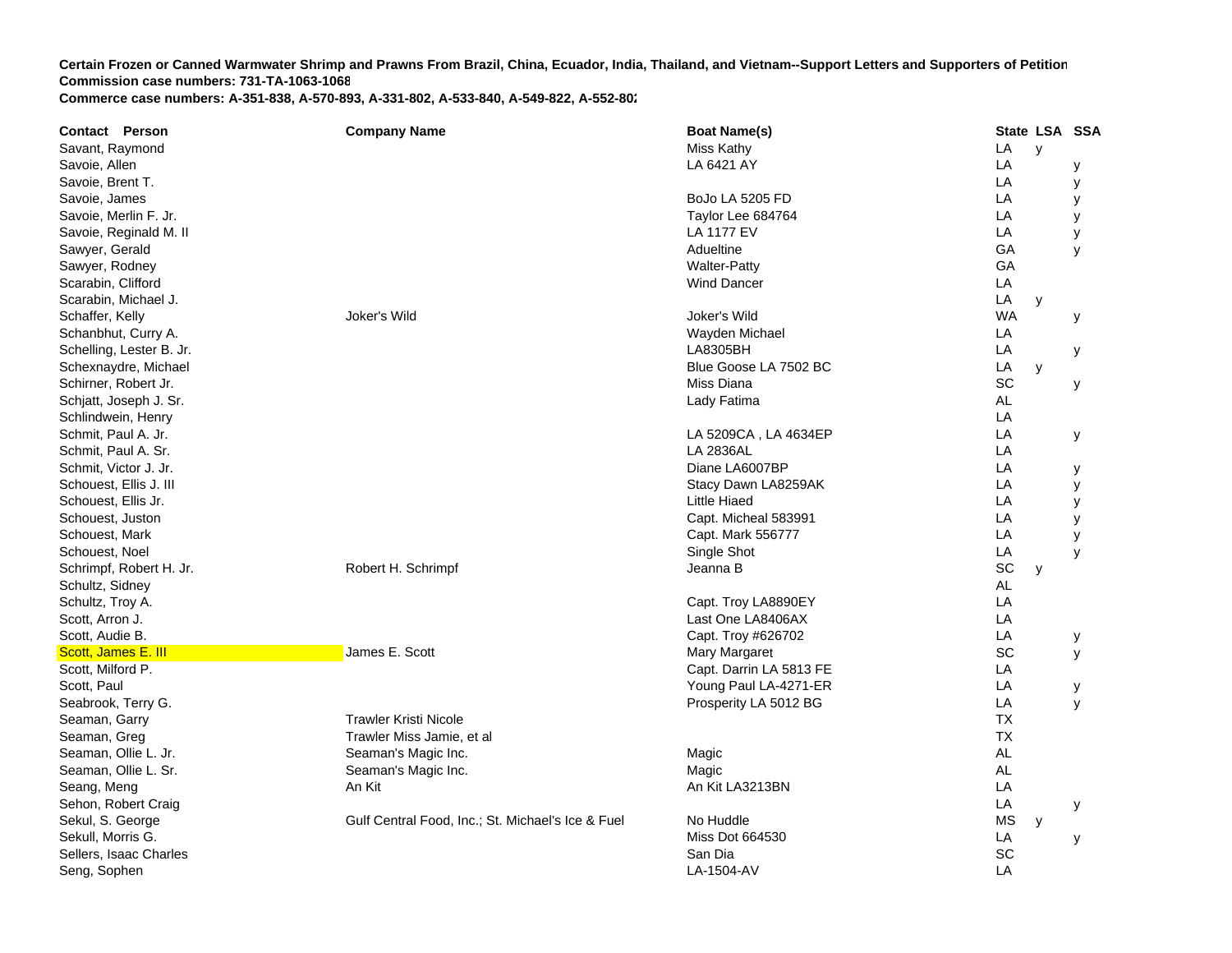| <b>Contact Person</b>    | <b>Company Name</b>                    | <b>Boat Name(s)</b>                          |           | State LSA SSA |   |
|--------------------------|----------------------------------------|----------------------------------------------|-----------|---------------|---|
| Serigne, Adam R.         |                                        | LA-2909 AZ                                   | LA        | y             | У |
| Serigne, Elizabeth       |                                        | <b>LA5717AX</b>                              | LA        |               | У |
| Serigne, James J. III    |                                        | Lady Chene LA-7311-FB                        | LA        |               | У |
| Serigne, Kimmie J.       |                                        | Mystery Girl LA-5238-FG                      | LA        | y             |   |
| Serigne, Lisa M.         |                                        | Lisa Marie LA-4113-BS                        | LA        |               | у |
| Serigne, Neil            |                                        | <b>LA5717AX</b>                              | LA        |               | у |
| Serigne, O'Neil N.       |                                        | LA 6001 AT                                   | LA        |               | у |
| Serigne, Richard J. Sr.  |                                        | Miss Kim                                     | LA        |               | y |
| Serigne, Rickey N.       |                                        | Miss Heidi LA-7253-FD                        | LA        |               |   |
| Serigne, Ronald Raymond  |                                        | Mr. Rock LA1282AP                            | LA        |               |   |
| Serigne, Ronald Roch     |                                        | Inky Dinky LA3377BJ                          | LA        |               |   |
| Serigne, Ross            |                                        | Capt. Ross                                   | LA        | y             |   |
| Serigny, Gail            | Gail's Bait Shop                       |                                              | LA        |               | у |
| Serigny, Wayne A.        |                                        | Rajun Cajun LA414CA                          | LA        |               | У |
| Serpas, Lenny, Jr.       |                                        | Dusk til Dawn                                | LA        | y             | У |
| Sessions, William O. III | Iron Will, Inc.                        | Eunice LeMay 610548                          | AL        | y             |   |
| Sessions, William O. Jr. | Crystal Gayle, Inc.; Dell Marine, Inc. | Debra Lee (1080986); Kelli Michelle (624749) | AL        |               |   |
| Sevel, Michael D.        |                                        | Pamela Ann                                   | LA        |               |   |
| Sevin, Carl              |                                        | Miss Cindy LA 6509 AZ                        | LA        | у             |   |
| Sevin, Earline           | RCP Seafood I II III                   |                                              | LA        |               | у |
| Sevin, Janell A.         |                                        | LA3253FJ                                     | LA        |               | у |
| Sevin, Joey              |                                        | Brennan & Jonas #945540                      | LA        |               | у |
| Sevin, Nac J.            |                                        | Capt. Nac LA-1219-AD                         | LA        |               | У |
| Sevin, O'Neil J.         |                                        | Angel Annie 1076453                          | LA        |               | У |
| Sevin, Phillip T.        |                                        | Sidney Joseph LA 5359 AZ                     | LA        |               | у |
| Sevin, Shane             |                                        | Brandon James 1094341                        | LA        |               | У |
| Sevin, Shane Anthony     | Randall J. Pinell, Inc.                | <b>Bradon James</b>                          | LA        |               |   |
| Sevin, Stanley J.        |                                        |                                              | LA        |               | у |
| Sevin, Symantha A.       | Angel Annie, Inc.                      | Angel Annie 1076453                          | LA        |               | У |
| Sevin, Willis            |                                        |                                              | LA        |               | у |
| Seymour, Janet A.        | Gulf Pride Enterprises, Inc.           |                                              | <b>MS</b> |               | у |
| Shackelford, David M.    |                                        | Mandy LA 8202 AP                             | LA        |               |   |
| Shaffer, Curtis E.       |                                        | Big Bang LA 8382 FB                          | LA        |               | у |
| Shaffer, Glynnon D.      |                                        | <b>LA4055AD</b>                              | LA        | y             |   |
| Shay, Danielle A.        | Miss Danielle, LLC                     | Miss Danielle 666016                         | LA        |               | у |
| Shilling, Jason          |                                        | Miss Jessica Leigh                           | LA        |               | y |
| Shilling, L. E.          | <b>Bottom Verification, LLC</b>        | Austin David 598431                          | LA        |               |   |
| Shugars, Robert L.       | Bob-Rey Fisheries, Inc.                |                                              | <b>TX</b> |               |   |
| Shutt, Randy             | Safe Harbour Seafood Inc.              |                                              | AL        |               | У |
| Silver, Curtis Jr.       |                                        |                                              | LA        |               |   |
| Simon, Curnis            |                                        | <b>LA8677AF</b>                              | LA        | y             |   |
| Simon, John              |                                        |                                              | LA        |               | у |
| Simon, Leo               |                                        |                                              | LA        |               | у |
| Simpson, Mark            |                                        | LA 6201 AD                                   | LA        | y             | У |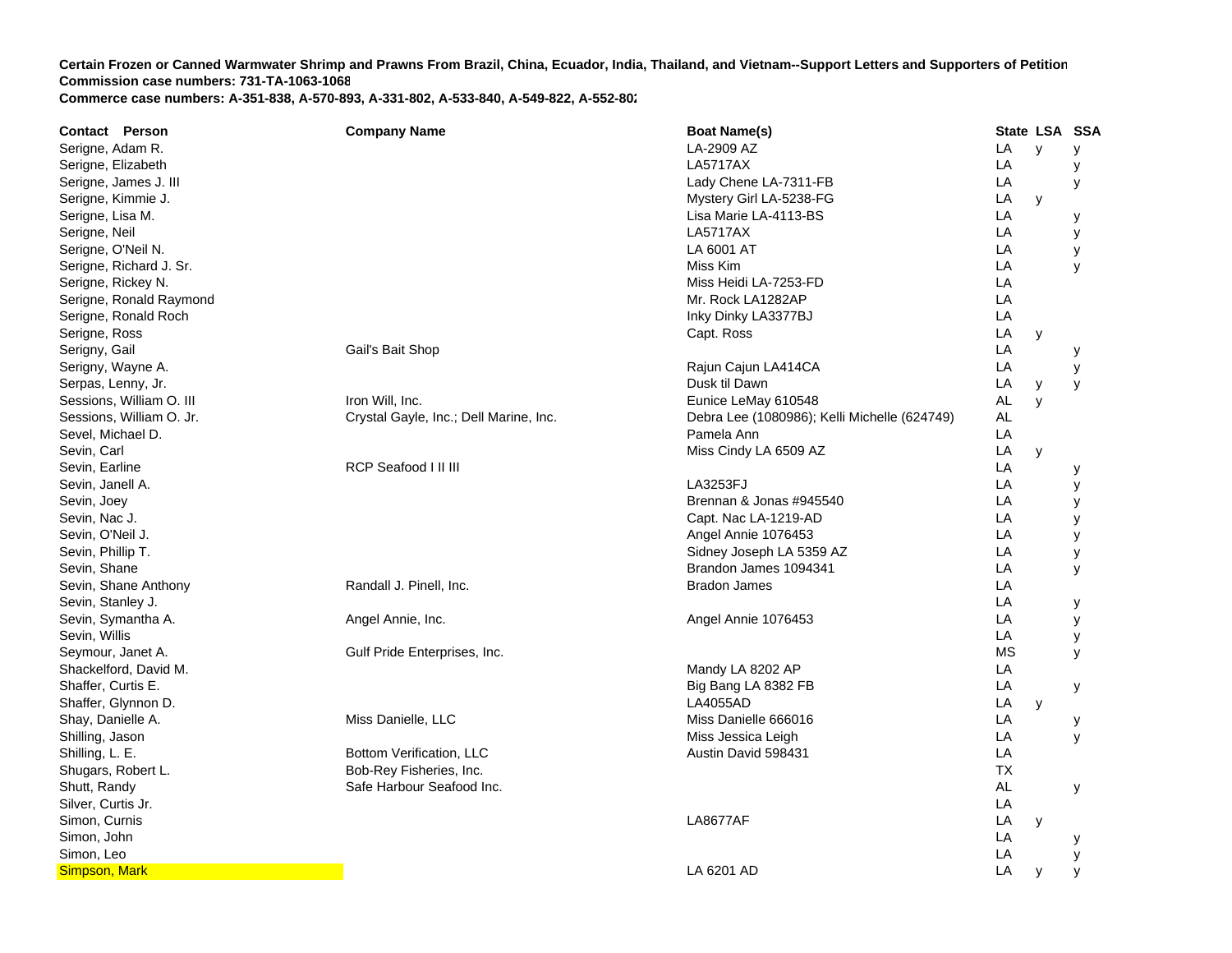| Sims, Donald L.<br>Capt. Sims AOZ0056H989<br>LA<br>У<br>LA<br>Singley, Alan<br>Capt. Scott Seafood<br>Capt. Scott LA8703B<br>У<br>LA<br>Singley, Charlie E. Sr.<br>Only Girl LA 7946 BC<br>у<br>Singley, Glenn<br>LA<br>Capt. Scott Seafood<br>Capt. Scott<br>y<br>Only Girl<br>LA<br>Singley, Robert Joseph<br>y<br>у<br>Sirgo, Jace<br>Lil Jace LA 4011 CA<br>LA<br>$\mathsf{V}$<br>y<br>Sweet Cindi LA 2417 CA<br>Sisung, Walter<br>LA<br>Sisung, Walter Jr.<br>Sweet Candi<br>LA<br>у<br><b>AL</b><br>Skinner, Gary M. Sr.<br>y<br>Skinner, Richard<br>Amber Waves<br>GA<br>Paw Paw Pride Inc.<br>Paw Paw Pride LA-5416-BW<br>LA<br>Skipper, Malcom W.<br>Skrmetta, Martin J.<br><b>MS</b><br>Jennifer Mitch<br>y<br>Smelker, Brian H.<br>LA<br>Smith, Brian<br>LA 8535 EG<br>LA<br>y<br>Miss Liz LA2394AV<br>LA<br>Smith, Carl R. Jr.<br>у<br>LA<br>Smith, Clark W.<br>Avengle Pullette<br>y<br>Smith, Danny<br>LA 9893 FB; LA 7608 AY<br>LA<br>y<br>LA-6216-CA<br>LA<br>Smith, Danny M. Jr.<br>у<br>LA<br>Smith, Donna<br>She's A Lady LA3122EB<br>Smith, Elmer T. Jr.<br>Swamp Rat LA3559BE<br>LA<br>y<br>у<br>FL.<br>Smith, James E.<br>Miss Dawn, Miss Shirley Faye<br>y<br>Manteo Shrimp Co., et al<br><b>TX</b><br>Smith, Margie T.<br>GeeChee Fresh Seafood<br>SC<br>Smith, Mark A.<br>Katie II<br>y<br>LAZ32275HO90<br>LA<br>Smith, Nancy F<br>У<br>Night Rider I<br>LA<br>Smith, Raymond C. Sr.<br>Lucky Leven Inc.<br><b>MS</b><br>Smith, Tim<br>Lucky Leven<br>У<br>Smith & Sons Seafood Inc.<br>GA<br>Smith, Walter M. Jr.<br>LA<br>Smith, William T.<br>Missy Jen Marie LA 7174 AT<br>GA<br>Smithwick, Ted W.<br>F.V. Daddy's Girls (570506)<br>SC<br>Sarah Jane<br>Smoak, Bill<br>У<br>SC<br><b>Trawler Sarah Jane</b><br>Smoak, William W. III<br>Sarah Jane<br>LA<br>Snell, Erick<br>Capt. Mason LA 9683 AW<br>у<br>LA<br>Soeung, Phat<br>Soeung Phat<br>Soeung Phat<br>у<br>Soileau, John C. Sr.<br>LA<br>Sneaky Dog LA 1036 BV<br>у<br>Sok, Kheng<br>LA<br>Kheng Sok Shrimping<br>Blackjack LA 7355 AR<br>у<br>Sok, Nhip<br>LA2810BL<br>LA<br>у<br>LA<br>Solet, Darren<br><b>LA2669FE</b><br>у<br>Solet, Donald M.<br>J.D.A. LA 7371 BF<br>LA<br>У<br>LA<br>Solet, Joseph R.<br>Angel Leigh<br>Angel Leigh LA 3301 BT<br>У<br>LA9019BR<br>LA<br>Solet, Raymond<br>у<br>Son, Kim<br>Sandy N<br>Kim Son/Sandy N 660161<br>LA<br>у<br>Son, Sam Nang<br>LA<br>Sonny Boy LA3362CA<br>у<br>LA6059BV<br>LA<br>Son, Samay<br>у<br>Son, Thuong Cong<br>Cong Son<br>LA<br>Cong Son LA9951FE<br>y | <b>Contact Person</b> | <b>Company Name</b> | <b>Boat Name(s)</b> | State LSA SSA |  |
|---------------------------------------------------------------------------------------------------------------------------------------------------------------------------------------------------------------------------------------------------------------------------------------------------------------------------------------------------------------------------------------------------------------------------------------------------------------------------------------------------------------------------------------------------------------------------------------------------------------------------------------------------------------------------------------------------------------------------------------------------------------------------------------------------------------------------------------------------------------------------------------------------------------------------------------------------------------------------------------------------------------------------------------------------------------------------------------------------------------------------------------------------------------------------------------------------------------------------------------------------------------------------------------------------------------------------------------------------------------------------------------------------------------------------------------------------------------------------------------------------------------------------------------------------------------------------------------------------------------------------------------------------------------------------------------------------------------------------------------------------------------------------------------------------------------------------------------------------------------------------------------------------------------------------------------------------------------------------------------------------------------------------------------------------------------------------------------------------------------------------------------------------------------------------------------------------------------------------------------------------------------------------------------------------------------------------------------------------------------------------------------------------------------------------------------------------------------------------------------------------------------|-----------------------|---------------------|---------------------|---------------|--|
|                                                                                                                                                                                                                                                                                                                                                                                                                                                                                                                                                                                                                                                                                                                                                                                                                                                                                                                                                                                                                                                                                                                                                                                                                                                                                                                                                                                                                                                                                                                                                                                                                                                                                                                                                                                                                                                                                                                                                                                                                                                                                                                                                                                                                                                                                                                                                                                                                                                                                                               |                       |                     |                     |               |  |
|                                                                                                                                                                                                                                                                                                                                                                                                                                                                                                                                                                                                                                                                                                                                                                                                                                                                                                                                                                                                                                                                                                                                                                                                                                                                                                                                                                                                                                                                                                                                                                                                                                                                                                                                                                                                                                                                                                                                                                                                                                                                                                                                                                                                                                                                                                                                                                                                                                                                                                               |                       |                     |                     |               |  |
|                                                                                                                                                                                                                                                                                                                                                                                                                                                                                                                                                                                                                                                                                                                                                                                                                                                                                                                                                                                                                                                                                                                                                                                                                                                                                                                                                                                                                                                                                                                                                                                                                                                                                                                                                                                                                                                                                                                                                                                                                                                                                                                                                                                                                                                                                                                                                                                                                                                                                                               |                       |                     |                     |               |  |
|                                                                                                                                                                                                                                                                                                                                                                                                                                                                                                                                                                                                                                                                                                                                                                                                                                                                                                                                                                                                                                                                                                                                                                                                                                                                                                                                                                                                                                                                                                                                                                                                                                                                                                                                                                                                                                                                                                                                                                                                                                                                                                                                                                                                                                                                                                                                                                                                                                                                                                               |                       |                     |                     |               |  |
|                                                                                                                                                                                                                                                                                                                                                                                                                                                                                                                                                                                                                                                                                                                                                                                                                                                                                                                                                                                                                                                                                                                                                                                                                                                                                                                                                                                                                                                                                                                                                                                                                                                                                                                                                                                                                                                                                                                                                                                                                                                                                                                                                                                                                                                                                                                                                                                                                                                                                                               |                       |                     |                     |               |  |
|                                                                                                                                                                                                                                                                                                                                                                                                                                                                                                                                                                                                                                                                                                                                                                                                                                                                                                                                                                                                                                                                                                                                                                                                                                                                                                                                                                                                                                                                                                                                                                                                                                                                                                                                                                                                                                                                                                                                                                                                                                                                                                                                                                                                                                                                                                                                                                                                                                                                                                               |                       |                     |                     |               |  |
|                                                                                                                                                                                                                                                                                                                                                                                                                                                                                                                                                                                                                                                                                                                                                                                                                                                                                                                                                                                                                                                                                                                                                                                                                                                                                                                                                                                                                                                                                                                                                                                                                                                                                                                                                                                                                                                                                                                                                                                                                                                                                                                                                                                                                                                                                                                                                                                                                                                                                                               |                       |                     |                     |               |  |
|                                                                                                                                                                                                                                                                                                                                                                                                                                                                                                                                                                                                                                                                                                                                                                                                                                                                                                                                                                                                                                                                                                                                                                                                                                                                                                                                                                                                                                                                                                                                                                                                                                                                                                                                                                                                                                                                                                                                                                                                                                                                                                                                                                                                                                                                                                                                                                                                                                                                                                               |                       |                     |                     |               |  |
|                                                                                                                                                                                                                                                                                                                                                                                                                                                                                                                                                                                                                                                                                                                                                                                                                                                                                                                                                                                                                                                                                                                                                                                                                                                                                                                                                                                                                                                                                                                                                                                                                                                                                                                                                                                                                                                                                                                                                                                                                                                                                                                                                                                                                                                                                                                                                                                                                                                                                                               |                       |                     |                     |               |  |
|                                                                                                                                                                                                                                                                                                                                                                                                                                                                                                                                                                                                                                                                                                                                                                                                                                                                                                                                                                                                                                                                                                                                                                                                                                                                                                                                                                                                                                                                                                                                                                                                                                                                                                                                                                                                                                                                                                                                                                                                                                                                                                                                                                                                                                                                                                                                                                                                                                                                                                               |                       |                     |                     |               |  |
|                                                                                                                                                                                                                                                                                                                                                                                                                                                                                                                                                                                                                                                                                                                                                                                                                                                                                                                                                                                                                                                                                                                                                                                                                                                                                                                                                                                                                                                                                                                                                                                                                                                                                                                                                                                                                                                                                                                                                                                                                                                                                                                                                                                                                                                                                                                                                                                                                                                                                                               |                       |                     |                     |               |  |
|                                                                                                                                                                                                                                                                                                                                                                                                                                                                                                                                                                                                                                                                                                                                                                                                                                                                                                                                                                                                                                                                                                                                                                                                                                                                                                                                                                                                                                                                                                                                                                                                                                                                                                                                                                                                                                                                                                                                                                                                                                                                                                                                                                                                                                                                                                                                                                                                                                                                                                               |                       |                     |                     |               |  |
|                                                                                                                                                                                                                                                                                                                                                                                                                                                                                                                                                                                                                                                                                                                                                                                                                                                                                                                                                                                                                                                                                                                                                                                                                                                                                                                                                                                                                                                                                                                                                                                                                                                                                                                                                                                                                                                                                                                                                                                                                                                                                                                                                                                                                                                                                                                                                                                                                                                                                                               |                       |                     |                     |               |  |
|                                                                                                                                                                                                                                                                                                                                                                                                                                                                                                                                                                                                                                                                                                                                                                                                                                                                                                                                                                                                                                                                                                                                                                                                                                                                                                                                                                                                                                                                                                                                                                                                                                                                                                                                                                                                                                                                                                                                                                                                                                                                                                                                                                                                                                                                                                                                                                                                                                                                                                               |                       |                     |                     |               |  |
|                                                                                                                                                                                                                                                                                                                                                                                                                                                                                                                                                                                                                                                                                                                                                                                                                                                                                                                                                                                                                                                                                                                                                                                                                                                                                                                                                                                                                                                                                                                                                                                                                                                                                                                                                                                                                                                                                                                                                                                                                                                                                                                                                                                                                                                                                                                                                                                                                                                                                                               |                       |                     |                     |               |  |
|                                                                                                                                                                                                                                                                                                                                                                                                                                                                                                                                                                                                                                                                                                                                                                                                                                                                                                                                                                                                                                                                                                                                                                                                                                                                                                                                                                                                                                                                                                                                                                                                                                                                                                                                                                                                                                                                                                                                                                                                                                                                                                                                                                                                                                                                                                                                                                                                                                                                                                               |                       |                     |                     |               |  |
|                                                                                                                                                                                                                                                                                                                                                                                                                                                                                                                                                                                                                                                                                                                                                                                                                                                                                                                                                                                                                                                                                                                                                                                                                                                                                                                                                                                                                                                                                                                                                                                                                                                                                                                                                                                                                                                                                                                                                                                                                                                                                                                                                                                                                                                                                                                                                                                                                                                                                                               |                       |                     |                     |               |  |
|                                                                                                                                                                                                                                                                                                                                                                                                                                                                                                                                                                                                                                                                                                                                                                                                                                                                                                                                                                                                                                                                                                                                                                                                                                                                                                                                                                                                                                                                                                                                                                                                                                                                                                                                                                                                                                                                                                                                                                                                                                                                                                                                                                                                                                                                                                                                                                                                                                                                                                               |                       |                     |                     |               |  |
|                                                                                                                                                                                                                                                                                                                                                                                                                                                                                                                                                                                                                                                                                                                                                                                                                                                                                                                                                                                                                                                                                                                                                                                                                                                                                                                                                                                                                                                                                                                                                                                                                                                                                                                                                                                                                                                                                                                                                                                                                                                                                                                                                                                                                                                                                                                                                                                                                                                                                                               |                       |                     |                     |               |  |
|                                                                                                                                                                                                                                                                                                                                                                                                                                                                                                                                                                                                                                                                                                                                                                                                                                                                                                                                                                                                                                                                                                                                                                                                                                                                                                                                                                                                                                                                                                                                                                                                                                                                                                                                                                                                                                                                                                                                                                                                                                                                                                                                                                                                                                                                                                                                                                                                                                                                                                               |                       |                     |                     |               |  |
|                                                                                                                                                                                                                                                                                                                                                                                                                                                                                                                                                                                                                                                                                                                                                                                                                                                                                                                                                                                                                                                                                                                                                                                                                                                                                                                                                                                                                                                                                                                                                                                                                                                                                                                                                                                                                                                                                                                                                                                                                                                                                                                                                                                                                                                                                                                                                                                                                                                                                                               |                       |                     |                     |               |  |
|                                                                                                                                                                                                                                                                                                                                                                                                                                                                                                                                                                                                                                                                                                                                                                                                                                                                                                                                                                                                                                                                                                                                                                                                                                                                                                                                                                                                                                                                                                                                                                                                                                                                                                                                                                                                                                                                                                                                                                                                                                                                                                                                                                                                                                                                                                                                                                                                                                                                                                               |                       |                     |                     |               |  |
|                                                                                                                                                                                                                                                                                                                                                                                                                                                                                                                                                                                                                                                                                                                                                                                                                                                                                                                                                                                                                                                                                                                                                                                                                                                                                                                                                                                                                                                                                                                                                                                                                                                                                                                                                                                                                                                                                                                                                                                                                                                                                                                                                                                                                                                                                                                                                                                                                                                                                                               |                       |                     |                     |               |  |
|                                                                                                                                                                                                                                                                                                                                                                                                                                                                                                                                                                                                                                                                                                                                                                                                                                                                                                                                                                                                                                                                                                                                                                                                                                                                                                                                                                                                                                                                                                                                                                                                                                                                                                                                                                                                                                                                                                                                                                                                                                                                                                                                                                                                                                                                                                                                                                                                                                                                                                               |                       |                     |                     |               |  |
|                                                                                                                                                                                                                                                                                                                                                                                                                                                                                                                                                                                                                                                                                                                                                                                                                                                                                                                                                                                                                                                                                                                                                                                                                                                                                                                                                                                                                                                                                                                                                                                                                                                                                                                                                                                                                                                                                                                                                                                                                                                                                                                                                                                                                                                                                                                                                                                                                                                                                                               |                       |                     |                     |               |  |
|                                                                                                                                                                                                                                                                                                                                                                                                                                                                                                                                                                                                                                                                                                                                                                                                                                                                                                                                                                                                                                                                                                                                                                                                                                                                                                                                                                                                                                                                                                                                                                                                                                                                                                                                                                                                                                                                                                                                                                                                                                                                                                                                                                                                                                                                                                                                                                                                                                                                                                               |                       |                     |                     |               |  |
|                                                                                                                                                                                                                                                                                                                                                                                                                                                                                                                                                                                                                                                                                                                                                                                                                                                                                                                                                                                                                                                                                                                                                                                                                                                                                                                                                                                                                                                                                                                                                                                                                                                                                                                                                                                                                                                                                                                                                                                                                                                                                                                                                                                                                                                                                                                                                                                                                                                                                                               |                       |                     |                     |               |  |
|                                                                                                                                                                                                                                                                                                                                                                                                                                                                                                                                                                                                                                                                                                                                                                                                                                                                                                                                                                                                                                                                                                                                                                                                                                                                                                                                                                                                                                                                                                                                                                                                                                                                                                                                                                                                                                                                                                                                                                                                                                                                                                                                                                                                                                                                                                                                                                                                                                                                                                               |                       |                     |                     |               |  |
|                                                                                                                                                                                                                                                                                                                                                                                                                                                                                                                                                                                                                                                                                                                                                                                                                                                                                                                                                                                                                                                                                                                                                                                                                                                                                                                                                                                                                                                                                                                                                                                                                                                                                                                                                                                                                                                                                                                                                                                                                                                                                                                                                                                                                                                                                                                                                                                                                                                                                                               |                       |                     |                     |               |  |
|                                                                                                                                                                                                                                                                                                                                                                                                                                                                                                                                                                                                                                                                                                                                                                                                                                                                                                                                                                                                                                                                                                                                                                                                                                                                                                                                                                                                                                                                                                                                                                                                                                                                                                                                                                                                                                                                                                                                                                                                                                                                                                                                                                                                                                                                                                                                                                                                                                                                                                               |                       |                     |                     |               |  |
|                                                                                                                                                                                                                                                                                                                                                                                                                                                                                                                                                                                                                                                                                                                                                                                                                                                                                                                                                                                                                                                                                                                                                                                                                                                                                                                                                                                                                                                                                                                                                                                                                                                                                                                                                                                                                                                                                                                                                                                                                                                                                                                                                                                                                                                                                                                                                                                                                                                                                                               |                       |                     |                     |               |  |
|                                                                                                                                                                                                                                                                                                                                                                                                                                                                                                                                                                                                                                                                                                                                                                                                                                                                                                                                                                                                                                                                                                                                                                                                                                                                                                                                                                                                                                                                                                                                                                                                                                                                                                                                                                                                                                                                                                                                                                                                                                                                                                                                                                                                                                                                                                                                                                                                                                                                                                               |                       |                     |                     |               |  |
|                                                                                                                                                                                                                                                                                                                                                                                                                                                                                                                                                                                                                                                                                                                                                                                                                                                                                                                                                                                                                                                                                                                                                                                                                                                                                                                                                                                                                                                                                                                                                                                                                                                                                                                                                                                                                                                                                                                                                                                                                                                                                                                                                                                                                                                                                                                                                                                                                                                                                                               |                       |                     |                     |               |  |
|                                                                                                                                                                                                                                                                                                                                                                                                                                                                                                                                                                                                                                                                                                                                                                                                                                                                                                                                                                                                                                                                                                                                                                                                                                                                                                                                                                                                                                                                                                                                                                                                                                                                                                                                                                                                                                                                                                                                                                                                                                                                                                                                                                                                                                                                                                                                                                                                                                                                                                               |                       |                     |                     |               |  |
|                                                                                                                                                                                                                                                                                                                                                                                                                                                                                                                                                                                                                                                                                                                                                                                                                                                                                                                                                                                                                                                                                                                                                                                                                                                                                                                                                                                                                                                                                                                                                                                                                                                                                                                                                                                                                                                                                                                                                                                                                                                                                                                                                                                                                                                                                                                                                                                                                                                                                                               |                       |                     |                     |               |  |
|                                                                                                                                                                                                                                                                                                                                                                                                                                                                                                                                                                                                                                                                                                                                                                                                                                                                                                                                                                                                                                                                                                                                                                                                                                                                                                                                                                                                                                                                                                                                                                                                                                                                                                                                                                                                                                                                                                                                                                                                                                                                                                                                                                                                                                                                                                                                                                                                                                                                                                               |                       |                     |                     |               |  |
|                                                                                                                                                                                                                                                                                                                                                                                                                                                                                                                                                                                                                                                                                                                                                                                                                                                                                                                                                                                                                                                                                                                                                                                                                                                                                                                                                                                                                                                                                                                                                                                                                                                                                                                                                                                                                                                                                                                                                                                                                                                                                                                                                                                                                                                                                                                                                                                                                                                                                                               |                       |                     |                     |               |  |
|                                                                                                                                                                                                                                                                                                                                                                                                                                                                                                                                                                                                                                                                                                                                                                                                                                                                                                                                                                                                                                                                                                                                                                                                                                                                                                                                                                                                                                                                                                                                                                                                                                                                                                                                                                                                                                                                                                                                                                                                                                                                                                                                                                                                                                                                                                                                                                                                                                                                                                               |                       |                     |                     |               |  |
|                                                                                                                                                                                                                                                                                                                                                                                                                                                                                                                                                                                                                                                                                                                                                                                                                                                                                                                                                                                                                                                                                                                                                                                                                                                                                                                                                                                                                                                                                                                                                                                                                                                                                                                                                                                                                                                                                                                                                                                                                                                                                                                                                                                                                                                                                                                                                                                                                                                                                                               |                       |                     |                     |               |  |
|                                                                                                                                                                                                                                                                                                                                                                                                                                                                                                                                                                                                                                                                                                                                                                                                                                                                                                                                                                                                                                                                                                                                                                                                                                                                                                                                                                                                                                                                                                                                                                                                                                                                                                                                                                                                                                                                                                                                                                                                                                                                                                                                                                                                                                                                                                                                                                                                                                                                                                               |                       |                     |                     |               |  |
|                                                                                                                                                                                                                                                                                                                                                                                                                                                                                                                                                                                                                                                                                                                                                                                                                                                                                                                                                                                                                                                                                                                                                                                                                                                                                                                                                                                                                                                                                                                                                                                                                                                                                                                                                                                                                                                                                                                                                                                                                                                                                                                                                                                                                                                                                                                                                                                                                                                                                                               |                       |                     |                     |               |  |
|                                                                                                                                                                                                                                                                                                                                                                                                                                                                                                                                                                                                                                                                                                                                                                                                                                                                                                                                                                                                                                                                                                                                                                                                                                                                                                                                                                                                                                                                                                                                                                                                                                                                                                                                                                                                                                                                                                                                                                                                                                                                                                                                                                                                                                                                                                                                                                                                                                                                                                               |                       |                     |                     |               |  |
|                                                                                                                                                                                                                                                                                                                                                                                                                                                                                                                                                                                                                                                                                                                                                                                                                                                                                                                                                                                                                                                                                                                                                                                                                                                                                                                                                                                                                                                                                                                                                                                                                                                                                                                                                                                                                                                                                                                                                                                                                                                                                                                                                                                                                                                                                                                                                                                                                                                                                                               |                       |                     |                     |               |  |
|                                                                                                                                                                                                                                                                                                                                                                                                                                                                                                                                                                                                                                                                                                                                                                                                                                                                                                                                                                                                                                                                                                                                                                                                                                                                                                                                                                                                                                                                                                                                                                                                                                                                                                                                                                                                                                                                                                                                                                                                                                                                                                                                                                                                                                                                                                                                                                                                                                                                                                               |                       |                     |                     |               |  |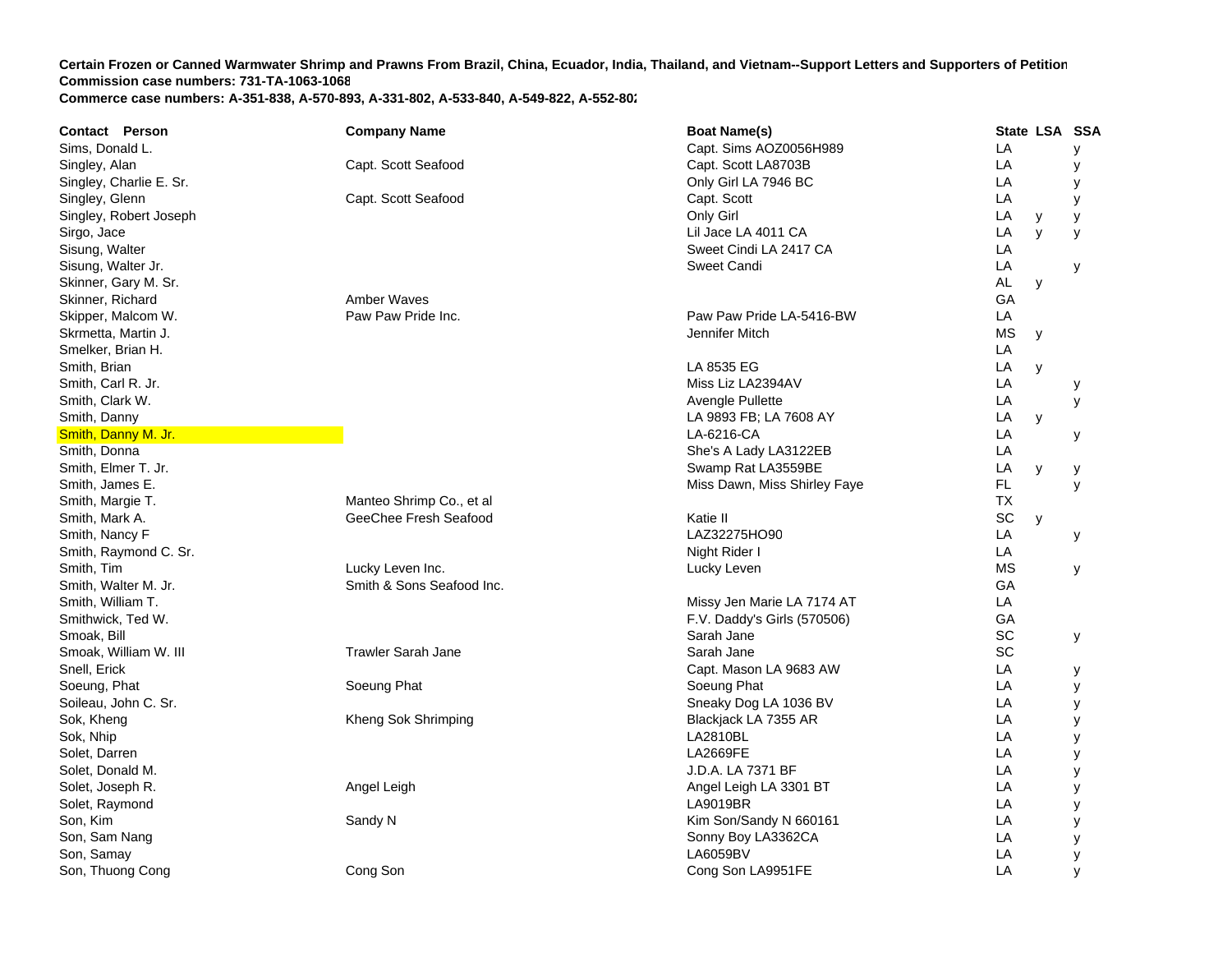| <b>Contact Person</b>                               | <b>Company Name</b>          | <b>Boat Name(s)</b>      |           | State LSA SSA |   |
|-----------------------------------------------------|------------------------------|--------------------------|-----------|---------------|---|
| Soprano, Daniel                                     |                              | Taunt Petit LA 9889 BU   | LA        |               | у |
| Sork, William                                       |                              | LA 9567 BL               | LA        |               | y |
| Soudelier, Louis Jr.                                | Courtney & Ory Inc.          | Courtney & Ory #510603   | LA        |               |   |
| Soudelier, Shannon                                  |                              | Tee Shannon LA 7509 AZ   | LA        |               | у |
| Sour, Yem Kim                                       |                              | LA2343EU                 | LA        |               | У |
| South Carolina Shrimpers Association--Bobby N. Webb |                              |                          | SC        |               |   |
| Speir, Barbara Kay                                  |                              | Silver Fox               | GA        |               | у |
| Spell, Jeffrey B.                                   |                              | Candis Nicole LA 5560 BF | LA        | у             |   |
| Spell, Mark A.                                      |                              | Lucky Boy 644929         | LA        |               | у |
| Spellmeyers, Joel F. Sr.                            | Bama Love, Inc.              | Bama Love                | GA        |               |   |
| Spencer, Casey                                      | Spences Seafood              | <b>LA3077EN</b>          | LA        | y             |   |
| Spiers, Donald A.                                   |                              | Mr. Fuzzy # 683898       | <b>MS</b> |               | У |
| Sprinkle, Avery M.                                  | Son's Pride, Inc.            | M/V Son's Pride          | AL        |               |   |
| Sprinkle, Emery S.                                  |                              | Janet Lynn               | <b>AL</b> |               |   |
| Sprinkle, Joseph                                    | Hannah Joyce Inc.            | Hannah Joyce             | <b>AL</b> |               |   |
| Squarsich, Kenneth J.                               |                              | Capt. Surge LA8015AP     | LA        |               |   |
| Sreiy, Siphan                                       |                              | Popei                    | LA        | у             |   |
| St. Amant, Dana A.                                  |                              | <b>LA6637EK</b>          | LA        |               | у |
| St. Ann, Mr. and Mrs. Jerome K.                     | Mr. & Mrs. Jerome K. St. Ann | Real McCoy LA-1400-CA    | LA        | y             |   |
| St. Pierre, Darren                                  |                              | Rock & Roll LA 5826 BP   | LA        |               | у |
| St. Pierre, Scott A.                                | Mom and Dad Inc.             | Mom and Dad #914200      | LA        |               | у |
| Staves, Patrick                                     | Bumble Bee Seafoods, LLC     |                          | LA        |               | у |
| Stechmann, Chad                                     |                              | LA 7523 BF               | LA        |               | y |
| Stechmann, Karl J.                                  |                              | <b>LA4714AT</b>          | LA        |               | у |
| Stechmann, Todd                                     |                              | LA 1235 AH               | LA        |               | У |
| Steele, Arnold D. Jr.                               |                              | <b>Miss Torrie</b>       | AL        |               |   |
| Steele, Henry H. III                                |                              | LA 8016 AU               | LA        |               | у |
| Steen, Carl L.                                      |                              | Miss Rosa                | FL.       |               | y |
| Steen, James D.                                     |                              | Ruth & Gail              | LA        | У             |   |
| Steen, Kathy G.                                     |                              | LA 6053 CA               | LA        | y             |   |
| Stein, Norris J. Jr.                                | CBS Seafood & Catering LLC   | LA 1531DF                | LA        |               | у |
| Stelly, Adlar                                       |                              | Lady Del                 | LA        |               | y |
| Stelly, Carl A.                                     |                              | Renegade LA 5015 FB      | LA        | y             |   |
| Stelly, Chad P.                                     |                              | Mr. Tut LA-8333-AF       | LA        | y             |   |
| Stelly, Delores                                     |                              | Lady Del                 | LA        |               | у |
| Stelly, Sandrus Jr.                                 |                              | Marleann 642739          | LA        |               | y |
| Stelly, Sandrus Sr.                                 |                              | Lady Del II              | LA        | У             |   |
| Stelly, Toby J.                                     |                              | Lady Veronica LA1530BV   | LA        | y             | У |
| Stelly, Veronica G.                                 |                              | Lady Veronica            | LA        |               |   |
| Stelly, Warren                                      |                              |                          | LA        | y             |   |
| Stephenson, Louis                                   | Master Brnadon, Inc.         |                          | <b>TX</b> |               |   |
| Stevens, Alvin                                      |                              | Glenda Stevens           | LA        |               | у |
| Stevens, Curtis D.                                  |                              | M/V Glenda Marie #288728 | LA        | y             |   |
| Stevens, Glenda                                     |                              | Glenda Maria             | LA        |               | у |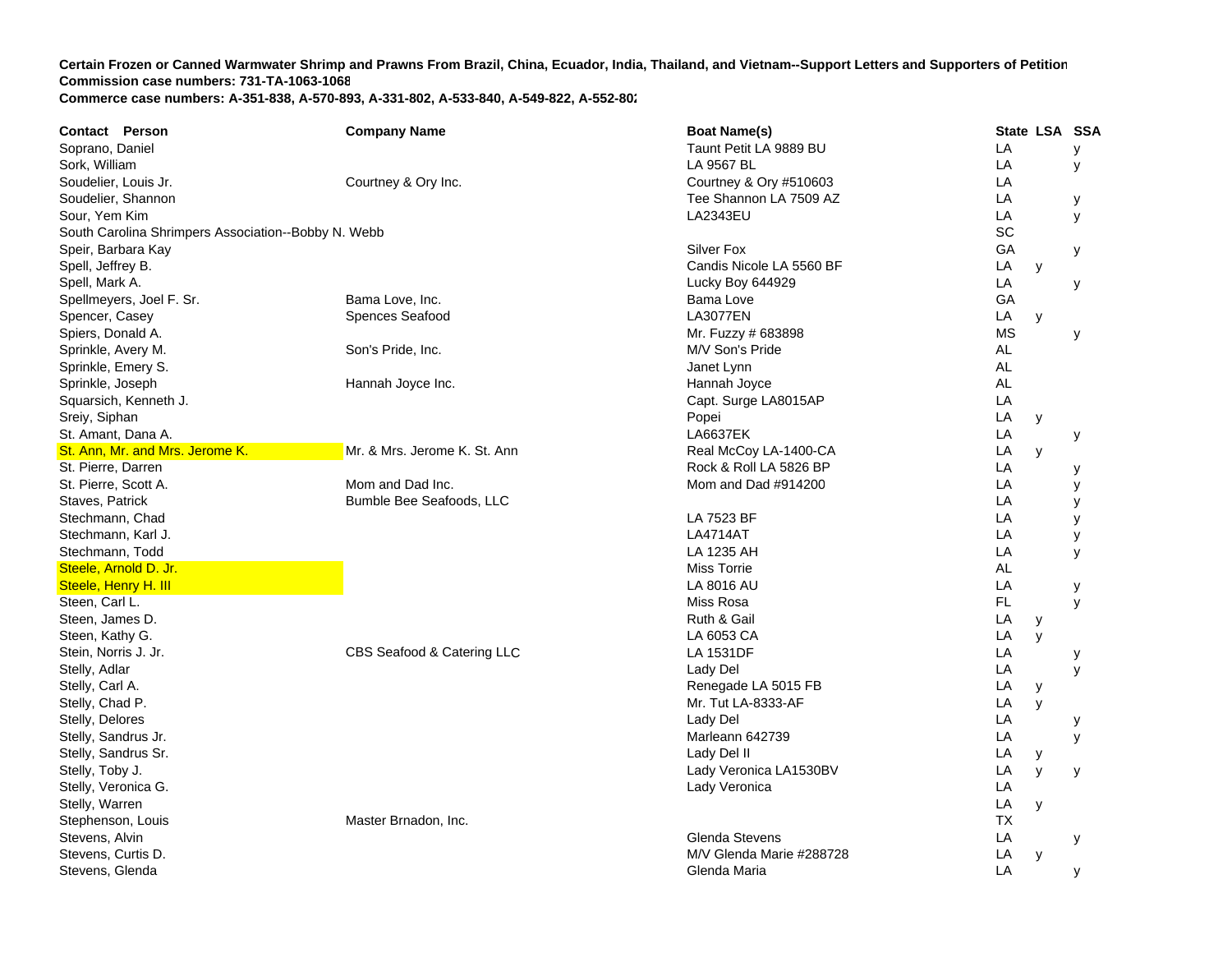**Contact Person Company Name Boat Name(s) State LSA SSA**  Stewart. Chester Jr. **LA** Stewart, Derek LA in the state of the state of the state of the state of the state of the state of the state of the state of the state of the state of the state of the state of the state of the state of the state of the st Stewart, Derek FR Julie Shea (Striker) Gerek FR Julie Shea (Striker) Gerek FR Julie Shea (Striker) GA Stewart, Fred Southern Heir AL y Stewart, Jason F. Southern Tradition AL Stewart, Ronald G. Lady Victory LA Stewart, William C. Naomi-Charles Library and Stewart, William C. **LA**  y Stewat, Derald Capter of Capt. D's Capt. D's Capt. D'annual Capt. D'annual Capt. D'annual Capt. D's Sugar Too Sugar Too SC y Stiffler, Thanh Gladiator 1140818 LA y Stipelcovich, Lawrence L. **Stipelcovich Marine Wks** Capt. Kenny Lawrence L. Capt. Kenny L. Stipelcovich Marine Wks **LA**  y **Stipelcovich, Todd J. The Community of Todd's Fisheries Community Community Community Community Community Community LA**  y Stockfett, Brenda Capt. And LA 25 ZM LA 25 ZM **LA**  y Stokes, Todd 2533 BH L A y Stone-Rinkus, Pamela Reminisce LA 1953 BJ Level and The Reminisce LA 1953 BJ Level and The Reminisce LA 1953 BJ **LA** Strickland, Ken Sapelo Lady Sapelo Lady Sapelo Lady Sapelo Lady Sapelo Lady Sapelo Lady Sapelo Lady Sapelo Lady **GA**  y Strickland, Rita G. Buchmer, Inc. TXStuart, James V. My Michele LA4031B PP LA Stutes, Rex E. LA-1196-BN L **LA**  y y Sulak, Billy W. New Deal 639791 L **LA**  y Sun, Hong Sreng LA9882BS L **LA**  y Surmik, Donald D. LA 5687 AH L **LA**  y Sutton, Patrick Patrick Sutton Inc. Patrich Sutton G **GA**  y Swindell, Keith Violet D. Schwarzer and Schwarzer and Schwarzer and Schwarzer and Violet D. Schwarzer and Schwarzer and Schwarzer and Schwarzer and Schwarzer and Schwarzer and Schwarzer and Schwarzer and Schwarzer and Schw Sylve, Dennis a. Three D. LA1209CA & LA9797B N LA y Sylve, James L. Master Dex LA6888C A LA y Sylve, Nathan LA y Sylve, Scott Spider LA y Sylvesr, Paul LA8611FD L **LA**  y Ta, Ba Van Miss Kim-Anh 105109 Late and the state of the state of the state of the state of the state of the state of the state of the state of the state of the state of the state of the state of the state of the state of **LA** Ta, Chris Weems Bros. Hung Le MS y Tabb, Calvin LA3699AB L **LA**  y Taliancich, Andre w LA8183B LA8183BR R LA y Taliancich, Ivan & Srecka LA1220AG L A y Taliancich, Joseph M. LA 6891 ES L A y Tan, Ho Dung TXTan, Hung TXTan, Lan T. TXTang, Thanh Rambo LA 4437 C A LA y Tanner, Robert Charles **Randy Boy** Charles Randy Boy **Charles Randy Boy Charles Randy Boy Charles** Randy Boy **LA** y Taravella, Raymond LA6564CA LA y Tassin, Alton J. Al's Whosale & Retail LA Tassin, Keith P. Rambo LA5013B KK LA y Tate, Archie P. Adrianna II LA 3552 E ZZ LA LA y Tate, Terrell Hoochie Mama LA-1002-A VLA y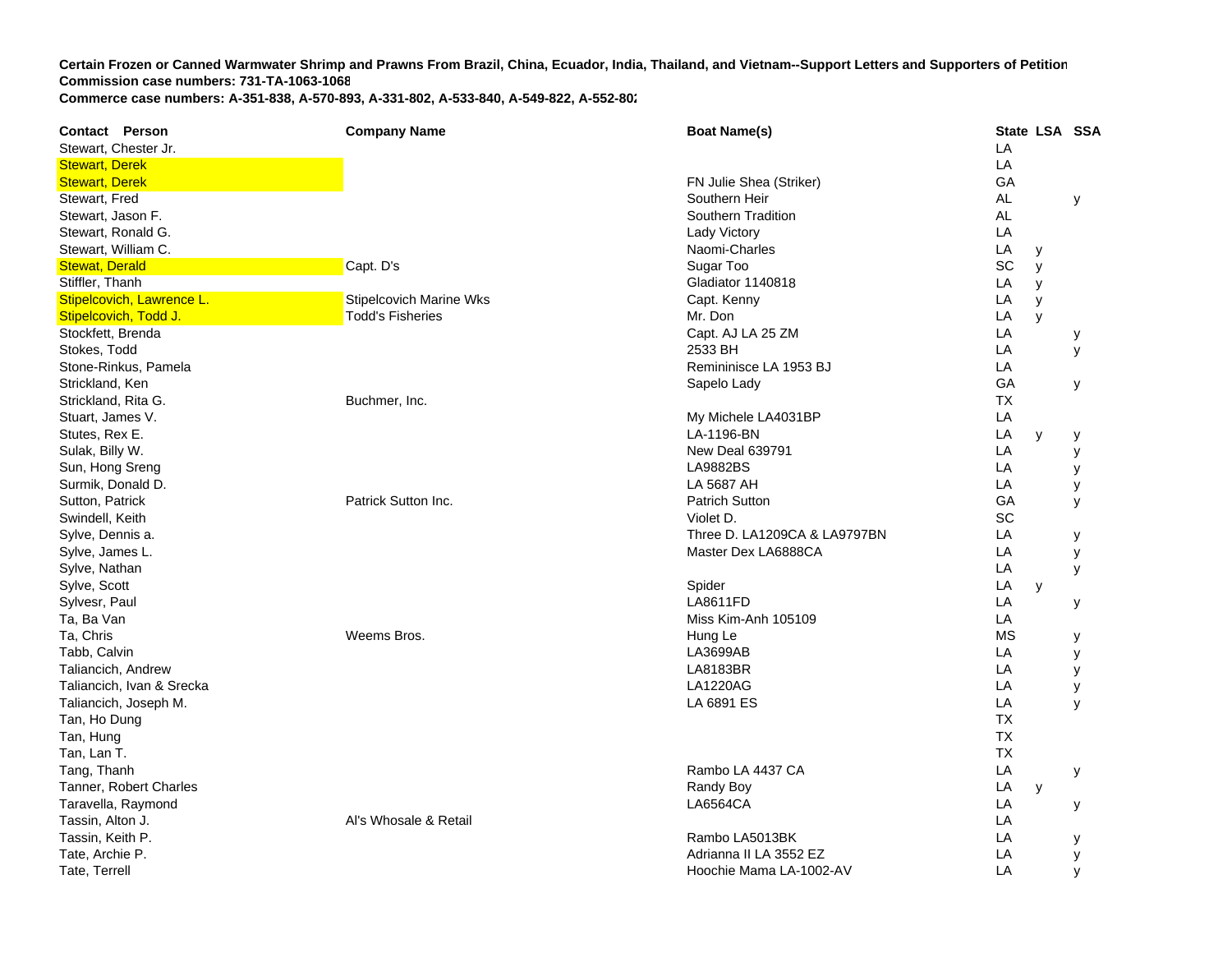| <b>Contact Person</b>    | <b>Company Name</b>           | <b>Boat Name(s)</b>         |           | State LSA SSA |   |
|--------------------------|-------------------------------|-----------------------------|-----------|---------------|---|
| Tauzier, Kevin M.        |                               | LA2690CA                    | LA        |               | У |
| Taylor, Doyle L.         |                               | God's Grace                 | LA        |               | У |
| Taylor, Herman R.        |                               |                             | LA        | y             |   |
| Taylor, Herman R. Jr.    |                               | Lil Robin LA4548CA          | LA        | y             |   |
| Taylor, J.P. Jr.         | Bayou Carlin Fisheries Inc.   |                             | LA        |               | у |
| Taylor, John, C.         |                               | Mr. Kent LA3684CA           | LA        |               | у |
| Taylor, Leander J. Sr.   |                               |                             | LA        | У             | У |
| Taylor, Leo Jr.          |                               |                             | LA        |               | У |
| Taylor, Nathan L.        |                               | Lil Robin LA4548CA          | LA        | y             |   |
| Taylor, Robert L.        |                               | Taylor's Pride LA-9766-FB   | LA        |               | у |
| Taylor, Robert M.        |                               | Master Jeremy               | <b>AL</b> |               | У |
| Teap, Phal               |                               | LA3881BU                    | LA        |               |   |
| Tek, Heng                |                               | LA9023AY                    | LA        |               | У |
| Templat, Paul            | <b>Crustacean Frustration</b> | Running on Empty LA5838CA   | LA        |               | y |
| Terluin, John L. III     |                               | Sugar Town LA7275FD         | LA        |               | У |
| Terrebonne, A. Scott     | Lafourche Clipper, Inc.       | Lafourche Clipper           | LA        | y             |   |
| Terrebonne, Alphonse J.  |                               | Old Flame                   | LA        |               |   |
| Terrebonne, Alton S. Jr. |                               | Terry Monica; Lil Cameron   | LA        | y             |   |
| Terrebonne, Alton S. Sr. |                               | <b>Miss Mary</b>            | LA        |               | y |
| Terrebonne, Carol        | The Seafood Shed              |                             | LA        | y             |   |
| Terrebonne, Carroll      |                               | Lady Ro LA1764BL            | LA        |               | у |
| Terrebonne, Chad Sr.     |                               | Chad & Chaz 929441          | LA        |               |   |
| Terrebonne, Daniel J.    |                               | Master CY LA-9039-AS        | LA        | y             |   |
| Terrebonne, Donavon      |                               | Lone Wolf LA4017BS          | LA        |               | у |
| Terrebonne, Gary J.      |                               | Betty J. #977275            | LA        |               | У |
| Terrebonne, Jimmy Jr.    |                               |                             | LA        | у             |   |
| Terrebonne, Jimmy Sr.    |                               | <b>LA4869CA</b>             | LA        | y             |   |
| Terrebonne, Kline A.     |                               | LA1963CA                    | LA        | y             | у |
| Terrebonne, Lanny        |                               | LA4391CA                    | LA        | y             | У |
| Terrebonne, Larry F. Jr. |                               | LA9023BD                    | LA        |               | у |
| Terrebonne, Scott        | Lafouche Clipper, Inc.        | Lafouche Clipper #993065    | LA        | y             | У |
| Terrebonne, Steven       |                               | Miss Charlotte; Miss Amanda | LA        | y             |   |
| Terrebonne, Toby J.      |                               | Toby John 592479            | LA        | y             |   |
| Terrel, Chad J. Sr.      |                               | LA 2587 FD                  | LA        | y             | У |
| Terrell, C. Todd         | Todd Co.                      |                             | LA        |               |   |
| Terrio, Brandon James    |                               | Karen-Rae LA-9025-AY        | LA        |               |   |
| Terrio, Harvey J. Jr.    |                               | <b>LA5090CA</b>             | LA        |               | у |
| Terry, Eloise            |                               | Capt Alex                   | LA        |               | У |
| Tesvich, Kuzma D.        |                               | Lady Leslie LA8642BT        | LA        | У             |   |
| Thach, Phuong            |                               | <b>LA2002BK</b>             | LA        | у             | у |
| Thai, Paul               |                               | Mayflower- 913880           | МS        | y             | У |
| Thai, Thomas             |                               | Mayflower III- 1133468      | <b>MS</b> |               |   |
| Theriot, Anthony         |                               | LA-4213-AF                  | LA        |               |   |
| Theriot, Carroll A. Jr.  |                               | LA 6761 AH                  | LA        | y             |   |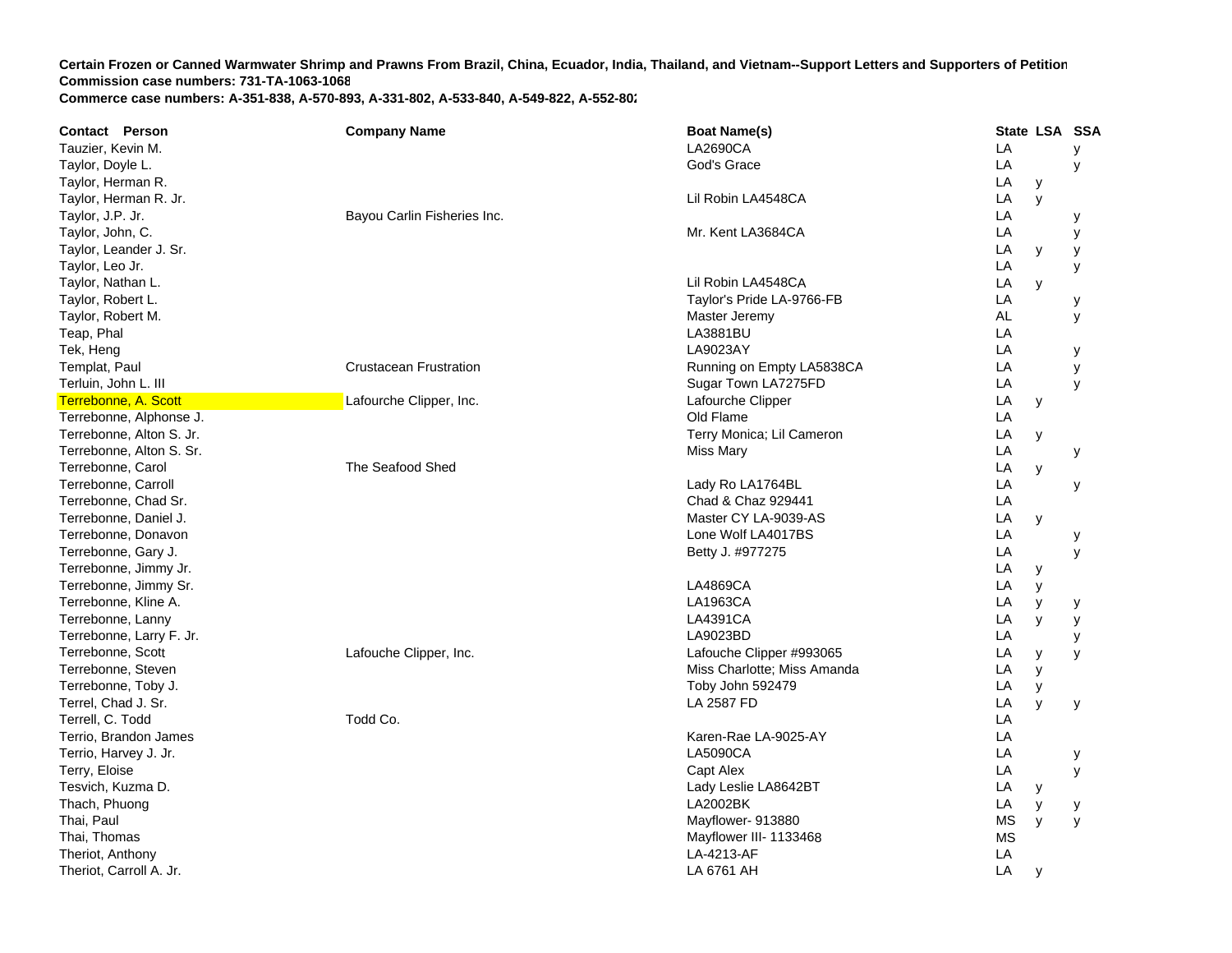**Contact Person Company Name Boat Name(s) State LSA SSA**  Theriot, Clay J. Jr. Clay J. Jr. Clay J. Jr. Clay J. Jr. Clay J. Jr. Clay J. Jr. Clay J. Jr. Clay J. Jr. Clay J. Jr. Clay J. Jr. Clay J. Jr. Clay J. Jr. Clay J. Jr. Clay J. Jr. Clay J. Jr. Clay J. Jr. Clay J. Jr. Clay J. J Theriot, Craig A. **Straig A.** Jeremy & Brett Lewis and Theriot, Craig A. Jeremy & Brett Lewis and Theriot, Craig A. **LA**  y Theriot, Dean P. Lil T LA 2644 L ATheriot, Donnie LA y Theriot, Jeffery C. Leau Beni II LA 3260 E Y LA y Theriot, Larry J. Mud Hog L A y Theriot, Lynn John Joseph L **LA**  y Theriot, Mark A. Capt. Beb 647529 LA Theriot, Wanda J. Ol Dude LA1003A VV LA Thibodeaux. Bart James Both Hart James Both Hart James Both Hart James Both Hart James Both Hart James Both Hart James Both Hart James Both Hart James Both Hart James Both Hart James Both Hart James Both Hart James Both Ha **LA**  y Thibodeaux, Brian A. New York 1988, New York 1998, New York 1999, Niss Nan LA6223FD LA6223FD **LA**  y Thibodeaux, Brian M. New York Control of the Control of the Control of the Control of the Control of the Control of the Control of the Control of the Control of the Control of the Control of the Control of the Control of t **LA**  y Thibodeaux, Brian M. LA Thibodeaux, Calvin A. Jr. Morgan Kyle Later and Calvin A. Jr. Morgan Kyle Later and Later and Later and Later and Later and Later and Later and Later and Later and Later and Later and Later and Later and Later and Later an **LA** Thibodeaux, Fay F. Network of Second Generation Seafood Communication Seafood Communication Seafood Communication Seafood Communication Seafood Communication Seafood Communication Seafood Communication Seafood Communicatio Thibodeaux, Glenn P. Rebel LA 8631 AT T<sub>a</sub> the contract of the contract of the contract of the contract of the contract of the contract of the contract of the contract of the contract of the contract of the contract of the contract of the contract of the contr LA y Thibodeaux, Jared Miss Kaylie Later and Thibodeaux, Jared Miss Kaylie Later and Thibodeaux, Jared Miss Kaylie **LA**  y Thibodeaux, Jeffrey **LA4746CA**  LA y y Thibodeaux, Jonathan LA9540FJ LA9540FJ LA9540FJ LA9540FJ LA9540FJ LA9540FJ LA9540FJ LA9540FJ **LA**  y Thibodeaux, Jospephine LA y Thibodeaux, Keith LA 9540 FJ LA 9640 FJ LA 9540 FJ LA 9540 FJ LA 9540 FJ LA 9540 FJ LA 9540 FJ LA 9540 FJ LA 9540 FJ LA 9540 FJ LA 9540 FJ LA 9540 FJ LA 9540 FJ LA 9540 FJ LA 9540 FJ LA 9540 FJ LA 9540 FJ LA 9540 FJ LA 954 AThibodeaux, Tony J. No. 2006 and Superior Control of the Control of Tyler James #660446 CALA LA Thibodeaux, Warren J. North Law Communications and the Communications of the Honey Sucker #620752 LA Thiet, Tran LA9001B LA9001BC C LA y Thomas, Alvin Jennifer Ann Jennifer Ann Jennifer Ann Jennifer Ann Jennifer Ann Jennifer Ann Jennifer Ann Jennifer Ann Jennifer Ann Jennifer Ann Jennifer Ann Jennifer Ann Jennifer Ann Jennifer Ann Jennifer Ann Jennifer Ann Thomas, Brent Gisco Inc GA y y Thomas, Dally S. Gisco, Inc. Gisco, Inc. GAThomas, Janie G. Janie G L **LA** Thomas, John Richard NC y North Capt. Thomas NC y Capt. Thomas NC y NC y NC y North Capt. Thomas NC y NC y NC y NC y NORT NORT NORT NORT NORT NORT NORTH CAPT. Thomas NC y NORT NORT NORT NORTH CAPT. Thomas NC y NORT NORTH C Thomas, Kenneth Ward **Apple Jack Inc.** Apple Jack Inc. Apple Jack Apple Jack Apple Jack FL Thomas, Monica P. Lil Monique LA 8411 F CC<sub>LA</sub> Thomas, Ralph L. Jr. North School and School and School and School and School and School and School and School and School and School and School and School and School and School and School and School and School and School a Thomas, Randall F/V Billy's Girls FL Thomas, Robert W. The Gambler FL Communication of the Gambler The Gambler The Gambler The Gambler The Gambler The Gambler The Gambler The Gambler The Gambler The Gambler The Gambler The Gambler The Gambler The Gambler The Thomas, Willard N. Jr. School and School and School and School and School and School and School and School and School and School and School and School and School and School and School and School and School and School and S Thomassie, Gerard **Exercical Contract Contract Contract Dunamis Towing, Inc.** Contract Contract Hanson Michael, Miss Mallory & Susan Leigh Leigh **LA**  y Thomassie, Nathan A. The Silver Fox Silver Fox Silver Fox Silver Fox LA 9730 BU LA 9730 BU **LA**  y Thomassie, Philip A. Thomassie, Philip A. Mr. Phil T. Inc. Communist Communist Communist Communist Communist Communist Communist Communist Communist Communist Communist Communist Communist Communist Communist Communist Com **LA**  y Thomassie, Ronald **Skiffregst LA6209FF** Channel Channel Channel Channel Channel Channel Channel Channel Channel Channel Channel Channel Channel Channel Channel Channel Channel Channel Channel Channel Channel Channel Channe A y Thomassie, Tracy J. Dodie-Dee LA3001FE LA y Thompson, David Marcelette 583300 L AThompson, Edwin A. **Jennifer Ann** Letter Ann Letter Ann Letter Ann Letter Ann Letter Ann Letter Ann Letter Ann Letter Ann Letter Ann Letter Ann Letter Ann Letter Ann Letter Ann Letter Ann Letter Ann Letter Ann Letter Ann L **LA**  y Thompson, George **Captain Troyce Captain Troyce Captain Troyce Captain Troyce Captain Troyce Captain Troyce** Thompson, James D. Jr. Lucky Jack, Inc. Lucky Jack AL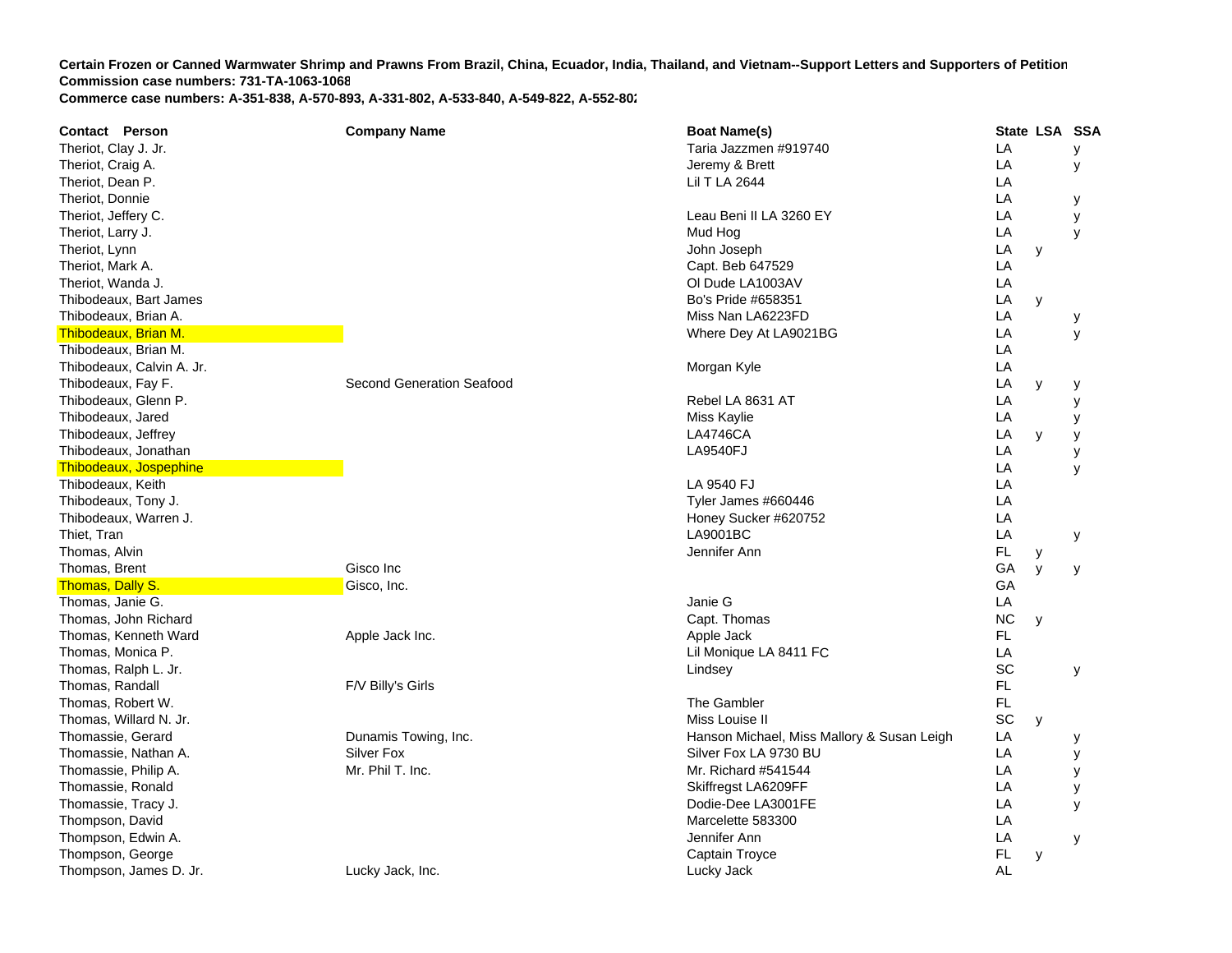| <b>Contact Person</b>                   | <b>Company Name</b>                  | <b>Boat Name(s)</b>                    |           | State LSA SSA |   |
|-----------------------------------------|--------------------------------------|----------------------------------------|-----------|---------------|---|
| Thompson, James Jr.                     |                                      |                                        | LA        |               |   |
| Thompson, John E.                       |                                      | Sea Bandit LA 9606 BA                  | LA        |               | у |
| Thompson, John R.                       |                                      | LA5308EU & LA6209EB                    | LA        |               | y |
| Thompson, Randall                       |                                      | Jennifer Ann                           | FL.       |               | y |
| Thompson, Shawn                         | Thompson Bros.                       | Thompson Bros 535092                   | LA        | y             |   |
| Thong,                                  | Fishing Vessel Enterprise, Inc.      |                                        | FL        |               |   |
| Thonn, John J. Jr.                      |                                      | Johnny's Joy LA 8170 BR                | LA        |               | у |
| Thonn, Victor J.                        |                                      | Capt. Lawrence (298690)                | LA        |               | У |
| Thorpe, Robert Lee Jr.                  |                                      | Thorpe's Pride                         | FL.       |               |   |
| Thurman, Charles E.                     |                                      | Lady Marlene LA3015BB                  | LA        |               |   |
| Tiet, Thanh                             |                                      | T&A Morning Star II & T&A Morning Star | LA        |               | У |
| Tilghman, Gene E.                       |                                      | LA9644BD                               | LA        |               |   |
| Tillett, Billy Carl                     | Moon Tillett Fish Co. Inc.           | F/V Linda Gayle, F/V Gallant Fox       | <b>NC</b> |               | У |
| Tillman, Lewis A. Jr.                   |                                      | <b>Lady Shelly</b>                     | <b>MS</b> |               |   |
| Tillman, Timothy P. & Yvonne M.         | <b>Blue Water Seafood</b>            | Yvonne Marie                           | <b>MS</b> |               |   |
| Tillotson, Pat                          | Capt. Larry Seafood Market           |                                        | LA        |               |   |
| Tinney, Mark A.                         |                                      | Tina T                                 | LA        |               | y |
| Tisdale, Georgia W.                     | Miss Georgia Inc.                    | Miss Georgia                           | SC        |               |   |
| Tiser, Oscar                            |                                      | Lil John                               | LA        |               |   |
| Tiser, Thomas C. Jr.                    |                                      | LA 4520 CA                             | LA        | у             |   |
| Tiser, Thomas C. Sr.                    |                                      | Lil John                               | LA        | y             |   |
| To, Du Van                              | <b>Commercial Fisherman</b>          | DuVan To LA1745CA                      | LA        |               |   |
| Todd, Fred Noel                         | Capt Ross Inc.                       | Capt Ross                              | GA        | y             |   |
| Todd, Rebecca G.                        | Capt. Ross, Inc.                     |                                        | GA        |               |   |
| Todd. Robert C.                         |                                      | F.V. Sundown                           | GA        |               |   |
| Todd, Vonnie Frank Jr.                  |                                      | Lil Abel # 289292                      | LA        |               |   |
| Tompkins, Gerald II                     |                                      | LA1712BM                               | LA        |               | у |
| Toney, George Jr.                       |                                      | Miss Holly #963156                     | LA        |               | У |
| Tong, Hai V                             |                                      | <b>LA8117BK</b>                        | LA        |               | у |
| Tony, Linh C                            |                                      | <b>LA9056AR</b>                        | LA        |               | У |
| Toomer, Christina Abbott & William Kemp | Christina Leigh Shrimp Company, Inc. | Christina Leigh                        | GA        |               |   |
| Toomer, Christy                         | Christina Leigh Shrimp Co.           | Christina Leigh                        | GA        |               |   |
| Toomer, Frank G. Jr.                    |                                      | <b>Yellow Jacket</b>                   | SC        |               | У |
| Toomer, Jeffrey E.                      | R & J Inc.                           | Reilly Morgan                          | SC        |               |   |
| Toomer, Kenneth                         |                                      | The Barnacle                           | SC        |               |   |
| Toomer, Lamar K.                        | Skip Toomer Inc.                     | Latina Renea                           | SC        |               |   |
| Toomer, Larry C. & Tina                 | Bluffton Oyster Co.                  | Toomer Girls & Red Baron               | SC        |               |   |
| Torrible, David P.                      |                                      | Mandy Lynne                            | LA        | y             |   |
| Torrible, Jason                         |                                      |                                        | LA        |               |   |
| Touchard, Anthony H.                    | Chalmette Marine Supply Co., Inc.    |                                        | LA        | У             |   |
| Touchard, John B. Jr.                   |                                      | Lady Pat                               | LA        | y             |   |
| Touchard, Paul V. Jr.                   |                                      |                                        | LA        | y             |   |
| Touchet, Eldridge III and Eldridge Jr.  |                                      | Glen-Dale #263104                      | LA        | y             |   |
| Toups, Anthony G.                       |                                      | With Out A Dought LA 2099 EZ           | LA        |               | у |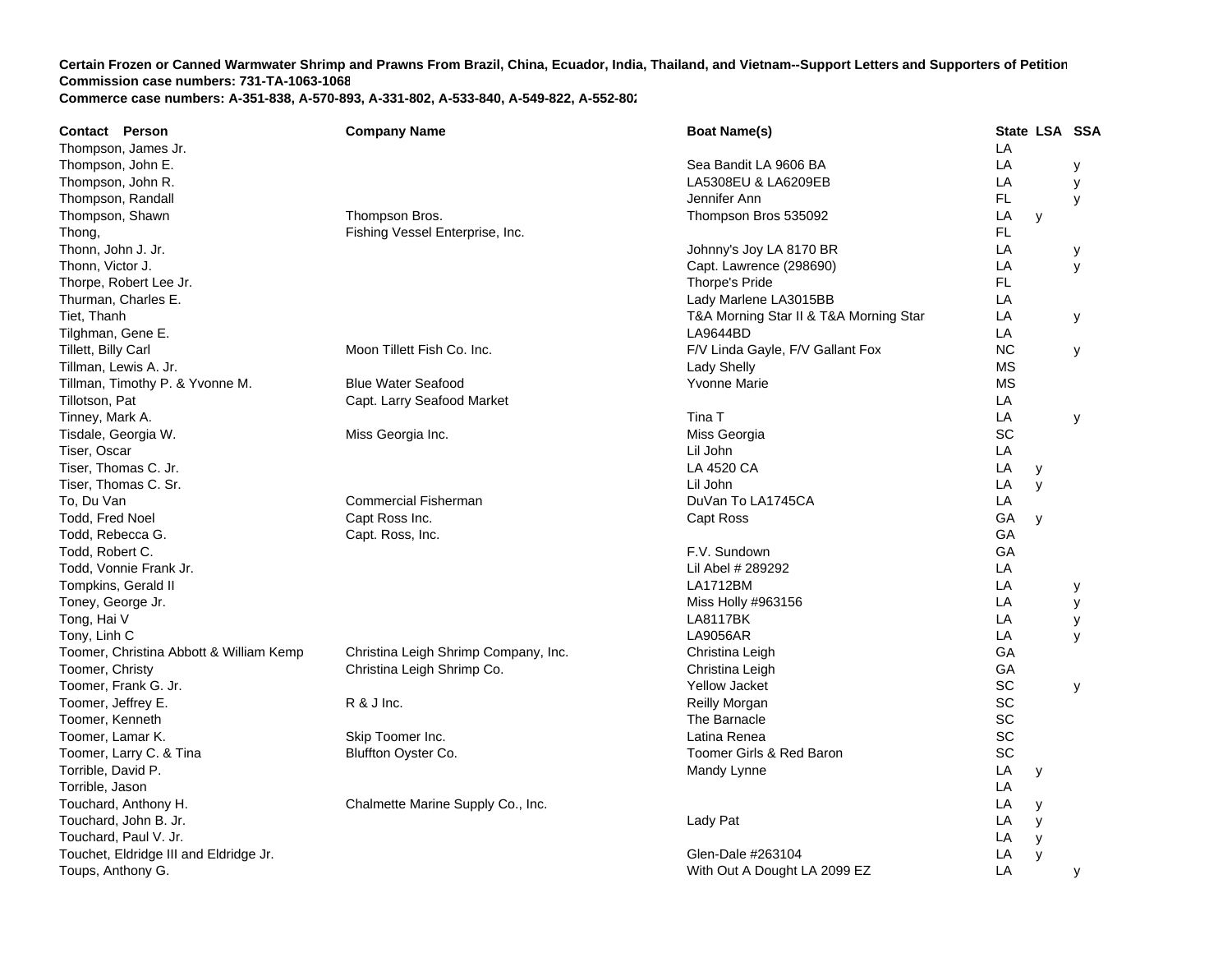| <b>Contact Person</b>                   | <b>Company Name</b>           | <b>Boat Name(s)</b>            | State LSA SSA |   |   |
|-----------------------------------------|-------------------------------|--------------------------------|---------------|---|---|
| Toups, Bryan                            |                               | LA 4015 BH                     | LA            |   | У |
| Toups, George, A.                       |                               | Without A Doubt                | LA            |   | У |
| Toups, Jeff                             |                               | Karen Toups                    | LA            | у |   |
| Toups, Jimmie J.                        |                               | Lady Joanne 547280             | LA            | y |   |
| Toups, Kim                              |                               | LA 6489 AM                     | LA            |   |   |
| Toups, Manuel                           |                               | LA-1689-CA                     | LA            |   | у |
| Toups, Ted                              |                               | Capt. Tommy<br>595464          | LA            |   | У |
| Toups, Tommy                            |                               | Capt. Todd                     | LA            | У | y |
| Toureau, James                          |                               | <b>Top Dollar</b>              | LA            | y |   |
| Tower, Melvin H.                        | Gramps Shrimp Co., et al      |                                | ТX            |   |   |
| Townsend, Harmon Lynn and Marion Brooks |                               | Karen Hope                     | GA            | y |   |
| Tra, Hop T.                             |                               | Sunny Day #980645              | LA            | y |   |
| Tra, Nguyen                             | Thy Tra Inc.                  | Lucky Boat 910411              | LA            |   | у |
| Trabeau, James D.                       |                               | That's Him LA9377BS            | LA            |   | у |
| Trahan, Allen A. Jr.                    |                               | Capt-T-Neg 953021              | LA            |   | У |
| Trahan, Alvin Jr.                       |                               | #09032002/1100                 | LA            |   | у |
| Trahan, Druby                           |                               | LA9102BC                       | LA            |   | y |
| Trahan, Dudley                          |                               |                                | LA            |   |   |
| Trahan, Elie J.                         |                               | LA-4065-AZ                     | LA            |   | у |
| Trahan, Eric J.                         | Billy Sue Inc.                | <b>Hailey Rene</b>             | LA            |   | у |
| Trahan, James                           |                               |                                | LA            |   |   |
| Trahan, Karen C.                        |                               |                                | LA            |   | у |
| Trahan, Lynn P. Sr.                     |                               | Sadie Maria 246724             | LA            |   | у |
| Trahan, Ricky                           |                               | Tracy & Macie #582063          | LA            |   | У |
| Trahan, Ronald J.                       |                               | #318412                        | LA            |   | у |
| Trahan, Tracey L.                       |                               | Mendoza Nakia LA7530BH         | LA            |   | У |
| Trahan, Wayne Paul                      |                               |                                | LA            |   |   |
| Tran, Allen Hai                         | Allen Hai Tran DBA Kien Giang | Kien Giang                     | <b>TX</b>     |   | у |
| Tran, Andana                            |                               | Lady Andana Tran 1037495       | LA            |   |   |
| <b>Tran, Anh</b>                        |                               | Prosperity                     | <b>TX</b>     |   | у |
| Tran, Anh                               |                               | Mama Boy #298414               | LA            |   | У |
| Tran, Anh N.                            |                               | Mayflower LA3558FF             | LA            |   |   |
| Tran, Bay V.                            |                               | Anh Thy 669794                 | LA            |   | у |
| Tran, Binh                              |                               | Francis X, Seelos, & Seelos II | LA            |   | У |
| Tran, Ca Van                            |                               | Asian LA 9006 AZ               | LA            |   |   |
| Tran, Cam Van                           |                               | Sea Horse LA 8145 FG           | LA            |   | у |
| Tran, Chau Van                          | Cap't.-Brandon                | Cap't.-Brandon                 | LA            |   | У |
| Tran, Chi T.                            |                               | Jessica 983757                 | LA            |   |   |
| Tran, Chu V.                            |                               | LA 1006 AA                     | LA            |   | у |
| <b>Tran, Curg</b>                       | <b>Francis III</b>            | Francis III 678907             | LA            |   |   |
| Tran, Den                               |                               | Capt's Thien 920649            | LA            |   | у |
| Tran, Dien                              |                               | LA6205CA                       | LA            |   | У |
| Tran, Dinh                              |                               | Randy Tran LA6761FD            | LA            |   | У |
| Tran, Dinh M.                           | Miss Cynthia                  | Miss Cynthia #657624           | LA            |   | y |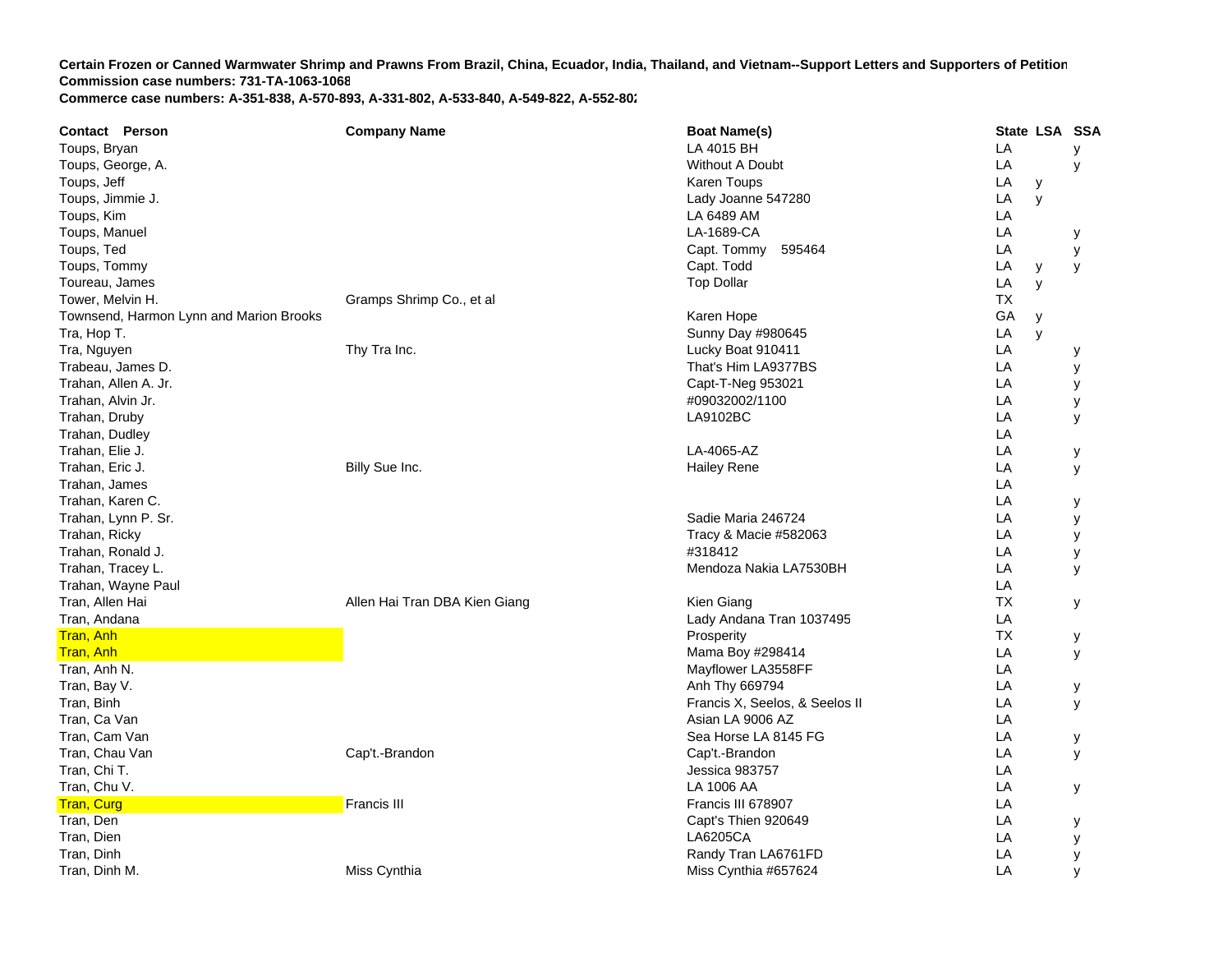| <b>Contact Person</b>  | <b>Company Name</b>              | <b>Boat Name(s)</b>                                     | State LSA SSA |   |
|------------------------|----------------------------------|---------------------------------------------------------|---------------|---|
| Tran, Duoc             |                                  | Sunny Day #920845                                       | LA            | у |
| Tran, Duoc             | T. Brothers                      | T. Brothers #535614                                     | LA            | у |
| Tran, Duong            | D & C Seafood                    |                                                         | LA            | у |
| Tran, Eric             | Ocean Harvest Wholesale Inc.     |                                                         | LA            | у |
| Tran, Francis          | Lady Lavang LLC                  | Lady Lavang II & III                                    | LA            | у |
| Tran, Giang            | Viet Giang Corp                  | Lady Teresa #541376                                     | LA            | у |
| Tran, Giao             | Gypsy Girl Inc.                  | Gypsy Girl & Gypsy Wind                                 | <b>MS</b>     | У |
| Tran, Hien H.          |                                  |                                                         | LA            |   |
| Tran, Hiep             |                                  |                                                         | LA            | у |
| Tran, Hiep Phuoc       |                                  | Capt. Hiep Phu III #620825                              | LA<br>y       |   |
| Tran, Hieu             |                                  |                                                         | ТX            |   |
| Tran, Hoa              | Nguyen Int'l Enterprises Inc.    | Capt. Kevin 915857                                      | LA            |   |
| Tran, Hoa              | VT & L Inc.                      | Three Sisters #927885                                   | LA            | У |
| Tran, Hue T.           |                                  | St. Anna 919304                                         | LA            | у |
| Tran, Huey             |                                  | Santa Maria 916882                                      | LA            | У |
| Tran, Hung             | Master Seelos Inc.               | <b>Master Seelos</b>                                    | LA            |   |
| Tran, Hung (Eric)      | Ocean Harvest Wholesale,<br>Inc. |                                                         | LA            | у |
| Tran, Hung P.          |                                  | Night Star<br>901854                                    | LA            | y |
| Tran, Hung Viet        |                                  | St. Jude I                                              | LA<br>y       |   |
| Tran, John             |                                  |                                                         | <b>TX</b>     |   |
| Tran, Johnny Dinh      | Johnny O Co.                     | Johnny O 624698                                         | LA            |   |
| Tran, Joseph           | St. Joseph III Inc.              | St. Joseph II 1110463, St. Joseph III & St. Joseph IVLA | y             |   |
| Tran, Joseph T.        |                                  | St. Theresa 910826                                      | LA            |   |
| Tran, Khan Van         |                                  | St. Jonh Bosco                                          | LA            | у |
| Tran, Khanh            |                                  | Maria Trioh LA5901AJ                                    | LA            | у |
| Tran, Kim Chi Thi      |                                  | Sea Gull 695464                                         | LA            | у |
| Tran, Lan Tina         | Mrs. Tina Lan Inc.               | Mrs. Tina                                               | LA            | y |
| Tran, Leo Van          |                                  | LA 3370                                                 | LA            |   |
| Tran, Loan             |                                  | Lucky Kim                                               | <b>MS</b>     | У |
| Tran, Long             |                                  | Miss J&M- 1131971                                       | <b>MS</b>     |   |
| Tran, Long Van         | Queen Mary                       | Queen Mary 911513                                       | LA            |   |
| Tran, Luu Van          | Miss Mary T                      | Miss Mary T #910413                                     | LA            |   |
| Tran, Ly               |                                  | Sea Gull # 695-464                                      | LA            | у |
| Tran, Ly Van           |                                  | Ly Tran 285856                                          | LA            |   |
| Tran, Mary             | Cecilia Enterprise, Inc.         | Cecilia I #601343                                       | LA            | у |
| Tran, Mien             | Three Sons                       | Three Sons 910756                                       | LA            | y |
| Tran, Mike             |                                  | Miss Kandy Tran 110767                                  | LA<br>у       |   |
| Tran, Minh Huu         |                                  | Jessica                                                 | LA<br>y       | у |
| Tran, My T.            |                                  | Capt Lien LA9085BR                                      | LA            | У |
| Tran, Ngoc             |                                  | Jenny Tran 1111220                                      | LA            | у |
| <b>Tran, Nhieu Van</b> |                                  | Tina T LA9737AJ                                         | LA            | y |
| Tran, Nho              |                                  | Miss Lillie                                             | LA            |   |
| Tran, Phuc V.          |                                  | Tina Marie LA9793BL                                     | LA            | У |
| Tran, Phung            |                                  |                                                         | LA            | y |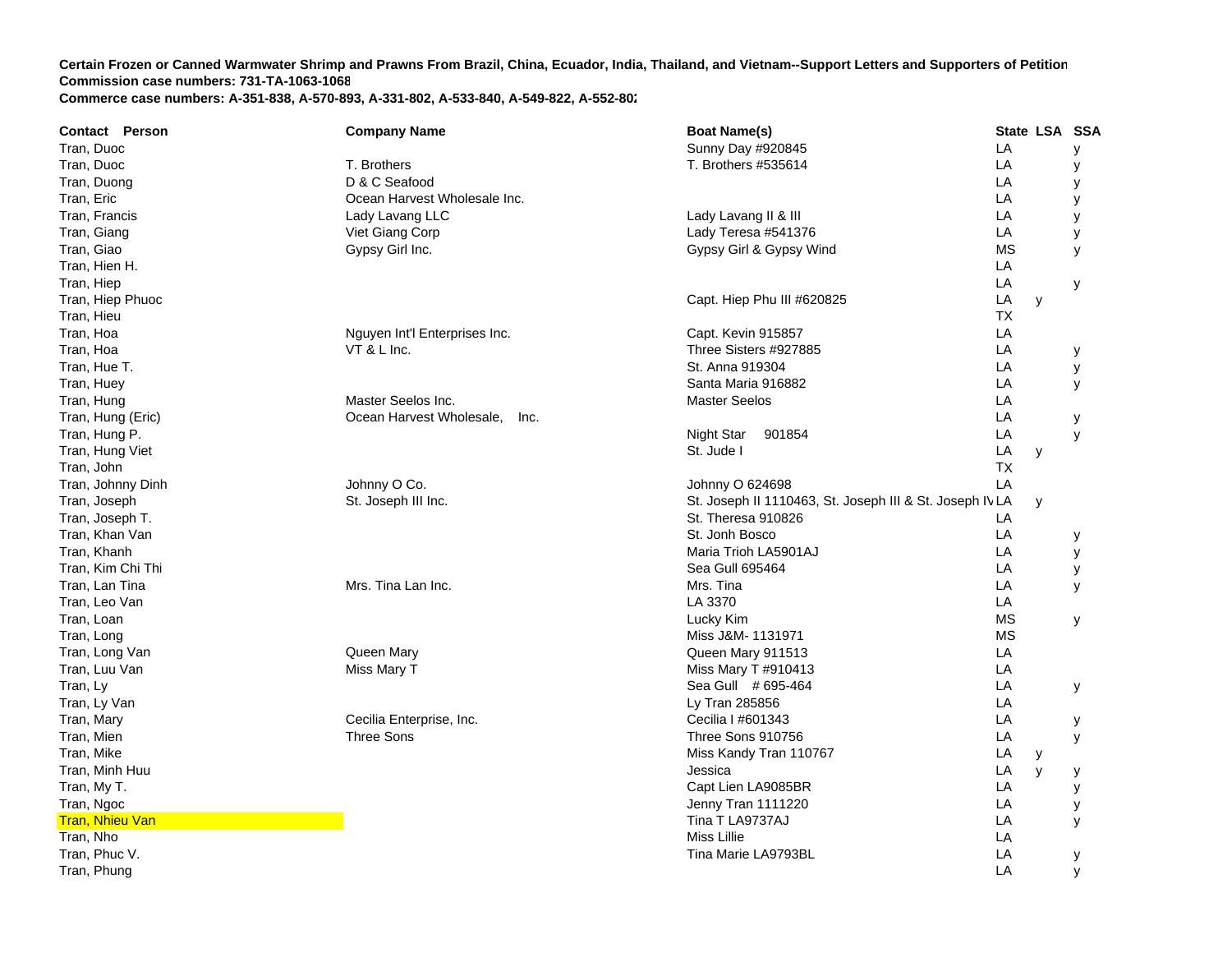| <b>Contact Person</b>                    | <b>Company Name</b>               | <b>Boat Name(s)</b>                                                            | State LSA SSA |   |
|------------------------------------------|-----------------------------------|--------------------------------------------------------------------------------|---------------|---|
| Tran, Quan Van                           | <b>Miss Marie</b>                 | Miss Marie #1013135                                                            | LA            |   |
| Tran, Quang Quang                        | Capt Quang                        | Capt Quang                                                                     | <b>MS</b>     |   |
| Tran, Quang T.                           |                                   | LA 2036 CA                                                                     | LA            |   |
| Tran, Qui V.                             |                                   |                                                                                | ТX            |   |
| Tran, Ran Van                            | Ocean City Corp.                  | Ocean City 900302                                                              | LA            | У |
| Tran, Sarah T.                           |                                   | <b>Princess Sarah</b>                                                          | <b>MS</b>     |   |
| Tran, Sau                                |                                   | Miss Julie 912434                                                              | LA            |   |
| Tran, Son                                | <b>Tropical SFD</b>               |                                                                                | LA            | у |
| Tran, Son                                | Emily's SFD                       |                                                                                | LA            | У |
| Tran, Steven Tuan                        | Sea Angel                         | Sea Angel LA9006BD                                                             | LA            |   |
| Tran, Te V                               |                                   | Peter V. Tran 504010                                                           | LA            | у |
| Tran, Than                               | Mother Cabrini                    | Mother Cabrini #1032307                                                        | LA            | У |
| Tran, Thanh                              |                                   | St. Joseph                                                                     | ТX            | У |
| Tran, Theresa                            |                                   | Sweet Carol #102612                                                            | LA            |   |
| Tran, Thi                                |                                   | <b>Rising Star</b>                                                             | LA            | у |
| Tran, Thich Van                          | Miss Khayla                       | Miss Khayla 592915                                                             | LA            |   |
| Tran, Thien                              |                                   | Father Love 105356                                                             | LA            | у |
| Tran, Thien Van                          | Nopolean Seafoods                 | <b>LA7049BR</b>                                                                | LA            | y |
| Tran, Tri                                |                                   |                                                                                | ТX            |   |
| Tran, Trung                              |                                   | Jeanna Vincent                                                                 | LA            | У |
| Tran, Trung Van                          |                                   | Jeanna Vincent 604115                                                          | LA            |   |
| Tran, Tuan                               |                                   | MI 5681 AU                                                                     | <b>MS</b>     | у |
| Tran, Tuan Minh                          | Mayflower                         | Mayflower LA4695ES                                                             | LA            |   |
| Tran, Tuong Van                          |                                   | St. Martin VI 1050300                                                          | LA            |   |
| Tran, Tuyet Thi                          |                                   | St. Theresa 910826                                                             | LA            | У |
| Tran, Van T.                             |                                   | <b>Star Gulf 1041578</b>                                                       | LA            | у |
| <b>Tran, Vinh</b>                        |                                   | <b>St. Vincent I</b>                                                           | <b>TX</b>     | у |
| Tran, Vinh Q.                            |                                   | Broncos 1110518                                                                | LA            | У |
| Tran, Vinh Q.                            |                                   |                                                                                | <b>TX</b>     |   |
| Tran, Vui Kim                            |                                   | Long Boy 599781                                                                | LA            | У |
| Tranan, James                            |                                   | Ami Lyn                                                                        | LA            |   |
| Trapp, Tommy                             |                                   | <b>Miss Katie</b>                                                              | LA            | у |
| Treadaway, Michael                       |                                   | Spike Dog LA3375CA                                                             | LA            | У |
| Tregle, Curtis                           | Crab-Man Bait Shop                |                                                                                | LA            | У |
| Trehoan, William Paul                    | <b>Commercial Fishing Service</b> | The Sea Gull & The Little Dragen                                               | SC            |   |
| Treuil, Gary J.                          |                                   | OI Man LA 4635 FG                                                              | LA            |   |
| Trevino, Manuel                          | Whiskey Joe Inc.                  | M/V Whiskey Joe                                                                | <b>TX</b>     | y |
| Treybig, EH Buddy Jr.                    | <b>Buddy's Seafood</b>            | Elaine Marie 592159                                                            | LA            |   |
| Triche, Donald G.                        |                                   | LA 9027 AU                                                                     | LA            |   |
|                                          |                                   |                                                                                | y<br>LA       |   |
| Trieu, Hung Hoa<br>Trieu, Jasmine and Ly |                                   | Captain True LA6531EX<br>Princess Jasmine (1048217); Princess Jasmine II (1 MS |               | у |
| Trieu, Lorie                             |                                   | Miss Lorie 1056918 & Miss Lorie II 1120059                                     | МS            | У |
| Trieu, Tam                               | Princess Cindy Inc.               | Miss Lorie II                                                                  | <b>MS</b>     |   |
|                                          |                                   |                                                                                | <b>MS</b>     |   |
| Trinh, Christopher B.                    | Weems Bros.                       | Lady Ashley                                                                    |               | у |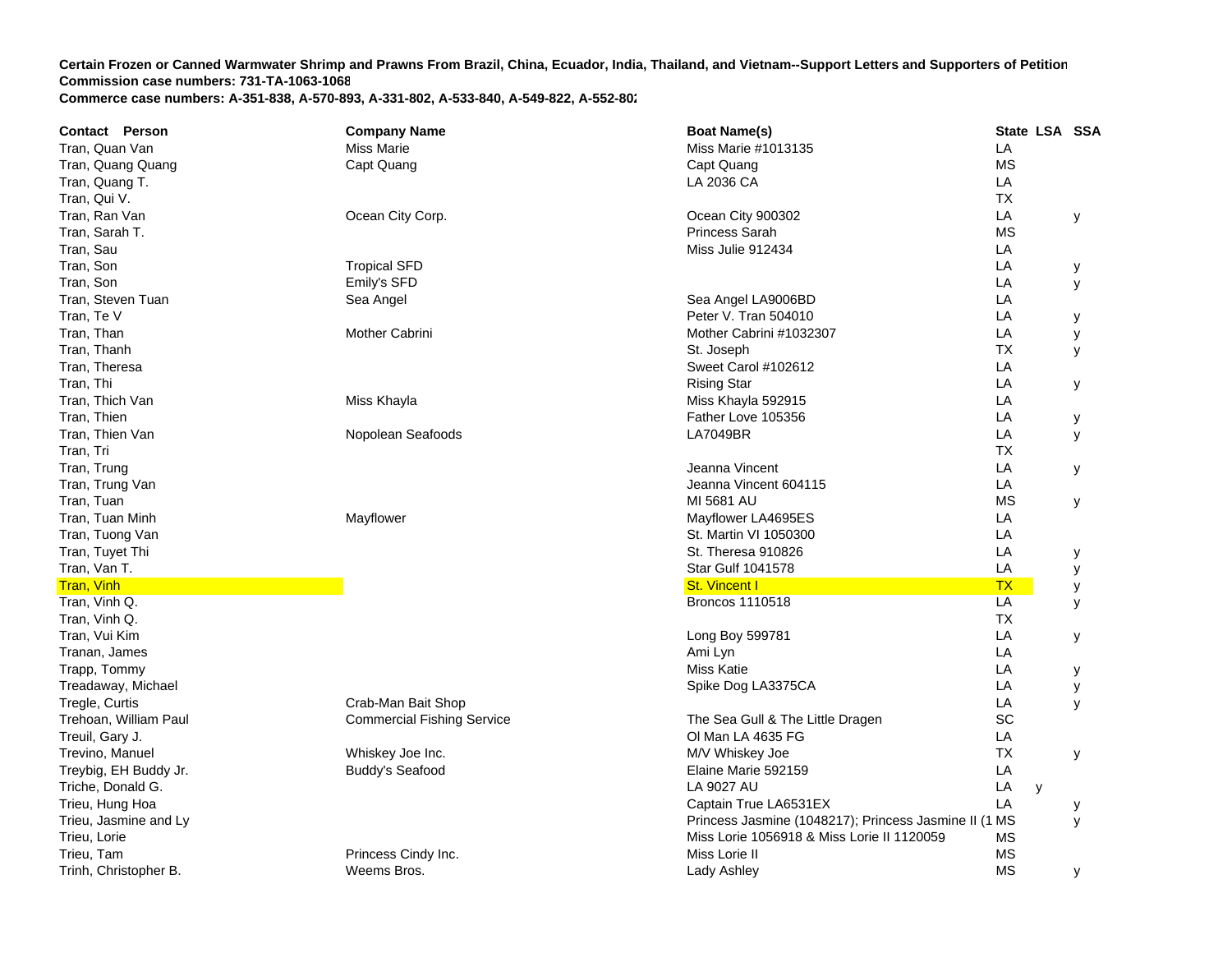| Trinh, Philip P.<br>Ocean Queen 930290<br>LA<br>LA2399<br>LA<br>Trosclair, Clark K.<br>у<br>Trosclair, Clark P.<br>LA<br><b>LA6726EP</b><br>У<br>LA<br>Trosclair, Eugene P.<br>у<br>Trosclair, James J.<br>LA 6908 ES<br>LA<br>у<br>Trosclair, Jerome<br>Jerome Trosclair LA0497ZN<br>LA<br>у<br>LA<br>Trosclair, Joseph and Patricia<br>Last One LA 5244 77<br>у<br>Capt Larry's Inc.<br>LA<br>Trosclair, Lori<br>y<br>Trosclair, Louis V.<br>LA<br>Arrow & Evan LA 3248 CA<br>у<br>Trosclair, Patricia<br>Last One<br>LA<br>У<br>Trosclair, Randy<br>LA 7657 EK<br>LA<br>y<br>Trosclair, Ricky<br>LA Jolie Fille LA8243AY<br>LA<br>у<br><b>LA2387EV</b><br>Trosclair, Wallace, Sr.<br>LA<br>У<br>LA<br>Truong, Andre<br>Anthony Boy I 105537<br>LA<br>Truong, Andre U.<br>Anthony Boy I<br>У<br>LA 8294 BT<br>Truong, Be Van<br>LA<br><b>MS</b><br>Truong, Dac<br>Mimi II 678955 & Kenneth 1088968<br>у<br>LA<br>Truong, Kim and Benjamin<br>Janae Alyssa #911202<br>Truong, Steve<br><b>TX</b><br>Truong, Tham T.<br>LA<br>Anthony Boy III<br>У<br>LA<br>Truong, Thanh Minh<br>Kim Hai, Inc. and Kim Hai II, Inc.<br>Kim Hai I; Kim Hai II<br>LA<br>Truong, Timmy<br><b>Triplets Production</b><br>Triplets Production 1042161<br>Trutt, George W. Sr.<br>Smokin Joe<br>GA<br>У<br>Trutt, Wanda<br>GA<br>Lil Kristin<br>LA<br>Tuan, Nguyen Q.<br>Sharh Co Seafood<br>Lady Betty LA 2250 FF<br>LA<br>Tuong, Huan<br>у<br>LA 5663 EC; LA Z18913 F982<br>LA<br>Turlich, Mervin A.<br>У<br>LA<br>Turner, Calvin L.<br>LA 6113 AH<br>У<br><b>Boat Warrier</b><br>GA<br>Tyre, John<br>Trawler "Dundowner"<br><b>TX</b><br>Upton, Terry R.<br>Robert Upton or Terry Upton<br>У<br>V Do, Vi<br>FXB109001076<br>LA<br>LA<br>Vaisin, Eddie James<br>E. K. V., Inc.<br><b>TX</b><br>Valentino, J. G. Jr.<br>Linda V.<br>Ruffian<br><b>TX</b><br>Valentino, James<br>LA<br>Vallot, Christopher A. and Nancy H.<br>Miss Nancy Lynn LA 3969 FC<br>У<br>LA<br>Valure, Hugh P. | <b>Contact Person</b> | <b>Company Name</b> | <b>Boat Name(s)</b> | State LSA SSA |  |
|-------------------------------------------------------------------------------------------------------------------------------------------------------------------------------------------------------------------------------------------------------------------------------------------------------------------------------------------------------------------------------------------------------------------------------------------------------------------------------------------------------------------------------------------------------------------------------------------------------------------------------------------------------------------------------------------------------------------------------------------------------------------------------------------------------------------------------------------------------------------------------------------------------------------------------------------------------------------------------------------------------------------------------------------------------------------------------------------------------------------------------------------------------------------------------------------------------------------------------------------------------------------------------------------------------------------------------------------------------------------------------------------------------------------------------------------------------------------------------------------------------------------------------------------------------------------------------------------------------------------------------------------------------------------------------------------------------------------------------------------------------------------------------------------------------------------------------------------------------------------------------------------------------------------------------------------------------------------|-----------------------|---------------------|---------------------|---------------|--|
|                                                                                                                                                                                                                                                                                                                                                                                                                                                                                                                                                                                                                                                                                                                                                                                                                                                                                                                                                                                                                                                                                                                                                                                                                                                                                                                                                                                                                                                                                                                                                                                                                                                                                                                                                                                                                                                                                                                                                                   |                       |                     |                     |               |  |
|                                                                                                                                                                                                                                                                                                                                                                                                                                                                                                                                                                                                                                                                                                                                                                                                                                                                                                                                                                                                                                                                                                                                                                                                                                                                                                                                                                                                                                                                                                                                                                                                                                                                                                                                                                                                                                                                                                                                                                   |                       |                     |                     |               |  |
|                                                                                                                                                                                                                                                                                                                                                                                                                                                                                                                                                                                                                                                                                                                                                                                                                                                                                                                                                                                                                                                                                                                                                                                                                                                                                                                                                                                                                                                                                                                                                                                                                                                                                                                                                                                                                                                                                                                                                                   |                       |                     |                     |               |  |
|                                                                                                                                                                                                                                                                                                                                                                                                                                                                                                                                                                                                                                                                                                                                                                                                                                                                                                                                                                                                                                                                                                                                                                                                                                                                                                                                                                                                                                                                                                                                                                                                                                                                                                                                                                                                                                                                                                                                                                   |                       |                     |                     |               |  |
|                                                                                                                                                                                                                                                                                                                                                                                                                                                                                                                                                                                                                                                                                                                                                                                                                                                                                                                                                                                                                                                                                                                                                                                                                                                                                                                                                                                                                                                                                                                                                                                                                                                                                                                                                                                                                                                                                                                                                                   |                       |                     |                     |               |  |
|                                                                                                                                                                                                                                                                                                                                                                                                                                                                                                                                                                                                                                                                                                                                                                                                                                                                                                                                                                                                                                                                                                                                                                                                                                                                                                                                                                                                                                                                                                                                                                                                                                                                                                                                                                                                                                                                                                                                                                   |                       |                     |                     |               |  |
|                                                                                                                                                                                                                                                                                                                                                                                                                                                                                                                                                                                                                                                                                                                                                                                                                                                                                                                                                                                                                                                                                                                                                                                                                                                                                                                                                                                                                                                                                                                                                                                                                                                                                                                                                                                                                                                                                                                                                                   |                       |                     |                     |               |  |
|                                                                                                                                                                                                                                                                                                                                                                                                                                                                                                                                                                                                                                                                                                                                                                                                                                                                                                                                                                                                                                                                                                                                                                                                                                                                                                                                                                                                                                                                                                                                                                                                                                                                                                                                                                                                                                                                                                                                                                   |                       |                     |                     |               |  |
|                                                                                                                                                                                                                                                                                                                                                                                                                                                                                                                                                                                                                                                                                                                                                                                                                                                                                                                                                                                                                                                                                                                                                                                                                                                                                                                                                                                                                                                                                                                                                                                                                                                                                                                                                                                                                                                                                                                                                                   |                       |                     |                     |               |  |
|                                                                                                                                                                                                                                                                                                                                                                                                                                                                                                                                                                                                                                                                                                                                                                                                                                                                                                                                                                                                                                                                                                                                                                                                                                                                                                                                                                                                                                                                                                                                                                                                                                                                                                                                                                                                                                                                                                                                                                   |                       |                     |                     |               |  |
|                                                                                                                                                                                                                                                                                                                                                                                                                                                                                                                                                                                                                                                                                                                                                                                                                                                                                                                                                                                                                                                                                                                                                                                                                                                                                                                                                                                                                                                                                                                                                                                                                                                                                                                                                                                                                                                                                                                                                                   |                       |                     |                     |               |  |
|                                                                                                                                                                                                                                                                                                                                                                                                                                                                                                                                                                                                                                                                                                                                                                                                                                                                                                                                                                                                                                                                                                                                                                                                                                                                                                                                                                                                                                                                                                                                                                                                                                                                                                                                                                                                                                                                                                                                                                   |                       |                     |                     |               |  |
|                                                                                                                                                                                                                                                                                                                                                                                                                                                                                                                                                                                                                                                                                                                                                                                                                                                                                                                                                                                                                                                                                                                                                                                                                                                                                                                                                                                                                                                                                                                                                                                                                                                                                                                                                                                                                                                                                                                                                                   |                       |                     |                     |               |  |
|                                                                                                                                                                                                                                                                                                                                                                                                                                                                                                                                                                                                                                                                                                                                                                                                                                                                                                                                                                                                                                                                                                                                                                                                                                                                                                                                                                                                                                                                                                                                                                                                                                                                                                                                                                                                                                                                                                                                                                   |                       |                     |                     |               |  |
|                                                                                                                                                                                                                                                                                                                                                                                                                                                                                                                                                                                                                                                                                                                                                                                                                                                                                                                                                                                                                                                                                                                                                                                                                                                                                                                                                                                                                                                                                                                                                                                                                                                                                                                                                                                                                                                                                                                                                                   |                       |                     |                     |               |  |
|                                                                                                                                                                                                                                                                                                                                                                                                                                                                                                                                                                                                                                                                                                                                                                                                                                                                                                                                                                                                                                                                                                                                                                                                                                                                                                                                                                                                                                                                                                                                                                                                                                                                                                                                                                                                                                                                                                                                                                   |                       |                     |                     |               |  |
|                                                                                                                                                                                                                                                                                                                                                                                                                                                                                                                                                                                                                                                                                                                                                                                                                                                                                                                                                                                                                                                                                                                                                                                                                                                                                                                                                                                                                                                                                                                                                                                                                                                                                                                                                                                                                                                                                                                                                                   |                       |                     |                     |               |  |
|                                                                                                                                                                                                                                                                                                                                                                                                                                                                                                                                                                                                                                                                                                                                                                                                                                                                                                                                                                                                                                                                                                                                                                                                                                                                                                                                                                                                                                                                                                                                                                                                                                                                                                                                                                                                                                                                                                                                                                   |                       |                     |                     |               |  |
|                                                                                                                                                                                                                                                                                                                                                                                                                                                                                                                                                                                                                                                                                                                                                                                                                                                                                                                                                                                                                                                                                                                                                                                                                                                                                                                                                                                                                                                                                                                                                                                                                                                                                                                                                                                                                                                                                                                                                                   |                       |                     |                     |               |  |
|                                                                                                                                                                                                                                                                                                                                                                                                                                                                                                                                                                                                                                                                                                                                                                                                                                                                                                                                                                                                                                                                                                                                                                                                                                                                                                                                                                                                                                                                                                                                                                                                                                                                                                                                                                                                                                                                                                                                                                   |                       |                     |                     |               |  |
|                                                                                                                                                                                                                                                                                                                                                                                                                                                                                                                                                                                                                                                                                                                                                                                                                                                                                                                                                                                                                                                                                                                                                                                                                                                                                                                                                                                                                                                                                                                                                                                                                                                                                                                                                                                                                                                                                                                                                                   |                       |                     |                     |               |  |
|                                                                                                                                                                                                                                                                                                                                                                                                                                                                                                                                                                                                                                                                                                                                                                                                                                                                                                                                                                                                                                                                                                                                                                                                                                                                                                                                                                                                                                                                                                                                                                                                                                                                                                                                                                                                                                                                                                                                                                   |                       |                     |                     |               |  |
|                                                                                                                                                                                                                                                                                                                                                                                                                                                                                                                                                                                                                                                                                                                                                                                                                                                                                                                                                                                                                                                                                                                                                                                                                                                                                                                                                                                                                                                                                                                                                                                                                                                                                                                                                                                                                                                                                                                                                                   |                       |                     |                     |               |  |
|                                                                                                                                                                                                                                                                                                                                                                                                                                                                                                                                                                                                                                                                                                                                                                                                                                                                                                                                                                                                                                                                                                                                                                                                                                                                                                                                                                                                                                                                                                                                                                                                                                                                                                                                                                                                                                                                                                                                                                   |                       |                     |                     |               |  |
|                                                                                                                                                                                                                                                                                                                                                                                                                                                                                                                                                                                                                                                                                                                                                                                                                                                                                                                                                                                                                                                                                                                                                                                                                                                                                                                                                                                                                                                                                                                                                                                                                                                                                                                                                                                                                                                                                                                                                                   |                       |                     |                     |               |  |
|                                                                                                                                                                                                                                                                                                                                                                                                                                                                                                                                                                                                                                                                                                                                                                                                                                                                                                                                                                                                                                                                                                                                                                                                                                                                                                                                                                                                                                                                                                                                                                                                                                                                                                                                                                                                                                                                                                                                                                   |                       |                     |                     |               |  |
|                                                                                                                                                                                                                                                                                                                                                                                                                                                                                                                                                                                                                                                                                                                                                                                                                                                                                                                                                                                                                                                                                                                                                                                                                                                                                                                                                                                                                                                                                                                                                                                                                                                                                                                                                                                                                                                                                                                                                                   |                       |                     |                     |               |  |
|                                                                                                                                                                                                                                                                                                                                                                                                                                                                                                                                                                                                                                                                                                                                                                                                                                                                                                                                                                                                                                                                                                                                                                                                                                                                                                                                                                                                                                                                                                                                                                                                                                                                                                                                                                                                                                                                                                                                                                   |                       |                     |                     |               |  |
|                                                                                                                                                                                                                                                                                                                                                                                                                                                                                                                                                                                                                                                                                                                                                                                                                                                                                                                                                                                                                                                                                                                                                                                                                                                                                                                                                                                                                                                                                                                                                                                                                                                                                                                                                                                                                                                                                                                                                                   |                       |                     |                     |               |  |
|                                                                                                                                                                                                                                                                                                                                                                                                                                                                                                                                                                                                                                                                                                                                                                                                                                                                                                                                                                                                                                                                                                                                                                                                                                                                                                                                                                                                                                                                                                                                                                                                                                                                                                                                                                                                                                                                                                                                                                   |                       |                     |                     |               |  |
|                                                                                                                                                                                                                                                                                                                                                                                                                                                                                                                                                                                                                                                                                                                                                                                                                                                                                                                                                                                                                                                                                                                                                                                                                                                                                                                                                                                                                                                                                                                                                                                                                                                                                                                                                                                                                                                                                                                                                                   |                       |                     |                     |               |  |
|                                                                                                                                                                                                                                                                                                                                                                                                                                                                                                                                                                                                                                                                                                                                                                                                                                                                                                                                                                                                                                                                                                                                                                                                                                                                                                                                                                                                                                                                                                                                                                                                                                                                                                                                                                                                                                                                                                                                                                   |                       |                     |                     |               |  |
|                                                                                                                                                                                                                                                                                                                                                                                                                                                                                                                                                                                                                                                                                                                                                                                                                                                                                                                                                                                                                                                                                                                                                                                                                                                                                                                                                                                                                                                                                                                                                                                                                                                                                                                                                                                                                                                                                                                                                                   |                       |                     |                     |               |  |
|                                                                                                                                                                                                                                                                                                                                                                                                                                                                                                                                                                                                                                                                                                                                                                                                                                                                                                                                                                                                                                                                                                                                                                                                                                                                                                                                                                                                                                                                                                                                                                                                                                                                                                                                                                                                                                                                                                                                                                   |                       |                     |                     |               |  |
|                                                                                                                                                                                                                                                                                                                                                                                                                                                                                                                                                                                                                                                                                                                                                                                                                                                                                                                                                                                                                                                                                                                                                                                                                                                                                                                                                                                                                                                                                                                                                                                                                                                                                                                                                                                                                                                                                                                                                                   |                       |                     |                     |               |  |
|                                                                                                                                                                                                                                                                                                                                                                                                                                                                                                                                                                                                                                                                                                                                                                                                                                                                                                                                                                                                                                                                                                                                                                                                                                                                                                                                                                                                                                                                                                                                                                                                                                                                                                                                                                                                                                                                                                                                                                   |                       |                     |                     |               |  |
|                                                                                                                                                                                                                                                                                                                                                                                                                                                                                                                                                                                                                                                                                                                                                                                                                                                                                                                                                                                                                                                                                                                                                                                                                                                                                                                                                                                                                                                                                                                                                                                                                                                                                                                                                                                                                                                                                                                                                                   | Van Do, Thien         |                     |                     | <b>TX</b>     |  |
| FL.<br>Van Gordstnoven, Jean T.<br>Fernandina Beach                                                                                                                                                                                                                                                                                                                                                                                                                                                                                                                                                                                                                                                                                                                                                                                                                                                                                                                                                                                                                                                                                                                                                                                                                                                                                                                                                                                                                                                                                                                                                                                                                                                                                                                                                                                                                                                                                                               |                       |                     |                     |               |  |
| <b>TX</b><br>Van Huynh, Tung                                                                                                                                                                                                                                                                                                                                                                                                                                                                                                                                                                                                                                                                                                                                                                                                                                                                                                                                                                                                                                                                                                                                                                                                                                                                                                                                                                                                                                                                                                                                                                                                                                                                                                                                                                                                                                                                                                                                      |                       |                     |                     |               |  |
| Van Ngo, Lo<br><b>TX</b>                                                                                                                                                                                                                                                                                                                                                                                                                                                                                                                                                                                                                                                                                                                                                                                                                                                                                                                                                                                                                                                                                                                                                                                                                                                                                                                                                                                                                                                                                                                                                                                                                                                                                                                                                                                                                                                                                                                                          |                       |                     |                     |               |  |
| <b>TX</b><br>Van Nguyen, Dung                                                                                                                                                                                                                                                                                                                                                                                                                                                                                                                                                                                                                                                                                                                                                                                                                                                                                                                                                                                                                                                                                                                                                                                                                                                                                                                                                                                                                                                                                                                                                                                                                                                                                                                                                                                                                                                                                                                                     |                       |                     |                     |               |  |
| <b>TX</b><br>Van Nguyen, Irving<br>Miss Sylvia                                                                                                                                                                                                                                                                                                                                                                                                                                                                                                                                                                                                                                                                                                                                                                                                                                                                                                                                                                                                                                                                                                                                                                                                                                                                                                                                                                                                                                                                                                                                                                                                                                                                                                                                                                                                                                                                                                                    |                       |                     |                     |               |  |
| <b>TX</b><br>Van Nguyen, Nho                                                                                                                                                                                                                                                                                                                                                                                                                                                                                                                                                                                                                                                                                                                                                                                                                                                                                                                                                                                                                                                                                                                                                                                                                                                                                                                                                                                                                                                                                                                                                                                                                                                                                                                                                                                                                                                                                                                                      |                       |                     |                     |               |  |
| <b>TX</b><br>Van Nguyen, Roe                                                                                                                                                                                                                                                                                                                                                                                                                                                                                                                                                                                                                                                                                                                                                                                                                                                                                                                                                                                                                                                                                                                                                                                                                                                                                                                                                                                                                                                                                                                                                                                                                                                                                                                                                                                                                                                                                                                                      |                       |                     |                     |               |  |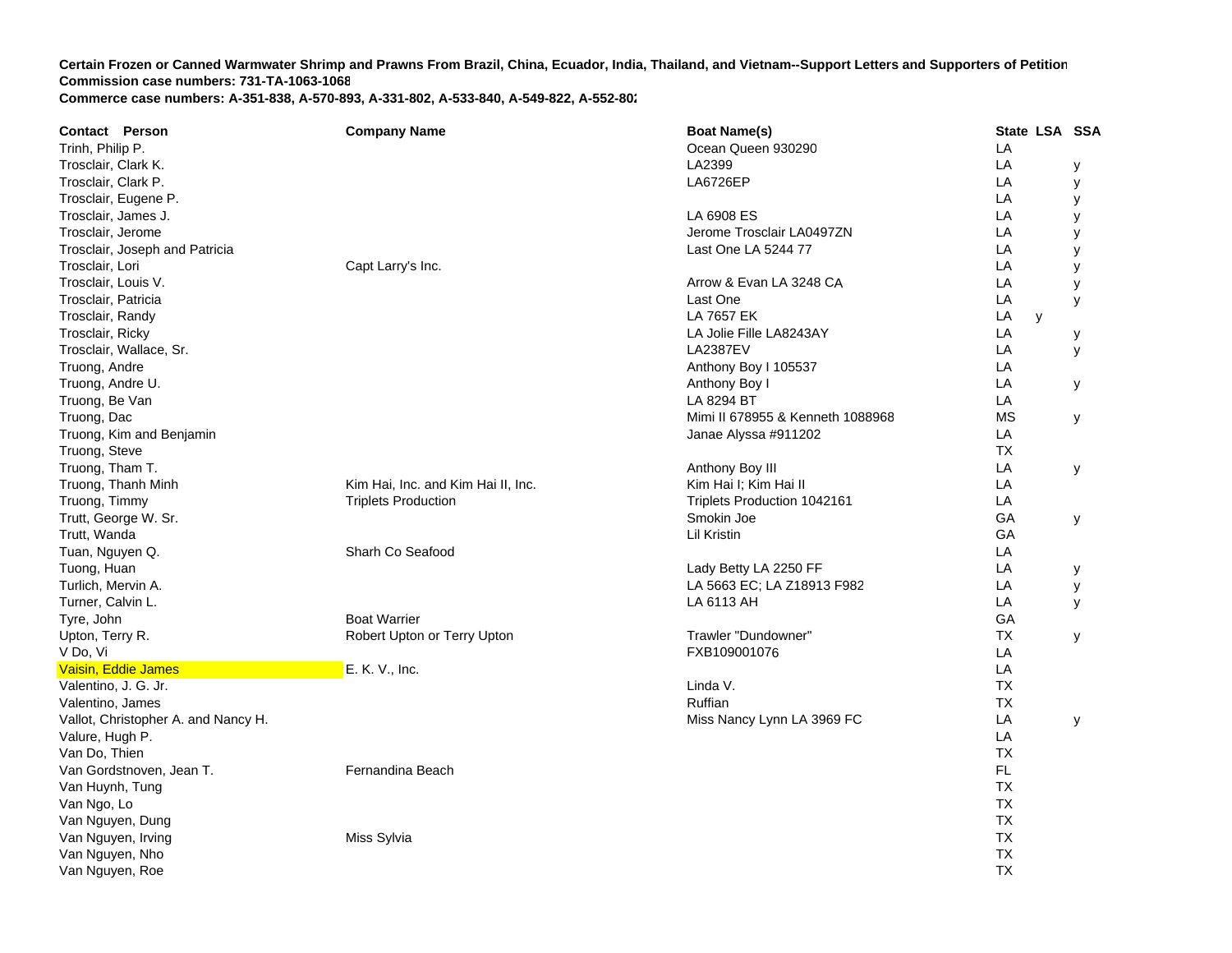| <b>Contact Person</b>        | <b>Company Name</b>       | <b>Boat Name(s)</b>                     |           |   | State LSA SSA |
|------------------------------|---------------------------|-----------------------------------------|-----------|---|---------------|
| Van Nguyen, Thanh            |                           |                                         | <b>TX</b> |   |               |
| Van Nguyen, Trung            |                           |                                         | <b>TX</b> |   |               |
| Van Nguyen, Vang             |                           |                                         | <b>TX</b> |   |               |
| Van Pham, Thai               |                           |                                         | <b>TX</b> |   |               |
| Van Phan, Tu                 |                           |                                         | <b>TX</b> |   |               |
| Van Ta, Ba                   |                           | Miss Kim Anh                            | LA        |   | y             |
| Van Tran, Hung               |                           |                                         | <b>TX</b> |   |               |
| Van Tran, Miel               |                           |                                         | <b>TX</b> |   |               |
| Van Tran, Nhanh              |                           |                                         | <b>TX</b> |   |               |
| Van Tran, Phu                |                           |                                         | <b>TX</b> |   |               |
| Van Truong, Nhut             |                           |                                         | <b>TX</b> |   |               |
| Van Truong, Them             |                           |                                         | <b>TX</b> |   |               |
| Van Vo, Hai                  | M/C Lady Khanh; Capt. Lee |                                         | <b>TX</b> |   |               |
| Van, Cang To                 |                           | <b>LA4538AS</b>                         | LA        | y |               |
| Van, Long                    | Thai & Tran, Inc.         |                                         | <b>MS</b> |   |               |
| Van, Nguyen Day              | Nguyen Day Van            | Miss Anh Dao                            | <b>TX</b> |   | у             |
| Van, Than                    |                           | Philip Cali LA 2568 FE                  | LA        |   |               |
| Van, Vui                     |                           | Vui Van LA 2565 FE                      | LA        |   | у             |
| Vanacor, Kathy D. & Malcolm  |                           | LA8991AD                                | LA        |   |               |
| Vanicor, Bobbie              |                           | Ms. B 1081228                           | LA        | У | У             |
| VanMeter, Matthew T.         |                           | Lil Rip                                 | LA        | y |               |
| VanMeter, William Earl       |                           | St. John                                | LA        | y |               |
| Van-Ta, Ba                   |                           | Miss Kim Anh 1051109                    | LA        |   |               |
| Varney, Randy L.             |                           |                                         | LA        |   |               |
| Vath, Raymond S.             |                           | <b>Two Rays</b>                         | LA        | у | у<br>y        |
| Veasel, William E. III       | Poppy's Pride Seafood     | Shirley Jane                            | <b>NC</b> | y |               |
| Vegas, Brien J.              |                           | Miss Lucy LA 4747 BC                    | LA        | y |               |
| Vegas, Percy J.              |                           | Dodies Bug                              | LA        |   |               |
| Vegas, Terry J.              |                           | Miss Andrea #596764                     | LA        | y |               |
| Vegas, Terry J., Jr.         |                           | Lil Lost Vegas                          | LA        |   | у             |
| Vegas, Terry, Jr.            |                           | <b>LA6140AP</b>                         | LA        |   | У             |
| Vela, Peter                  |                           | Miss Julia LA 1027 CA                   | LA        |   |               |
| Verdin, Aaron                |                           | LA 4094 EX                              | LA        |   | у             |
| Verdin, Av                   |                           | Mr. Fox 503622                          | LA        |   | У             |
| Verdin, Bradley J.           |                           |                                         | LA        |   | У             |
| Verdin, Brent A.             |                           | Excalibur #903898                       | LA        |   |               |
| Verdin, Charles A.           |                           | <b>LA9048FE</b>                         | LA        |   | у             |
| Verdin, Charles E.           | Capt. Dickie Inc.         | Capt. Dickie V. #590300                 | LA        |   | У             |
| Verdin, Coy P.               |                           | <b>LA8111ET</b>                         | LA        |   | У             |
| Verdin, Curtis A. Jr.        |                           | <b>LA 7014 AJ</b>                       | LA        |   | У             |
| Verdin, Delphine and Jeffrey |                           | Sister Blue # LA 1029 BH                | LA        | y |               |
| Verdin, Diana & Joseph       |                           | Capt. Brent 269293 & New Horizon 667197 | LA        |   |               |
| Verdin, Ebro W.              |                           | LA 1148 BV                              | LA        |   | У             |
| Verdin, Eric P.              | LA 2116EV                 |                                         | LA        |   |               |
|                              |                           |                                         |           |   |               |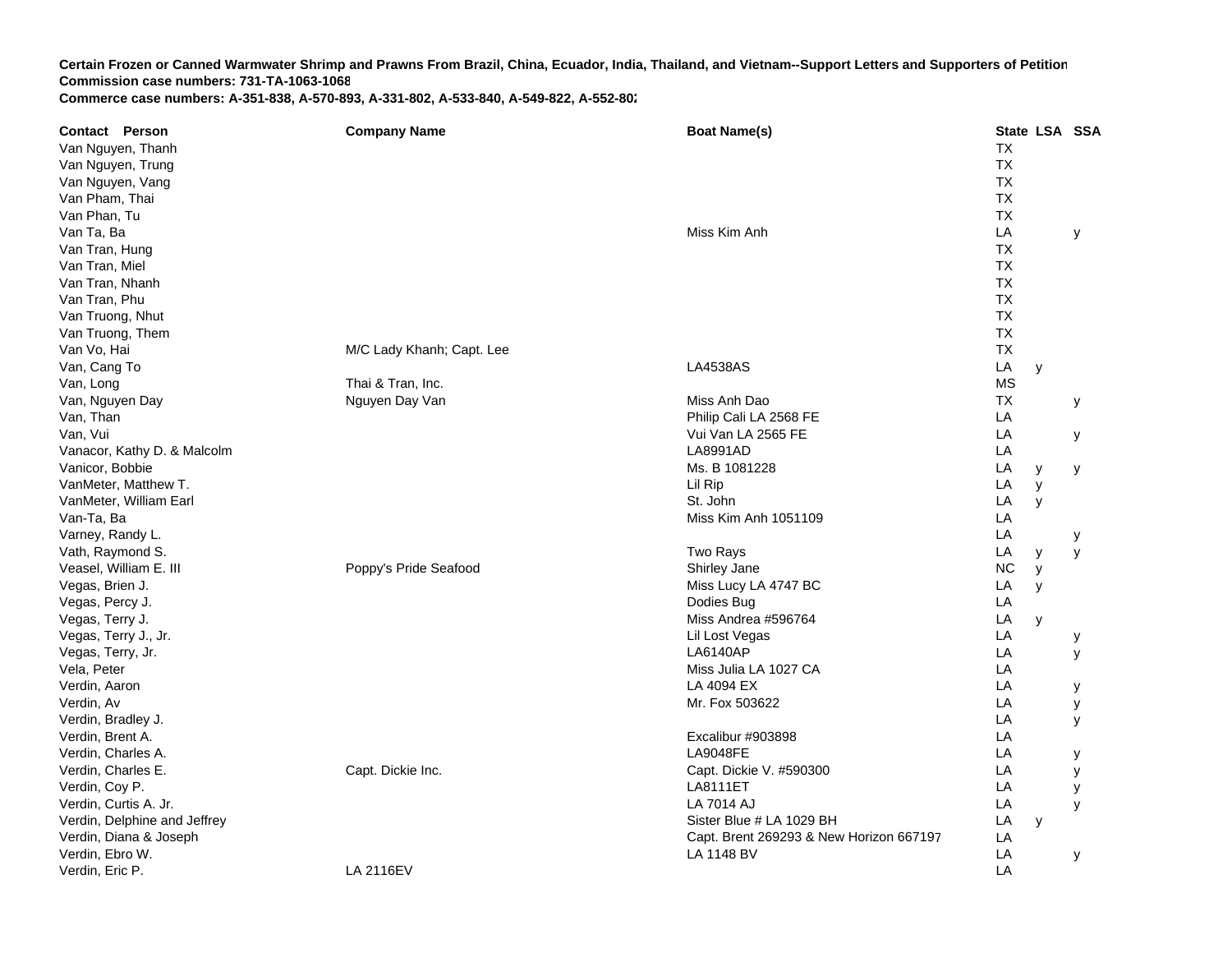| <b>Contact Person</b>     | <b>Company Name</b>     | <b>Boat Name(s)</b>      |           | State LSA SSA |   |
|---------------------------|-------------------------|--------------------------|-----------|---------------|---|
| Verdin, Ernest Joseph Sr. |                         | Capt. J.V.               | LA        | $\mathsf{V}$  | у |
| Verdin, Jeff C.           |                         | <b>LA7511FD</b>          | LA        |               | у |
| Verdin, Jessie J.         |                         | Lady Catherine 594866    | LA        |               | у |
| Verdin, John P.           |                         | Master John 682312       | LA        |               | У |
| Verdin, Joseph A. Jr.     |                         |                          | LA        |               |   |
| Verdin, Joseph Cleveland  |                         | LA1516BD                 | LA        | y             | у |
| Verdin, Joseph S.         |                         |                          | LA        | y             |   |
| Verdin, Justilien G.      |                         | Lil Jazz LA 3392 AK      | LA        |               | у |
| Verdin, Matthew W., Sr.   |                         | LA3743EB                 | LA        |               | y |
| Verdin, Michel A.         |                         | <b>LA0275ED</b>          | LA        | у             |   |
| Verdin, Paul E.           |                         | LA 9966 ET               | LA        |               | у |
| Verdin, Perry Anthony     |                         | Mr. Perry                | LA        | y             |   |
| Verdin, Rodney            |                         | Capt. Jordan LA1476BB    | LA        |               |   |
| Verdin, Rodney P.         |                         | LA 8909 BV               | LA        |               | у |
| Verdin, Rodney P.         |                         | Noah's Ark               | LA        |               | У |
| Verdin, Skylar            |                         | LA 5157 FB               | LA        |               |   |
| Verdin, Timmie            |                         |                          | LA        |               | У |
| Verdin, Toby              |                         |                          | LA        |               |   |
| Verdin, Tommy P.          | American Beauty         | American Beauty 605429   | LA        |               | у |
| Verdin, Tony J.           |                         | Tony's Pride #526582     | LA        | y             | у |
| Verdin, Vincent           |                         | Mr. Travis LA2217CA      | LA        |               | у |
| Verdin, Viness, Jr.       |                         | Trent Joseph LA1776FD    | LA        |               | у |
| Verdin, Wallace P.        |                         | LA9712AM                 | LA        |               | y |
| Verdin, Webb A.           |                         | Webb Verdin LA8995ER     | LA        |               | У |
| Verdin, Wesley D. Sr.     |                         | Wesley & Lena LA 0555 ZF | LA        |               | У |
| Verdine, Jimmy R.         |                         | Playmate                 | LA        | y             |   |
| Vermeulen, Joseph Thomas  | Joseph T. Vermeulen     | Lucky 32                 | <b>TX</b> |               | у |
| Verret, Darren L.         |                         | TI-Wrap LA1465CA         | LA        |               |   |
| Verret, Donald J.         |                         | Variety Pack             | <b>AL</b> |               | у |
| Verret, Ernest J. Sr.     |                         | Last Chance LA 5161 BN   | LA        |               |   |
| Verret, James A.          |                         | Jade & Jamie LA5009BJ    | LA        |               | у |
| Verret, Jean E.           | Jean's Bait             |                          | LA        |               | у |
| Verret, Jimmy J. Sr.      |                         | Capt. Joby LA4661BV      | LA        | y             | у |
| Verret, Johnny R.         |                         |                          | LA        |               | У |
| Verret, Joseph L.         |                         | Brandy Lynn LA7977ES     | LA        |               | у |
| Verret, Paul L.           |                         | New Atlas LA6065ES       | LA        |               | y |
| Verret, Ronald P.         |                         | Miss Vicki LA 1026 BE    | LA        | y             |   |
| Versagg, Joseph A.        |                         | Moonshawow               | FL        |               | у |
| Vicknair, Brent J. Sr.    | B.R.S. Seafood          | LA 4711 AT               | LA        |               |   |
| Vicknair, Duane P.        |                         | Commando                 | LA        |               | у |
| Vicknair, Henry Dale      |                         | Mavi-M LA-7382-AW        | LA        |               | у |
| Vicknair, Ricky A.        |                         | Capt. Ricky LA2008BD     | LA        |               | y |
| Vidrine, Corey            |                         | LA-8779-BJ               | LA        |               |   |
| Vidrine, Kathi & Bill     | Steamboat Bills Seafood |                          | LA        |               | у |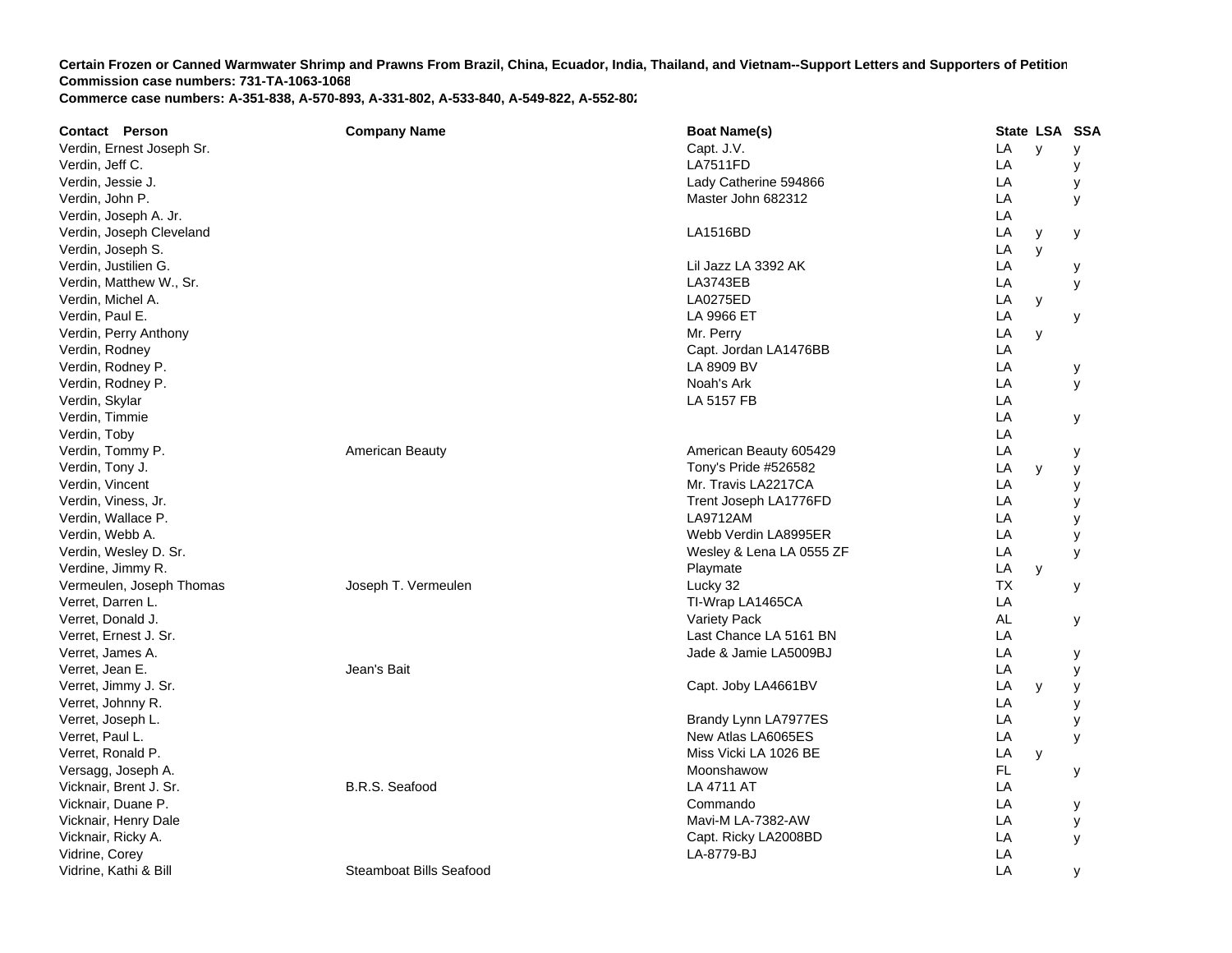| <b>Contact Person</b>                                                   | <b>Company Name</b>              | <b>Boat Name(s)</b>                | State LSA SSA |   |   |
|-------------------------------------------------------------------------|----------------------------------|------------------------------------|---------------|---|---|
| Vidrine, Richard                                                        |                                  | The Scout LA-1711-BA               | LA            | y |   |
| Vietnamese-American Commerical Fisherman's Union - Nguyen, Calvin Cuong |                                  |                                    | LA            |   | У |
| Vila, William F.                                                        |                                  | Pretzel Togie # 691874             | LA            |   |   |
| Vincent, Gage T.                                                        |                                  | Brave Heart LA-3976-FF             | LA            |   |   |
| Vincent, Gene                                                           |                                  | <b>Fox LA-9796-AL</b>              | LA            |   | у |
| Vincent, Gene B.                                                        |                                  | Jade Kade                          | LA            |   | у |
| Vincent, Robert N.                                                      |                                  | LA 4528 BN                         | LA            | У | у |
| Vise, Charles E. III                                                    |                                  | <b>LA1909CA</b>                    | LA            |   | У |
| Vizier, Barry A.                                                        |                                  | M/V Pee Tee LA-1898-CA             | LA            | у |   |
| Vizier, Christopher                                                     |                                  | LA8665                             | LA            |   | у |
| Vizier, Cloris J. III                                                   |                                  | <b>LA1683FE</b>                    | LA            | y |   |
| Vizier, Douglas M.                                                      |                                  | ALT4676CA                          | LA            |   | у |
| Vizier, Tommie, Jr.                                                     |                                  | Capt. Adam                         | LA            |   | у |
| Vo, Johnny                                                              |                                  | Miss Phuong- 957062                | <b>MS</b>     |   | У |
| Vo, Anh M                                                               |                                  | <b>LA8117BR</b>                    | LA            |   |   |
| Vo, Chin Van                                                            |                                  | Miss Hong 911966                   | LA            |   | у |
| Vo, Dam                                                                 |                                  | Miss Quynh Chi II $\#$ 1114966     | LA            |   | У |
| Vo, Dan M                                                               |                                  | Capt. Vinh 909974                  | LA            |   |   |
| Vo, Dany                                                                | Cam Ranh Bay                     | Cam Ranh Bay 910422                | LA            |   | у |
| Vo, Day V.                                                              |                                  | Lucky Day                          | LA            |   | У |
| Vo, Duong V.                                                            | Phi Long Inc.                    | Phi Long #1117931                  | LA            |   |   |
| Vo, Dustin                                                              |                                  | David R Le #283807                 | LA            |   | у |
| Vo, Hanh Xuan                                                           | Captain Rick                     | Captain Rick 917018                | LA            |   | У |
| Vo, Hien Van                                                            |                                  | LA 2678 AB                         | LA            |   | У |
| Vo, Hoang The                                                           | Tom Le LLC                       | Tom Le 283371                      | LA            |   | у |
| Vo, Hong                                                                |                                  | <b>Miss Rose 635909</b>            | LA            |   | у |
| Vo, Hung Thanh                                                          |                                  | Southeast Wind #234771             | LA            |   | у |
| Vo, Huy K.                                                              |                                  | <b>Sky Blue 927179</b>             | LA            |   |   |
| Vo, Kent                                                                |                                  | Miss Quynh Ann III #1107698        | LA            |   | У |
| Vo, Kent                                                                | Miss Quynh Anh II LLC            | Miss Quynh Anh II                  | LA            |   |   |
| Vo, Man                                                                 |                                  | Mr. Larry Vo                       | <b>TX</b>     |   | у |
| Vo, Mark Van                                                            | <b>Brett Anthony</b>             | Brett Anthony #905629              | LA            |   |   |
| Vo, Minh Hung                                                           |                                  | Lady T LA9056AR                    | LA            |   | у |
| Vo, Minh Ngoc                                                           |                                  | New Millenium #1111205             | LA            |   | У |
| Vo, Minh Ray                                                            | Miss Lorie Inc. & Princess Lorie | Miss Lorie & Priness Lorie 1092701 | LA            |   |   |
| Vo, Mong V.                                                             |                                  | <b>LA4556AP</b>                    | LA            |   | у |
| Vo, My Dung Thi                                                         |                                  | Jamie 679761                       | LA            |   | У |
| Vo, My Lynn                                                             |                                  | My Lynn 689999                     | LA            |   | У |
| Vo, Nga                                                                 | Interstate Vo LLC                | Interstae #923314                  | LA            |   |   |
| Vo, Nhon Tai                                                            |                                  | Andy Vo #1077272                   | LA            |   |   |
| Vo, Quang Minh                                                          |                                  | Blue Sky I #906810                 | LA            |   | у |
| Vo, Sang M                                                              |                                  | Sang-Vo LA1985FF                   | LA            |   | у |
| Vo, Sanh M.                                                             |                                  | LA1006BC                           | LA            |   | y |
| Vo. Song V.                                                             |                                  |                                    | <b>TX</b>     |   |   |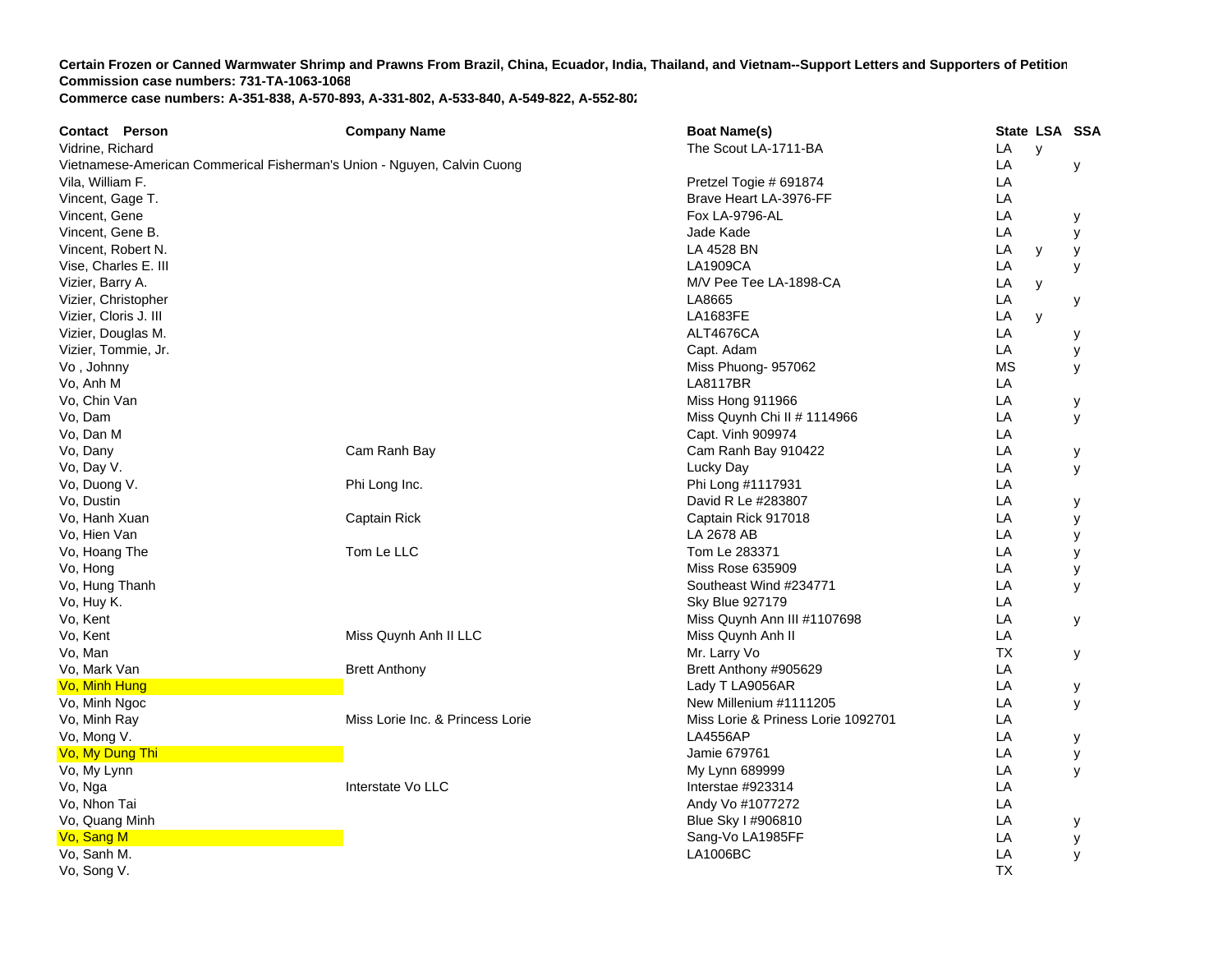| <b>Contact Person</b>    | <b>Company Name</b>         | <b>Boat Name(s)</b>                     | State LSA SSA |   |
|--------------------------|-----------------------------|-----------------------------------------|---------------|---|
| Vo, TA                   |                             | St. Vincenth 909535                     | LA            | У |
| Vo, Tan Thanh            | F/V Captain Andy            | Captain Andy #698234                    | LA            | у |
| Vo, Thanh Van            |                             | Napoleon 926159                         | LA            | у |
| Vo, Tom                  |                             | Miss Quynh Ann I #1093739               | LA            | у |
| Vo, Tong Ba              |                             | Phong Phu LA9647FE                      | LA            | у |
| Vo, Trao Van             |                             | Capt. John #912581                      | LA            | у |
| Vo, Truong               |                             | MI3028BD                                | <b>MS</b>     | у |
| Vo, Van                  | Bao Hung Inc.               | Bad Hung 11262601                       | LA            | y |
| Vo, Van Van              |                             | Thanh Liem #06252001                    | LA            |   |
| Vodopija, Benjamin S.    |                             | LA8183BR                                | LA            |   |
| Vogt, James L.           |                             | #1 Birch LA 4704 CA                     | LA            | у |
| Voisin, Eddie J.         | E.K.U. Inc.                 | Eddie James 683415                      | LA            | у |
| Voison, Jamie            |                             | LA9389BU                                | LA            | У |
| Von Harten, Harold L.    | Von Harten Shrimp Co., Inc. |                                         | <b>TX</b>     |   |
| Vongrith, Richard        |                             | Miss Mancellar LA 8006 BR               | LA            | у |
| Vossler, Kirk            |                             | Lil Justin                              | LA            | У |
| Vu, Hung                 |                             | Lady Agnes                              | LA            | у |
| Vu, John H.              |                             | Lil Spike LA 3534 BN                    | LA            | у |
| Vu, Khanh                | Capt. Tony, et al           |                                         | TX            |   |
| Vu, Quan Quoc            |                             | Miss Leah # 1093811                     | LA            | У |
| Vu, Sac                  |                             | Mayflower #1116027                      | LA            |   |
| Vu, Sean                 | Vu-Nguyen Partners          | Miss Jayda                              | LA            |   |
| Vu, Tam                  |                             | Thanh Long LA7015BR                     | LA            |   |
| Vu, Thiem Ngoc           |                             | Lady Audana 1037495                     | LA            | y |
| Vu, Thuy                 | L & T Inc., et al           |                                         | <b>TX</b>     |   |
| Vu, Tom                  | Miss Marissa, Inc.; et al   |                                         | <b>TX</b>     |   |
| Wade, Calvin J. Jr.      |                             | Miss Caitlin LA 1454 FC                 | LA            | у |
| Wade, Gerard             |                             | <b>Big Pappa</b>                        | LA            | у |
| Waguespack, David M. Sr. |                             | <b>LA7862EL</b>                         | LA            | у |
| Waguespack, Randy P. II  |                             | LA 5393 EG                              | LA            | у |
| Wainwright, Vernon       | Ricky G. Inc.               | Kayla Maureen                           | AL            | У |
| Walker, Jerry            |                             | Promis LA7136BR                         | LA            |   |
| Walker, Rogers H.        |                             | Parrain LA-3332-CA                      | LA            | у |
| Wallace, Dennis          | Patrick Sutton, Inc.        | <b>Patrick Sutton</b>                   | GA            |   |
| Wallace, Edward          |                             | Instagater LA 1011 EW                   | LA            | у |
| Wallace, John            | Lamarah Sue Inc.            | Lamarah Sue                             | AL            | y |
| Wallace, Trevis L.       |                             | Monkey's Business                       | LA            |   |
| Waller, Jack Jr.         | Waller Boat Co.             |                                         | <b>TX</b>     |   |
| Waller, John M.          | Linda Lou Boat Corp.        |                                         | <b>TX</b>     |   |
| Wallis, Craig A.         | Trawler Linda June, et al   |                                         | <b>TX</b>     |   |
| Wallis, Keith            | Trawler Sandra Kay          |                                         | <b>TX</b>     |   |
| Walters, Samuel G.       |                             | Miss Prissy #560110                     | LA<br>y       |   |
| Walton, Marion M.        |                             | Lady Marion 1 LA-4382-CA; Lady Marion 2 | LA            |   |
| Wannage, Edward Joseph   |                             | Miss J & L                              | LA            | У |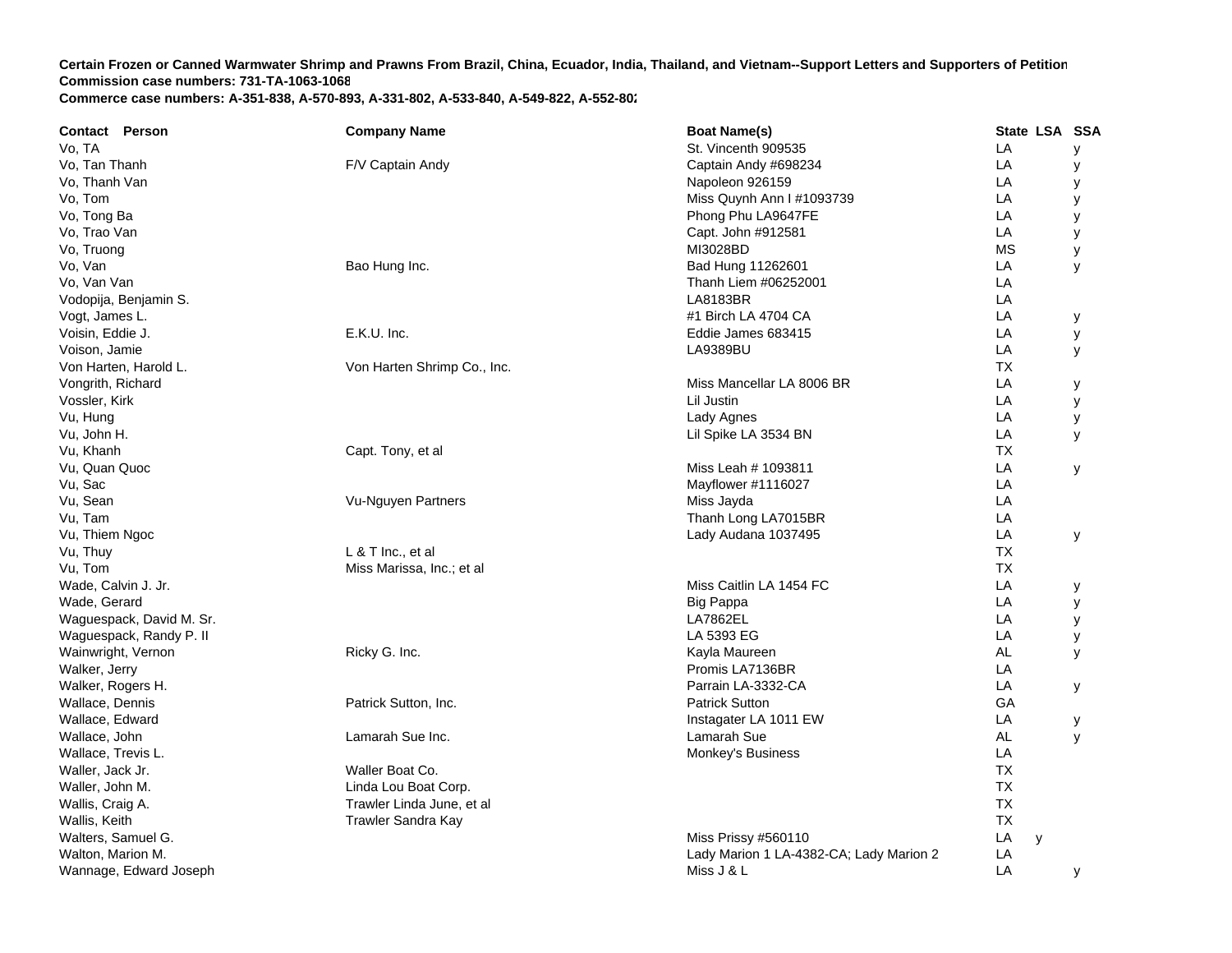| Contact Person              | <b>Company Name</b>         | <b>Boat Name(s)</b>     | State LSA SSA |   |   |
|-----------------------------|-----------------------------|-------------------------|---------------|---|---|
| Wannage, Fred Jr.           |                             | Fisherman               | LA            | y |   |
| Wannage, Frederick W. Sr.   |                             | Miss J & L              | LA            | y |   |
| Ward, Clarence Jr.          |                             | Hawk LA 5152 BW         | LA            | y |   |
| Washington, Clifford        | Clifford Washington         | Carolina Lady           | GA            |   | у |
| Washington, John Emile III  |                             | <b>LA3376AT</b>         | LA            |   | У |
| Washington, Kevin           | <b>Washington Seafood</b>   | Gods Grace              | GA            |   |   |
| Washington, Louis N.        | Capt. Two, Inc.             | Capt. Two #697506       | LA            |   |   |
| Wattigney, Cecil K. Jr.     |                             |                         | LA            |   | У |
| Wattigney, Michael          |                             | My two Lizzies          | LA            | У |   |
| Watts, Brandon A.           | Louisiana Seafood Dist. LLC | <b>Business</b>         | LA            | y |   |
| Watts, Warren               |                             | Bayou Boy's LA6156FF    | LA            | y |   |
| Webb, Bobby                 | <b>Quality Seafood</b>      | Miss Alicia             | SC            |   | у |
| Webb, Bobby N.              | SC Shrimpers Assoc.         |                         | SC            |   | У |
| Webre, Donald               |                             | LA 3944 BA              | LA            |   |   |
| Webre, Dudley A.            |                             | Ah-Lou II LA 3508 BN    | LA            |   | у |
| Webster, Harold - President | Gulf Sweeper, Inc.          | Trawler "Gulf Sweeper"  | ТX            |   | y |
| Weeks, Don Franklin         |                             | <b>NC-7825-CU</b>       | <b>NC</b>     |   |   |
| Weems, Laddie E.            | Weems Bros. Seafood Co.     |                         | <b>MS</b>     |   |   |
| Weinstein, Barry C.         |                             | Lacy Cole LA 3559 CA    | LA            |   |   |
| Weiskopf, Rodney            | Weiskopf Fisheries L.L.C.   | Kurt N Gene #507886     | LA            |   |   |
| Weiskopf, Todd              |                             | Shari Baby              | LA            |   | У |
| Welch, Amos J.              |                             | Miss Cara LA-2892-AC    | LA            |   |   |
| Wells, Douglas E.           | Ellie May                   | <b>Ellie May 639134</b> | LA            | y |   |
| Wells, Stephen Ray          |                             | Joyce G                 | SC            |   | У |
| Wendling, Steven W.         |                             | The Blessing LA 8765 BH | LA            |   |   |
| Wescovich, Charles W.       | Wescovich, Inc.             | <b>Master Michael</b>   | LA            |   |   |
| Wescovich, Wesley Daryl     |                             | Miss Brandi             | <b>AL</b>     | y |   |
| Whatley, William J.         |                             |                         | LA            | y |   |
| Whit, David L.              | David White                 | <b>White Boys</b>       | GA            |   |   |
| White, Allen Sr.            | Paw Paw Allen               | Paw Paw Allen #975195   | LA            | y |   |
| White, Charles              | Donna Marie                 | Donna Marie             | SC            |   | у |
| White, Gary Farrell         |                             | Daddy's Girl 615607     | SC            |   | y |
| White, James Hugh           | Sea Bastion Inc.            | Sea Bastion             | SC            |   |   |
| White, Perry J.             |                             | Bethany Lyn LA 3876 BU  | LA            |   |   |
| White, Raymond              |                             | Donna Marie             | GA            |   | у |
| White, Robert Sr.           |                             | Tessie Ann 617850       | LA            |   | У |
| Wicher, John                |                             | LA 9508 BN              | LA            |   |   |
| Wiggins, Chad M. Sr.        |                             | Lil Chad LA0272KD       | LA            |   | у |
| Wiggins, Ernest             |                             | <b>LA7542EC</b>         | LA            |   | У |
| Wiggins, Harry L.           |                             | Miss Carlie 1096145     | LA            |   | у |
| Wiggins, Matthew            |                             | Penny Lynn 577790       | LA            |   | у |
| Wilbur, Gerald Anthony      |                             | Jerry LA 1077 BA        | LA            |   | y |
| Wilcox, Robert              |                             | Miss Coral J.           | LA            | У |   |
| Wiles, Alfred Adam          |                             | Christopher & Ryan      | LA            | y |   |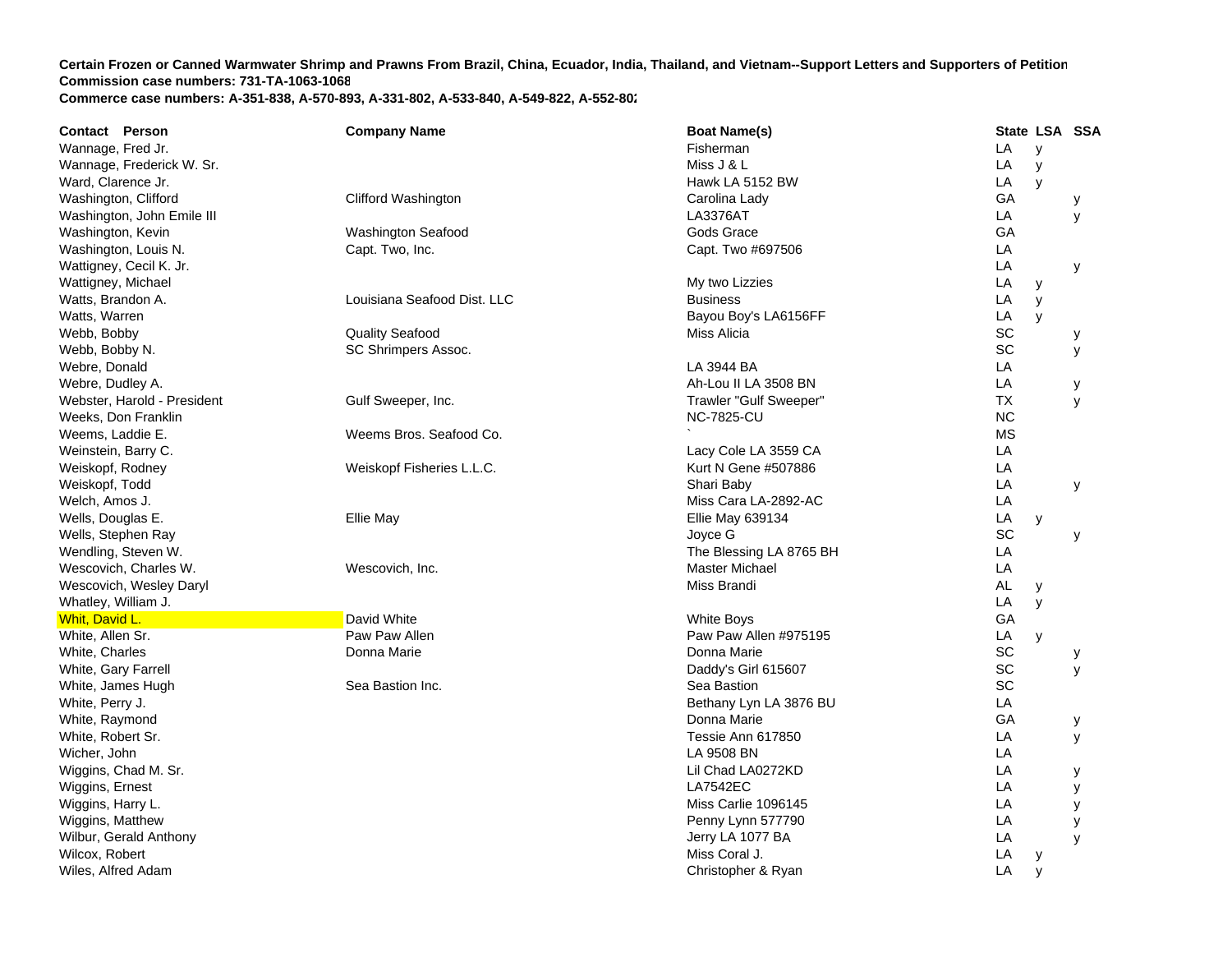| Wiles, Glen Gilbert<br>LA<br><b>Cortney Michelle</b><br>y<br>Wiles, Sonny Joel Sr.<br>LA<br>Lady Estelle<br>y<br>Wilkerson, Gene D. & Judith<br>AL<br>AJ Boats Inc.<br>D's Darling<br>y<br>Wilkinson, William Riley<br>GA<br>Anna Lee; Lois Lee<br>LA 8890 AK<br>LA<br>Williams, Allen Jr.<br>у<br>LA<br>Williams, Andrew<br>Hope to Float LA8901AH<br>У<br>Stone-Co Farms, LP<br><b>MS</b><br>Williams, B. Dean<br>У<br>God's Gift Shrimp Vesel<br>God's Gift LA-1713-CA<br>LA<br>Williams, Clyde L.<br>Candyman LA37222BD & Big Fish LA350BS<br>LA<br>Williams, Dale A.<br>у<br>LA<br>Capt. Will LA2450760D494<br>Williams, Emmett J.<br>y<br>LA<br>Lerin Lane 660271<br>Williams, Herman J. Jr.<br>LA<br>Quida L LA 5118 BD<br>Williams, J.T.<br>У<br>FL.<br>Williams, John A.<br>F/V Capt Ken et al<br>LA<br>D/B/A Morning Star<br>Williams, Johnny Paul<br><b>Morning Star</b><br>У<br>LA<br>Williams, Joseph H.<br>LA 8750 EN<br>LA<br>Williams, Kirk<br>Bobbie Jayne 945766<br>у<br>LA<br>LA3534BV<br>Williams, Leopold A.<br>У<br>LA<br>Williams, Mark A.<br>LA 7614 EU<br>У<br>Mr. Williams<br>LA<br>Williams, Mary Ann C. and Ronnie<br>Mr. Williams #608678<br>У<br>LA<br>Williams, Melissa A.<br>Miss Redemption LLC<br>Miss Redemption<br>У<br>Williams, Nina<br>LA<br>The Blessing LA8765BH<br>y<br>Williams, Parish<br>LA<br>у<br><b>Williams, Roberto</b><br>Capt. Will LA2450760D494<br>LA<br>y<br><b>LA5507 BM</b><br>Williams, Scott A.<br>LA<br>y<br>у<br>Miss Janelle LA3764ES<br>Williams, Steven<br>LA<br>y<br>У<br><b>MS</b><br>Williams, Thomas D.<br>Stone-Co Farms, LP<br>y<br>LA 3535 BS<br>LA<br>Williamson, Richard L. Sr.<br>LA<br>Willyard, Derek C.<br>Ole Nelle LA1096AL<br>y<br>LA<br>Willyard, Donald R.<br>Brittany Michelle LA-7536-BR<br>у<br>Wilson, Alward<br>LA<br>у<br>Miss Lil<br>LA<br>Wilson, Hosea<br>y<br>LA<br>Wilson, Joe R.<br>Capt. Kollel<br>У<br>LA<br>Wilson, Jonathan<br>Miss Audrey LA9068BE<br>y<br>Wilson, Katherine<br>Miss Kath LA8643BB<br>LA<br>у<br>Dad's Sea Cab LA7476AH<br>LA<br>Wiltz, Allen<br>у<br>RHY 33586M83D<br>LA<br>Wing, Melvin<br>У<br>LA<br>Wiseman, Allen<br>Iron Hourse Inc.<br>Iron Horse LA3202EX<br>LA<br>Wiseman, Clarence J. Jr.<br>LA3001CA<br>Wiseman, Jean<br><b>LA5759FC</b><br>LA<br>у<br>у<br>LA3220CA<br>LA<br>Wiseman, Joseph A.<br>У<br>LA3344CA<br>LA<br>Wiseman, Michael T. Jr.<br>y<br>Good Bear<br>LA<br>Wiseman, Michael T. Sr.<br>у<br>Wiseman, Michael T. Sr.<br>Good Bear LA1526EZ<br>LA<br>у | <b>Contact Person</b> | <b>Company Name</b> | <b>Boat Name(s)</b>    |    | State LSA SSA |  |
|------------------------------------------------------------------------------------------------------------------------------------------------------------------------------------------------------------------------------------------------------------------------------------------------------------------------------------------------------------------------------------------------------------------------------------------------------------------------------------------------------------------------------------------------------------------------------------------------------------------------------------------------------------------------------------------------------------------------------------------------------------------------------------------------------------------------------------------------------------------------------------------------------------------------------------------------------------------------------------------------------------------------------------------------------------------------------------------------------------------------------------------------------------------------------------------------------------------------------------------------------------------------------------------------------------------------------------------------------------------------------------------------------------------------------------------------------------------------------------------------------------------------------------------------------------------------------------------------------------------------------------------------------------------------------------------------------------------------------------------------------------------------------------------------------------------------------------------------------------------------------------------------------------------------------------------------------------------------------------------------------------------------------------------------------------------------------------------------------------------------------------------------------------------------------------------------------------------------------------------------------------------------------------------------------------------------------------------------------------------------------------------------------------------------------------------------------------------------------------------------------|-----------------------|---------------------|------------------------|----|---------------|--|
|                                                                                                                                                                                                                                                                                                                                                                                                                                                                                                                                                                                                                                                                                                                                                                                                                                                                                                                                                                                                                                                                                                                                                                                                                                                                                                                                                                                                                                                                                                                                                                                                                                                                                                                                                                                                                                                                                                                                                                                                                                                                                                                                                                                                                                                                                                                                                                                                                                                                                                      |                       |                     |                        |    |               |  |
|                                                                                                                                                                                                                                                                                                                                                                                                                                                                                                                                                                                                                                                                                                                                                                                                                                                                                                                                                                                                                                                                                                                                                                                                                                                                                                                                                                                                                                                                                                                                                                                                                                                                                                                                                                                                                                                                                                                                                                                                                                                                                                                                                                                                                                                                                                                                                                                                                                                                                                      |                       |                     |                        |    |               |  |
|                                                                                                                                                                                                                                                                                                                                                                                                                                                                                                                                                                                                                                                                                                                                                                                                                                                                                                                                                                                                                                                                                                                                                                                                                                                                                                                                                                                                                                                                                                                                                                                                                                                                                                                                                                                                                                                                                                                                                                                                                                                                                                                                                                                                                                                                                                                                                                                                                                                                                                      |                       |                     |                        |    |               |  |
|                                                                                                                                                                                                                                                                                                                                                                                                                                                                                                                                                                                                                                                                                                                                                                                                                                                                                                                                                                                                                                                                                                                                                                                                                                                                                                                                                                                                                                                                                                                                                                                                                                                                                                                                                                                                                                                                                                                                                                                                                                                                                                                                                                                                                                                                                                                                                                                                                                                                                                      |                       |                     |                        |    |               |  |
|                                                                                                                                                                                                                                                                                                                                                                                                                                                                                                                                                                                                                                                                                                                                                                                                                                                                                                                                                                                                                                                                                                                                                                                                                                                                                                                                                                                                                                                                                                                                                                                                                                                                                                                                                                                                                                                                                                                                                                                                                                                                                                                                                                                                                                                                                                                                                                                                                                                                                                      |                       |                     |                        |    |               |  |
|                                                                                                                                                                                                                                                                                                                                                                                                                                                                                                                                                                                                                                                                                                                                                                                                                                                                                                                                                                                                                                                                                                                                                                                                                                                                                                                                                                                                                                                                                                                                                                                                                                                                                                                                                                                                                                                                                                                                                                                                                                                                                                                                                                                                                                                                                                                                                                                                                                                                                                      |                       |                     |                        |    |               |  |
|                                                                                                                                                                                                                                                                                                                                                                                                                                                                                                                                                                                                                                                                                                                                                                                                                                                                                                                                                                                                                                                                                                                                                                                                                                                                                                                                                                                                                                                                                                                                                                                                                                                                                                                                                                                                                                                                                                                                                                                                                                                                                                                                                                                                                                                                                                                                                                                                                                                                                                      |                       |                     |                        |    |               |  |
|                                                                                                                                                                                                                                                                                                                                                                                                                                                                                                                                                                                                                                                                                                                                                                                                                                                                                                                                                                                                                                                                                                                                                                                                                                                                                                                                                                                                                                                                                                                                                                                                                                                                                                                                                                                                                                                                                                                                                                                                                                                                                                                                                                                                                                                                                                                                                                                                                                                                                                      |                       |                     |                        |    |               |  |
|                                                                                                                                                                                                                                                                                                                                                                                                                                                                                                                                                                                                                                                                                                                                                                                                                                                                                                                                                                                                                                                                                                                                                                                                                                                                                                                                                                                                                                                                                                                                                                                                                                                                                                                                                                                                                                                                                                                                                                                                                                                                                                                                                                                                                                                                                                                                                                                                                                                                                                      |                       |                     |                        |    |               |  |
|                                                                                                                                                                                                                                                                                                                                                                                                                                                                                                                                                                                                                                                                                                                                                                                                                                                                                                                                                                                                                                                                                                                                                                                                                                                                                                                                                                                                                                                                                                                                                                                                                                                                                                                                                                                                                                                                                                                                                                                                                                                                                                                                                                                                                                                                                                                                                                                                                                                                                                      |                       |                     |                        |    |               |  |
|                                                                                                                                                                                                                                                                                                                                                                                                                                                                                                                                                                                                                                                                                                                                                                                                                                                                                                                                                                                                                                                                                                                                                                                                                                                                                                                                                                                                                                                                                                                                                                                                                                                                                                                                                                                                                                                                                                                                                                                                                                                                                                                                                                                                                                                                                                                                                                                                                                                                                                      |                       |                     |                        |    |               |  |
|                                                                                                                                                                                                                                                                                                                                                                                                                                                                                                                                                                                                                                                                                                                                                                                                                                                                                                                                                                                                                                                                                                                                                                                                                                                                                                                                                                                                                                                                                                                                                                                                                                                                                                                                                                                                                                                                                                                                                                                                                                                                                                                                                                                                                                                                                                                                                                                                                                                                                                      |                       |                     |                        |    |               |  |
|                                                                                                                                                                                                                                                                                                                                                                                                                                                                                                                                                                                                                                                                                                                                                                                                                                                                                                                                                                                                                                                                                                                                                                                                                                                                                                                                                                                                                                                                                                                                                                                                                                                                                                                                                                                                                                                                                                                                                                                                                                                                                                                                                                                                                                                                                                                                                                                                                                                                                                      |                       |                     |                        |    |               |  |
|                                                                                                                                                                                                                                                                                                                                                                                                                                                                                                                                                                                                                                                                                                                                                                                                                                                                                                                                                                                                                                                                                                                                                                                                                                                                                                                                                                                                                                                                                                                                                                                                                                                                                                                                                                                                                                                                                                                                                                                                                                                                                                                                                                                                                                                                                                                                                                                                                                                                                                      |                       |                     |                        |    |               |  |
|                                                                                                                                                                                                                                                                                                                                                                                                                                                                                                                                                                                                                                                                                                                                                                                                                                                                                                                                                                                                                                                                                                                                                                                                                                                                                                                                                                                                                                                                                                                                                                                                                                                                                                                                                                                                                                                                                                                                                                                                                                                                                                                                                                                                                                                                                                                                                                                                                                                                                                      |                       |                     |                        |    |               |  |
|                                                                                                                                                                                                                                                                                                                                                                                                                                                                                                                                                                                                                                                                                                                                                                                                                                                                                                                                                                                                                                                                                                                                                                                                                                                                                                                                                                                                                                                                                                                                                                                                                                                                                                                                                                                                                                                                                                                                                                                                                                                                                                                                                                                                                                                                                                                                                                                                                                                                                                      |                       |                     |                        |    |               |  |
|                                                                                                                                                                                                                                                                                                                                                                                                                                                                                                                                                                                                                                                                                                                                                                                                                                                                                                                                                                                                                                                                                                                                                                                                                                                                                                                                                                                                                                                                                                                                                                                                                                                                                                                                                                                                                                                                                                                                                                                                                                                                                                                                                                                                                                                                                                                                                                                                                                                                                                      |                       |                     |                        |    |               |  |
|                                                                                                                                                                                                                                                                                                                                                                                                                                                                                                                                                                                                                                                                                                                                                                                                                                                                                                                                                                                                                                                                                                                                                                                                                                                                                                                                                                                                                                                                                                                                                                                                                                                                                                                                                                                                                                                                                                                                                                                                                                                                                                                                                                                                                                                                                                                                                                                                                                                                                                      |                       |                     |                        |    |               |  |
|                                                                                                                                                                                                                                                                                                                                                                                                                                                                                                                                                                                                                                                                                                                                                                                                                                                                                                                                                                                                                                                                                                                                                                                                                                                                                                                                                                                                                                                                                                                                                                                                                                                                                                                                                                                                                                                                                                                                                                                                                                                                                                                                                                                                                                                                                                                                                                                                                                                                                                      |                       |                     |                        |    |               |  |
|                                                                                                                                                                                                                                                                                                                                                                                                                                                                                                                                                                                                                                                                                                                                                                                                                                                                                                                                                                                                                                                                                                                                                                                                                                                                                                                                                                                                                                                                                                                                                                                                                                                                                                                                                                                                                                                                                                                                                                                                                                                                                                                                                                                                                                                                                                                                                                                                                                                                                                      |                       |                     |                        |    |               |  |
|                                                                                                                                                                                                                                                                                                                                                                                                                                                                                                                                                                                                                                                                                                                                                                                                                                                                                                                                                                                                                                                                                                                                                                                                                                                                                                                                                                                                                                                                                                                                                                                                                                                                                                                                                                                                                                                                                                                                                                                                                                                                                                                                                                                                                                                                                                                                                                                                                                                                                                      |                       |                     |                        |    |               |  |
|                                                                                                                                                                                                                                                                                                                                                                                                                                                                                                                                                                                                                                                                                                                                                                                                                                                                                                                                                                                                                                                                                                                                                                                                                                                                                                                                                                                                                                                                                                                                                                                                                                                                                                                                                                                                                                                                                                                                                                                                                                                                                                                                                                                                                                                                                                                                                                                                                                                                                                      |                       |                     |                        |    |               |  |
|                                                                                                                                                                                                                                                                                                                                                                                                                                                                                                                                                                                                                                                                                                                                                                                                                                                                                                                                                                                                                                                                                                                                                                                                                                                                                                                                                                                                                                                                                                                                                                                                                                                                                                                                                                                                                                                                                                                                                                                                                                                                                                                                                                                                                                                                                                                                                                                                                                                                                                      |                       |                     |                        |    |               |  |
|                                                                                                                                                                                                                                                                                                                                                                                                                                                                                                                                                                                                                                                                                                                                                                                                                                                                                                                                                                                                                                                                                                                                                                                                                                                                                                                                                                                                                                                                                                                                                                                                                                                                                                                                                                                                                                                                                                                                                                                                                                                                                                                                                                                                                                                                                                                                                                                                                                                                                                      |                       |                     |                        |    |               |  |
|                                                                                                                                                                                                                                                                                                                                                                                                                                                                                                                                                                                                                                                                                                                                                                                                                                                                                                                                                                                                                                                                                                                                                                                                                                                                                                                                                                                                                                                                                                                                                                                                                                                                                                                                                                                                                                                                                                                                                                                                                                                                                                                                                                                                                                                                                                                                                                                                                                                                                                      |                       |                     |                        |    |               |  |
|                                                                                                                                                                                                                                                                                                                                                                                                                                                                                                                                                                                                                                                                                                                                                                                                                                                                                                                                                                                                                                                                                                                                                                                                                                                                                                                                                                                                                                                                                                                                                                                                                                                                                                                                                                                                                                                                                                                                                                                                                                                                                                                                                                                                                                                                                                                                                                                                                                                                                                      |                       |                     |                        |    |               |  |
|                                                                                                                                                                                                                                                                                                                                                                                                                                                                                                                                                                                                                                                                                                                                                                                                                                                                                                                                                                                                                                                                                                                                                                                                                                                                                                                                                                                                                                                                                                                                                                                                                                                                                                                                                                                                                                                                                                                                                                                                                                                                                                                                                                                                                                                                                                                                                                                                                                                                                                      |                       |                     |                        |    |               |  |
|                                                                                                                                                                                                                                                                                                                                                                                                                                                                                                                                                                                                                                                                                                                                                                                                                                                                                                                                                                                                                                                                                                                                                                                                                                                                                                                                                                                                                                                                                                                                                                                                                                                                                                                                                                                                                                                                                                                                                                                                                                                                                                                                                                                                                                                                                                                                                                                                                                                                                                      |                       |                     |                        |    |               |  |
|                                                                                                                                                                                                                                                                                                                                                                                                                                                                                                                                                                                                                                                                                                                                                                                                                                                                                                                                                                                                                                                                                                                                                                                                                                                                                                                                                                                                                                                                                                                                                                                                                                                                                                                                                                                                                                                                                                                                                                                                                                                                                                                                                                                                                                                                                                                                                                                                                                                                                                      |                       |                     |                        |    |               |  |
|                                                                                                                                                                                                                                                                                                                                                                                                                                                                                                                                                                                                                                                                                                                                                                                                                                                                                                                                                                                                                                                                                                                                                                                                                                                                                                                                                                                                                                                                                                                                                                                                                                                                                                                                                                                                                                                                                                                                                                                                                                                                                                                                                                                                                                                                                                                                                                                                                                                                                                      |                       |                     |                        |    |               |  |
|                                                                                                                                                                                                                                                                                                                                                                                                                                                                                                                                                                                                                                                                                                                                                                                                                                                                                                                                                                                                                                                                                                                                                                                                                                                                                                                                                                                                                                                                                                                                                                                                                                                                                                                                                                                                                                                                                                                                                                                                                                                                                                                                                                                                                                                                                                                                                                                                                                                                                                      |                       |                     |                        |    |               |  |
|                                                                                                                                                                                                                                                                                                                                                                                                                                                                                                                                                                                                                                                                                                                                                                                                                                                                                                                                                                                                                                                                                                                                                                                                                                                                                                                                                                                                                                                                                                                                                                                                                                                                                                                                                                                                                                                                                                                                                                                                                                                                                                                                                                                                                                                                                                                                                                                                                                                                                                      |                       |                     |                        |    |               |  |
|                                                                                                                                                                                                                                                                                                                                                                                                                                                                                                                                                                                                                                                                                                                                                                                                                                                                                                                                                                                                                                                                                                                                                                                                                                                                                                                                                                                                                                                                                                                                                                                                                                                                                                                                                                                                                                                                                                                                                                                                                                                                                                                                                                                                                                                                                                                                                                                                                                                                                                      |                       |                     |                        |    |               |  |
|                                                                                                                                                                                                                                                                                                                                                                                                                                                                                                                                                                                                                                                                                                                                                                                                                                                                                                                                                                                                                                                                                                                                                                                                                                                                                                                                                                                                                                                                                                                                                                                                                                                                                                                                                                                                                                                                                                                                                                                                                                                                                                                                                                                                                                                                                                                                                                                                                                                                                                      |                       |                     |                        |    |               |  |
|                                                                                                                                                                                                                                                                                                                                                                                                                                                                                                                                                                                                                                                                                                                                                                                                                                                                                                                                                                                                                                                                                                                                                                                                                                                                                                                                                                                                                                                                                                                                                                                                                                                                                                                                                                                                                                                                                                                                                                                                                                                                                                                                                                                                                                                                                                                                                                                                                                                                                                      |                       |                     |                        |    |               |  |
|                                                                                                                                                                                                                                                                                                                                                                                                                                                                                                                                                                                                                                                                                                                                                                                                                                                                                                                                                                                                                                                                                                                                                                                                                                                                                                                                                                                                                                                                                                                                                                                                                                                                                                                                                                                                                                                                                                                                                                                                                                                                                                                                                                                                                                                                                                                                                                                                                                                                                                      |                       |                     |                        |    |               |  |
|                                                                                                                                                                                                                                                                                                                                                                                                                                                                                                                                                                                                                                                                                                                                                                                                                                                                                                                                                                                                                                                                                                                                                                                                                                                                                                                                                                                                                                                                                                                                                                                                                                                                                                                                                                                                                                                                                                                                                                                                                                                                                                                                                                                                                                                                                                                                                                                                                                                                                                      |                       |                     |                        |    |               |  |
|                                                                                                                                                                                                                                                                                                                                                                                                                                                                                                                                                                                                                                                                                                                                                                                                                                                                                                                                                                                                                                                                                                                                                                                                                                                                                                                                                                                                                                                                                                                                                                                                                                                                                                                                                                                                                                                                                                                                                                                                                                                                                                                                                                                                                                                                                                                                                                                                                                                                                                      |                       |                     |                        |    |               |  |
|                                                                                                                                                                                                                                                                                                                                                                                                                                                                                                                                                                                                                                                                                                                                                                                                                                                                                                                                                                                                                                                                                                                                                                                                                                                                                                                                                                                                                                                                                                                                                                                                                                                                                                                                                                                                                                                                                                                                                                                                                                                                                                                                                                                                                                                                                                                                                                                                                                                                                                      |                       |                     |                        |    |               |  |
|                                                                                                                                                                                                                                                                                                                                                                                                                                                                                                                                                                                                                                                                                                                                                                                                                                                                                                                                                                                                                                                                                                                                                                                                                                                                                                                                                                                                                                                                                                                                                                                                                                                                                                                                                                                                                                                                                                                                                                                                                                                                                                                                                                                                                                                                                                                                                                                                                                                                                                      |                       |                     |                        |    |               |  |
|                                                                                                                                                                                                                                                                                                                                                                                                                                                                                                                                                                                                                                                                                                                                                                                                                                                                                                                                                                                                                                                                                                                                                                                                                                                                                                                                                                                                                                                                                                                                                                                                                                                                                                                                                                                                                                                                                                                                                                                                                                                                                                                                                                                                                                                                                                                                                                                                                                                                                                      |                       |                     |                        |    |               |  |
|                                                                                                                                                                                                                                                                                                                                                                                                                                                                                                                                                                                                                                                                                                                                                                                                                                                                                                                                                                                                                                                                                                                                                                                                                                                                                                                                                                                                                                                                                                                                                                                                                                                                                                                                                                                                                                                                                                                                                                                                                                                                                                                                                                                                                                                                                                                                                                                                                                                                                                      |                       |                     |                        |    |               |  |
|                                                                                                                                                                                                                                                                                                                                                                                                                                                                                                                                                                                                                                                                                                                                                                                                                                                                                                                                                                                                                                                                                                                                                                                                                                                                                                                                                                                                                                                                                                                                                                                                                                                                                                                                                                                                                                                                                                                                                                                                                                                                                                                                                                                                                                                                                                                                                                                                                                                                                                      |                       |                     |                        |    |               |  |
| y<br>y                                                                                                                                                                                                                                                                                                                                                                                                                                                                                                                                                                                                                                                                                                                                                                                                                                                                                                                                                                                                                                                                                                                                                                                                                                                                                                                                                                                                                                                                                                                                                                                                                                                                                                                                                                                                                                                                                                                                                                                                                                                                                                                                                                                                                                                                                                                                                                                                                                                                                               | Wolfe, Charles        | Capt. Chuckie       | Capt. Chuckie LA9031BR | LA |               |  |